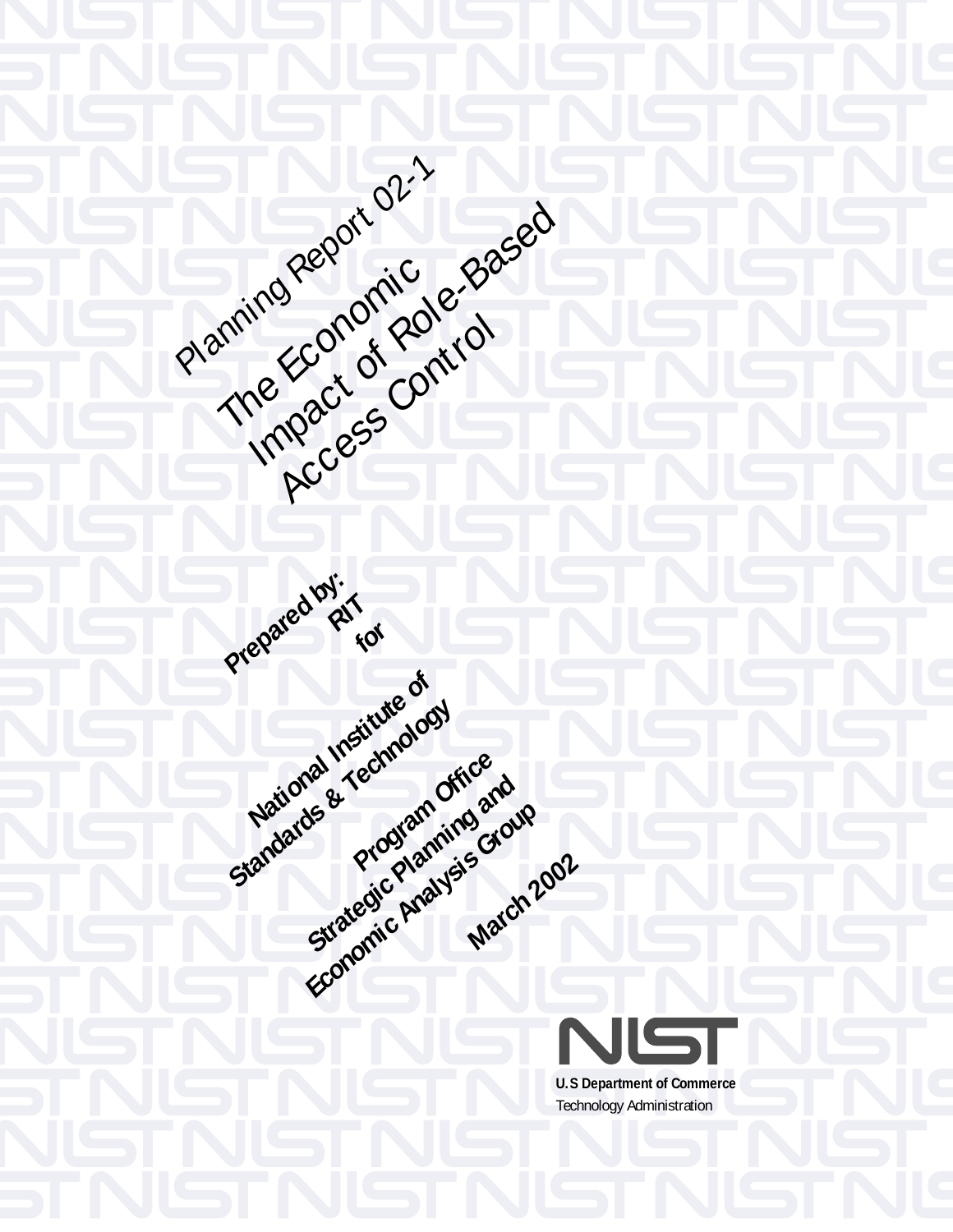# **The Economic Impact of Role-Based Access Control**

### **Final Report**

**SUBMITTED TO:**

**Gregory Tassey, Ph.D.** National Institute of Standards and Technology Acquisition and Assistance Division Building 101, Room A1000 Gaithersburg, MD 20899-0001

**SUBMITTED BY:**

**Michael P. Gallaher, Ph.D. Alan C. O'Connor, B.A. Brian Kropp, Ph.D.** RTI 3040 Cornwallis Road P.O. Box 12194 Research Triangle Park, NC 27709-2194

RTI Project Number 07007.012

**March 2002**

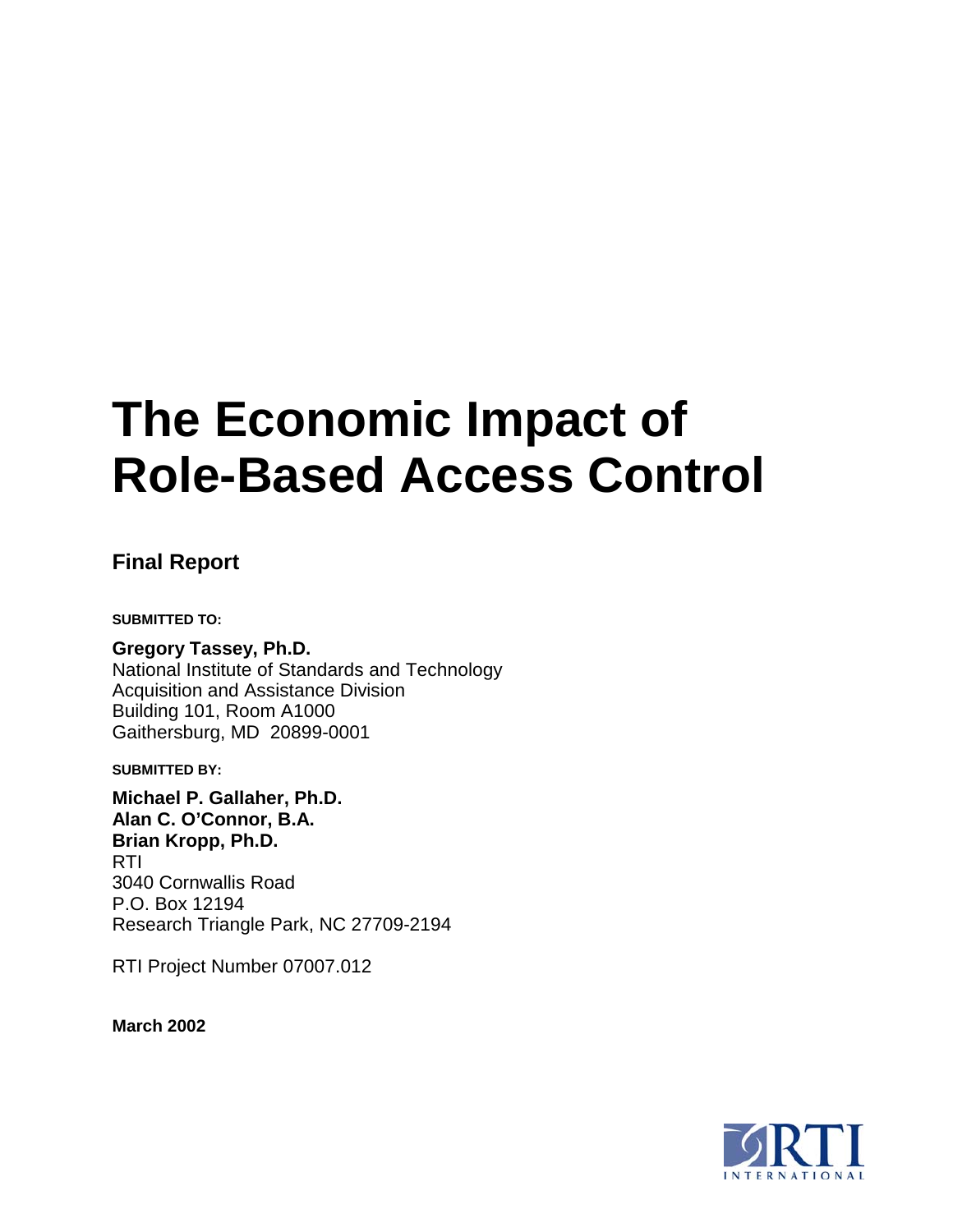## **The Economic Impact of Role-Based Access Control**

**Final Report**

**March 2002**

**SUBMITTED TO:**

**Gregory Tassey, Ph.D.** National Institute of Standards and Technology Acquisition and Assistance Division Building 101, Room A1000 Gaithersburg, MD 20899-0001

#### **SUBMITTED BY:**

**Michael P. Gallaher, Ph.D. Alan C. O'Connor, B.A. Brian Kropp, Ph.D.** RTI Health, Social, and Economics Research Research Triangle Park, NC 27709

RTI Project Number: 07007.012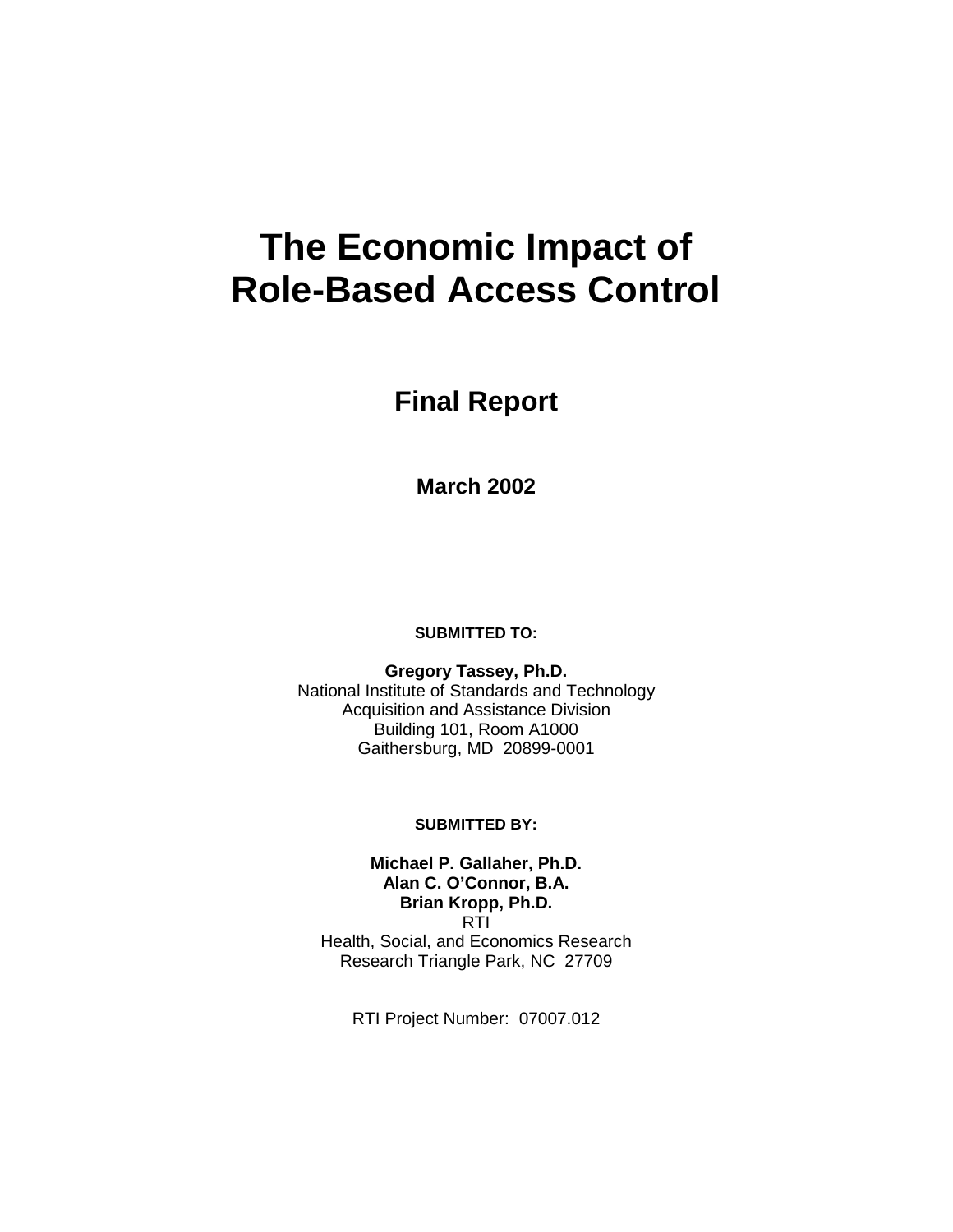## **Contents**

#### **Executive Summary EXES-1**

| 1. |     | <b>Introduction</b><br>$1 - 1$                         |
|----|-----|--------------------------------------------------------|
|    | 1.1 | Trends in Computer Applications and Security Needs 1-1 |
|    | 1.2 | 1.2.1<br>1.2.2                                         |
|    | 1.3 | Overview of Approach to Measure the Economic           |
| 2. |     | <b>The Evolution of RBAC</b><br>$2 - 1$                |
|    | 2.1 |                                                        |
|    |     | 2.1.1                                                  |
|    |     | 2.1.2                                                  |
|    |     | Alternative Access Control Technologies 2-8<br>2.1.3   |
|    | 2.2 |                                                        |
|    |     | Simplified Systems Administration  2-11<br>2.2.1       |
|    |     | Enhanced Organizational Productivity  2-12<br>2.2.2    |
|    |     | Reduction in New Employee Downtime  2-13<br>2.2.3      |
|    |     | Enhanced Systems Security and Integrity 2-14<br>2.2.4  |
|    |     | Simplified Regulatory Compliance 2-14<br>2.2.5         |
|    | 2.3 | RBAC-Enabled Product Supply Chain  2-17                |
|    |     | 2.3.1                                                  |
|    |     | 2.3.2                                                  |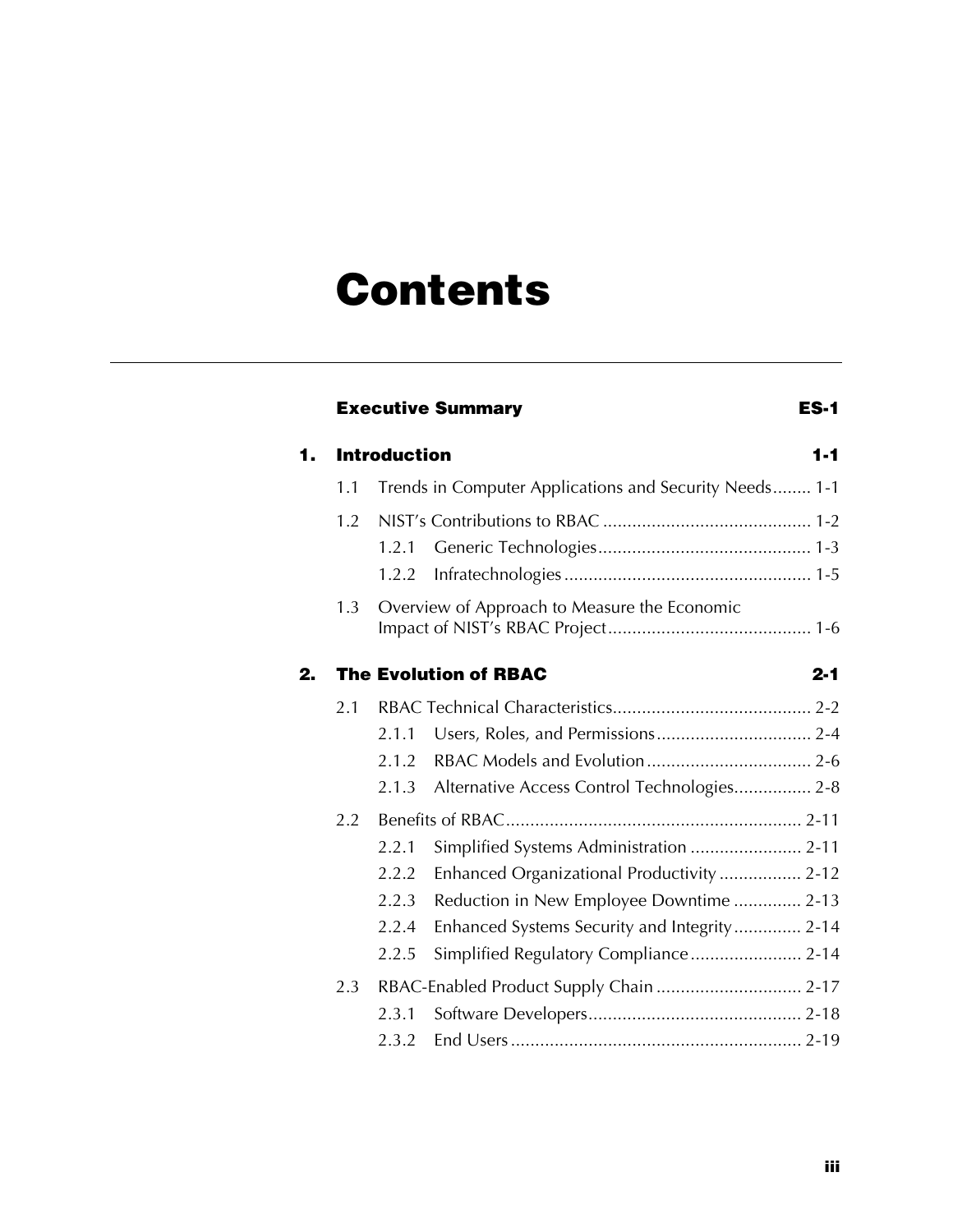| 3. |     | <b>Barriers to RBAC Development and</b><br><b>Implementation and NIST's Contributions</b><br>3-1 |
|----|-----|--------------------------------------------------------------------------------------------------|
|    | 3.1 | Barriers to Technology Development and Integration                                               |
|    |     | Technical Expertise Outside the Software<br>3.1.1                                                |
|    |     | 3.1.2                                                                                            |
|    |     | Difficulty of Appropriating Returns to<br>3.1.3                                                  |
|    | 3.2 | Barriers to Implementation of RBAC-Enabled Products 3-6                                          |
|    |     | 3.2.1                                                                                            |
|    |     | 3.2.2                                                                                            |
|    |     | Systems Structure and Interoperability 3-9<br>3.2.3                                              |
|    |     | Product Acceptance and Comparison  3-10<br>3.2.4                                                 |
|    | 3.3 |                                                                                                  |
|    |     | Producing Professional Publications 3-12<br>3.3.1                                                |
|    |     | 3.3.2                                                                                            |
|    |     | Sponsoring Conferences and Workshops 3-13<br>3.3.3                                               |
|    |     | Establishing and Funding Development and<br>3.3.4                                                |
|    | 3.4 |                                                                                                  |
| 4. |     | <b>Analysis Framework</b><br>4-1                                                                 |
|    | 4.1 | Modeling Firm-Level Benefits of Commercial RBAC                                                  |
|    | 4.2 | Diffusion of Commercial RBAC Products-Industry-<br>$4 - 5$                                       |
|    | 4.3 | Summary of Impact Hypothesis and Cost Metrics  4-7<br>4.3.1                                      |
|    | 4.4 | NIST's Impact on the Development and Adoption of                                                 |
|    | 4.5 | Conceptual Approach to Modeling the Economic                                                     |
|    |     | Expressing the Net Benefits of RBAC  4-11<br>4.5.1                                               |
|    |     | Modeling the Impact of NIST/ITL's RBAC<br>4.5.2                                                  |
|    |     | Calculating Measures of Economic Return  4-13<br>4.5.3                                           |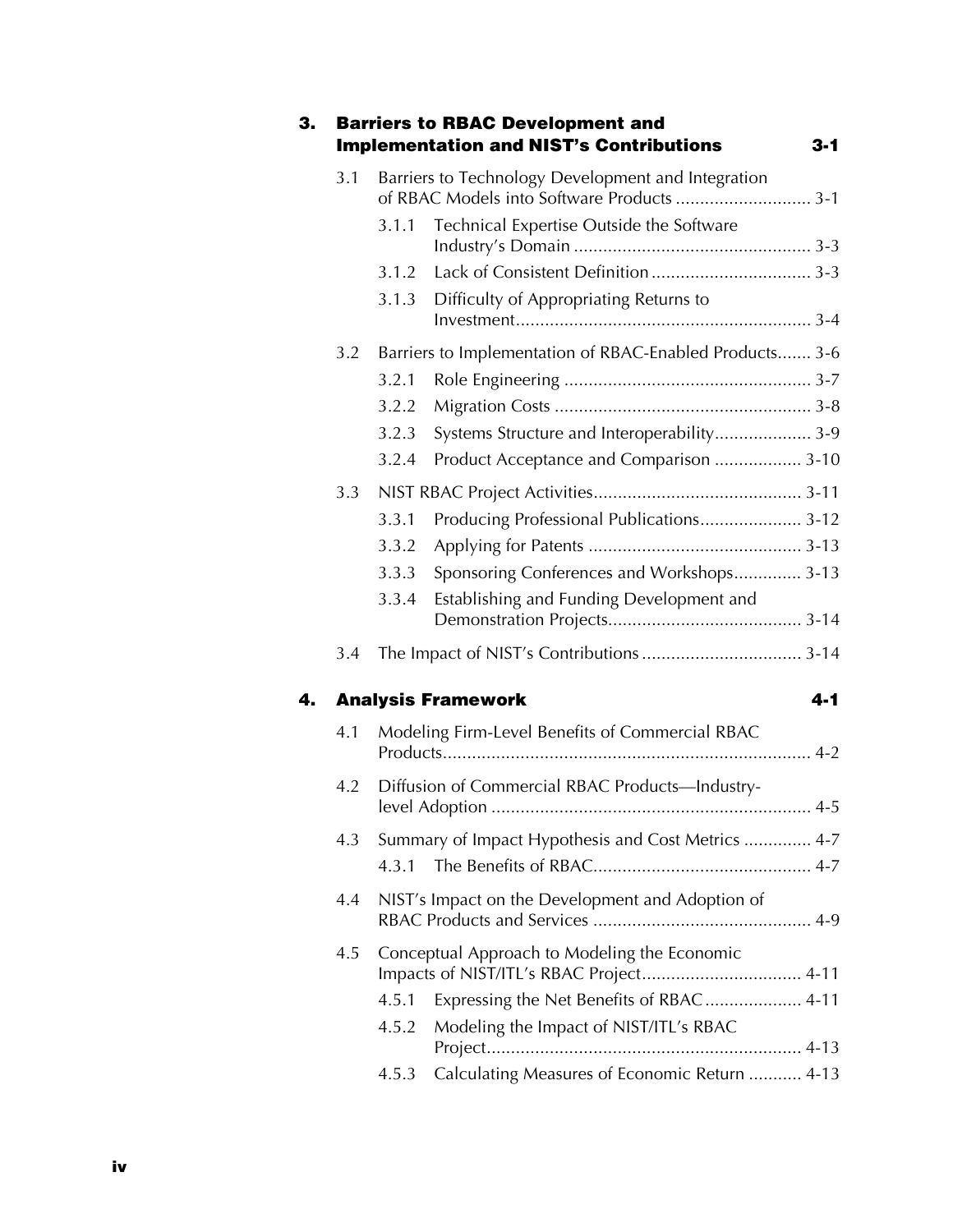|       |                                                   | $5 - 1$                                                                                                                                                                                                                                                                                                    |
|-------|---------------------------------------------------|------------------------------------------------------------------------------------------------------------------------------------------------------------------------------------------------------------------------------------------------------------------------------------------------------------|
| 5.1   |                                                   |                                                                                                                                                                                                                                                                                                            |
| 5.1.1 | Software Developer Population and Interview       |                                                                                                                                                                                                                                                                                                            |
| 5.1.2 | Topics Covered in the Software Developer          |                                                                                                                                                                                                                                                                                                            |
| 5.2   |                                                   |                                                                                                                                                                                                                                                                                                            |
| 5.2.1 | Internet Survey Population and Methodology 5-5    |                                                                                                                                                                                                                                                                                                            |
| 5.2.2 | Topics Covered in the Internet Survey 5-6         |                                                                                                                                                                                                                                                                                                            |
| 5.3   |                                                   |                                                                                                                                                                                                                                                                                                            |
|       |                                                   | $6 - 1$                                                                                                                                                                                                                                                                                                    |
| 6.1   |                                                   |                                                                                                                                                                                                                                                                                                            |
| 6.2   |                                                   |                                                                                                                                                                                                                                                                                                            |
| 6.2.1 | Simplifying Systems Administration and            |                                                                                                                                                                                                                                                                                                            |
| 6.2.2 | Enhancing Organizational Productivity  6-5        |                                                                                                                                                                                                                                                                                                            |
| 6.3   |                                                   |                                                                                                                                                                                                                                                                                                            |
| 6.3.1 | Reduction in New Employee Downtime 6-6            |                                                                                                                                                                                                                                                                                                            |
| 6.3.2 | Simplified Systems Administration and             |                                                                                                                                                                                                                                                                                                            |
| 6.4   |                                                   |                                                                                                                                                                                                                                                                                                            |
| 6.4.1 |                                                   |                                                                                                                                                                                                                                                                                                            |
| 6.4.2 | Systems Administrators' Labor Expenses 6-8        |                                                                                                                                                                                                                                                                                                            |
| 6.4.3 |                                                   |                                                                                                                                                                                                                                                                                                            |
| 6.5   |                                                   |                                                                                                                                                                                                                                                                                                            |
|       |                                                   |                                                                                                                                                                                                                                                                                                            |
|       |                                                   | $7 - 1$                                                                                                                                                                                                                                                                                                    |
|       |                                                   |                                                                                                                                                                                                                                                                                                            |
|       |                                                   |                                                                                                                                                                                                                                                                                                            |
|       |                                                   |                                                                                                                                                                                                                                                                                                            |
| 7.1.4 | RBAC Reduces the Severity and Frequency of        |                                                                                                                                                                                                                                                                                                            |
| 7.1.5 | End-User Customization and Installation Costs 7-8 |                                                                                                                                                                                                                                                                                                            |
|       | <b>Metrics</b><br>7.1<br>7.1.1<br>7.1.2<br>7.1.3  | <b>Primary Data Collection</b><br><b>RBAC Case Study: Multiline Insurance</b><br><b>Company</b><br>Benefits of Using RBAC to Manage Extranet Users 6-2<br>Benefits of Using RBAC to Manage Employees<br><b>Survey Findings and Estimation of Impact</b><br>RBAC Reduces Administrative Processing Time 7-3 |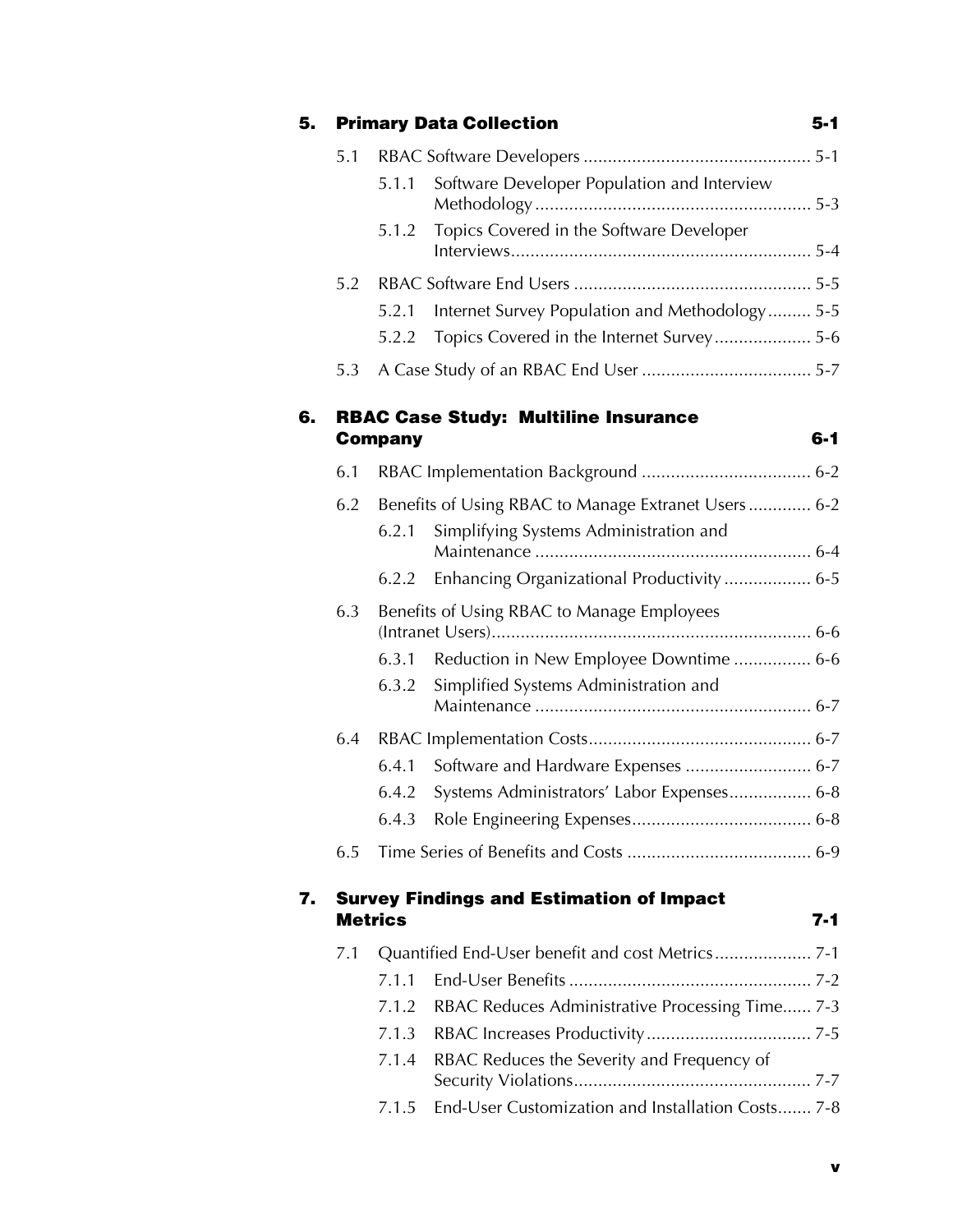|    | 7.2 |       | R&D Costs Associated with Developing RBAC           |
|----|-----|-------|-----------------------------------------------------|
|    |     | 7.2.1 |                                                     |
|    |     | 7.2.2 | In-house End-User Development Costs  7-11           |
|    | 7.3 |       |                                                     |
|    | 7.4 |       | NIST's Impact on the Development and Adoption of    |
|    |     | 7.4.1 | Accelerated Adoption and Availability 7-15          |
|    |     | 7.4.2 |                                                     |
|    |     | 7.4.3 | Reduced End User Customization and                  |
|    |     | 7.4.4 |                                                     |
|    |     |       |                                                     |
| 8. |     |       | <b>Measures of Economic Return</b><br>$8 - 1$       |
|    | 8.1 |       | Baseline Time Series of the Benefits and Costs of   |
|    |     | 8.1.1 |                                                     |
|    |     | 8.1.2 |                                                     |
|    |     | 8.1.3 | Time Series of RBAC Benefits and Costs 8-4          |
|    | 8.2 |       | NIST's Impact on the Benefits and Costs of RBAC 8-4 |
|    |     | 8.2.1 |                                                     |
|    |     | 8.2.2 | Time Series of Counterfactual Benefits and          |
|    | 8.3 |       | Calculating Measures of Economic Return 8-6         |

#### **Appendixes**

| A Questionnaire for RBAC Technology Developers A-1  |  |
|-----------------------------------------------------|--|
| B Questionnaire for Information and System Security |  |
|                                                     |  |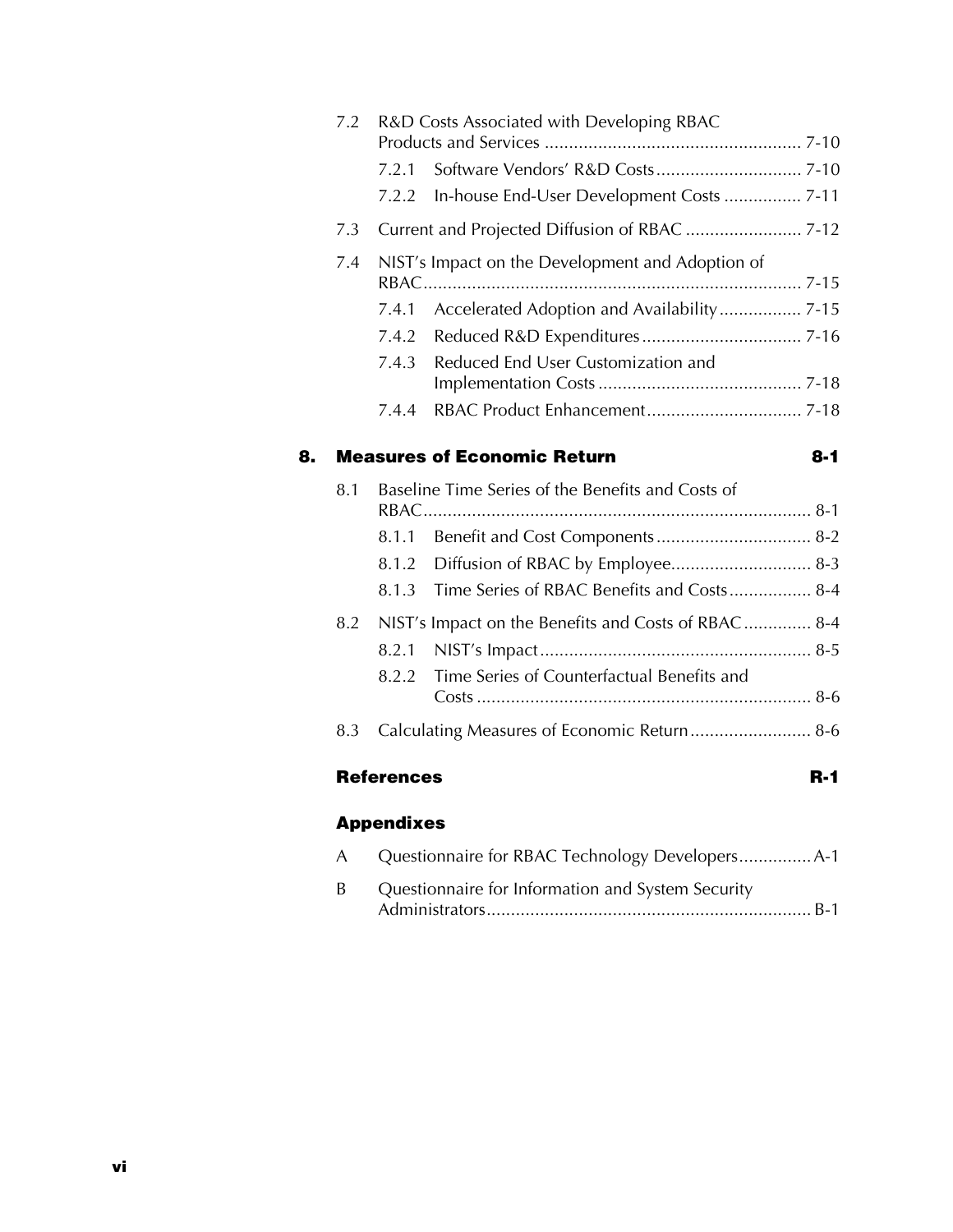# **Figures**

| Figure 1-1 | Approach to Estimating the Economic Returns from NIST's |
|------------|---------------------------------------------------------|
| Figure 2-1 |                                                         |
| Figure 2-2 |                                                         |
| Figure 2-3 |                                                         |
| Figure 2-4 |                                                         |
| Figure 2-5 | Heath Care Industry Example of Using RBAC to Control    |
| Figure 3-1 |                                                         |
| Figure 4-1 |                                                         |
| Figure 4-2 | Reducing End-User System Customization and              |
| Figure 4-3 | End-User Adoption of RBAC Products and Services 4-5     |
| Figure 5-1 |                                                         |
| Figure 6-1 |                                                         |
| Figure 8-1 | Aggregate Penetration Rates for Low, Medium, and High   |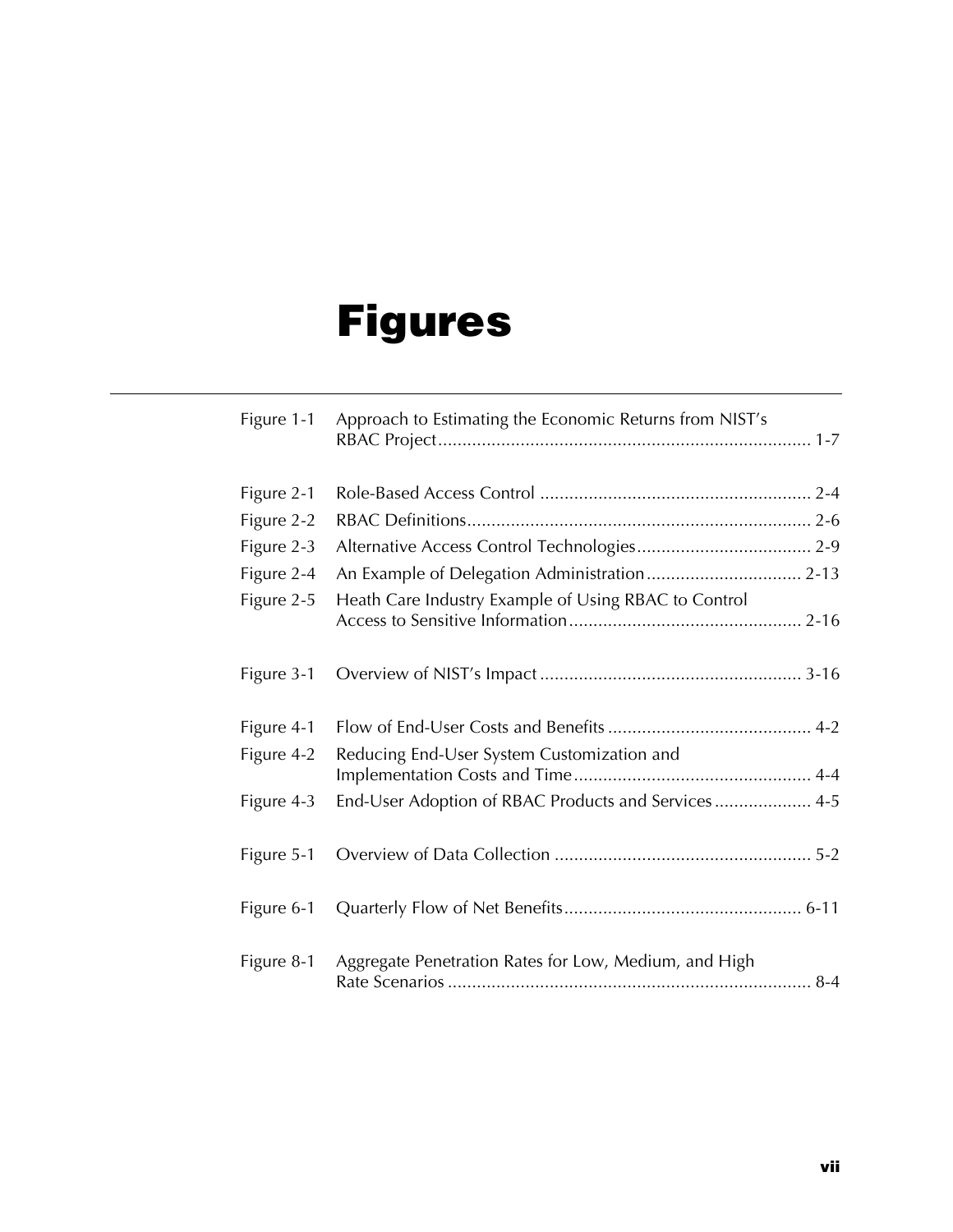## **Tables**

| Table 1-1                                                                                                                          |  |
|------------------------------------------------------------------------------------------------------------------------------------|--|
| Table 2-1<br>Sampling of Software Developers Currently Offering RBAC                                                               |  |
| Table 3-1                                                                                                                          |  |
| Table 4-1<br>Benefits of RBAC Relative to Alternative Access Control                                                               |  |
| NIST's Impact on Commercial RBAC Products and Services  4-10<br>Table 4-2                                                          |  |
| Table 5-1<br>Interviewed Software Developers' Background 5-4<br>End-User Internet Survey Respondents by Industry  5-6<br>Table 5-2 |  |
| Table 6-1<br>Summary of the Company's Costs and Estimated Benefits 6-3                                                             |  |
| Time Series of the Company's Costs and Benefits  6-10<br>Table 6-2                                                                 |  |
| Table 7-1                                                                                                                          |  |
| Table 7-2<br>Average Task Time (Minutes) by Access Control System  7-4                                                             |  |
| Number of Times Administrative Tasks Are Performed  7-4<br>Table 7-3                                                               |  |
| Table 7-4<br>Systems Administration Benefit for a Typical Company with                                                             |  |
| Table 7-5                                                                                                                          |  |
| Table 7-6<br>Benefits from Reduced Downtime for a Typical Firm with                                                                |  |
| Average Cost per Security Violation 1999 - 2001<br>Table 7-7                                                                       |  |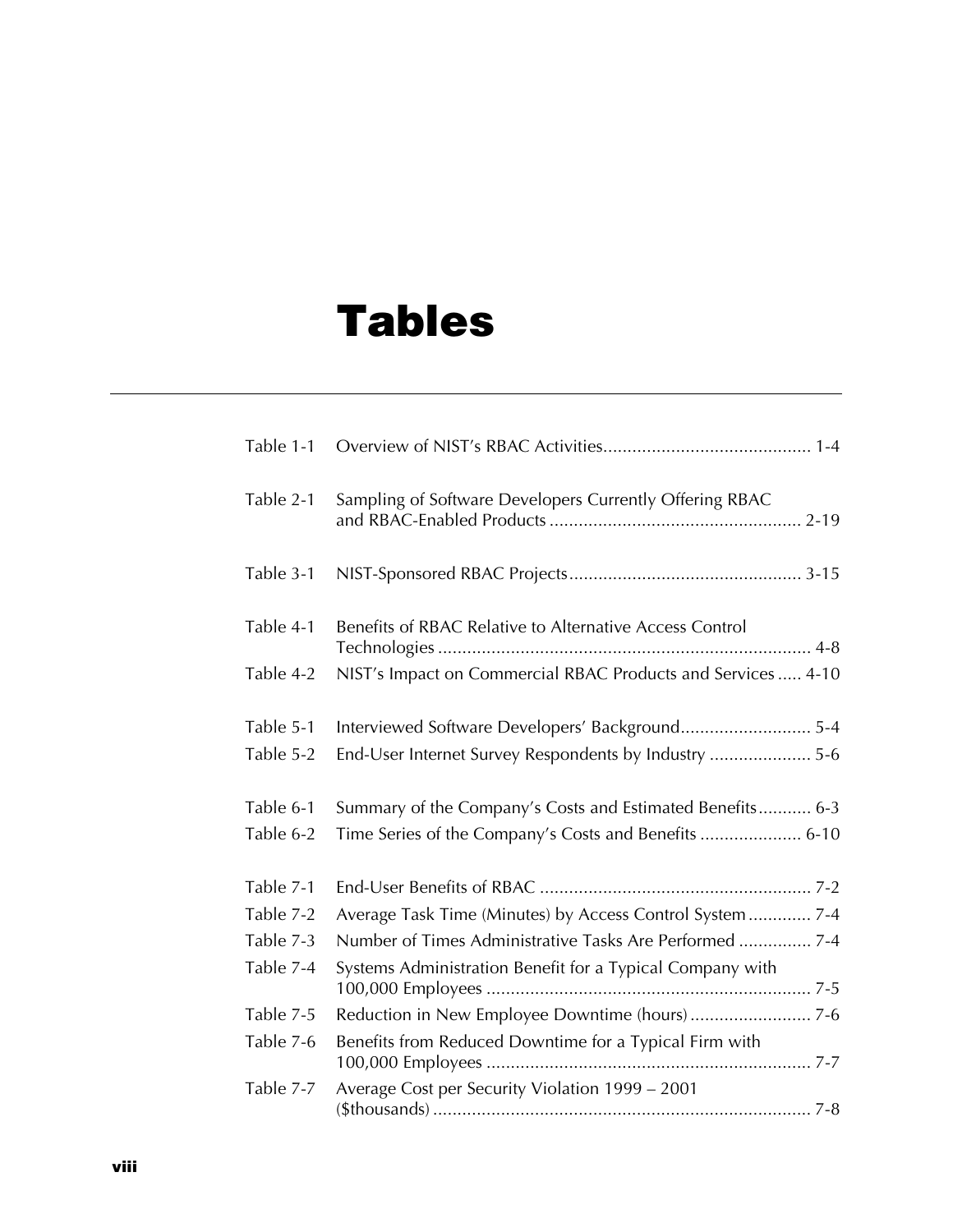| Table 7-8         | End-User Customization Costs, Evidence from Internet        |  |
|-------------------|-------------------------------------------------------------|--|
| Table 7-9         | One End-User's In-House RBAC Development Costs 7-12         |  |
| <b>Table 7-10</b> |                                                             |  |
| <b>Table 7-11</b> |                                                             |  |
|                   |                                                             |  |
| Table 8-1         |                                                             |  |
| Table 8-2         | Industry Employment and Baseline Diffusion Scenarios 8-3    |  |
| Table 8-3         |                                                             |  |
| Table 8-4         |                                                             |  |
| Table 8-5         | Time Series of Industry Net Benefits With and Without       |  |
| Table 8-6         | Time Series of Net Benefits due to NIST's Contributions and |  |
| Table 8-7         | Measures of Economic Return to the NIST/ITL RBAC Project    |  |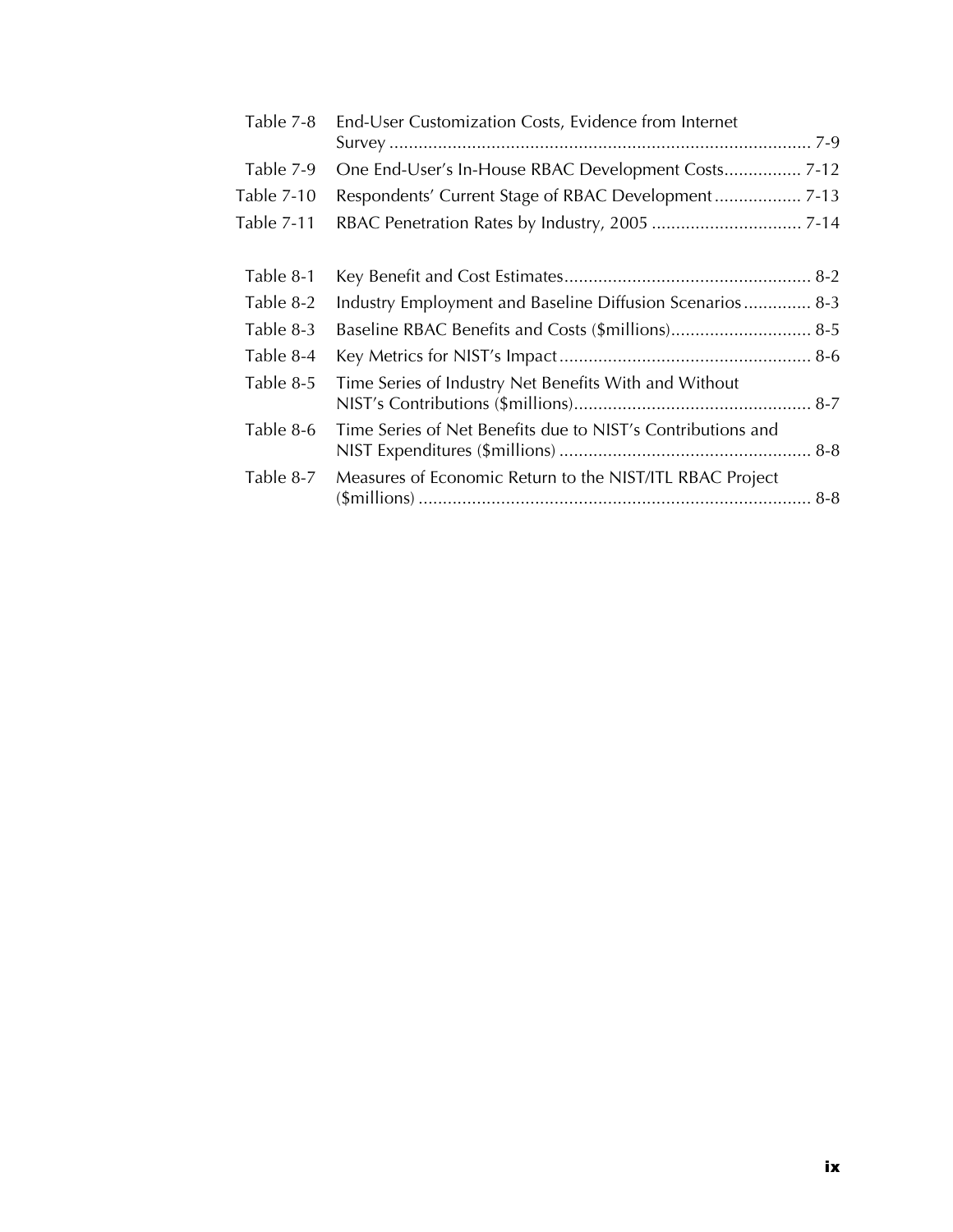# **Executive Summary**

Information technology has enabled U.S. businesses to improve their employees' productivity, integrate their supply chains, and automate and improve their interactions with customers. Increasingly, more functions, including inventory management, invoice payments, and customer support, are handled over intranets and the Internet.

As organizations increase the functionality and information offered on internal and external networks, controlling access to information and other resources becomes more complex and costly. In addition, security failures can disrupt an organization's operations and can have financial, legal, human safety, personal privacy, and public confidence impacts.

Access control systems within a computer network are used to control the actions, functions, applications, and operations of legitimate users within an organization and to protect the integrity of the information stored within the system. Role-based access control (RBAC) is a relatively new access control system that maps to organizational-specific structures in a way that reduces direct and indirect administrative costs and improves security.

The National Institute of Standards and Technology (NIST) began working on RBAC in the early 1990s after a study of federal agency security needs identified the need to develop a better method for managing large networked systems and complex access issues (Ferraiolo, Gilbert, and Lynch, 1992). Over the past decade, NIST's RBAC project has made significant contributions to the development and adoption of RBAC through publishing in the

This study quantifies the benefits of role-based access control (RBAC) and estimates NIST's impact on the development and adoption of RBAC.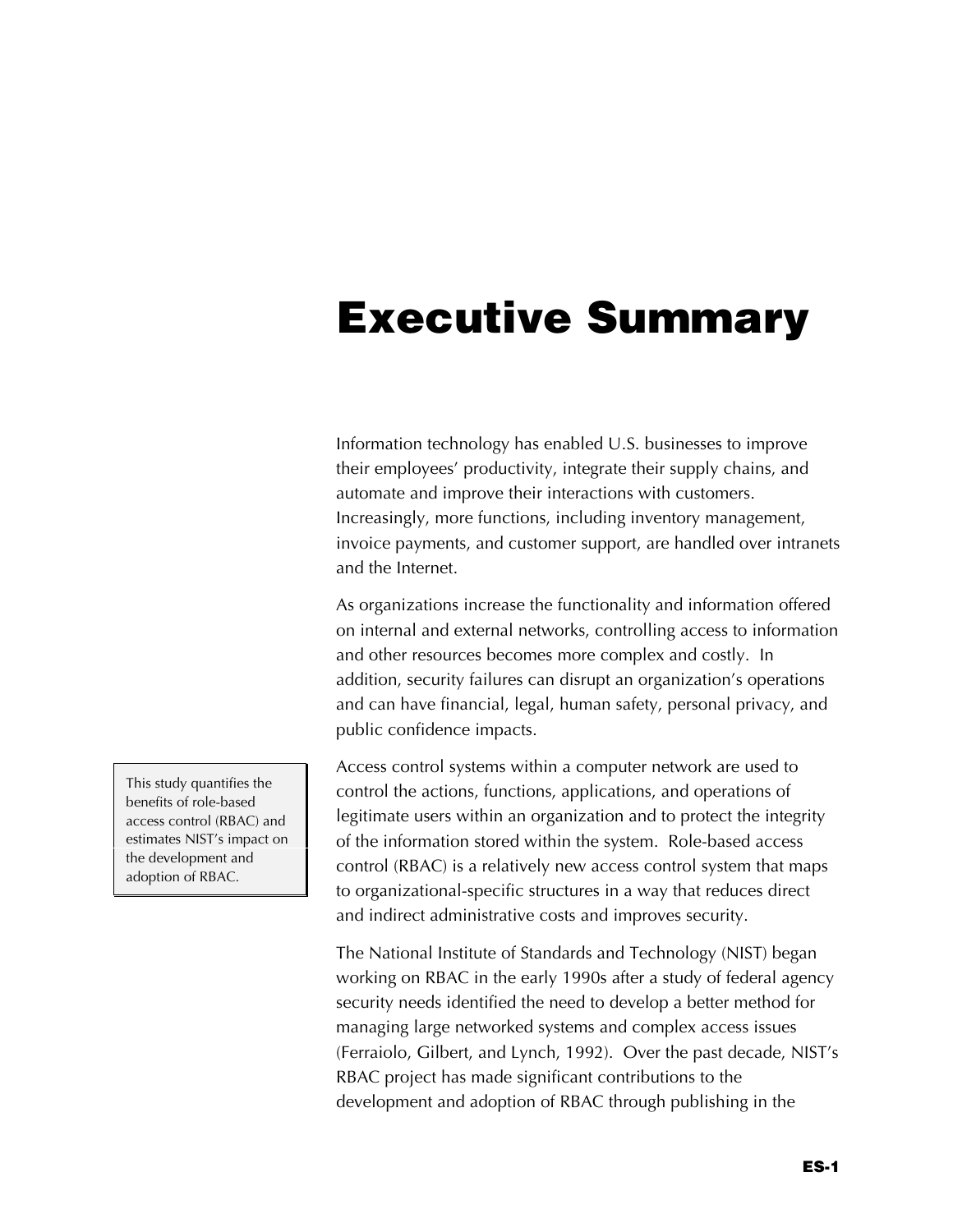professional literature, sponsoring conferences and outreach projects, and supplying infrastructure tools to industry.

The objectives of this study was to conduct a microeconomics impact assessment of the

- $\blacktriangleright$  benefits of RBAC relative to alternative access control systems, and
- $\blacktriangleright$  economic return from the NIST/Information Technology Laboratory (ITL) RBAC project's contributions to the development and adoption of RBAC.

Based on interviews with software developers and companies using RBAC-enabled products, we projected that the net present value of RBAC through 2006 will be approximately \$671 million. NIST's contributions were estimated to account for 44 percent of the benefits of RBAC, leading to a social rate of return to the NIST/RBAC project of approximately 62 percent.

## **ES.1 OVERVIEW OF RBAC**

Although role-based security models have existed for 20 years, their application has until recently been limited. To date, most systems have based access control on the discretion of the owner or administrator of the data as opposed to basing access on the often nondiscretionary organization-wide policies as is done with RBAC. These owner-controlled systems worked adequately for small local area networks (LAN) but have become cumbersome to manage and error prone as networking capabilities have increased.

RBAC is a technology that offers an alternative to traditional discretionary access control (DAC) and mandatory access control (MAC) policies. RBAC allows companies to specify and enforce security policies that map naturally to the organization's structure. That is, the natural method for assigning access to information in a company is based on the individual's need for the information, which is a function of their job or role within the organization. RBAC allows a security administrator to use the natural structure of the organization to implement and enforce security policy. This technology decreases the cost of network administration while improving the enforcement of network security policies.

RBAC allows companies to specify and enforce security policies that map naturally to the organization's structure.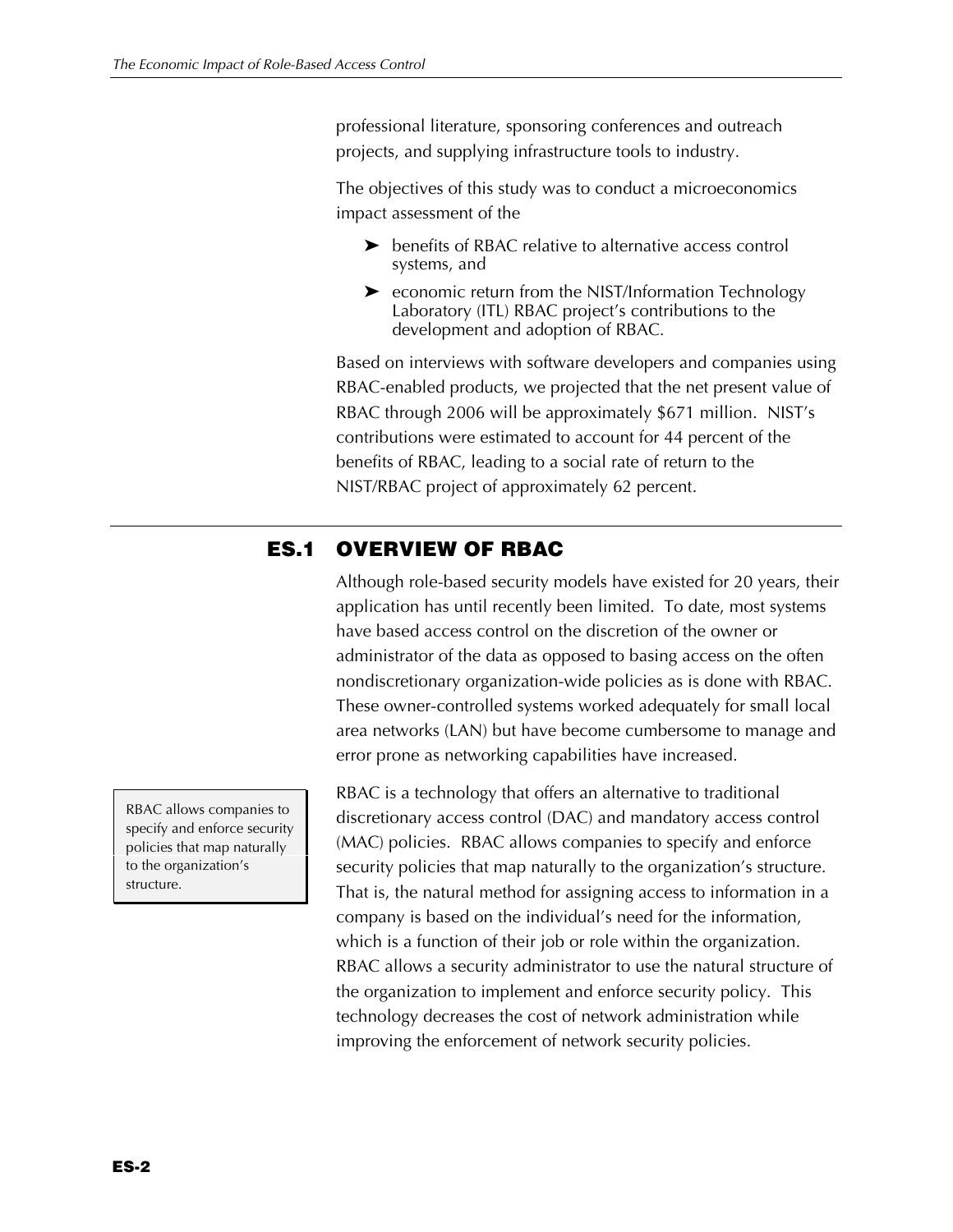#### **ES.2 NIST'S CONTIBUIONS TO RBAC**

One software company stated that "…NIST's contribution was critical in establishing a taxonomy and a shared vocabulary for us, our customers and the industry as a whole."

NIST's RBAC project responded to a demonstrated need for improved security mechanisms and the related standards to support the development and adoption of new complex networked security systems. At that time industry believed that a lack of standardization was hampering the development of appropriate access control products, and that a key to the success of such a system would be its ability to operate across a wide range of operating systems (Ferraiolo, Gilbert, and Lynch, 1992).

In 1992 NIST published the first comprehensive RBAC model. Although the concept of roles has been used in software application and mainframe environments for at least 25 years, it has only been within the last decade that RBAC has emerged as a full-fledged model as mature as traditional mandatory and discretionary access control concepts. The roots of NIST's early RBAC model included the use of groups in UNIX and other operating systems, privilege groupings in database management systems, and separation of duty concepts described in early papers. The modern concept of RBAC as used within the research community and implemented within a growing number of commercial implementation originates from this early work. The impact of this work includes the ability to specify and enforce a wider range of access control policies, thereby reducing the number of illicit user accesses as well increasing administrative and end-user productivity.

NIST's RBAC project has accelerated the introduction and acceptance of RBAC-based products in the marketplace. In addition, NIST's contributions have reduced the cost of R&D for private companies developing network security products based on RBAC.

NIST's contributions range from developing and formalizing the fundamental concepts of RBAC models to demonstrating their capabilities and providing implementation tools to industry. These contributions can be grouped into two general categories:

- $\blacktriangleright$  the development of generic technologies that provide the technology base for RBAC market applications, and
- $\blacktriangleright$  the development of infratechnologies that support implementation and interoperability across different systems.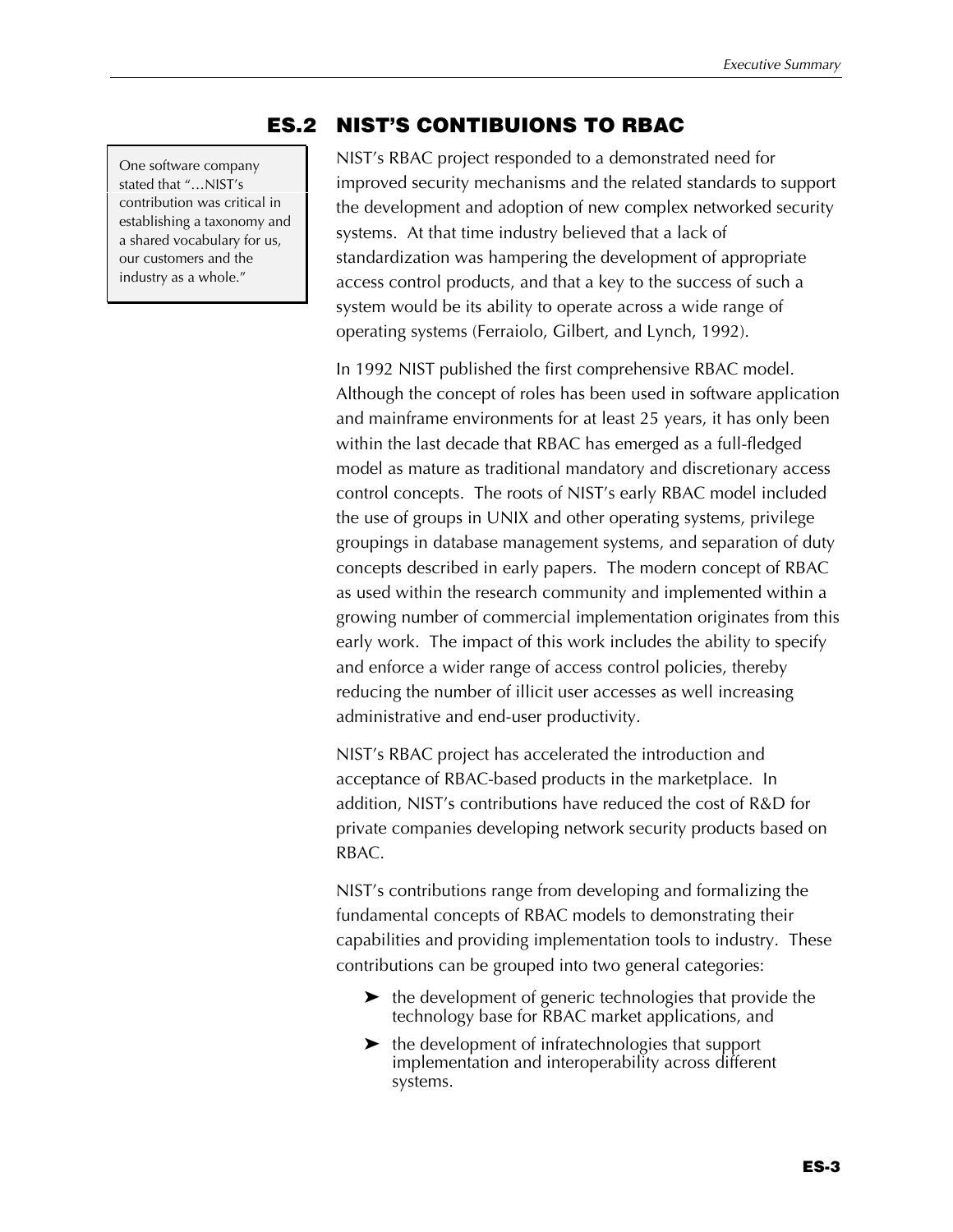Generic technologies provide the technology base from which market applications are derived (Tassey, 1997).

Infratechnologies are a set of "technical tools" that include scientific and engineering data, measurement and test methods, and practices and techniques that are widely used in industry (Tassey, 1997).

NIST developed the technical specifications and formal description of the RBAC model (Ferraiolo and Kuhn, 1992). Since the first formal specification, NIST has expanded its model by incorporating different types of role relationships. The papers NIST has published and the patents it has received have been widely cited by academics and have provided the technology base for many of the commercial products being introduced by software vendors. In addition, NIST has co-founded a series of ACM workshops on RBAC through which close to 100 papers from sources all over the world have been published. This workshop series has evolved into the present ACM Symposium on Access Control Models and Technology now in its 7th year.

NIST has also developed specific tools for implementing RBAC for the World Wide Web (Barkley et al., 1997). The tools NIST has developed to assist in implementing RBAC Web include RGP-Admin, a tool for managing role/permission relationships, and AccesMgr, a graphical user interface for managing access control lists for Windows NT files. NIST has demonstrated the use of RBAC for the Web for corporate intranets (Ferraiolo, Barkley, and Kuhn, 1999) and for the health care industry (Barkley, 1995) and has implemented RBAC on the NSA Synergy secure operating system.

NIST has developed the Role Control Center as a reference implementation and a demonstration platform for the viability of advanced RBAC concepts. The center disseminates information on concepts ranging from multiple inheritance hierarchies, to the enforcement of a variety of separation of duty policies across multiple heterogeneous servers and applications.

NIST, in conjunction with Ravi Sanhdu and Serban Gavrila, has also proposed a standard for RBAC. The standard is intended to reduce the uncertainty and confusion about RBAC's utility and meaning and to serve as a foundation for product development, evaluation, and procurement specifications (Ferraiolo, 2001).

## **ES.3 ESTIMATING THE BENEFITS OF RBAC**

To estimate the benefits of RBAC we conducted telephone interviews and Internet surveys with software developers and organizations (referred to as end users) that integrate RBAC products into their business operations. In addition, a case study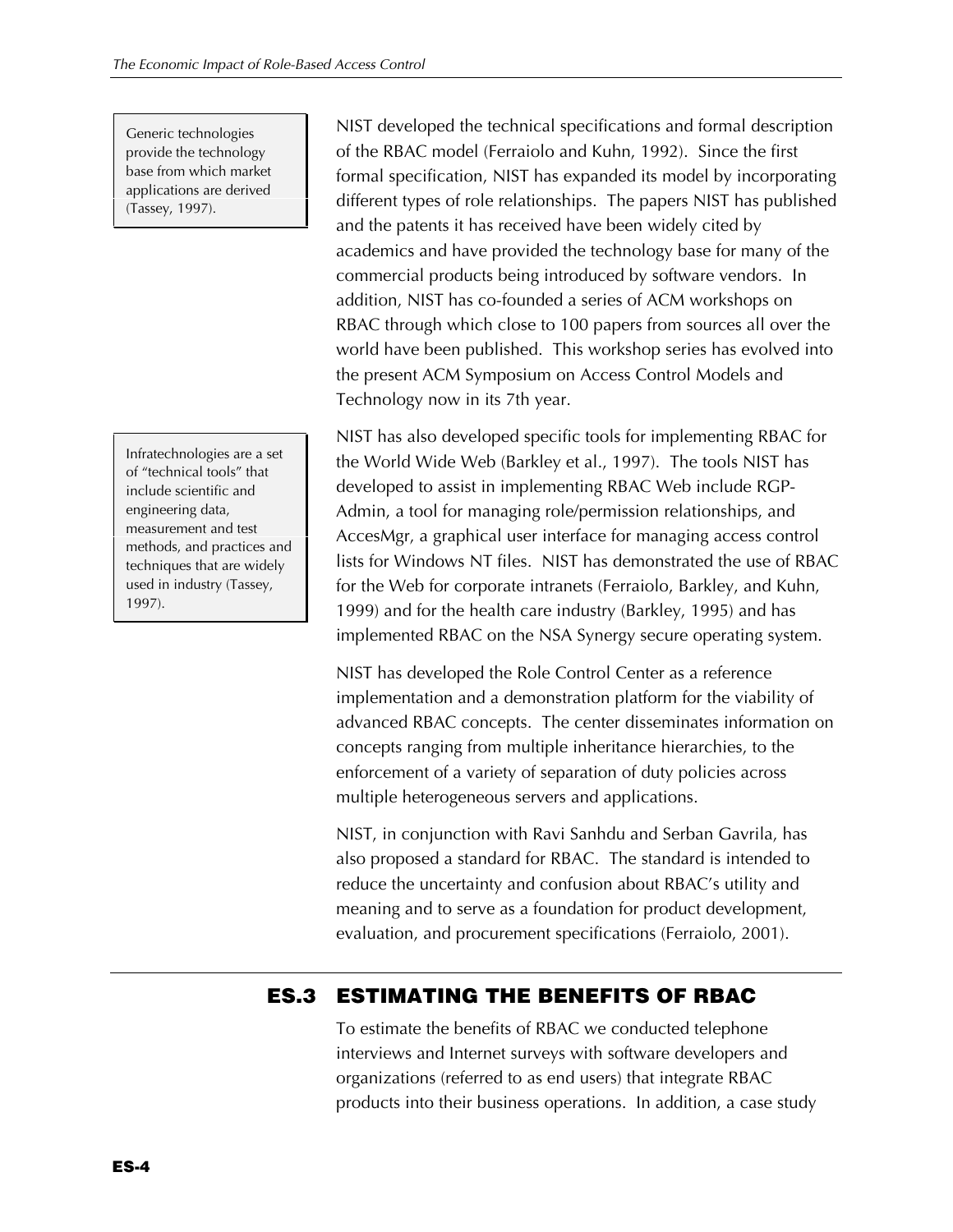was conducted with a multi-product insurance company. The information collected was used to quantify the benefits and costs per employee managed by RBAC systems.

The growth of employees managed using RBAC systems was projected through the year 2006. It is estimated that by 2006 between 30 and 50 percent of employees in the service sector and between 10 and 25 percent of employees in nonservice sectors will be managed by RBAC systems. Because of the uncertainty surrounding the penetration estimates, high, medium and low penetration scenarios were estimated. The remainder of this executive summary refers to the medium penetration scenario.

*RBAC administrative and productivity benefits lead to an annual operating benefit of \$43.71 per employee. This leads to a net benefit through the year 2006 of \$671 million.* 

Technical and economic metrics for RBAC's impact on end users were developed for the Internet surveys. Key impact metrics are administrative savings associated with managing access to information systems and reduced employee downtime from waiting to receive system access. These RBAC systems administrative and productivity benefits lead to an annual operating benefit of \$43.71 per employee.

However, the benefit of RBAC will not be realized without costs. Software developers indicated that on average they incurred \$550,000 in R&D expenditures to develop RBAC-enabled products. In addition, based on our in-depth case study with a multiproduct financial services firm, the average end-user customization and implementation costs are estimated to be \$78.36 per employee. These costs are incurred once per employee.

Table ES-1 summarizes the benefits and costs associated with RBAC. The NPV of net benefits (benefits less costs) through 2006 are \$671.1 million. Costs are expressed as negative benefits.

## **ES.4 MEASURES OF ECONOMIC RETURN TO THE NIST/RBAC PROJECT**

"The NIST implementation was a groundbreaking and significant contribution to software technology."

Based on interviews with software developers and end users of RBAC products, it was estimated that the activities of the NIST/RBAC project

 $\triangleright$  accelerated the development and adoption of RBAC by 1 year and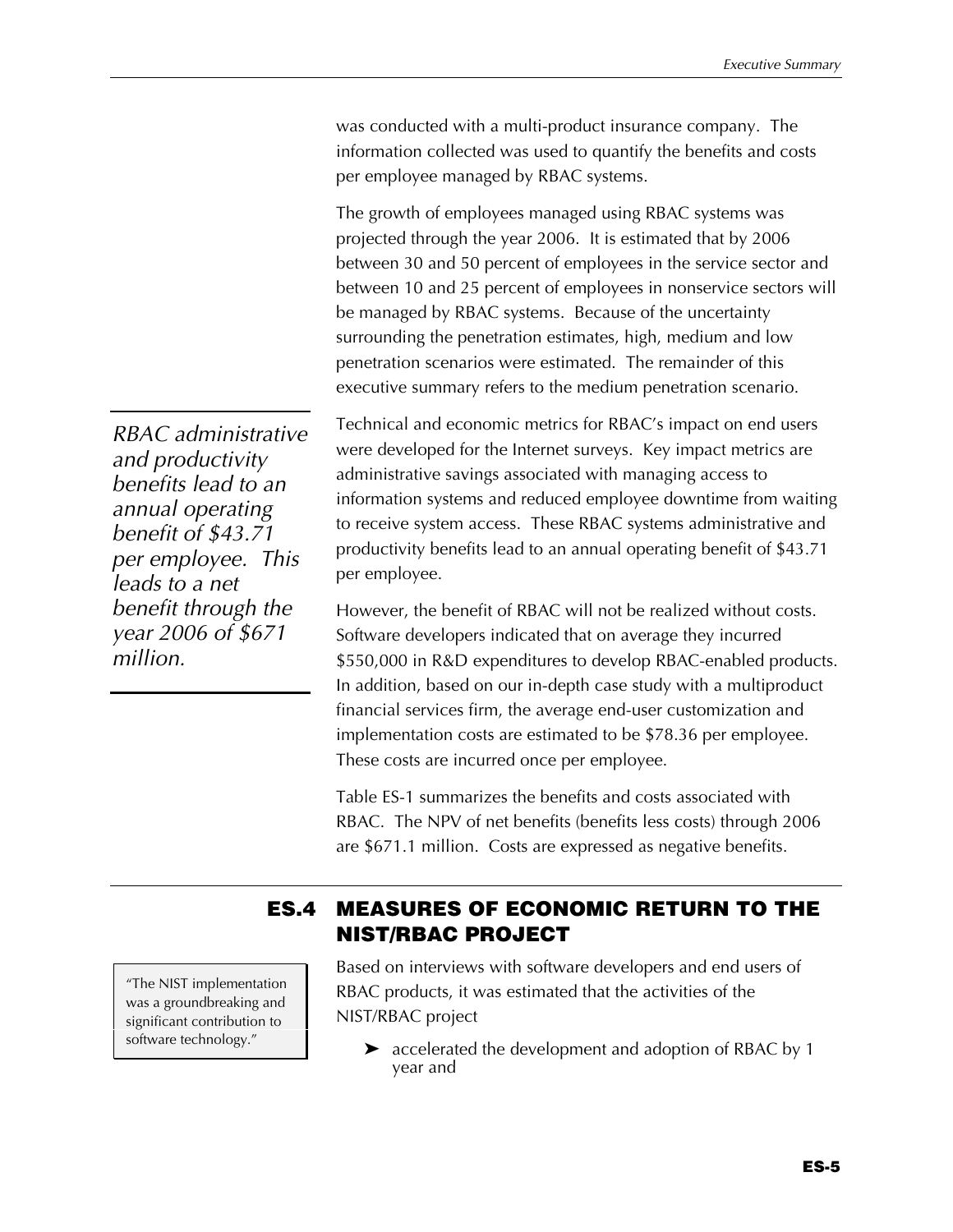|                                                                | NPV through 2006 (\$2000) |
|----------------------------------------------------------------|---------------------------|
| R&D expenditures: software developers and in-house development | $-53.2$                   |
| End-users' customization and implementation costs              | $-161.7$                  |
| End-users' operation benefits                                  | 886.0                     |
| Net benefits of RBAC                                           | 671.1                     |

#### **Table ES-1. NPV of Benefits and Costs of RBAC through 2006**

 $\blacktriangleright$  lowered research and development costs for software vendors by approximately 6 percent.

Using this information we construct two times series that show the net benefits of RBAC with and without NIST's contributions. The difference between the with and without NIST time series is the economic impact of the NIST/RBAC project (i.e., it is the change in net benefits attributable to NIST). As shown in Table ES-2, the net present value of NIST's impact on the benefits of RBAC is \$295 million under the medium penetration scenario.

| <b>Table ES-2. Time Series</b><br>of the Net Benefits of<br><b>RBAC With and Without</b> | Year              | <b>Baseline</b><br>(with NIST) | Counterfactual<br>(without NIST) | <b>Total Change in Net</b><br>Benefits $(\Delta NB_t)$ |
|------------------------------------------------------------------------------------------|-------------------|--------------------------------|----------------------------------|--------------------------------------------------------|
| <b>NIST's Contributions</b>                                                              | 1992              |                                |                                  |                                                        |
| (\$millions) <sup>a</sup>                                                                | 1993              |                                |                                  |                                                        |
|                                                                                          | 1994              |                                |                                  |                                                        |
|                                                                                          | 1995              |                                |                                  |                                                        |
|                                                                                          | 1996              | $-5.05$                        |                                  | $-5.05$                                                |
|                                                                                          | 1997              | $-5.05$                        | $-5.50$                          | 0.45                                                   |
|                                                                                          | 1998              | $-5.05$                        | $-5.50$                          | 0.45                                                   |
|                                                                                          | 1999              | $-5.05$                        | $-5.50$                          | 0.45                                                   |
|                                                                                          | 2000              | $-18.08$                       | $-5.50$                          | $-12.58$                                               |
|                                                                                          | 2001              | $-0.36$                        | $-16.90$                         | 16.54                                                  |
|                                                                                          | 2002              | 19.84                          | $-0.33$                          | 20.17                                                  |
|                                                                                          | 2003              | 60.26                          | 18.54                            | 41.72                                                  |
|                                                                                          | 2004              | 207.08                         | 56.32                            | 150.76                                                 |
|                                                                                          | 2005              | 308.51                         | 193.53                           | 114.97                                                 |
|                                                                                          | 2006              | 337.85                         | 288.33                           | 49.52                                                  |
|                                                                                          | <b>NPV (2000)</b> | 671.08                         | 376.31                           | 294.77                                                 |

aAll numbers have been adjusted to 2000 dollars.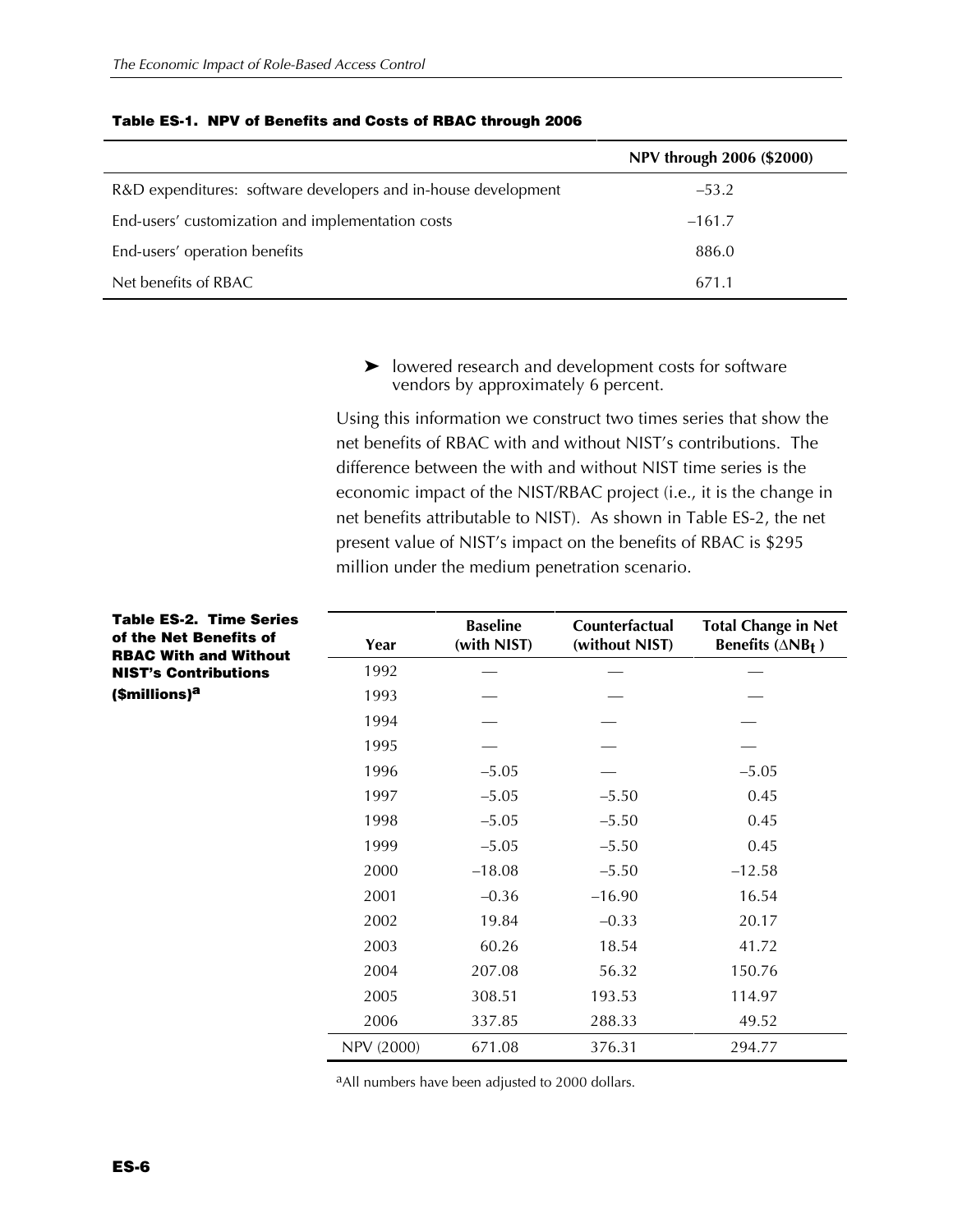"This is probably one of the best examples of how an organization like NIST can help the private sector. The existence of a widely visible prototype advanced the concrete understanding of corporate IT architects so significantly that we were able to get unusually good early feedback validating and influencing our design choices."

We used NIST's expenditures and their related impact on the net benefits of RBAC to calculate a NPV, benefit-cost ratio, and an internal rate of return (IRR) for the NIST/RBAC project. These three measures of economic return are presented in Table ES-3. The measures are shown for the high, medium, and low penetration scenarios. The NPV of NIST's impact under the medium penetration scenario is \$294.8 million. The benefit-cost ratio ranges from 69 to 158, and the IRR ranges from 39 to 90 percent.

The impacts of NIST's RBAC project quantified in Table ES-2 and Table ES-3 include only the administrative and productivity benefits. They do not reflect the potential security benefits associated with RBAC. Most companies interviewed indicated that RBAC would reduce the frequency and severity of security violations. However, because this information is highly sensitive, this study was not able to quantify the benefit of improved system security. For this reason the impact estimates presented above are conservative and should be considered lower-bound estimates of the benefits of RBAC and the economic return from the NIST/RBAC project.

#### **Table ES-3. Measures of Economic Return to the NIST/ITL RBAC Project (\$millions)a**

|                                            | High   | Medium | Low    |
|--------------------------------------------|--------|--------|--------|
| a. NPV change in net benefits              | 427.42 | 294.77 | 185.71 |
| b. NPV NIST expenditure                    | 2.70   | 2.70   | 2.70   |
| NPV of the NIST/ITL RBAC project $(a - b)$ | 425    | 292    | 183    |
| Benefit-cost ratio                         | 158    | 109    | 69     |
| Internal rate of return                    | 90%    | $62\%$ | 39%    |

<sup>a</sup>All numbers have been adjusted to 2000 dollars.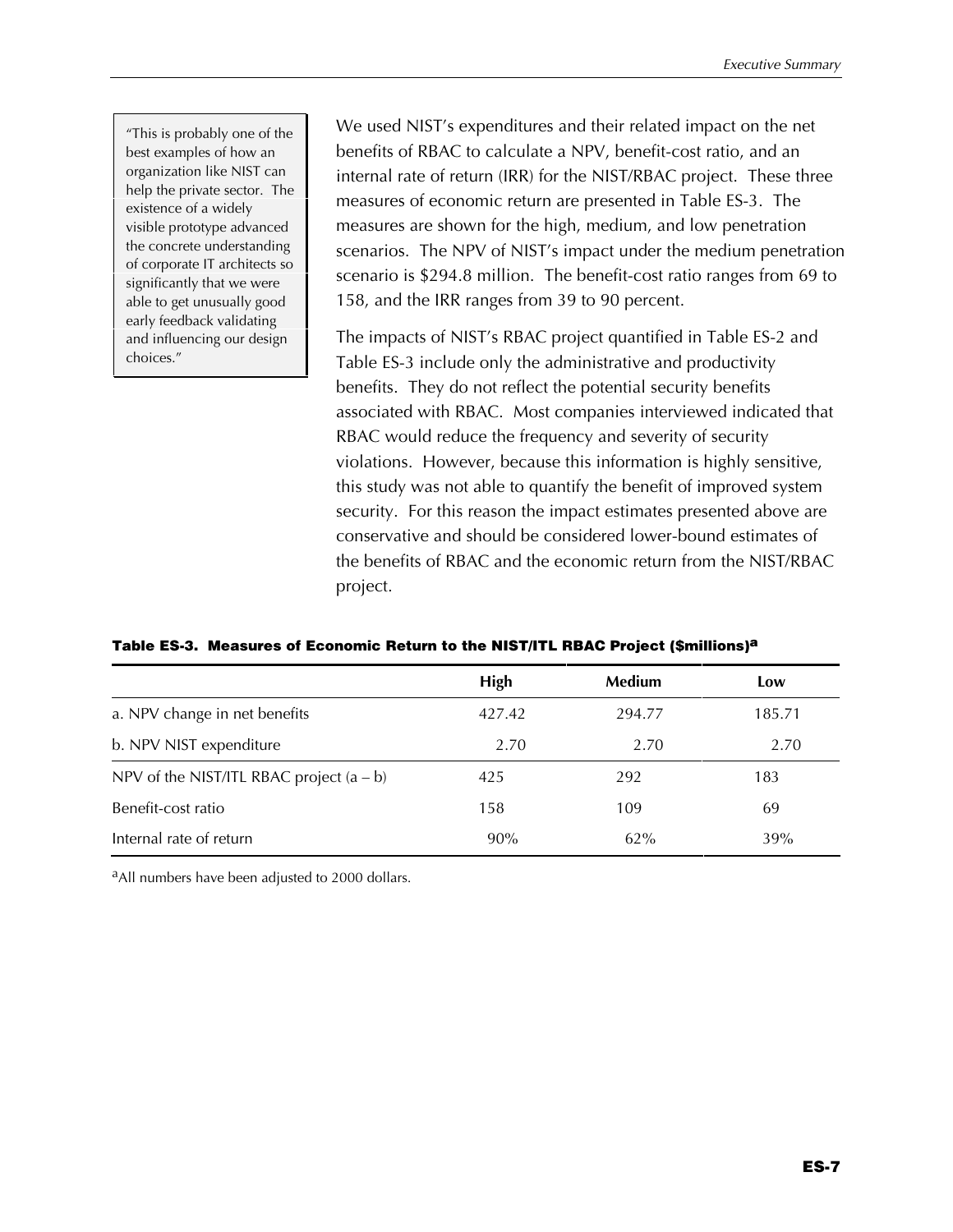## *1* **Introduction**

The National Institute of Standards and Technology (NIST) began working on role-based access control (RBAC) in the early 1990s after a study of federal agency security needs identified the need to develop a better method for managing large networked systems and complex access issues (Ferraiolo, Gilbert, and Lynch, 1992). The objective of this study is to conduct a microeconomics impact assessment of the NIST/Information Technology Laboratory (ITL) RBAC project.

This section discusses some of the trends in computer applications and security needs, provides an overview of NIST's role in developing RBAC, and outlines the approach used to estimate the economic impact of the NIST/ITL RBAC project.

#### **1.1 TRENDS IN COMPUTER APPLICATIONS AND SECURITY NEEDS**

Information technology has enabled U.S. businesses to improve their employees' productivity, integrate their supply chains, and automate and improve their interactions with customers. The use of external web sites for marketing and recruiting is common, and internal corporate intranets provide employees and suppliers easy access to organizational resources and information. Increasingly, more functions, including inventory management, invoice payments, and customer support, are handled over intranets and the Internet, regardless of the underlying information technology infrastructure (Barkley et al., 1997).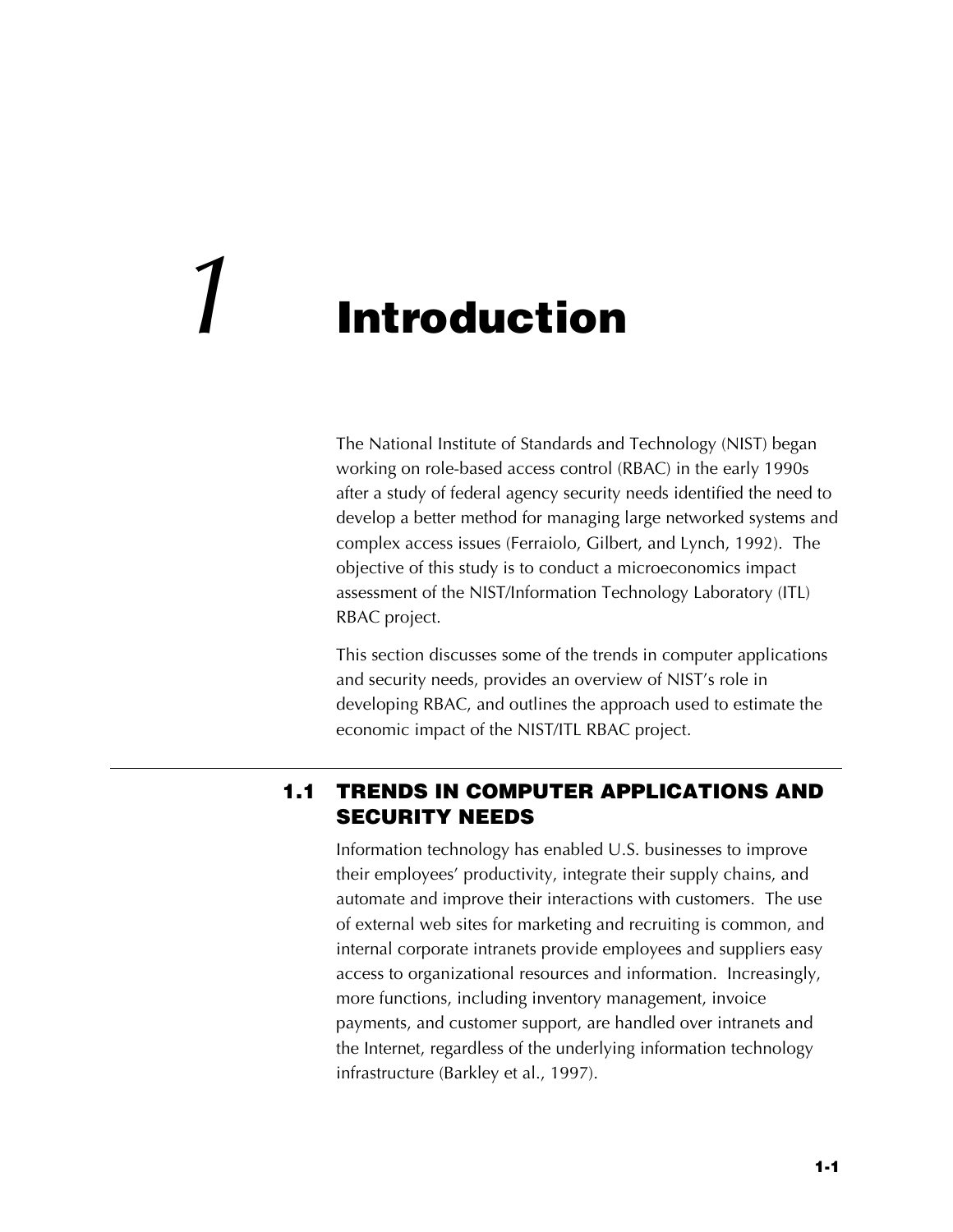As organizations increase the functionality and information offered on internal and external networks, controlling access to information and other resources becomes more important and complex. Organizations must develop and enforce access policies that protect sensitive and confidential information; prevent conflict of interest; and protect the system and its contents from intentional and unintentional damage, theft, and unauthorized disclosure. Security failures can disrupt an organization's operations and can have financial, legal, human safety, personal privacy, and public confidence impacts (Ferraiolo, Gilbert, and Lynch, 1992).

Safeguarding information resources can be very complicated and expensive. Network administrators must maintain access control lists that specify the resources each user is allowed to access. They must issue passwords and permissions to enforce the access lists and update them as personnel change and as users' needs and permissions change. Maintaining access while enforcing a comprehensive, coherent security policy has become an expensive and complex undertaking. Simplifying it could have an important impact on the cost and effectiveness of electronic resource access policies.

RBAC is a technology that offers an alternative to traditional discretionary access control (DAC) and mandatory access control (MAC) policies. RBAC allows companies to specify and enforce security policies that map naturally to the organization's structure. That is, the natural method for assigning access to information in a company is based on the individual's need for the information, which is a function of his job, or role, within the organization. RBAC allows a security administrator to use the natural structure of the organization to implement and enforce security policy. This technology decreases the cost of network administration while improving the enforcement of network security policies.

#### **1.2 NIST'S CONTRIBUTIONS TO RBAC**

NIST's RBAC project responded to a demonstrated need for improved security mechanisms and the related standards to support the development and adoption of new complex networked security systems. At that time industry believed that a lack of standardization was hampering the development of appropriate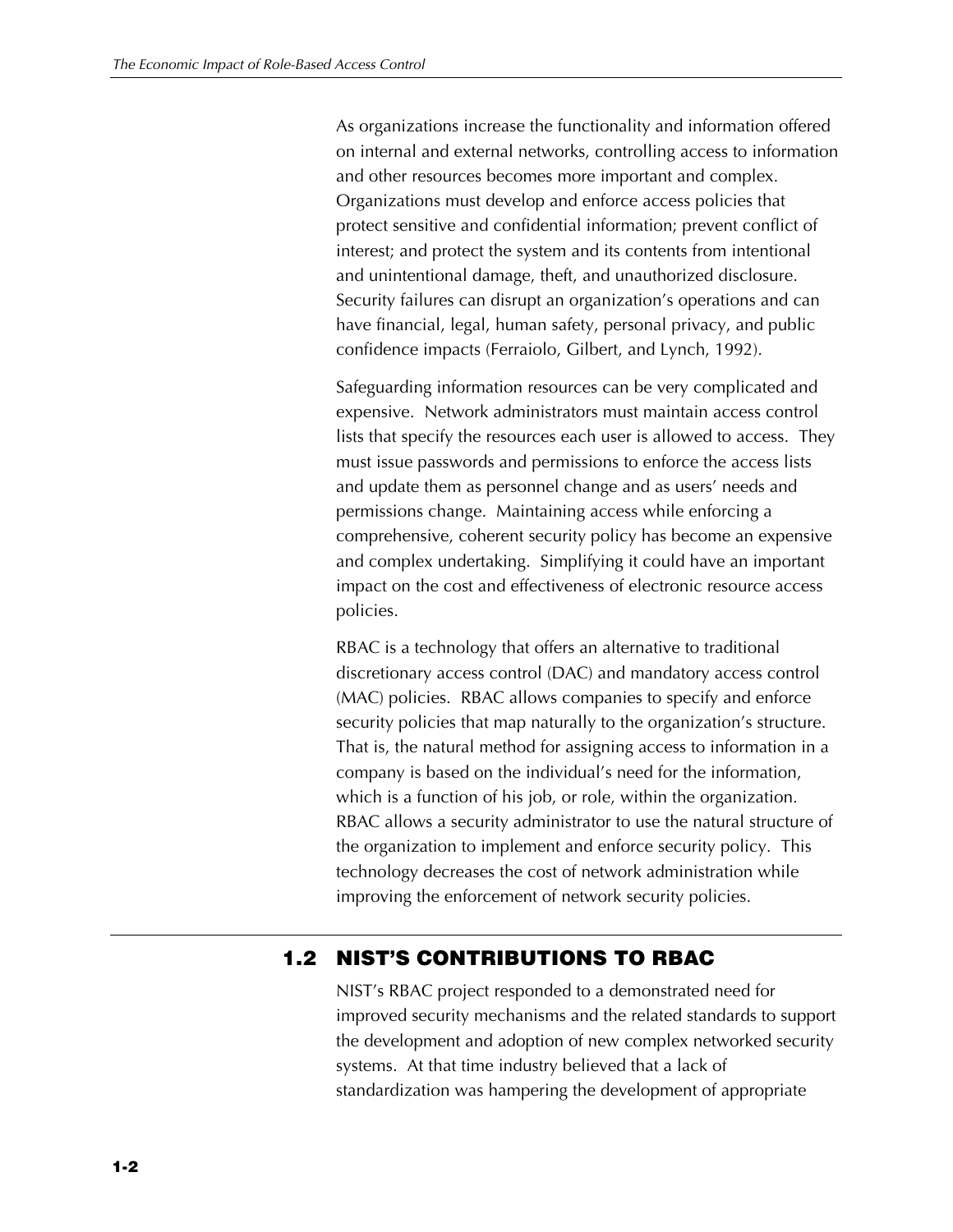access control products, and that a key to the success of such a system would be its ability to operate across a wide range of operating systems (Ferraiolo, Gilbert, and Lynch, 1992).

In 1992 NIST published the first comprehensive RBAC model. Although the concept of roles has been used in software application and mainframe environments for at least 25 years, it has only been within the last decade that RBAC has emerged as a full-fledged model as mature as traditional mandatory and discretionary access control concepts. The roots of NIST's early RBAC model included the use of groups in UNIX and other operating systems, privilege groupings in database management systems, and separation of duty concepts described in early papers. The modern concept of RBAC as used within the research community and implemented within a growing number of commercial implementation originates from this early work. The impact of this work includes the ability to specify and enforce a wider range of access control policies, thereby reducing the number of illicit user accesses as well increasing administrative and end-user productivity.

NIST's RBAC project has accelerated the introduction and acceptance of RBAC-based products in the marketplace. In addition, NIST's contributions have reduced the cost of R&D for private companies developing network security products based on RBAC.

NIST's contributions range from developing and formalizing the fundamental concepts of RBAC models to demonstrating their capabilities and providing implementation tools to industry. Table 1-1 provides an overview of NIST's RBAC activities. These contributions can be grouped into two general categories:

- $\blacktriangleright$  the development of generic technologies that provide the technology base for RBAC market applications, and
- $\blacktriangleright$  the development of infratechnologies that support implementation and interoperability across different systems.

#### **1.2.1 Generic Technologies**

NIST developed the technical specifications and formal description of the RBAC model (Ferraiolo and Kuhn, 1992). Since the first formal specification, NIST has expanded its model by incorporating

Public funding is frequently used to support the development of generic technologies and infratechnologies because these technologies possess many of the characteristics of a public good. Public goods, unlike private goods, are typically underprovided by private markets as compared to their socially optimal levels of provision (Stiglitz, 1988).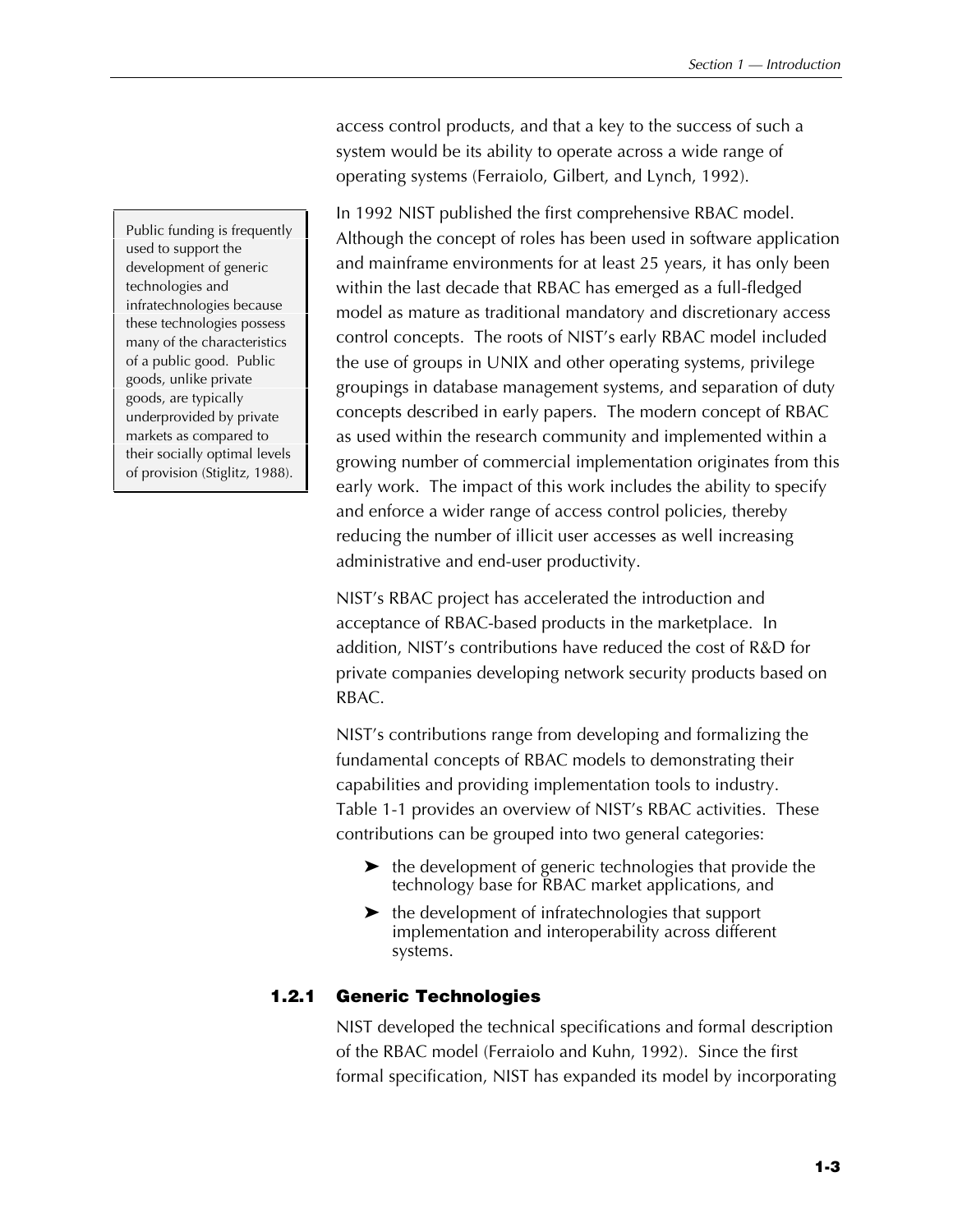#### **Table 1-1. Overview of NIST's RBAC Activities**

NIST's contributions range from developing and formalizing the fundamental concepts of RBAC models to demonstrating their capabilities and providing implementation tools to industry.

| Category                                    | <b>Activities</b>                                                                                                                                                                                       |
|---------------------------------------------|---------------------------------------------------------------------------------------------------------------------------------------------------------------------------------------------------------|
| <b>Patents</b>                              | Implementation of Role Based Access Control in Multi-level Secure Systems (Kuhn). U.S.<br>Patent #6,023,765                                                                                             |
|                                             | Workflow Management Employing Role-Based Access Control (Barkley). U.S. Patent<br>#6,088,679                                                                                                            |
|                                             | A Method for Visualizing and Managing Role-Based Policies on Identity-Based Systems<br>(Ferraiolo and Gavrila) (pending)                                                                                |
|                                             | Implementation of Role/Group Permission Association Using Object Access Type (Barkley,<br>Cincotta). U.S. Patent #6,202,066                                                                             |
| <b>Papers</b>                               | "Role Based Access Control: Features and Motivations" (Ferraiolo, Cugini, Kuhn, 1995),<br><b>Computer Security Applications Conference</b>                                                              |
|                                             | "Mutual Exclusion of Roles as a Means of Implementing Separation of Duty in Role-Based<br>Access Control Systems" (Kuhn, 1997), Second ACM Workshop on Role-Based Access<br>Control                     |
|                                             | "Implementing Role Based Access Control Using Object Technology" (Barkley, 1995), First<br>ACM Workshop on Role-Based Access Control                                                                    |
|                                             | "Role-Based Access Control for the Web" (Barkley, Kuhn, Rosenthal, Skall, Cincotta, 1998),<br>CALS Expo International & 21st Century Commerce 1998: Global Business Solutions for the<br>New Millennium |
|                                             | "Specifying and Managing Role-Based Access Control within a Corporate Intranet" (Ferraiolo,<br>Barkley, 1997), Second ACM Workshop on Role-Based Access Control                                         |
|                                             | "Role Based Access Control for the World Wide Web" (Barkley, Cincotta, Ferraiolo, Gavrila,<br>Kuhn, 1997), 20th National Computer Security Conference                                                   |
| Conferences                                 | ACM workshop on RBAC                                                                                                                                                                                    |
|                                             | RBAC demonstrations                                                                                                                                                                                     |
| <b>Standards Development</b>                | A Proposed Standard for Role-Based Access Control (Ferraiolo et al., 2001)                                                                                                                              |
| <b>Web Tools and Software</b>               | RBAC for UNIX/POSIX/LINUX                                                                                                                                                                               |
|                                             | <b>RBAC</b> for Windows NT                                                                                                                                                                              |
|                                             | RGP-Admin                                                                                                                                                                                               |
|                                             | AccesMgr                                                                                                                                                                                                |
| <b>Industry Outreach</b><br><b>Projects</b> | RBAC for Synergy                                                                                                                                                                                        |
|                                             | RBAC Small Business Innovation Research (RBAC SBIR)                                                                                                                                                     |
|                                             | RBAC for the World Wide Web (RBAC/Web)                                                                                                                                                                  |
|                                             | Role Control Center                                                                                                                                                                                     |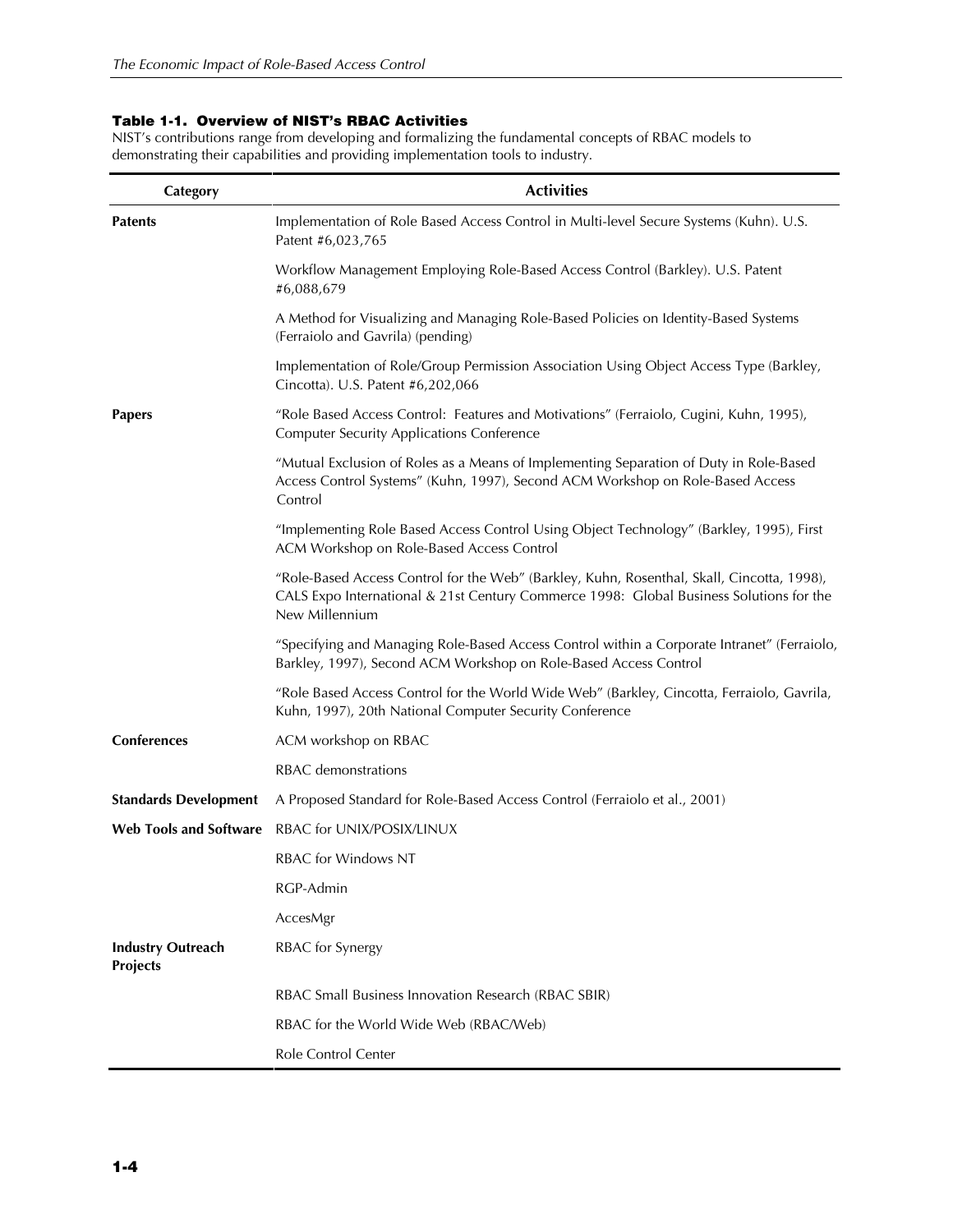Generic technologies provide the technology base from which market applications are derived (Tassey, 1997).

different types of role relationships (Kuhn, 1997; Gavrila and Barkley, 1998; Barkley and Cincotta, 1998).

The papers NIST has published and the patents it has received have been widely cited by academics and have provided the technology base for many of the commercial products being introduced by software vendors. NIST has presented its work at a number of professional conferences and has co-founded a series of Association for Computing Machinery (ACM) workshops on RBAC. Now in its seventh year, this workshop series has published close to 100 papers from sources all over the world. NIST has received two patents for its RBAC models and has applications pending for two more.

Most of the companies interviewed indicated that they would not have pursued the development of these generic technologies on their own. Thus, by demonstrating the technical feasibility of RBAC through its publications and conferences, NIST has reduced development uncertainty and provided the technology base to accelerate the introduction of RBAC features into commercial access control systems.

#### **1.2.2 Infratechnologies**

NIST has developed specific tools for implementing RBAC for the World Wide Web (Barkley et al., 1997). The tools NIST has developed to assist in implementing RBAC Web include RGP-Admin, a tool for managing role/permission relationships, and AccesMgr, a graphical user interface for managing access control lists for Windows NT files. NIST has demonstrated the use of RBAC for the Web, for corporate intranets (Ferraiolo, Barkley, and Kuhn, 1999), and for the health care industry (Barkley, 1995) and has implemented RBAC on the NSA Synergy secure operating system.

NIST, in conjunction with Ravi Sanhdu and Serban Gavrila, has also proposed a standard for RBAC. The standard is intended to reduce the uncertainty and confusion about RBAC's utility and meaning and to serve as a foundation for product development, evaluation, and procurement specifications (Ferraiolo et al., 2001).

NIST has developed the Role Control Center as a reference implementation and a demonstration platform for the viability of advanced RBAC concepts. The center disseminates information on

Infratechnologies are a set of "technical tools" that include scientific and engineering data, measurement and test methods, and practices and techniques that are widely used in industry (Tassey, 1997).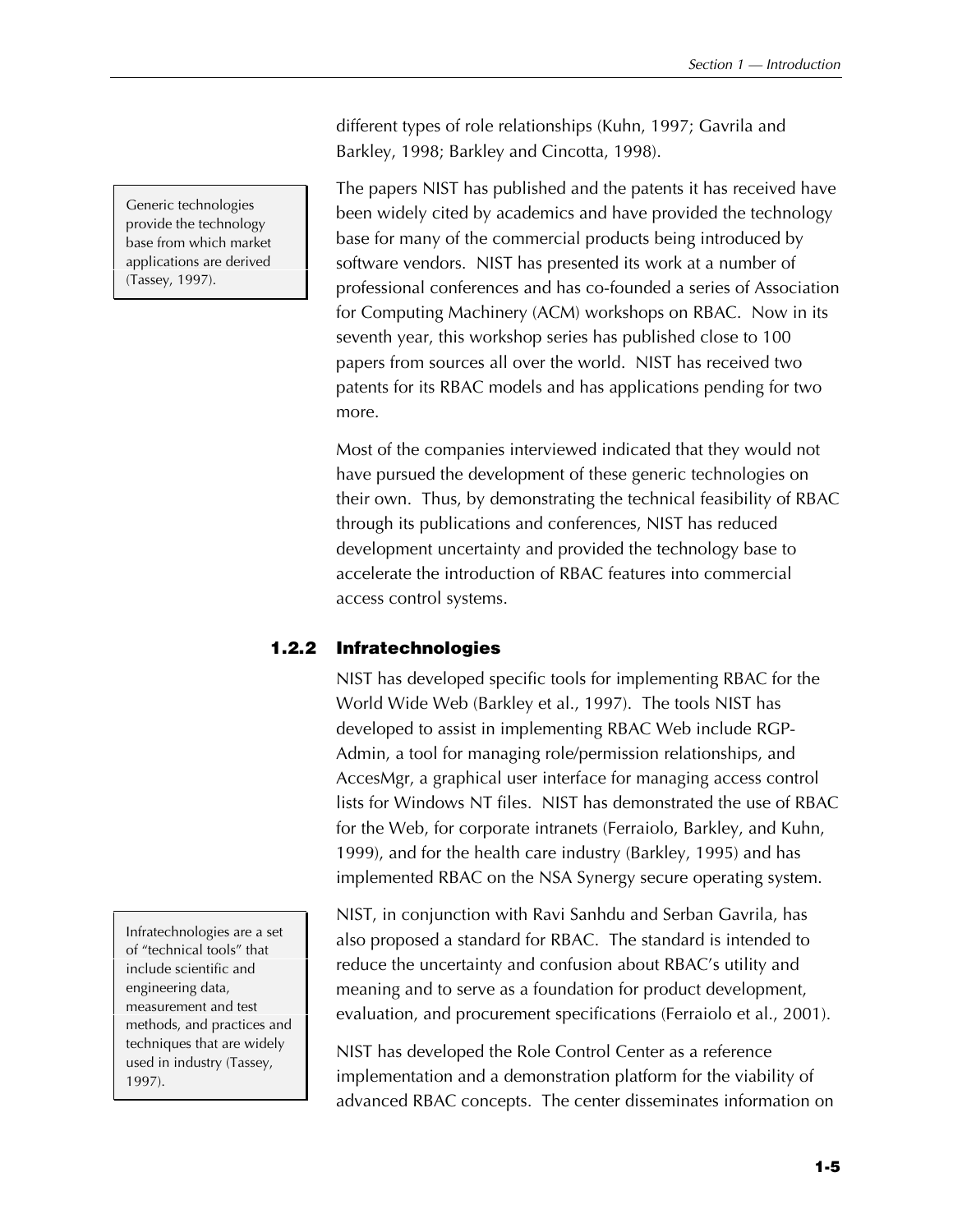concepts ranging from multiple inheritance hierarchies, to the enforcement of a variety of separation of duty policies across multiple heterogeneous servers and applications.

NIST's role in developing RBAC infratechnologies has been important because these technology tools cannot easily be embodied in commercial products or processes. As a result, the private sector has difficulty appropriating returns from the development of infratechnologies. This market failure typically leads to an underinvestment in infratechnologies in the absence of government support.

#### **1.3 OVERVIEW OF APPROACH TO MEASURE THE ECONOMIC IMPACT OF NIST'S RBAC PROJECT**

The approach to measure the economic impact of NIST's RBAC project consists of the five steps shown in Figure 1-1. The first step (discussed in Section 2) compared the technical specifications of the RBAC model with other methods for access control. This comparison provided the input needed for modeling the incremental benefits of RBAC. The analysis also included a detailed description of NIST's role in developing and defining RBAC and the market failures that led to underinvestment by industry. Information was obtained from interviews with industry experts throughout the supply chain and from academic and industry publications.

In the next step (presented in Section 3) we developed a detailed model of the incremental benefits of RBAC relative to the other access control methods. The model captures the benefits of RBAC's simplification of network administration and defines metrics for quantifying these benefits. RBAC's potential benefits of increasing the effectiveness of network security policy are included in the theoretical model even though empirical data on these benefits are limited.

Step 3 required that we quantify the benefits and cost of RBAC development and deployment. Section 4 describes the surveys and case studies used to obtain the data and presents the quantified benefit and cost impact metrics we used to estimate economic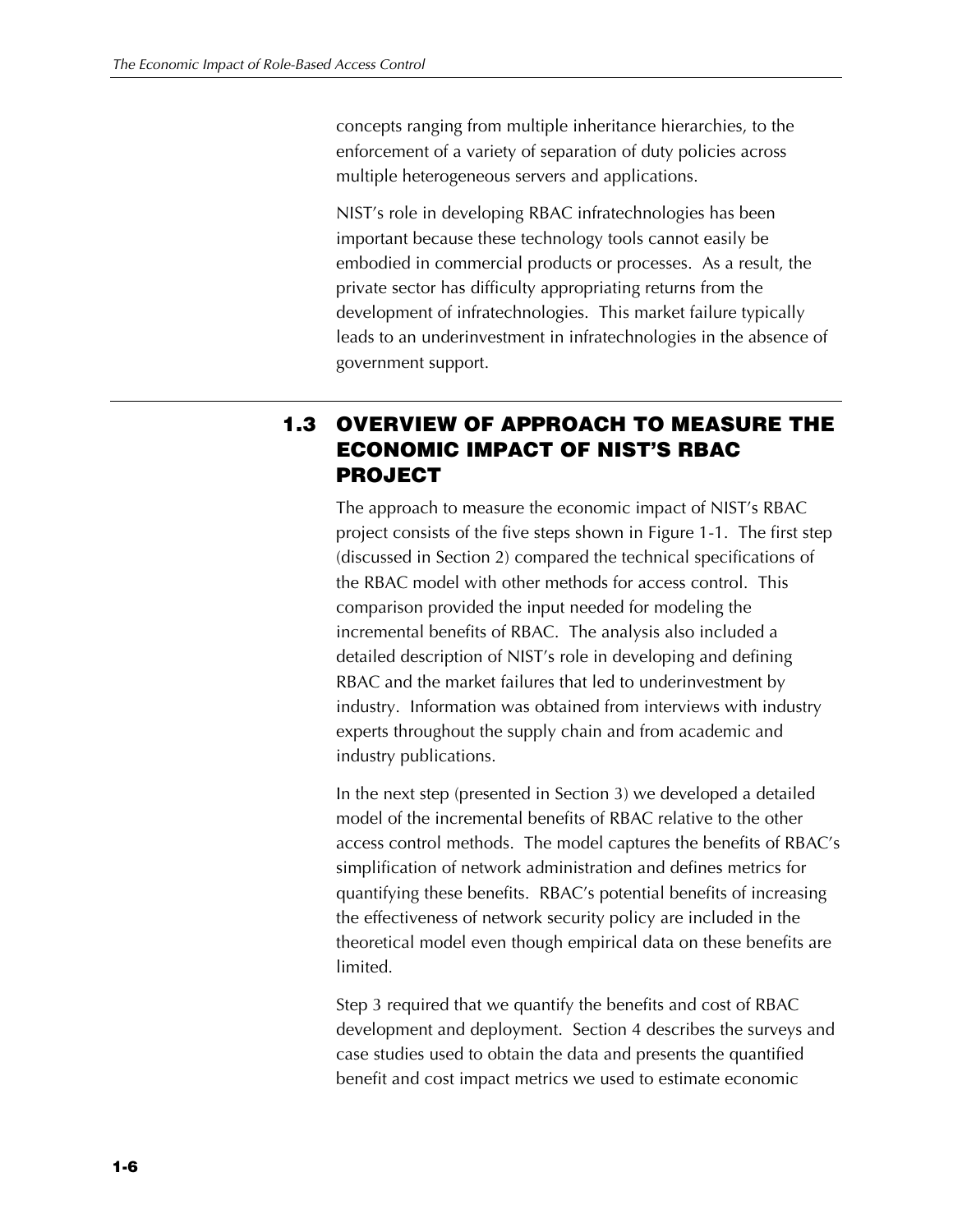#### **Figure 1-1. Approach to Estimating the Economic Returns from NIST's RBAC Project**

Our approach involved developing a baseline and two counterfactual scenarios.



impacts. Costs include NIST's program costs, the cost to developers of computer programs that incorporate RBAC, and the cost to companies that purchase and use RBAC-based tools.

In Step 4 we forecasted the diffusion of RBAC technology with and without the NIST RBAC project. This forecast was used in Step 5 to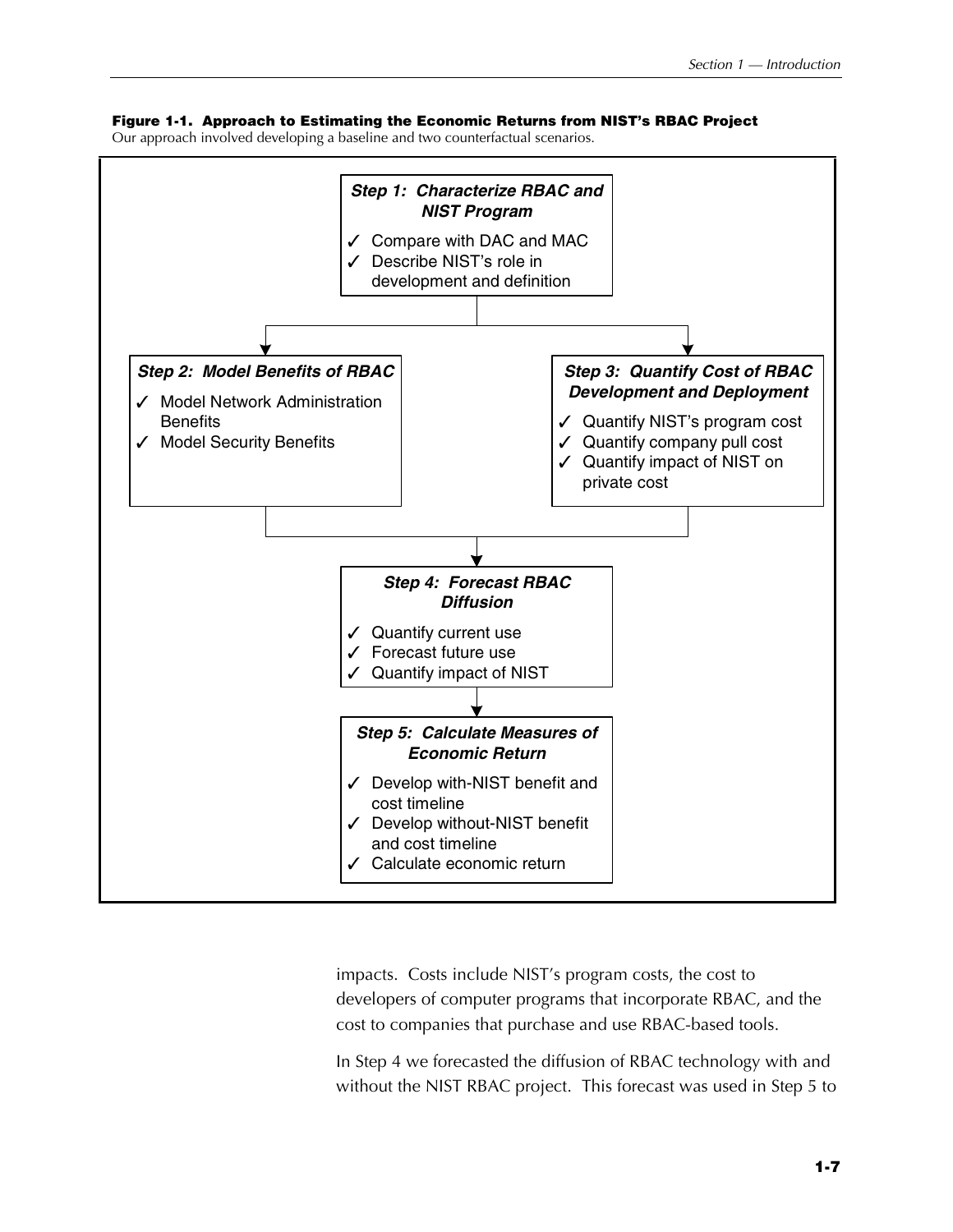develop timelines of the costs and benefits of the RBAC project, and we used these timelines to estimate the return to NIST's investment. This step captures NIST's impact on the timing of RBAC development and the speed and extent of its diffusion.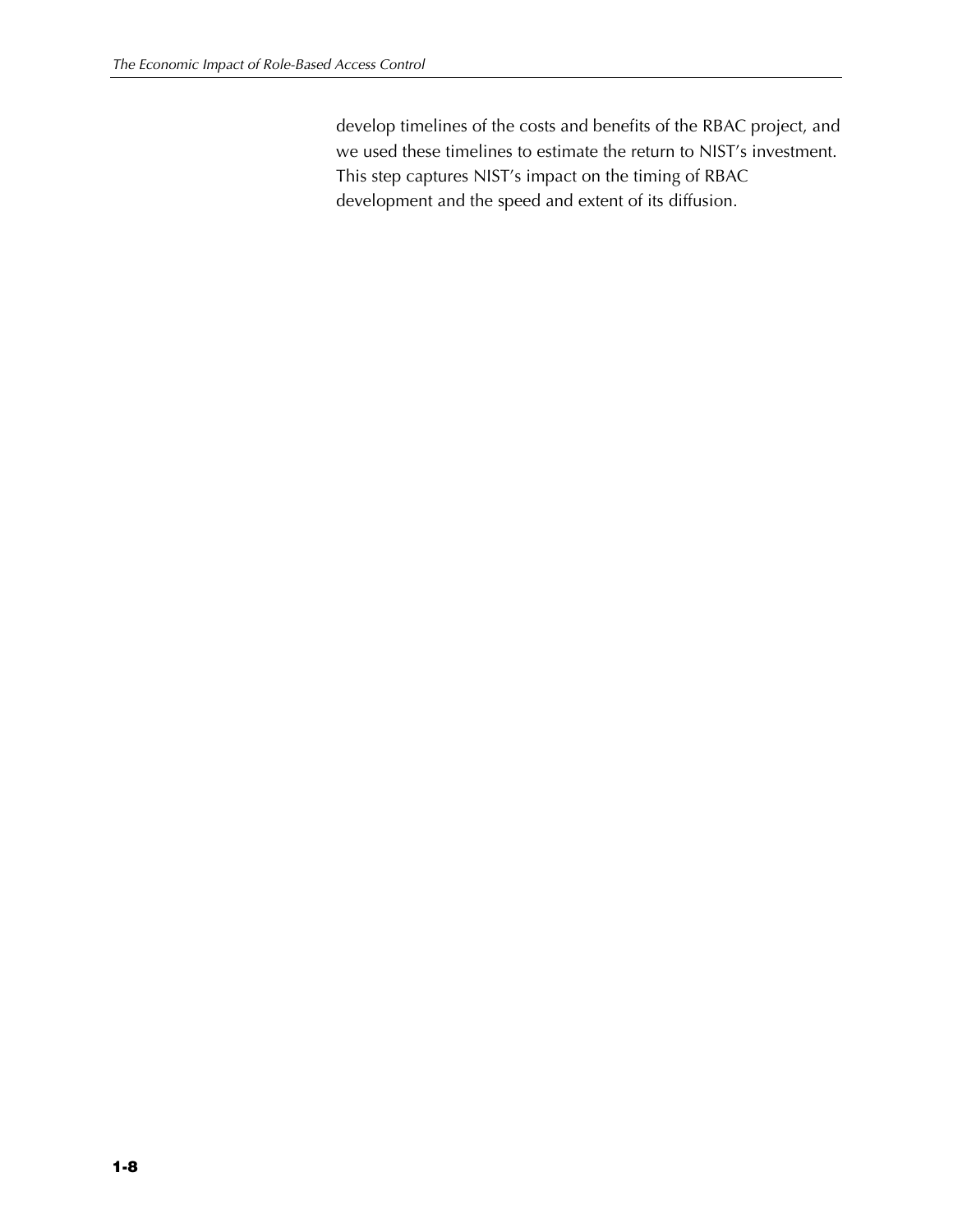# **The Evolution** *2* **of RBAC**

RBAC has emerged as a viable alternative to traditional access control policies, such as DAC and MAC, because it is based on an enterprise's organizational structure. As such, systems, data, and applications administrators and owners can more effectively manage and maintain information resources in a manner consistent with enterprise-wide security policies. RBAC has the further benefit of facilitating systems administration by assigning roles to manage users as opposed to using each individual user's identity to manage users.

Although role-based security models have existed for 20 years, their application has until recently been limited. To date, most systems have based access control on the discretion of the owner or administrator of the data as opposed to basing access on organizational or policy needs as is done with RBAC. These owner-controlled systems worked adequately for small local area networks (LAN) but have become cumbersome to manage and error prone as networking capabilities have increased. The explosion of electronic data exchange and interconnection of information systems led to significant productivity gains in the 1990s. However, these same factors have also increased electronic security and integrity concerns. Confidentiality restriction and regulatory requirements have caused organizations to look for improved approaches to manage the types of users that may have access to which data and to which applications. The result is a renewed and growing interest in role-based security models.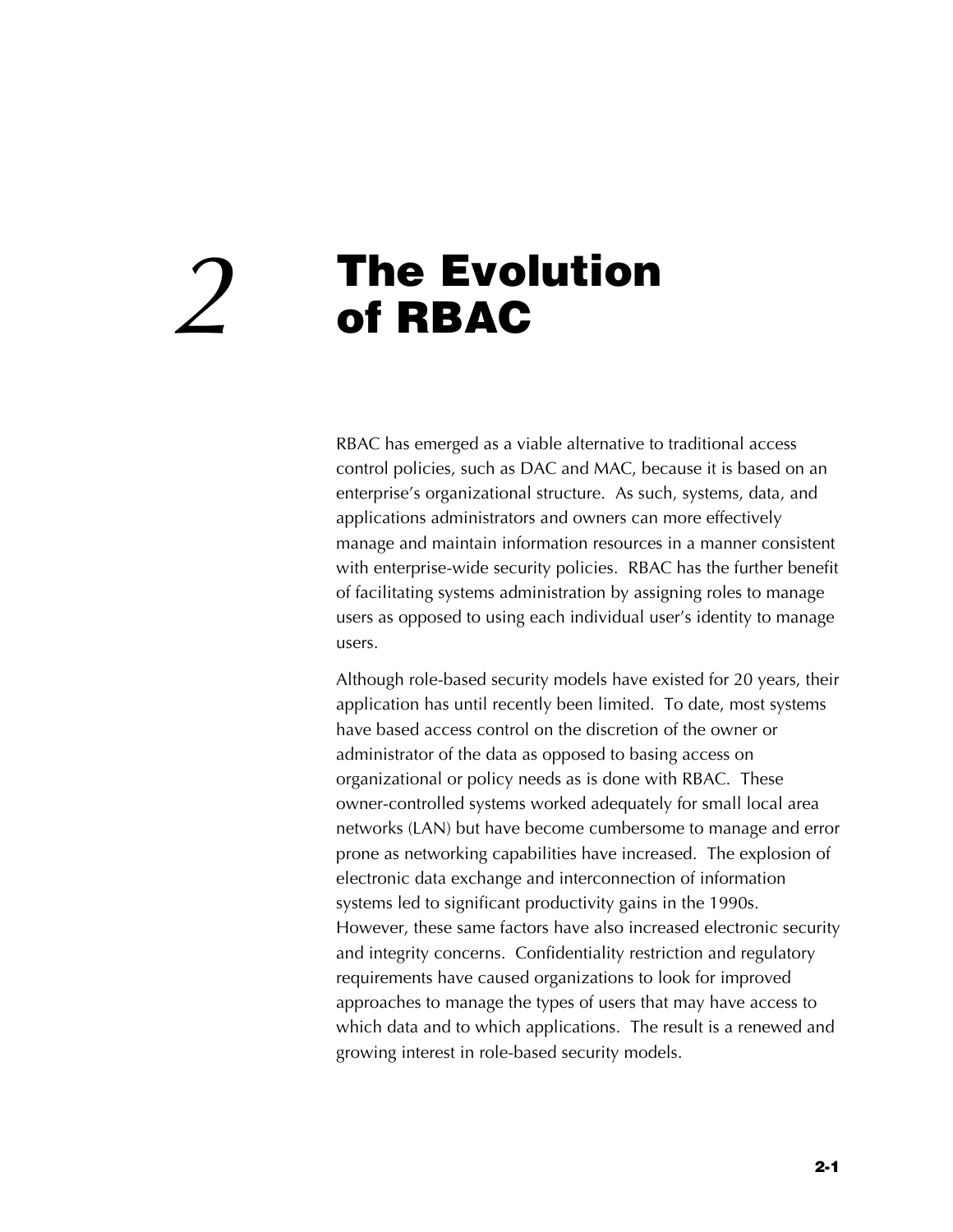Several organizations, including NIST, have been working since the early 1990s to define a common standard for RBAC and to spur its implementation by providing research and development support to this emerging technology. Although relatively few software companies currently market RBAC and RBAC-enabled products, the market for these products is expected to grow rapidly in the near future.

This section provides background information needed to understand RBAC in the context of the marketplace, including RBAC's benefits and the barriers to its adoption. The following issues are discussed:

- $\blacktriangleright$  technical characteristics and underlying concepts of RBAC, including a comparison of RBAC to defender access control models;
- $\blacktriangleright$  benefits of RBAC, particularly those related to administering computer networks, both within an organization and its extranet;
- $\triangleright$  RBAC industry supply chain, including information on the software developers who supply RBAC-enabled software and the characteristics of end users who purchase this software;
- $\blacktriangleright$  barriers software developers face when developing and integrating RBAC models into their products;
- $\triangleright$  barriers software end users face in implementing RBAC; and
- $\triangleright$  NIST's contribution to the development and deployment of RBAC and the mitigation of market barriers.

### **2.1 RBAC TECHNICAL CHARACTERISTICS**

Access control is generally concerned with determining what users and groups of users can perform what operations on what resources. The fundamental problem is that each system and application for which access control is enforced has a proprietary method for creating and managing users, groups, and a systemspecific meaning of operations and objects. For many organizations, the number of systems can be in the hundreds or even thousands, the number of users can range from the hundreds to the hundreds of thousands, and the number of resources that must be protected can easily exceed a million.

How does RBAC help? RBAC is designed to centrally manage privileges by providing layers of abstractions that are mapped one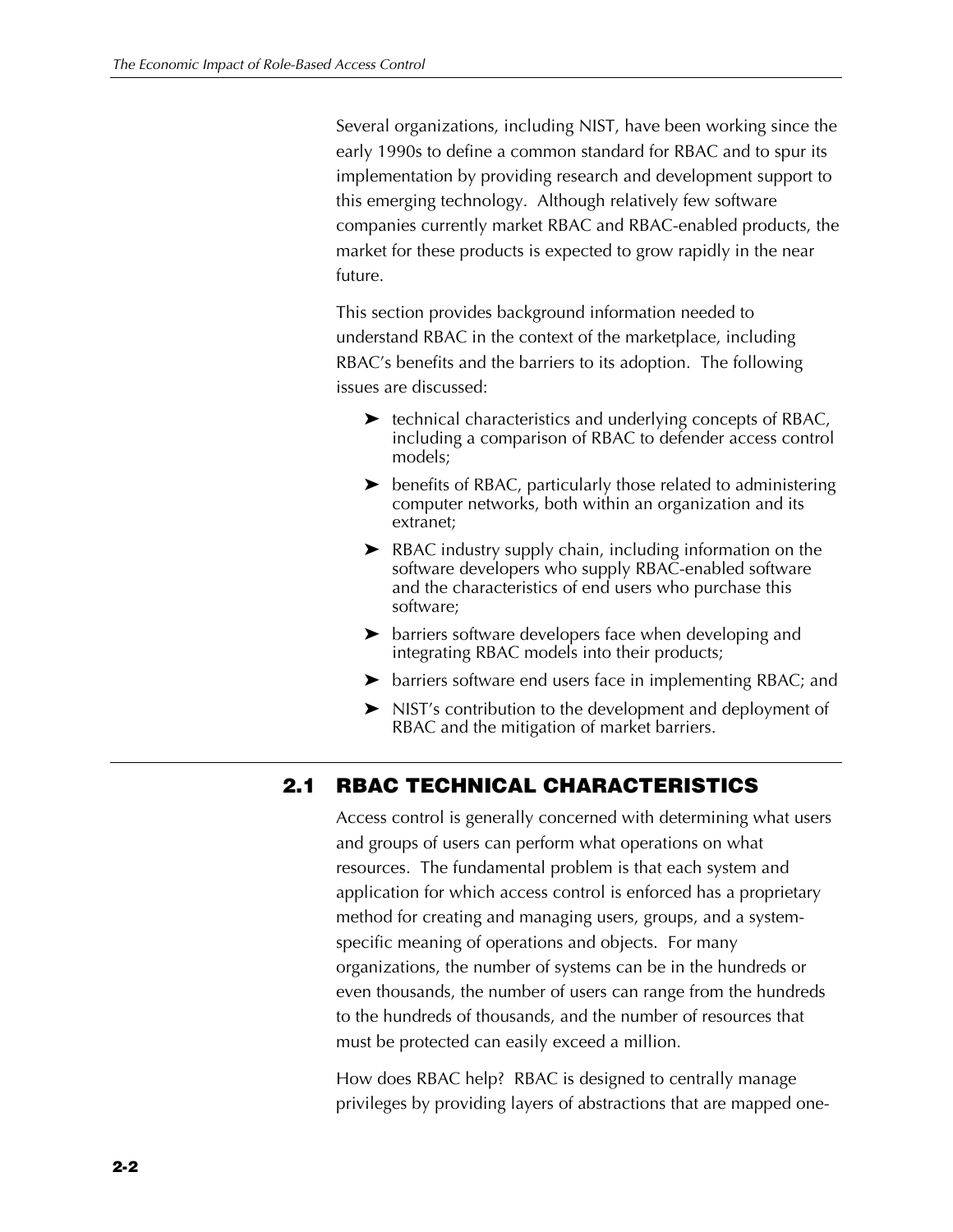to-many to real users and real operations and real resources. Managing permissions in terms of the abstractions reduces complexity and provides visualization and a context for implementing complex access control policies. Abstractions can be centrally managed resulting in real permissions on real systems.

In taking advantage of these abstractions RBAC offers greater administrative efficiency as well as the ability to intuitively administer and enforce a wide range of access control policies. In RBAC, permissions are associated with roles, and users are made members of roles, thereby acquiring the role's permissions. The implementation of this basic concept has been shown to greatly simplify access control management. Roles are centrally created for the various job functions in an organization, and users are assigned roles based on their responsibilities and qualifications. As such, users can be easily reassigned from one role to another. Users can be granted new permissions as new applications and systems are incorporated, and permissions can be revoked from roles as needed. For example, if a user moves to a new function within the organization, the user can simply be assigned to the new role and removed from the old one, whereas in the absence of RBAC, the user's old privileges would have to be individually located, revoked, and new privileges would have to be granted.

To provide further administrative efficiency, RBAC allows roles to inherit other roles and as such form role hierarchies. For example, the role "cardiologist" is hierarchically superior to the role "doctor," if the cardiologist has (inherits) all of the privileges of the doctor, and the users that are authorized for the "cardiologist" role are also authorized for the "doctor" role.

RBAC provides the capability to visualize and manage user privileges across heterogonous platforms and applications. By centrally storing and managing roles as both collections of users and collections of privileges, RBAC is able to define, constrain, review, and enforce access control policies as user/role, role/role, or role/privilege relations. RBAC is considered to be policy-neutral in the sense that, by using role hierarchies and constraints, a wide range of security policies can be expressed to include traditional DAC as well as a variety of nondiscretionary separation of duty (SOD) policies through the definition of constraints.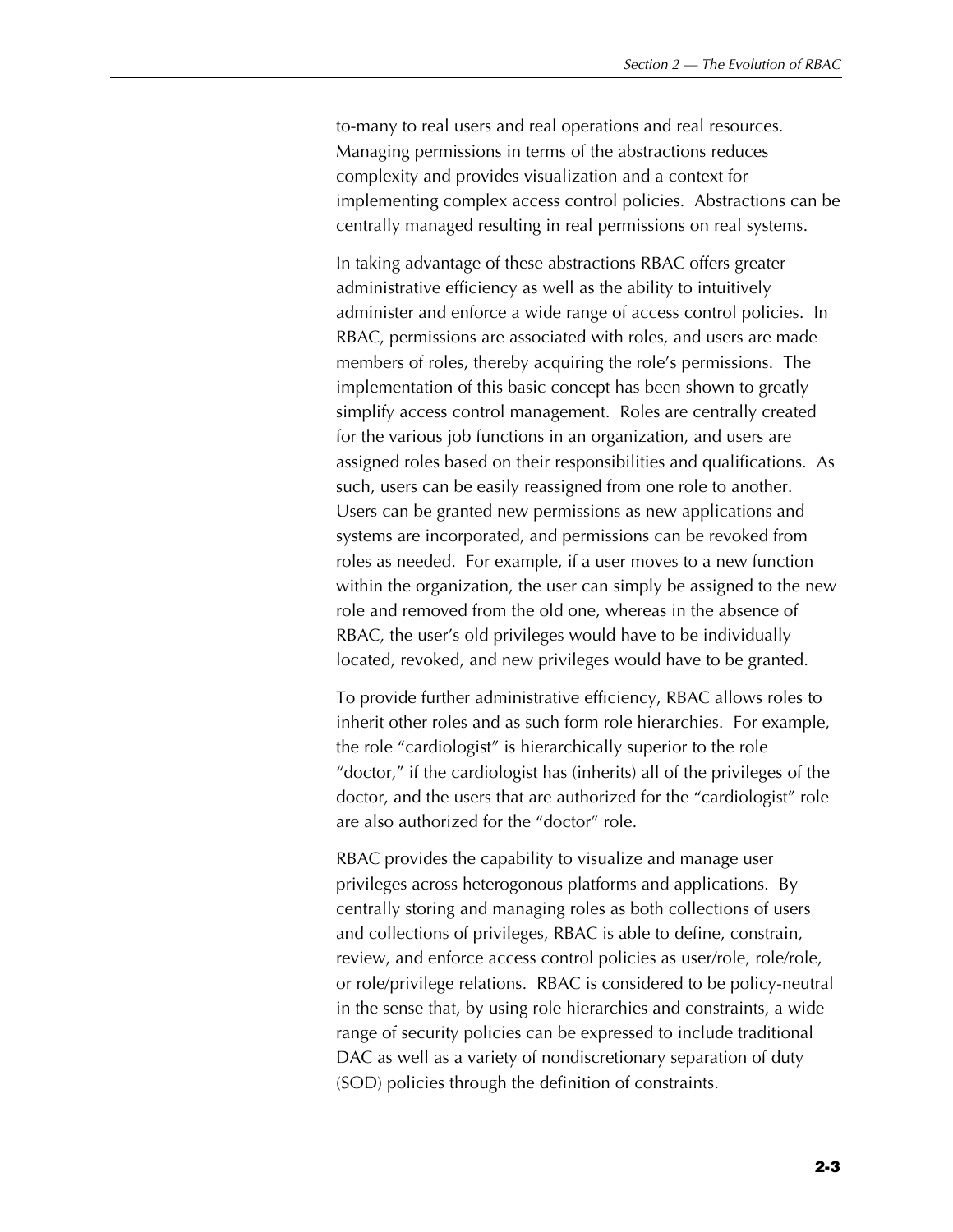This remainder of section provides more details on the interaction among roles, users, and permissions. It also discusses the RBAC models that have been developed and compares them to alternative access control models, such as access control lists and MAC.

#### **2.1.1 Users, Roles, and Permissions**

Traditionally, the prevalent approach to granting access to information within a particular database or access to a particular application is to establish specific permissions for each user within an organization. If the user must have access to multiple applications and databases, the user must be assigned permissions for each resource. This approach is problematic for several reasons. When users enter, leave, or change responsibilities within an organization, updating the permissions of each user is difficult, time consuming, and possibly error-prone (Barkley and Cincotta, 1998). In addition, this approach leads to potential violations of information and system security. RBAC avoids these problems because it uses the user's role as the key to access rather than the user's identification (see Figure 2-1).



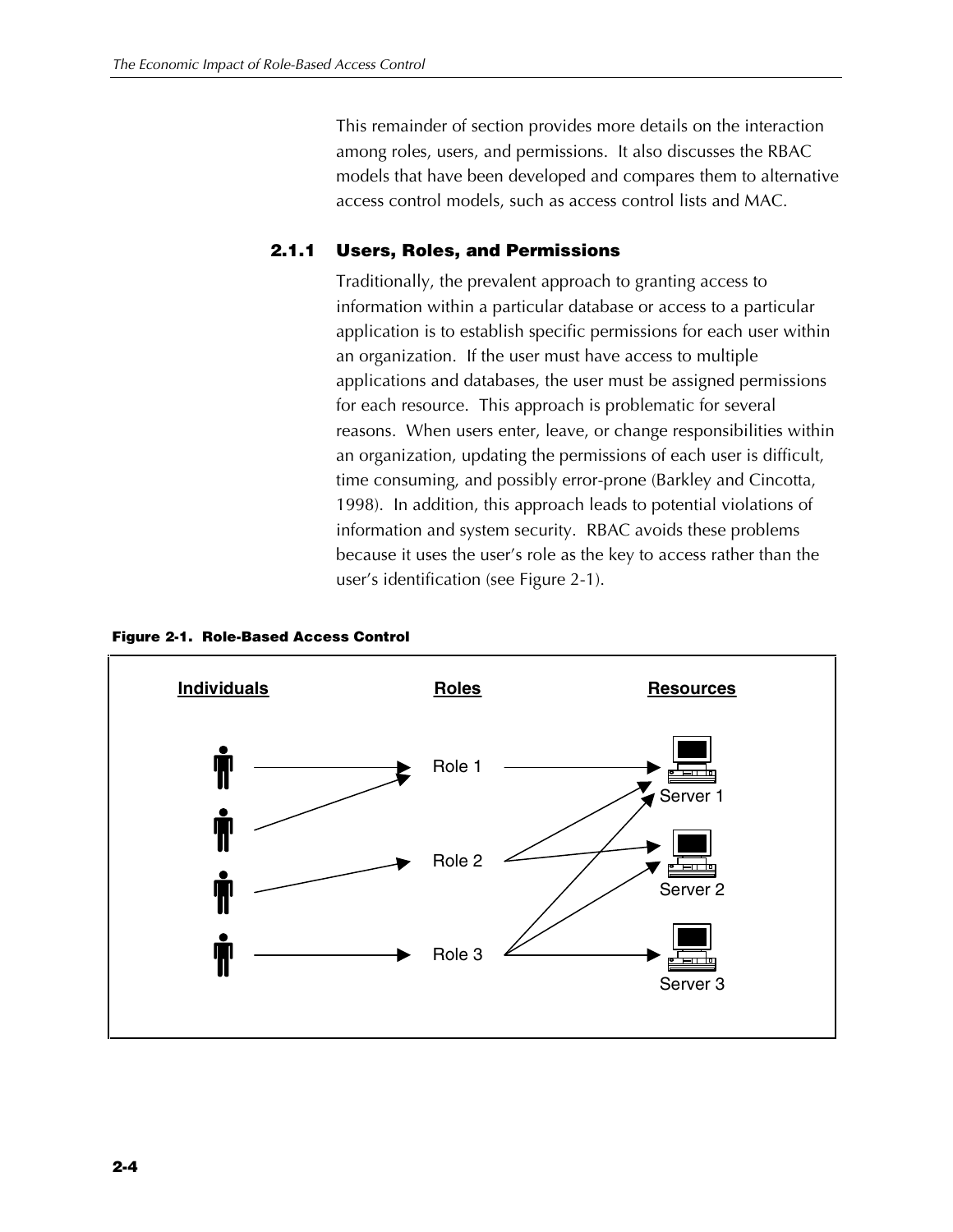In a role-based model, each user may be assigned to multiple roles, and each role may have multiple users. The roles that users are assigned depend on their job responsibilities, and each role is assigned permissions. Permissions determine the data and applications that may be accessed and each role is assigned the set of permissions that are necessary for the user to perform his required tasks. Users' roles can pertain to specific jobs (bank teller, bank manager), geographic locations (New York, Chicago), or individual descriptors (trainee, shift supervisor). In most situations, users within the organization change more frequently than the roles or job functions within the organization. By associating roles with permissions and changing the users within the roles, administrative expenses decrease. If an organization experiences a significant amount of worker turnover relative to role turnover, RBAC can provide significant cost savings (Ferraiolo and Kuhn, 1992).

#### *Least Privilege*

Roles improve security within a network by using the principle of least privilege. When a role is created within an organization, the user's level of access to information needs to be determined. Least privilege means that once access requirements are determined, that role should only be given permissions to accomplish the required tasks; no additional permissions should be given. In networks without role-based policies, users often have access permissions exceeding what is necessary. Where job responsibilities overlap job categories, administrators may be unable to limit access to sensitive information. RBAC improves security within the network because it prevents users from having access to information outside of their roles. This denial of access prevents users from circumventing the security policy within the network.

#### *Separation of Duties*

Within a larger task that the organization must accomplish, several subtasks may need to be performed. Because the subtasks may be separated into different roles, it is extremely difficult for a single individual to engage in fraud against the organization. The most common example of separation of duties is the separate subtasks involved in authorizing a payment for a particular transaction. By separating submission for payment and authorization for payment into separate roles, no individual can accomplish both tasks. This

*In most situations, users within the organization change more frequently than the roles or job functions within the organization. By associating roles with permissions and changing the users within the roles, administrative expenses are decreased.*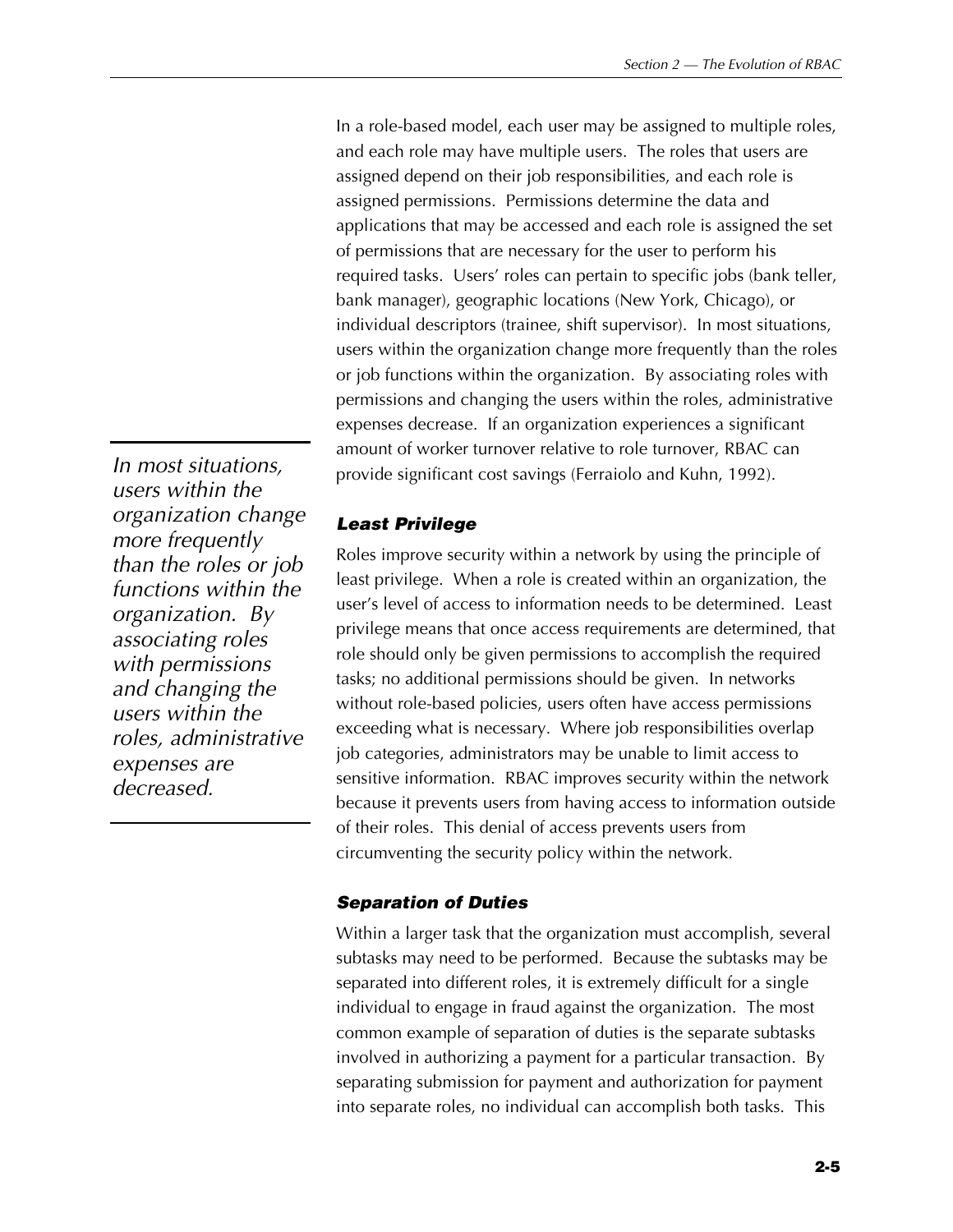mutually exclusive separation reduces the possibility of fraud within the organization. The specific separation of duties depends on the nature of the tasks and subtasks that the firm must accomplish. In some cases, the complete separation of tasks (submission and authorization) may be too difficult. Thus, the security advantage is outweighed by the additional transactions cost of accomplishing the task. In these cases, a more dynamic separation of duties could occur where the permissions within the role allow for submission and authorization. However, the same user cannot submit and authorize the same payment. A crosscheck of user and role within the same task could be added to the system to accomplish the desired task (Ferraiolo and Kuhn, 1992).

#### **2.1.2 RBAC Models and Evolution**

The benefit of using roles to manage permissions is not a new concept, but the actual use of roles in network administration policy is new. A consensus has yet to emerge within the computer network and security community on what RBAC means, although role-based security models have been in existence for nearly 20 years. As a result, the spectrum of RBAC definitions includes models that range from the simple to the sophisticated. Sandhu (1998) and Sandhu et al. (1997) analyze the various definitions of RBAC. They define the basic RBAC model, referred to as  $RBAC<sub>0</sub>$ , as including least privileges and separation of duties. Subsequent RBAC models build on this basic model, introducing new concepts of hierarchies and constraints that enhance administrative and security benefits (see Figure 2-2).

| <b>Models</b>     | <b>Hierarchies</b> | <b>Constraints</b> |
|-------------------|--------------------|--------------------|
| RBAC <sub>0</sub> | No                 | No                 |
| RBAC <sub>1</sub> | Yes                | No                 |
| RBAC <sub>2</sub> | No                 | Yes                |
| RBAC <sub>3</sub> | Yes                | Yes                |

Note: All RBAC models include hierarchies and constraints.

#### **Figure 2-2. RBAC Definitions**

As RBAC models have progressed, they have incorporated additional functionality.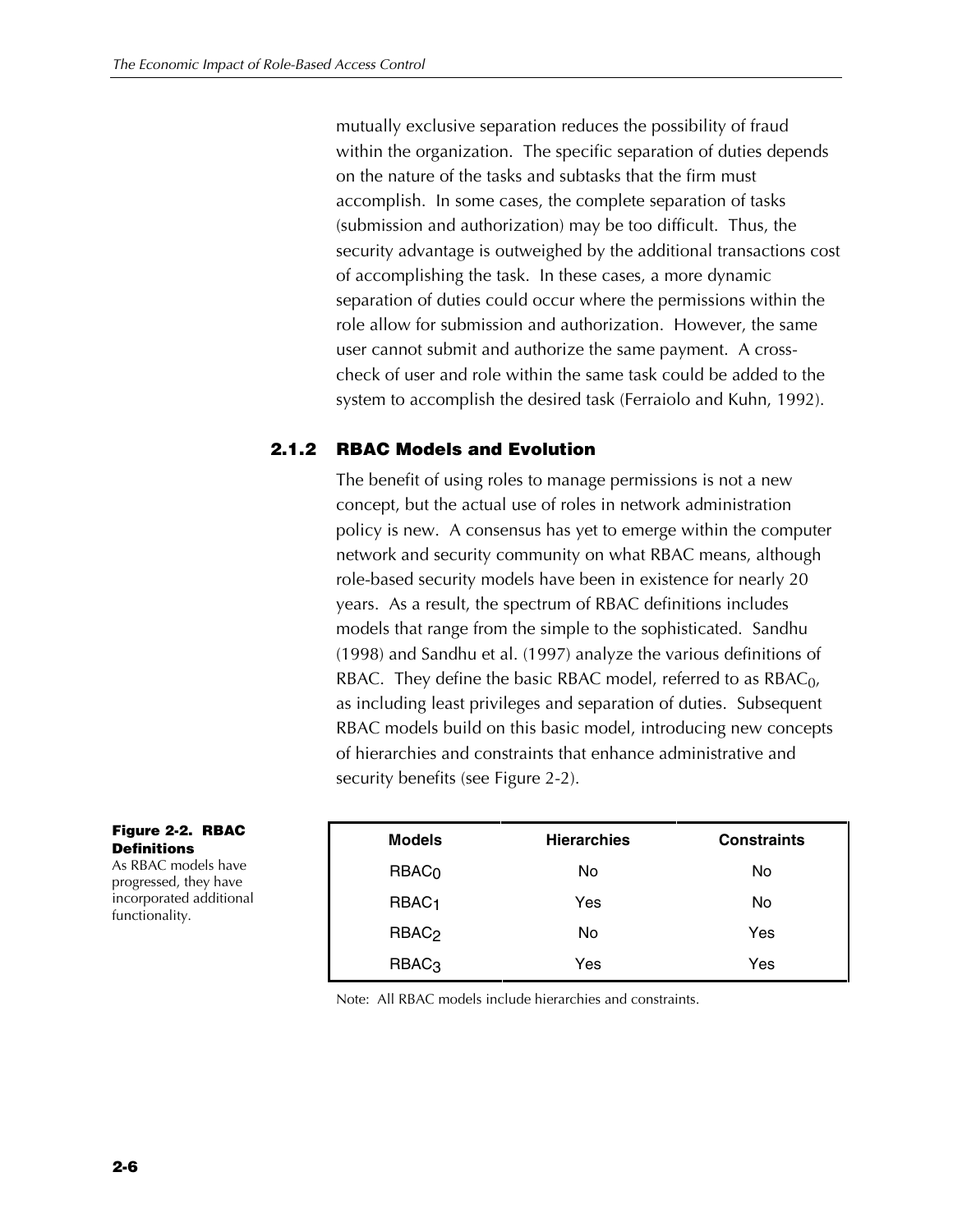#### *RBAC1*

RBAC<sub>1</sub> is based on RBAC<sub>0</sub> and introduces the concept of **role hierarchies**. Role hierarchies are a natural extension of the authority and responsibility roles that exist within an organization. For example, an organization may have junior and senior roles. When role hierarchies are introduced, the senior role (e.g., bank president) has access to all of the information that the junior role (e.g., bank teller) has access to, but not vice versa.

This approach can increase the administrative efficiency of the network. Rather than respecifying all of the permissions of the junior role for the senior role, the junior role is specified as a permission of the senior role. As the levels of the organization or the numbers of permissions increase, the greater the benefit from establishing role hierarchies.

#### *RBAC2*

 $RBAC<sub>2</sub>$  is also based on the original  $RBAC<sub>0</sub>$  model but introduces the concept of **constraints**. The most frequent use of constraints is to achieve separation of duties within an organization. For example, a constraint can state that if a user has a particular role, that user cannot be assigned a separate role. However, constraints can also be used in many other situations. Constraints can be used to establish membership to a particular role. If an organization wants to have only one department head, then it can impose a particular constraint stating that if someone is in a particular role, then no one else can be admitted to that role. This concept has been referred to as cardinality. Constraints can also be used as prerequisites for entry into roles. For example, the only way that role *x* can be assigned to a user is if the user is already in role *y*.

#### *RBAC3*

The NIST RBAC model is  $RBAC<sub>3</sub>$ . It is the most complex RBAC model, including both role hierarchies and constraints. In RBAC<sub>3</sub>, constraints can be imposed on the hierarchical roles within an organization. For example, junior roles can be constrained to have a maximum number of senior roles, multiple junior roles can be constrained to have different senior roles, or constraints can be imposed on users to limit the number of senior roles to which they can be assigned. The sensitive interactions that occur between role

developers indicate that  $RBAC<sub>2</sub>$  and  $RBAC<sub>3</sub>$  models are not widely adopted in software products. The concensus is that although these models are likely to be adopted at some point in the future, the cost of their incorporation at present outweighs the additional product benefits. The additional functionality associated with these two RBAC models can be built into  $RBAC<sub>0</sub>$  and  $RBAC<sub>1</sub>$ through the role engineering process.

Interviews with software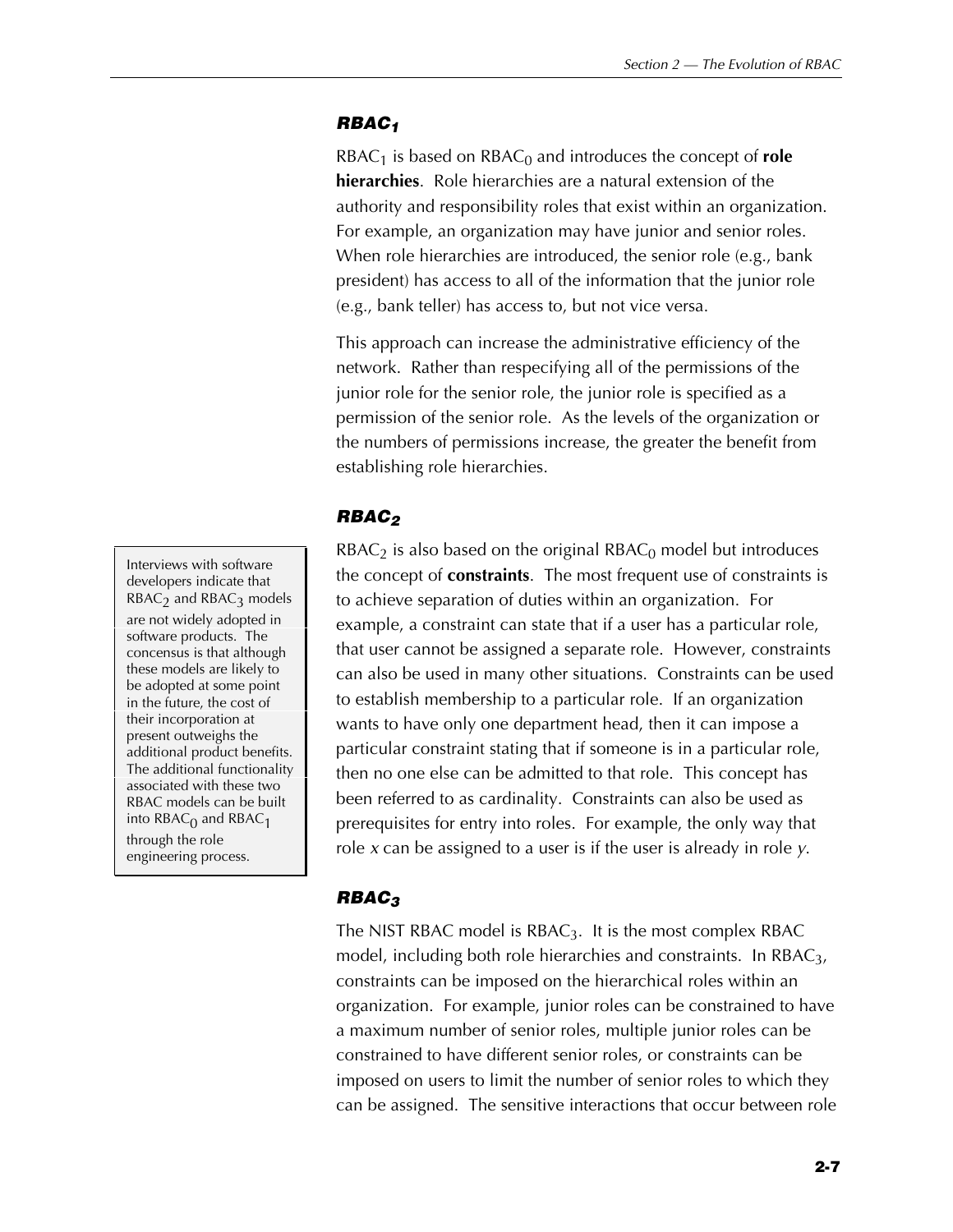hierarchies and constraints in  $RBAC<sub>3</sub>$  make it the most sophisticated and complex RBAC model.

#### **2.1.3 Alternative Access Control Technologies**

In addition to role-based models, several competing technologies are used to address these needs. Whereas RBAC determines access to data based on organizational policy or needs, alternative models base access control on the discretion of the owner or administrator of the data. Under all alternative models, an end-user's identity determines which access permissions are needed.

This section describes the other three predominant access control models:

- $\blacktriangleright$  access control lists (ACLs),
- $\blacktriangleright$  DAC, and
- $>$  MAC.

Figure 2-3 compares RBAC to other access control technologies.

#### *Access Control Lists*

One of the most common access control models is the use of ACLs. When using ACLs, every piece of data, database, or application has a list of users associated with it who are allowed access. In this system, it is very easy for the security administrator to see which users have access to which data and applications. Changing access to the piece of information is straightforward; an administrator simply adds or deletes a user from the ACL.

Each set of data or application has its own ACL, but there may or may not be a corresponding list that gives the network administrator information on all of the pieces of information to which a particular user has access. Only by examining each piece of data individually and checking for access can the security administrator find any potential security violations. If all accesses by a particular user need to be revoked, the administrator must examine each ACL, one by one, and remove the user from each list.

When a user takes on different responsibilities within the organization, the problem gets worse. Rather than simply eliminating the user from every ACL, the network administrator must determine which permissions need to be eliminated, left in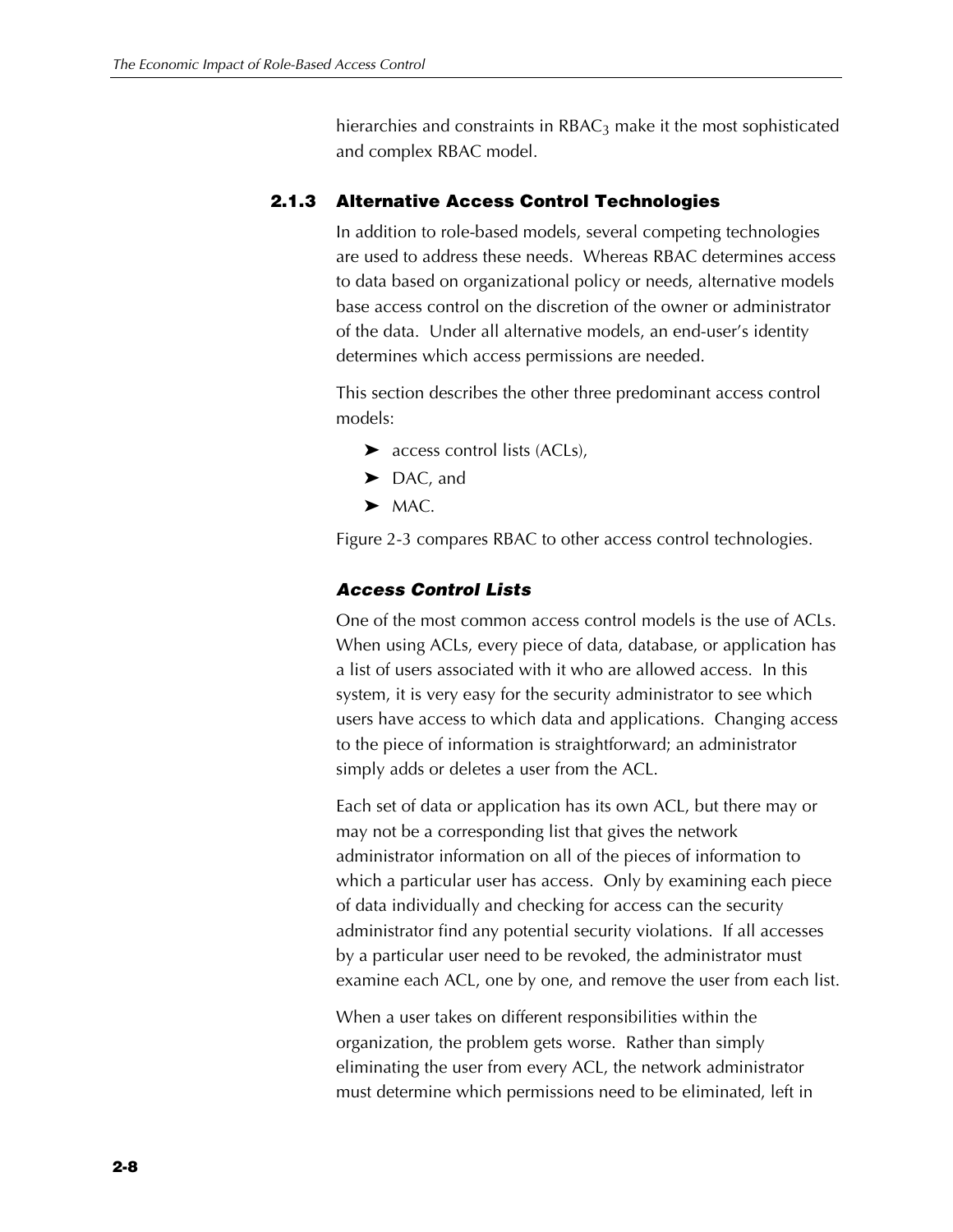#### **Figure 2-3. Alternative Access Control Technologies**

RBAC offers a more efficient method for assigning users access permissions than alternative access control models.

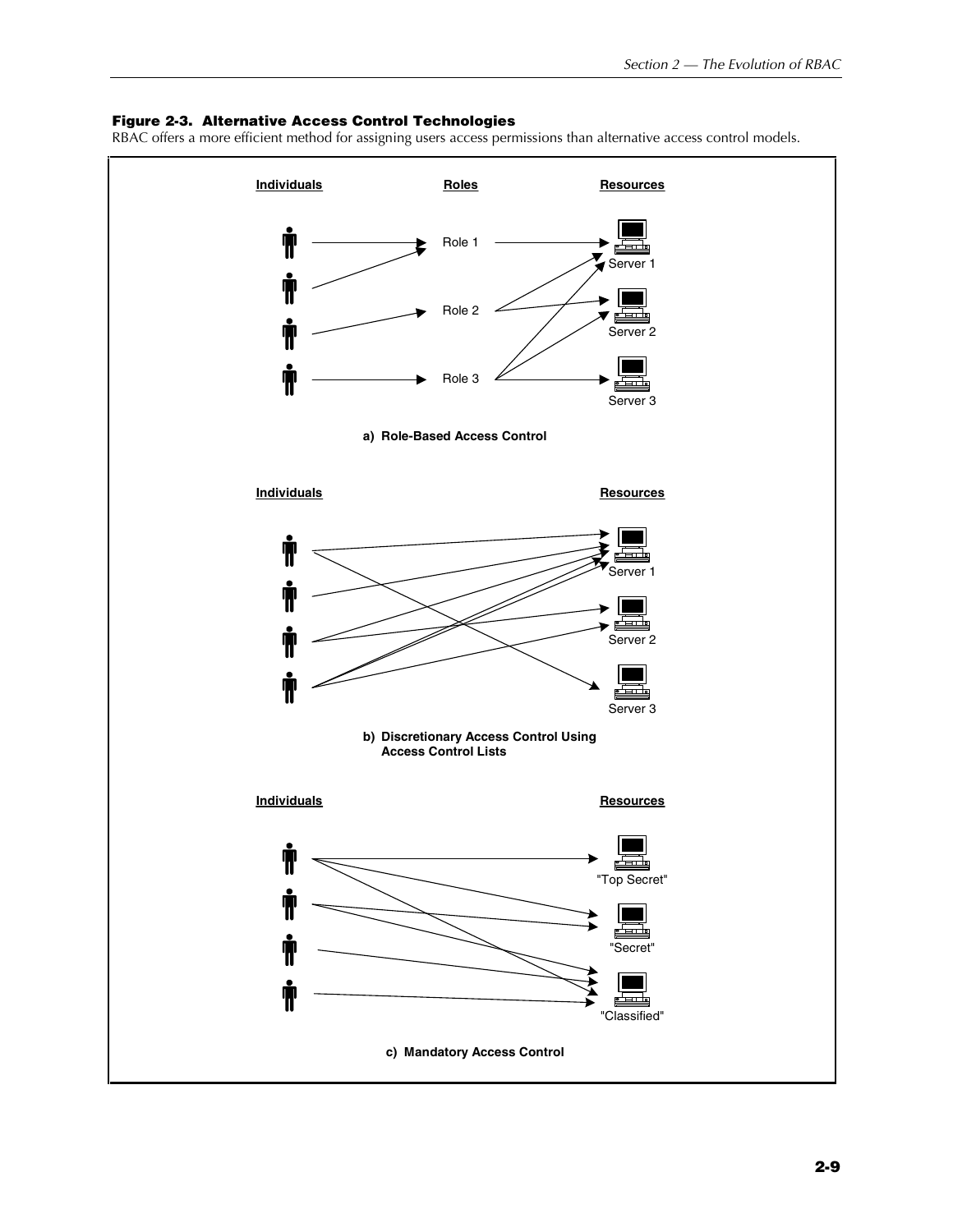place, or altered. Network administrators have made several attempts to improve ACLs. In some cases, users can be put into groups, making it easier to change the ACL. In other cases, elaborate rules can be applied to ACLs to limit access to particular pieces of data.

#### *Discretionary Access Control*

The main concept of DAC is that the individual who owns the data is able to control access to the data. ACLs are regarded as one implementation of DAC. DAC governs access to information based on the user's identity and rules that specify which users have access to which pieces of information. Whereas ACLs are lists that specify which users can access a particular piece of data, DAC consists of a set of rules that specify which users are allowed to access the data. When a user requests access to a particular piece of data, the server searches for a rule that specifies which users are allowed to access the information. If the rule is found, the user is given access; if not, the user is denied. For example, a rule may state that users from a certain group are not allowed to read a particular data file.

Rule-based DAC is an improvement over ACLs, but it is still susceptible to human error and therefore suffers from potential security violations. DAC does not impose any restrictions on data access for a particular user. Once users can access data, they can change or pass that information onto any other user without the security administrator's knowledge (Sandhu and Samarati, 1994).

#### *Mandatory Access Control*

MAC is a departure from other access control mechanisms because it is based on hierarchical security labels and assigns each user and each piece of information or application a particular security level (e.g., classified, secret, top secret). Two common principles are then applied to determine if a user has access to a particular piece of information: read down access and write up access.

Read down access gives users the ability to access any piece of information that is at or below their own security level. If a user has a secret security level, they are able to access secret and classified material but not top secret material. Write up access states that a subject's clearance must be dominated by the security level of the data or information generated. For example, someone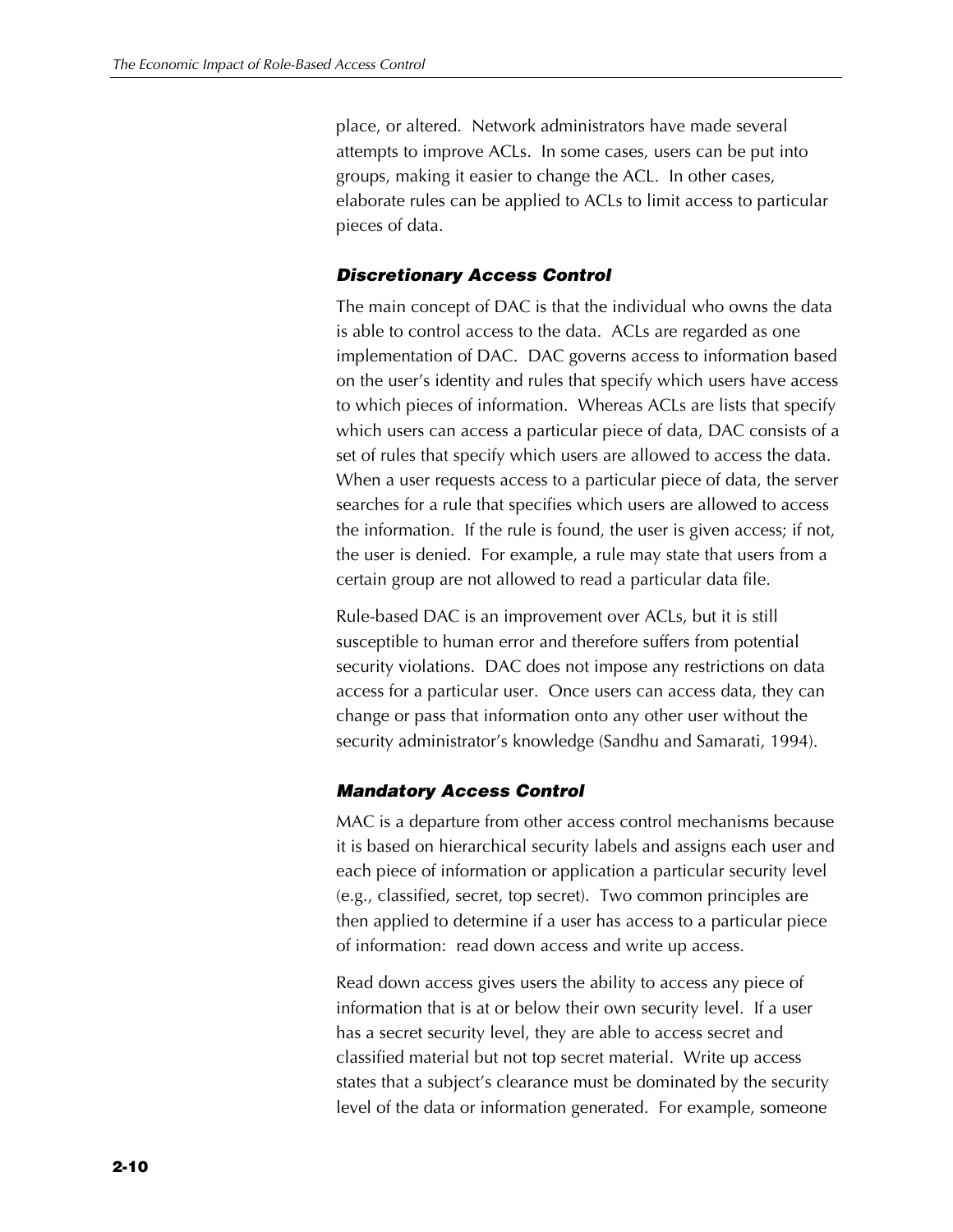with a secret clearance can only write things that are secret or top secret. With these two access control principles, information can only flow across security levels or up security levels.

#### **2.2 BENEFITS OF RBAC**

Using roles to determine and manage access permissions allows system administrators to better incorporate least privilege and separation of duties into administrative policies. As discussed, RBAC exists in many forms, but even its simplest form is an improvement over alternative methods. "RBAC features such as policy neutrality, principle of least privilege, and ease of management make [RBAC models] especially suitable candidates…Such models can express both DAC and MAC policies, as well as user-specific policies. In essence, RBAC models can provide generic framework for expressing diverse security requirements" (Joshi et al., 2001a).

In this section, we discuss the types of benefits associated with using RBAC rather than another method. Key benefits are

- $\blacktriangleright$  simplified systems administration,
- $\blacktriangleright$  enhanced organizational productivity,
- $\blacktriangleright$  reduction in new employee downtime,
- $\blacktriangleright$  enhanced systems security and integrity, and
- $\blacktriangleright$  simplified regulatory compliance.

#### **2.2.1 Simplified Systems Administration**

Once an RBAC system is established, the costs associated with administering and monitoring the network are less than those associated with alternative access control models. Several factors influence the magnitude of the cost decrease. First, the greater employee turnover, and in turn the number of people changing roles, the greater the cost savings of RBAC relative to other access control systems. Second, some firms or organizations are very dynamic, and user roles and permissions change quickly. In these environments, RBAC is more efficient in moving users in and out of given roles and changing the permissions of given roles than competing access control systems. This improved efficiency is observable in the decrease in labor hours that the computer network support team spends on administrative tasks.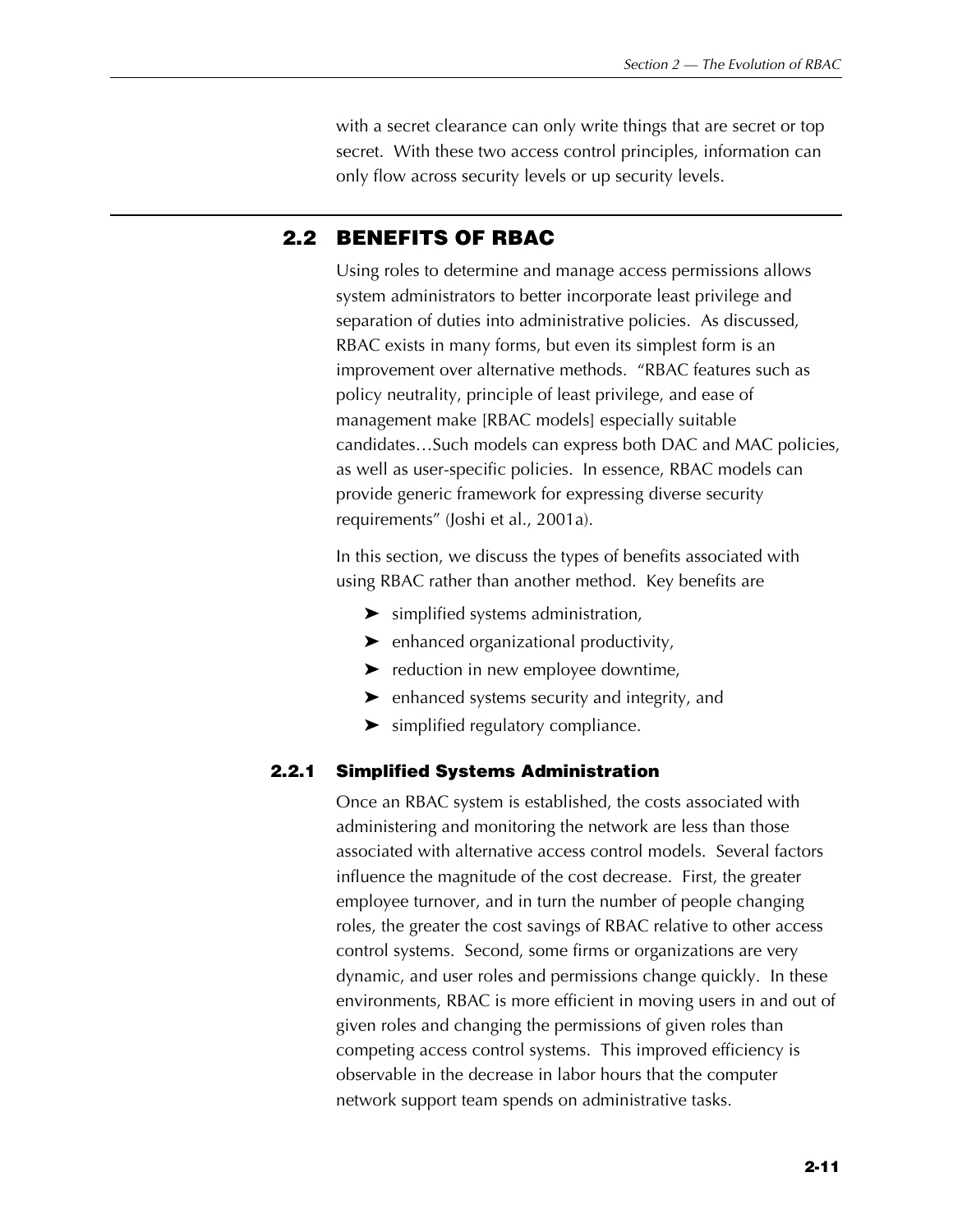In addition to reducing system administration costs, the automated access control systems supported by RBAC reduce the burden on upper management. In alternative access control systems, upper management is integrally involved in determining individual privileges and authorizing access for each new employee. RBAC's organizational structure supports the automation of this process.1

Several issues must be weighed when granting access permissions. Security administrators need to balance the

- $\triangleright$  complexity of the position being assigned privileges,
- $\blacktriangleright$  complexity of the organization,
- $\blacktriangleright$  security level required,
- $\blacktriangleright$  data and application needs of the position, and
- $\blacktriangleright$  organizational issues.

By assigning a predetermined role to the user, the labor expense of assigning permissions is significantly reduced, thus freeing labor resources for other tasks.

RBAC is a scalable model, meaning that the model can work as well in large environments covering several offices and classes of users as it can in one-office environments. Roles matching job positions may be determined in a central office, but the actual assigning of roles to or changing of roles for new employees can occur at each branch office by an administrator. This concept, frequently referred to as delegated administration, can be of particular benefit to organizations with several branch, subsidiary, or contractor locations, such as health care plans, insurance companies, banks, and similar organizations (see Figure 2-4).

# **2.2.2 Enhanced Organizational Productivity**

-

RBAC also has the potential to enhance the system by which firms and organizations structure their information systems. Because of the greater flexibility and breadth of network design associated with RBAC, the model can be adapted to mirror the organizational structure. This creates the potential for new and innovative ways of structuring the organization, altering the routing of information, or changing the organization's production processes. Organizations

<sup>&</sup>lt;sup>1</sup>Industry experts indicated that automation was possible with alternative access control methods; however, the concept of roles greatly enhanced the benefits associated with automation.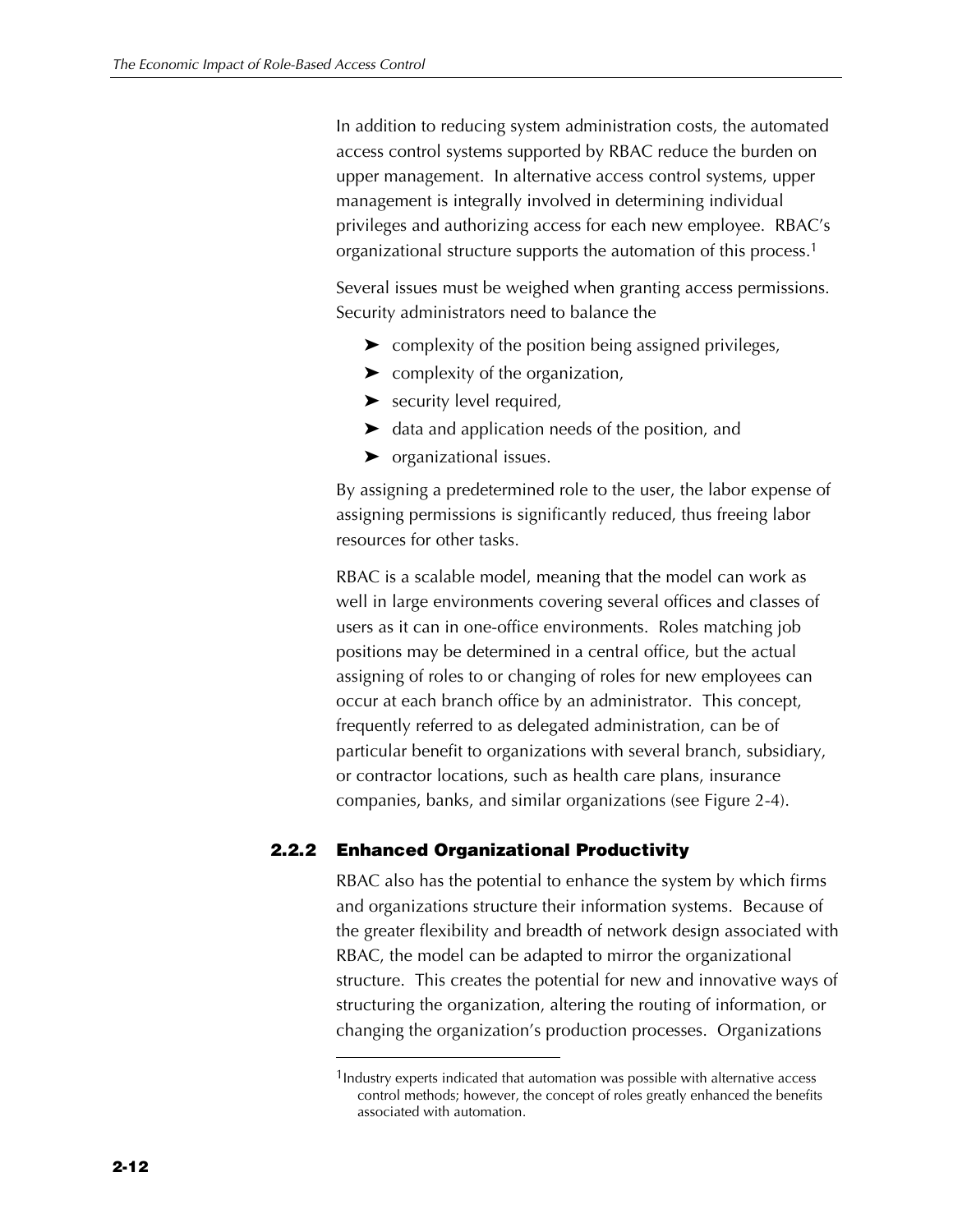#### **Figure 2-4. An Example of Delegation Administration**

An enterprise can distribute the burden of maintaining access permissions by creating administrative roles for its constituent organizations and locations, thereby reducing turnaround times and enhancing productivity.



Source: Courtesy of OpenNetwork Technologies, Inc.

can benefit from the consistency in infrastructure across divisions or units within the same entity. Additionally, improved business standards may result in cost savings. The synergistic improvements that may occur within a company could have potentially large impacts on employee productivity.

#### **2.2.3 Reduction in New Employee Downtime**

RBAC accelerates bringing new employees to full productivity. New employees are employees that are new to the organization or are existing employees that are placed in a new position within the company. During this time period, new employees may only be marginally or partially productive. RBAC can reduce the time for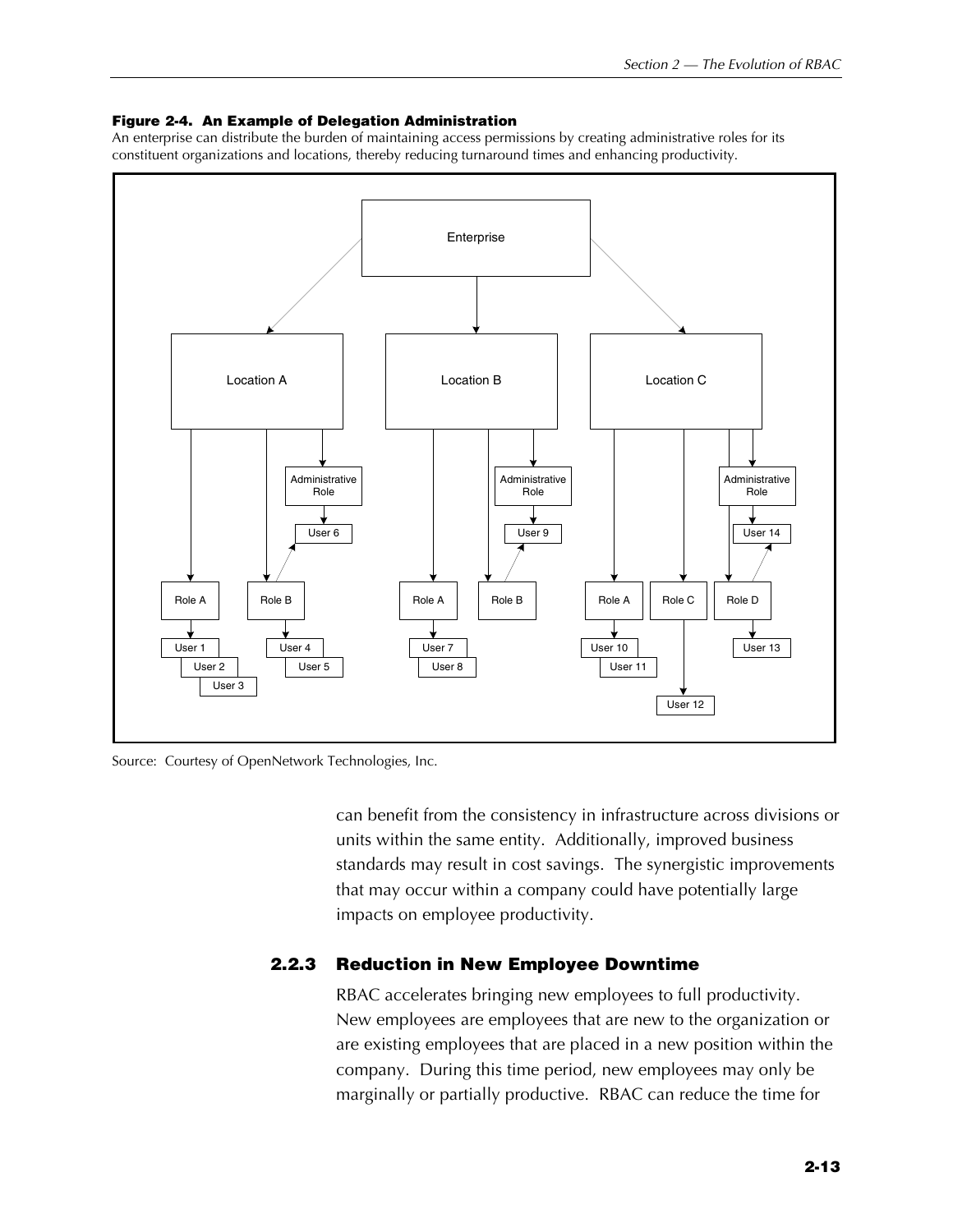establishing access, and the RBAC structure enables the automation of establishing and verifying access.

#### **2.2.4 Enhanced Systems Security and Integrity**

Role-based access models offer improved security and audit trails over alternative methods. RBAC is able to reduce the impact from security violations in two ways. First, RBAC can decrease the likelihood that a security violation occurs. Second, if a security violation occurs, RBAC can limit the damage from the violation. Roles limit the possibility of internal security breaches from individuals who should not have access to the data and applications associated with each function. Furthermore, because privileges are not assigned manually, it is less likely that the security administrator will make an error and inadvertently grant a user access to information or applications to which he or she would otherwise be prohibited.

Additionally, productivity may increase from RBAC's improved security of network resources and increased information access. As a result, companies may increase their confidence in their computer systems and be able to increase the sharing of resources, being less concerned about potential security violations.

### **2.2.5 Simplified Regulatory Compliance**

In an age of increasing electronic integration, data security and integrity have become political and economic issues. Incidences of breaches in data security are well documented, as is the sharing of personal information among companies trying to find a stronger foothold in today's highly competitive markets.

To protect the confidentiality of both individuals and their personally identifiable information, recent federal laws have included provisions that dictate the type and the extent to which individuals' information can be shared both within an organization and with others. These laws, including the Health Insurance Portability and Accountability Act (HIPAA) and the Gramm-Leach-Bliley Act (GLBA) of 1999, require data managers to securely maintain and limit the distribution of data. To comply, companies are required to use access control policies that will safeguard data. RBAC is one such policy that may be best suited for this purpose. This section discusses recent Acts and the way RBAC supports compliance.

inherent in the new mode of conducting business. "Contract employees and outsourced business functions expose critical systems and data to staff that have not been screened, or that may be subjected to uncontrolled turnover…current security administration systems

Several risk factors are

cannot handle the increased complexity induced by these environments" (Byrnes, 1997).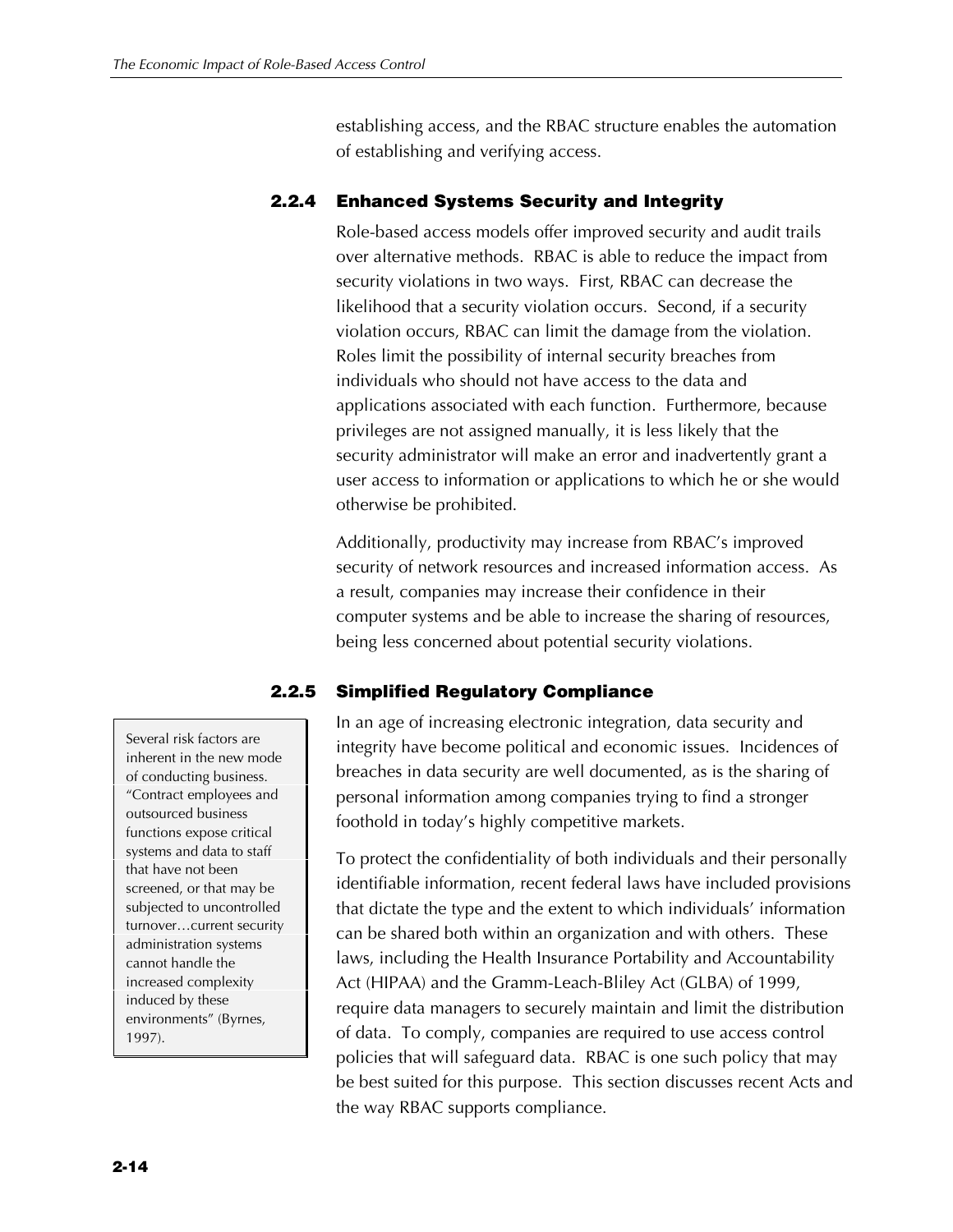# *The Health Insurance Portability and Accountability Act*

HIPAA is a health care reform initiative enacted in 1996 to add a dimension of portability to workers' health insurance as they transition between states of employment. HIPAA also contains privacy provisions that apply to health information created or maintained by health care providers who engage in certain electronic transactions, such as health plans, and health care clearinghouses. To meet privacy compliance obligations, entities must maintain secure information systems that have the functionality to prevent the willful or unintentional disclosure of any individual's health records and or personal information to unauthorized parties.

RBAC facilitates HIPAA compliance by providing an access control structure that permits only people in certain roles to access certain types of information, such as patients' medical records. For example, a health care provider may assign a contracting physician a certain role that allows the doctor access to medical records, but office staff in charge of billing and administrative tasks may be assigned another role that permits access to claims information but not medical records.

*Although HIPAA does not explicitly mention any given access control model in the final rule, its implementer, the Department of Health and Human Services (DHHS), specifically espouses RBAC as a security model to safeguard health data.* 

Although HIPAA does not explicitly mention any given access control model in the final rule, its implementer, the Department of Health and Human Services (DHHS), specifically espouses RBAC as a security model to safeguard health data. In fact, DHHS's Health Care Financing Administration (HCFA) refers queries about role-based access to NIST publications and the NIST web site in its "General Questions" section about HIPAA. Responding to one question about role-based access, HCFA writes "please review Chapter 17—'Logical Access Control' of NIST SP 800-12, 'An Introduction to Computer Security: The NIST Handbook'" (HCFA, 2001).

Figure 2-5 is a simplified example of how RBAC can be used to comply with HIPPA from the perspective of the health care organization (HCO). Using an RBAC system, the HCO can limit which users can access which types of data. For example, a billing clerk at a doctor's office may access a patient's contact and billing information but not her medical history. A doctor, on the other hand, has full access to the patient's medical history.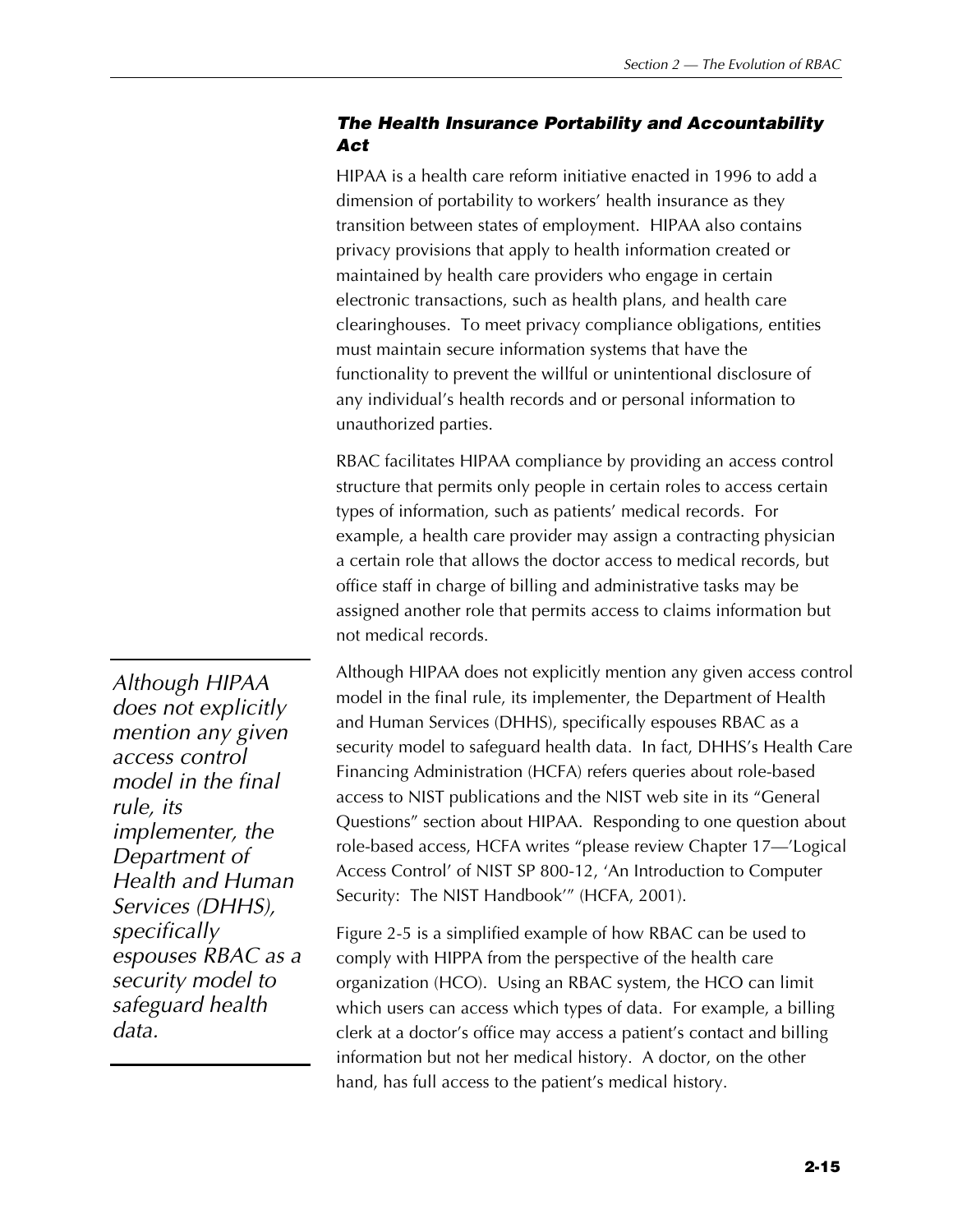#### **Figure 2-5. Heath Care Industry Example of Using RBAC to Control Access to Sensitive Information**

Organizations in the health care industry can leverage RBAC to meet HIPAA requirements by allowing only users in select roles to access particular data.



#### *Other Acts*

In addition to HIPAA, several other Acts were enacted in the late 1990s that include extensive provisions concerning the privacy of consumers' personal information. These include the GLBA of 1999 and the Telecommunications Act (Telecom Act) of 1996. The GLBA eliminates the barriers between banking, investment banking, and insurance activities and companies dating from the Depressionera Glass-Steagall Act. Similarly, the Telecom Act, intended to increase and allow competition in telecommunications, allows communications business to enter any market and to compete against each other.

Although the main goal of both the GLBA and the Telecom Act is to increase competition in previously tightly regulated markets, the new provisions for the protection of consumer information generated some of the most interest (Ledig, 2000). Both Acts specify the manner in which personal data can be exchanged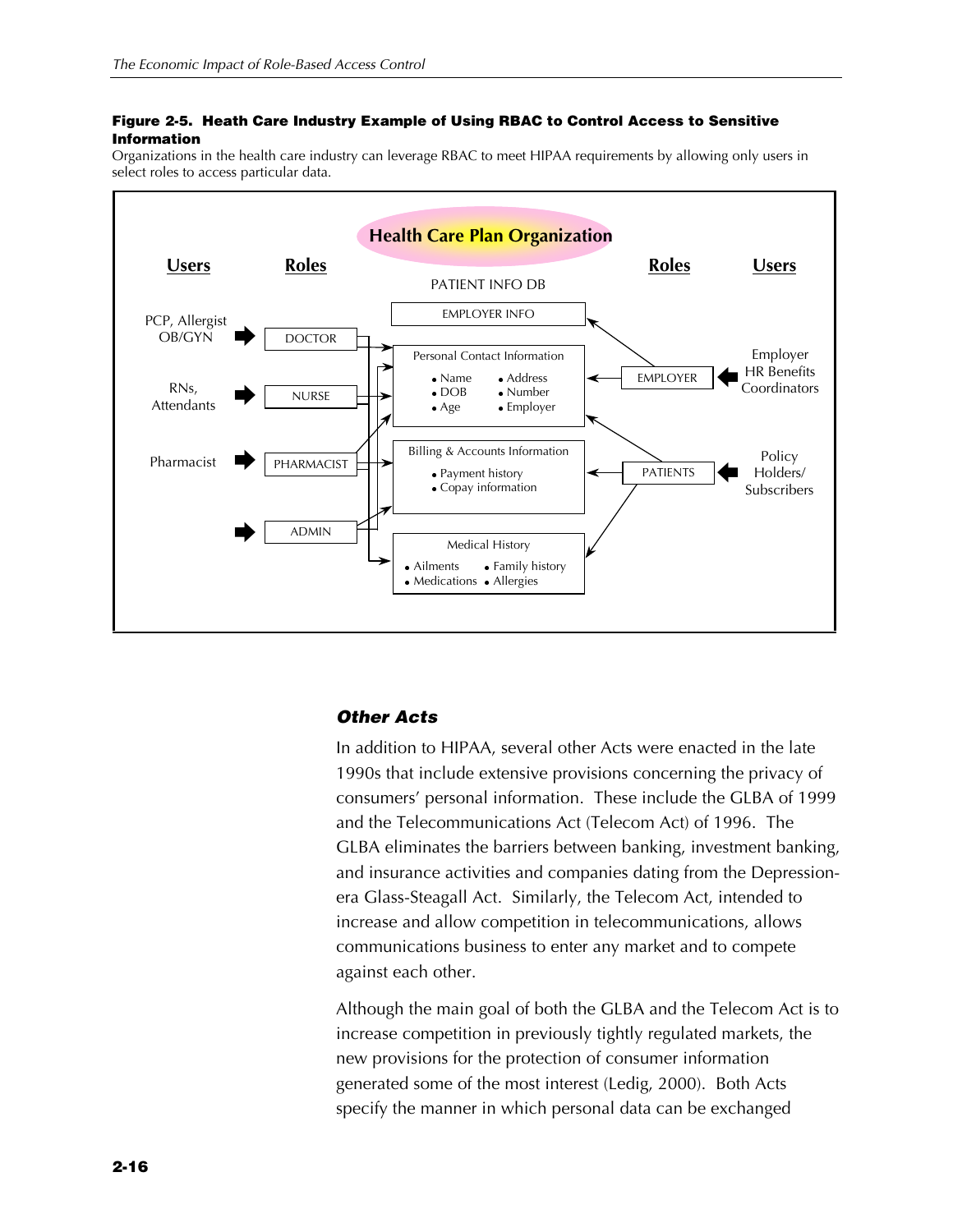among companies and among divisions of companies. They also lay out which information must be held in confidence and which may be distributed in aggregate form, if at all. The GLBA goes further than the Telecom Act by giving consumers the authority to block the exchange of any information concerning themselves or their accounts among or within companies except as concerns the maintenance of their accounts. Although neither Act indicates or explicitly requires an access control method, RBAC is one way through which companies can restrict which classes of information may be viewed by certain types of users.

# **2.3 RBAC-ENABLED PRODUCT SUPPLY CHAIN**

Several software companies produce RBAC and RBAC-enabled software. These products range from commercially available offthe-shelf to custom-designed software. The majority of commercially available products are designed to manage access permissions to information resources within an enterprise's networked environments, such as local-area or wide-area networks, referred to collectively as the intranet environment. However, a significant growth area in the near future will be for RBAC products managing Internet-accessible systems, also referred to as extranets.

*Although Internetbased applications would have existed with or without RBAC, RBAC decreases the administration and maintenance costs of these applications and enhances their security.* 

Most of the examples in this report approach RBAC from the perspective of its use in the intranet environment. However, neither RBAC's application and technical characteristics nor its benefits or costs differ by environment. There is little difference in the technology or methodology of defining and creating roles and incorporating applications between the intranet and the Internet environments.

RBAC via the Internet supports and enhances business activities by more efficiently connecting end users to Internet-based applications. Although Internet-based applications would have existed with or without RBAC, RBAC decreases the administration and maintenance costs of these applications and enhances their security (Joshi et al., 2001b). To deliver these applications over the Internet, different classes of end users, such as customers or contractors, may be assigned roles to maintain or verify their own accounts, reducing the administrative load on the firm. Once these end users have enrolled, they may be able to register and maintain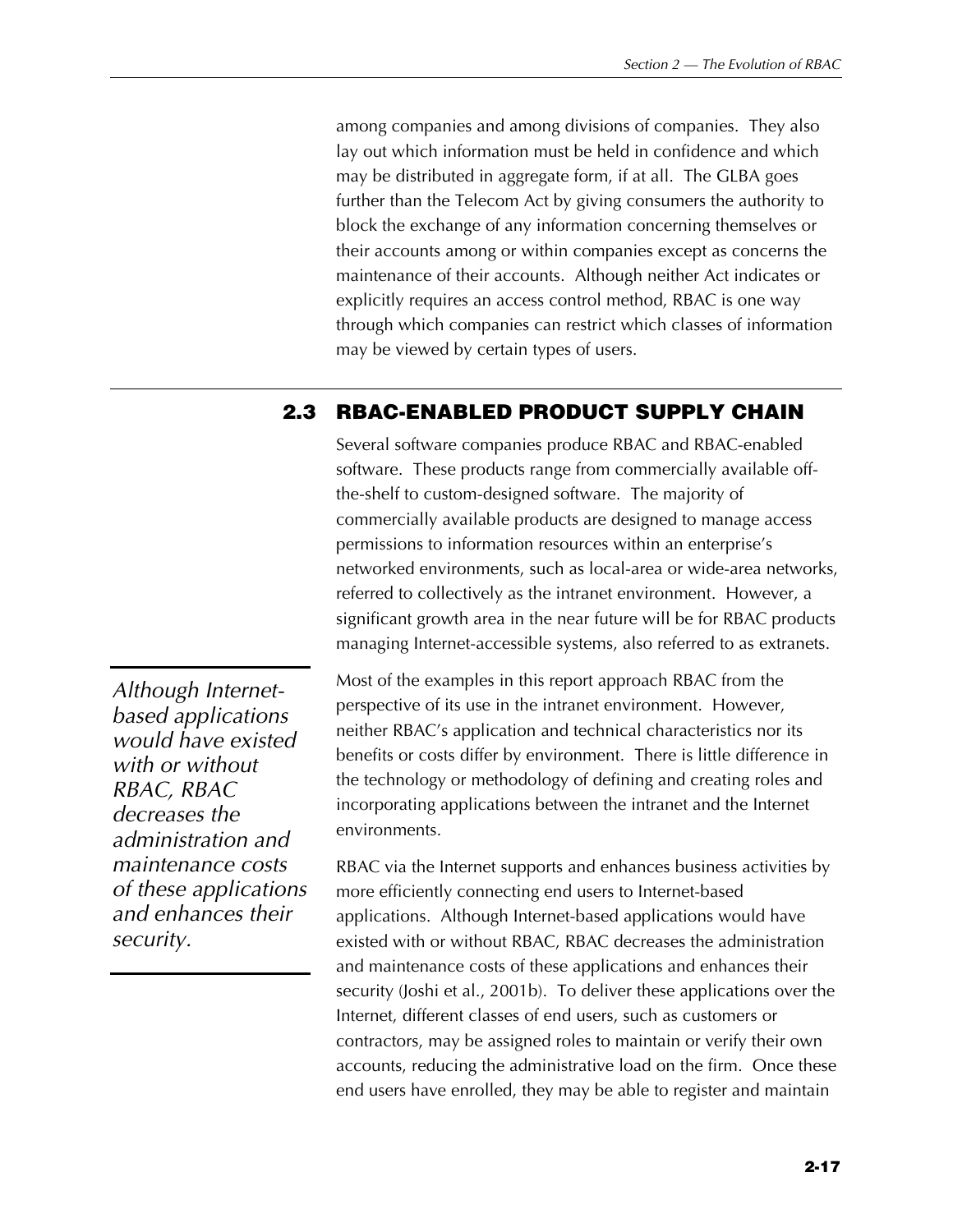account information, alter their product or service packages, submit requests or questions, and settle payments. In such a large computing environment, it may be desirable to have users register and maintain their own accounts.

It should be stated here that RBAC's application is not limited to managing permissions in networked environments. Individual databases or applications may also have an RBAC system. Although the economic benefits of RBAC are hypothesized to be concentrated in RBAC's use in networked environments, RBAC will also be used to manage access to any form of information resource, including data sets, applications, or other systems. An enterprise does not need to have an RBAC policy mapped to its organizational structure in these instances, but a policy that is naturally mapped against that particular resource's user structure. Even in such a focused application, the owner of that resource accrues both the benefits and costs of RBAC.

#### **2.3.1 Software Developers**

Software developers design, program, and market systems and applications software to manage user access. These software packages may or may not have the ability to control user access using roles. Those that do are said to be RBAC-enabled or have RBAC functionality. Software that is RBAC-enabled has a module or administrative tool feature that allows an administrator to create and restrict access to roles. Some software vendors offer an optional RBAC module that can be integrated with their customers' software suites. Presently, most software systems with RBAC functionality are systems software.

At the time this study was completed, relatively few software developers had RBAC-enabled products commercially available. However, software developers forecast that the market for such products will increase significantly, driven by information security and privacy concerns. Table 2-1 lists some firms that currently market RBAC and RBAC-enabled software. These firms' software products fall into several categories, including security management, electronic commerce infrastructure and platforms, operating systems, and access control, with most products belonging to more than one category.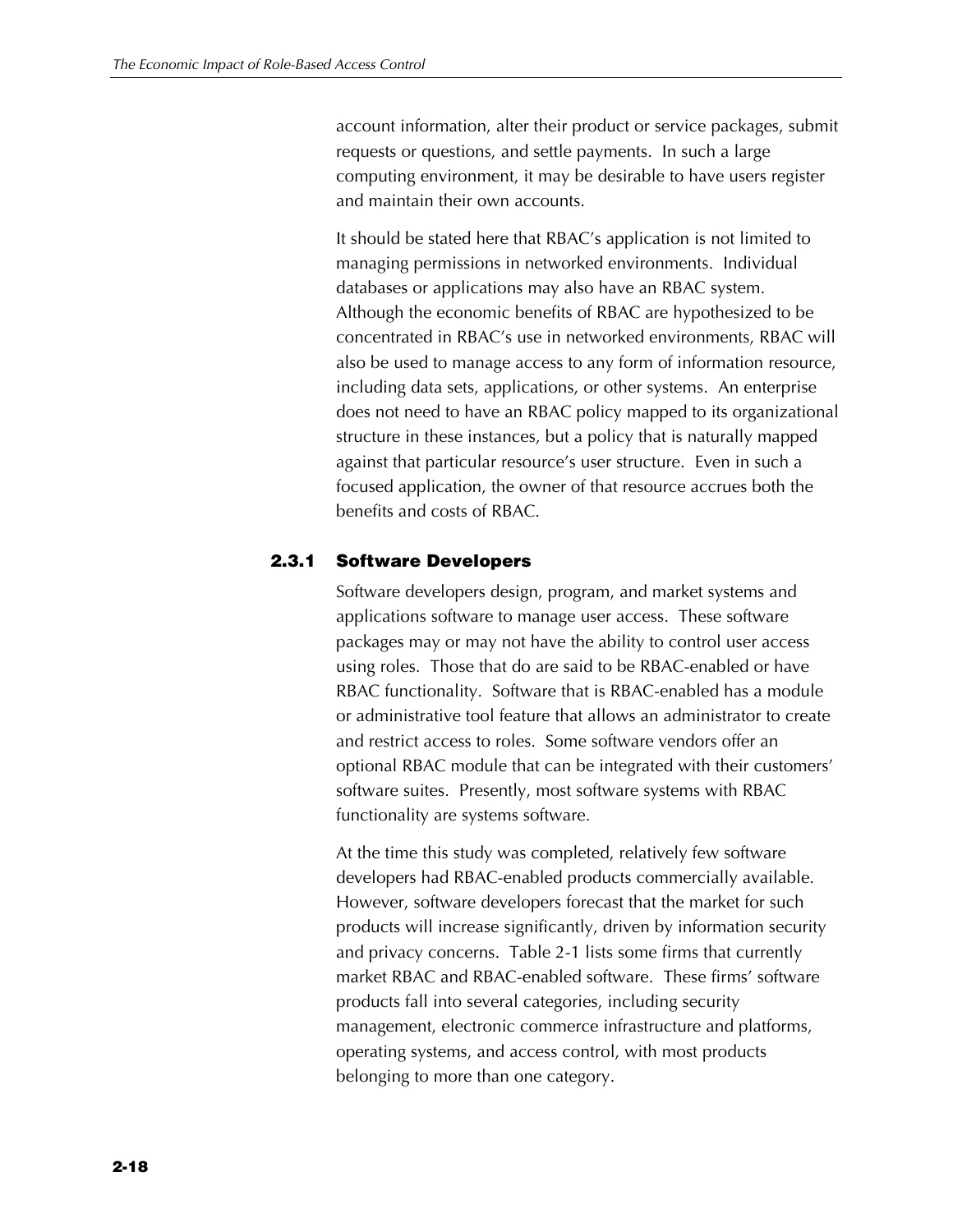#### **Table 2-1. Sampling of Software Developers Currently Offering RBAC and RBAC-Enabled Products**

Several software developers currently offer RBAC and RBAC-enabled products. The list below is representative of firms that offer package solutions. It should be noted that other types of firms not listed here, including computer consulting firms, may offer custom-designed solutions. Some end users also design RBAC systems in-house.

| Access360, Inc.                       | RSA Security, Inc.           |
|---------------------------------------|------------------------------|
| Adexa, Inc.                           | Secure Computing Corp.       |
| BEA Systems, Inc.                     | Siemens AG                   |
| Cisco Systems, Inc.                   | SETA Corp.                   |
| Entrust, Inc.                         | Sun Microsytems, Inc.        |
| Entrust Information Security Corp.    | Sybase, Inc.                 |
| International Business Machines Corp. | Symantec Corp.               |
| Internet Security Systems, Inc.       | Systor AG                    |
| iPlanet E-Commerce Solutions          | Tivoli Systems, Inc.         |
| Microsoft Corp.                       | Vignette Corp.               |
| Network Associates, Inc.              | Baltimore Technologies, Inc. |
| OpenNetwork Technologies, Inc.        | BMC Software, Inc.           |
| Oracle Corp.                          | Novell Corp.                 |
| PGP Security, Inc.                    | Radiant Logic, Inc.          |
| Protegrity, Inc.                      |                              |

#### **2.3.2 End Users**

RBAC can be used in almost any sector that uses a computer network to limit user access to particular pieces of information. But RBAC is most likely to be of significant benefit to organizations with many employees and/or multiple locations. The following sectors are likely to have the highest RBAC adoption rates:

- $\blacktriangleright$  banking,
- $\blacktriangleright$  health care,
- $\blacktriangleright$  government agencies,
- $\blacktriangleright$  telecommunications,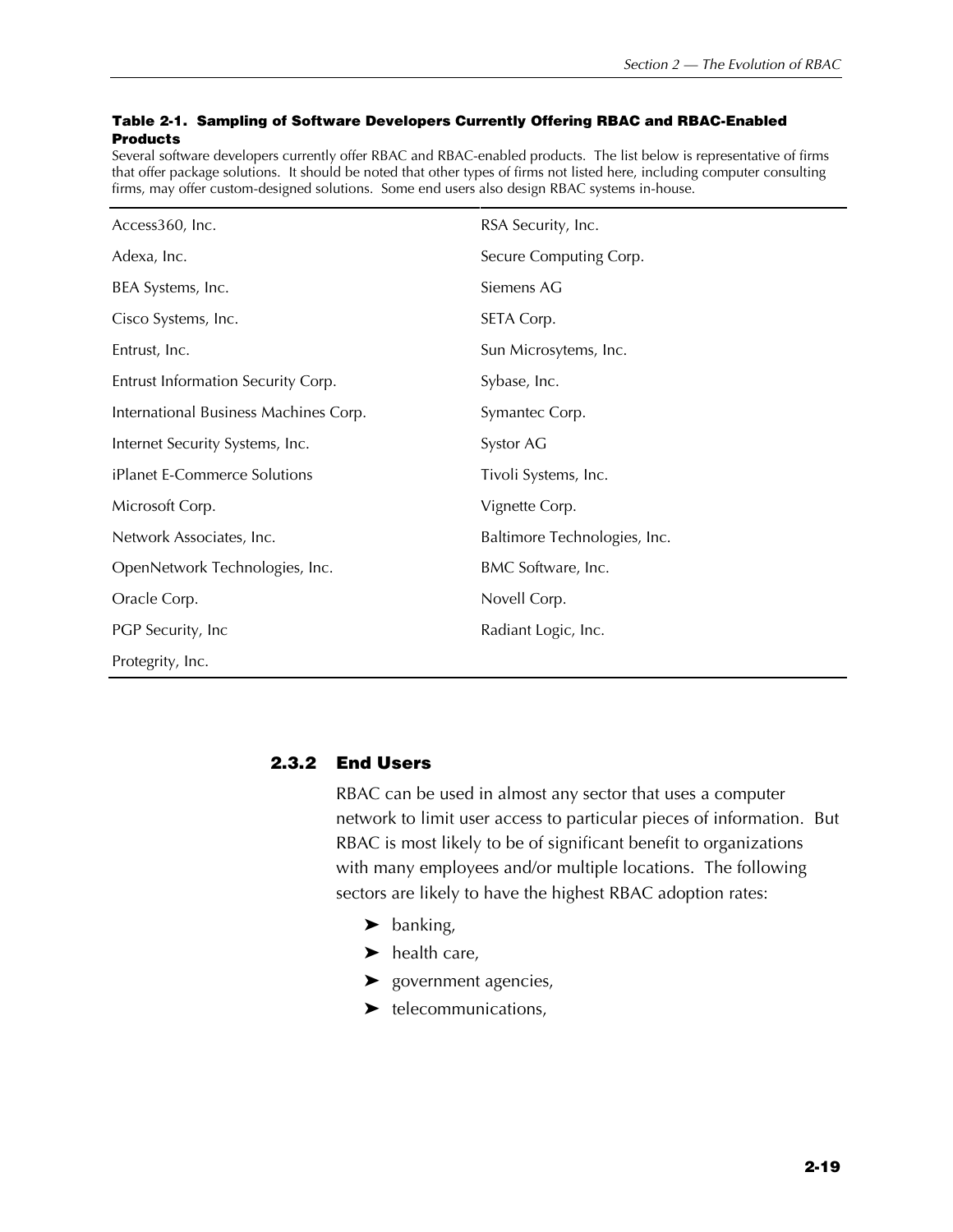- $\blacktriangleright$  computer applications security, and
- $\blacktriangleright$  military.

A recent report by SETA Corporation (1996) for NIST points out that certain characteristics within specific firms or sectors magnify the benefits from RBAC. These characteristics include, but are not limited to,

- $\blacktriangleright$  User Characteristics
	- $\checkmark$  a large number of users
	- $\checkmark$  few security administrators
	- $\checkmark$  high turnover rate
	- $\checkmark$  large number of data objects
- $\blacktriangleright$  Data Characteristics
	- $\checkmark$  stable set of applications
	- $\checkmark$  little change of roles within firm
	- $\checkmark$  job-dependent access to information
	- $\checkmark$  stable organizational structure
- $\blacktriangleright$  Organizational Characteristics
	- $\checkmark$  the organization owns the data and applications
	- $\checkmark$  the organization controls data and application access
	- $\checkmark$  user accountability is required within the organization
	- $\checkmark$  reassessment of the access control policy occurs within the organization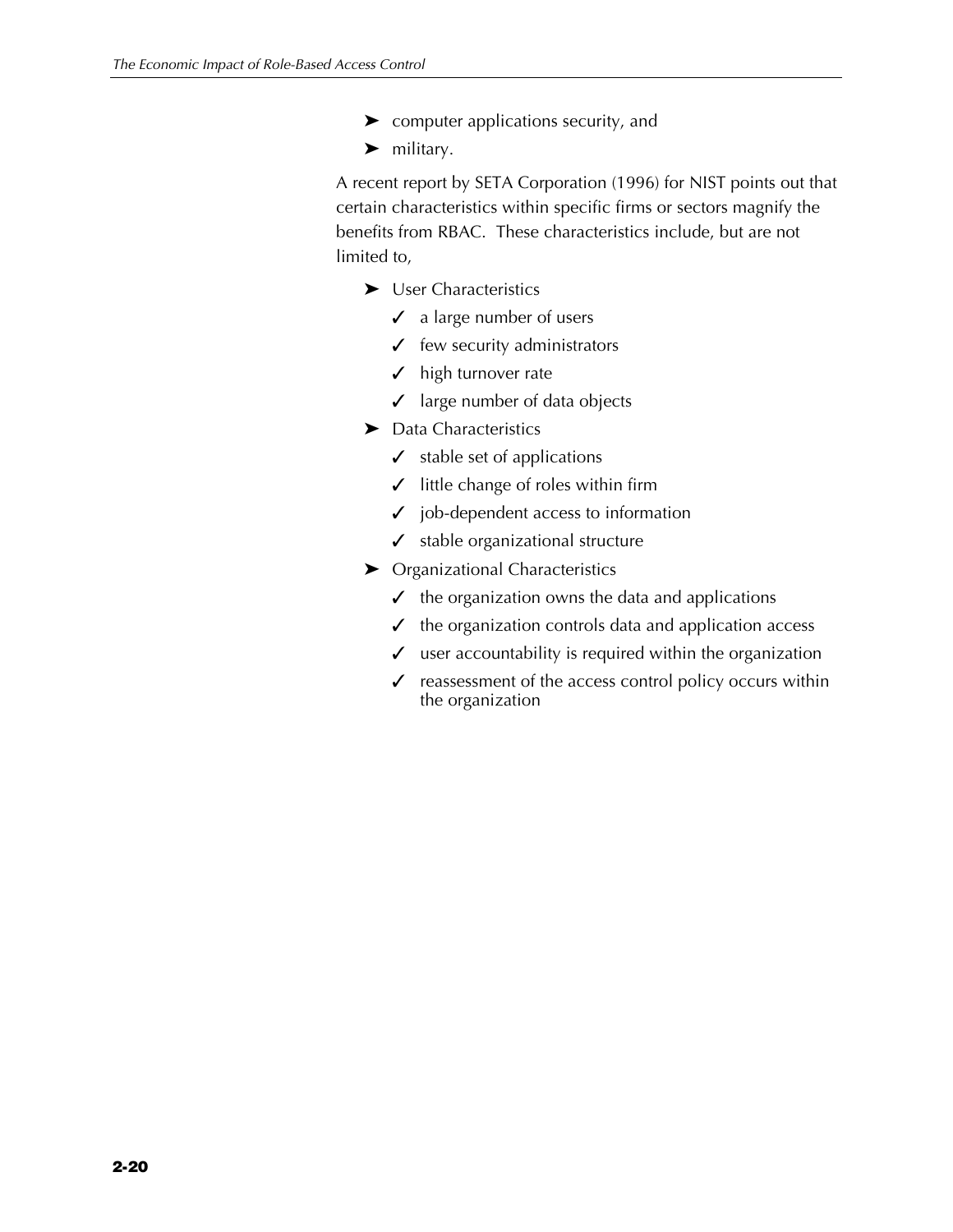# **Barriers to RBAC Development and Implementation and** *3* **NIST's Contributions**

Two general categories of market failures affect RBAC: barriers to the technological development and integration of RBAC into software products, and barriers to adoption and implementation of RBAC-enabled products by end users. We address the first set of barriers, which primarily affect software developers (and in-house developers) of RBAC-enabled products and are in large part due to RBAC's generic technology attributes. We discuss RBAC's infratechnology-related market barriers that primarily affect adoption and implementation by end users. The section concludes with an overview of NIST's response to these market failures through its RBAC project.

# **3.1 BARRIERS TO TECHNOLOGY DEVELOPMENT AND INTEGRATION OF RBAC MODELS INTO SOFTWARE PRODUCTS**

The barriers to private-sector development and integration of RBAC into software products stem from the uncertainty about the success and costs of the applied research and product development and the difficulties in appropriating returns to their R&D investments. These barriers are rooted in the concept of generic technologies, which have many of the characteristics of public goods. Generic implies that once a base model has been developed it may be easily applied in numerous other commercial settings, including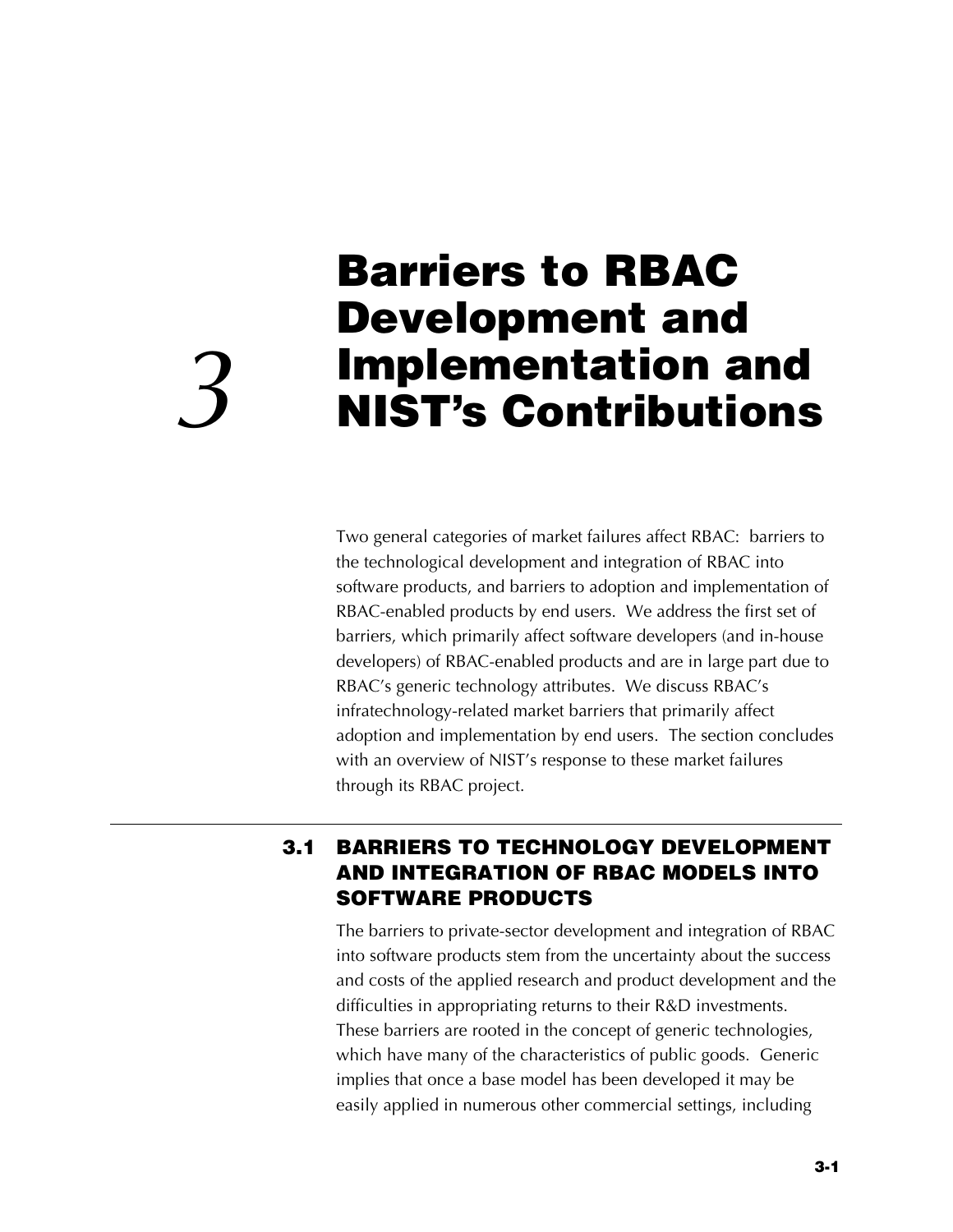other companies appropriating the model for use in competing products.1 RBAC is a generic technology for this very reason. The development of generic technologies is generally slow because they can be applied in numerous settings, industries, or firms. Additionally, because once the knowledge is generated and the standardization of a technique occurs, appropriating the benefits to the innovating entity is difficult.

Generic technologies are similar to public goods in that they have the characteristics of nonrivalry and nonexcludability.2 RBAC is nonrival because one firm's use of RBAC does not affect another firm's use. RBAC is also nonexcludable because one firm cannot prevent another firm from using the fundamental concepts of roles as the basic technology is advanced. Public goods are typically underprovided by private markets as compared to their socially optimal levels of provision (Stiglitz, 1988).

This section discusses the barriers to developing and integrating RBAC models in commercial software products that result from RBAC's generic technology characteristics. These barriers include the

- $\triangleright$  need for technical expertise outside the software industry's domain,
- $\blacktriangleright$  lack of a consistent definition for RBAC, and
- $\blacktriangleright$  difficulty in appropriating returns to investment.

The first two factors lead to uncertainty in the success and costs of RBAC R&D. The third factor leads to uncertainty in the company's ability to appropriate returns from its RBAC investments. All of these factors can delay the availability of RBAC-enabled products. When appropriate, we discuss NIST's role in addressing these

"The market will fail to provide sufficient infrastructure because of appropriability and risk problems. These are, of course, the essential problems that cause markets to fail more generally in R&D activities, resulting in underinvestment from society's perspective" (Scott, 1999).

-

 $<sup>1</sup>$ Although RBAC is an important concept for developing access control systems, it</sup> should not be considered an infratechnology. Infratechnologies are technical tools, including scientific and engineering data, measurement and test methods, and practices and techniques, that are widely used in industry (Tassey, 1997). RBAC is not an infratechnology because its main effect is to provide a technology platform (i.e., a generic technology) rather than leverage the efficiency of R&D, production, or market transactions.

<sup>&</sup>lt;sup>2</sup>Public goods, unlike private goods, are characterized by consumption nonrivalry and by high costs of exclusion. Rationing of such goods is undesirable because the consumption of a public good does not impose costs on society because it does not reduce the amount of the good available to others. Further, the costs of excluding those who do not pay for the infratechnologies are likely to be high because they are typically embodied in products and processes (techniques), rather than in products that can be sold.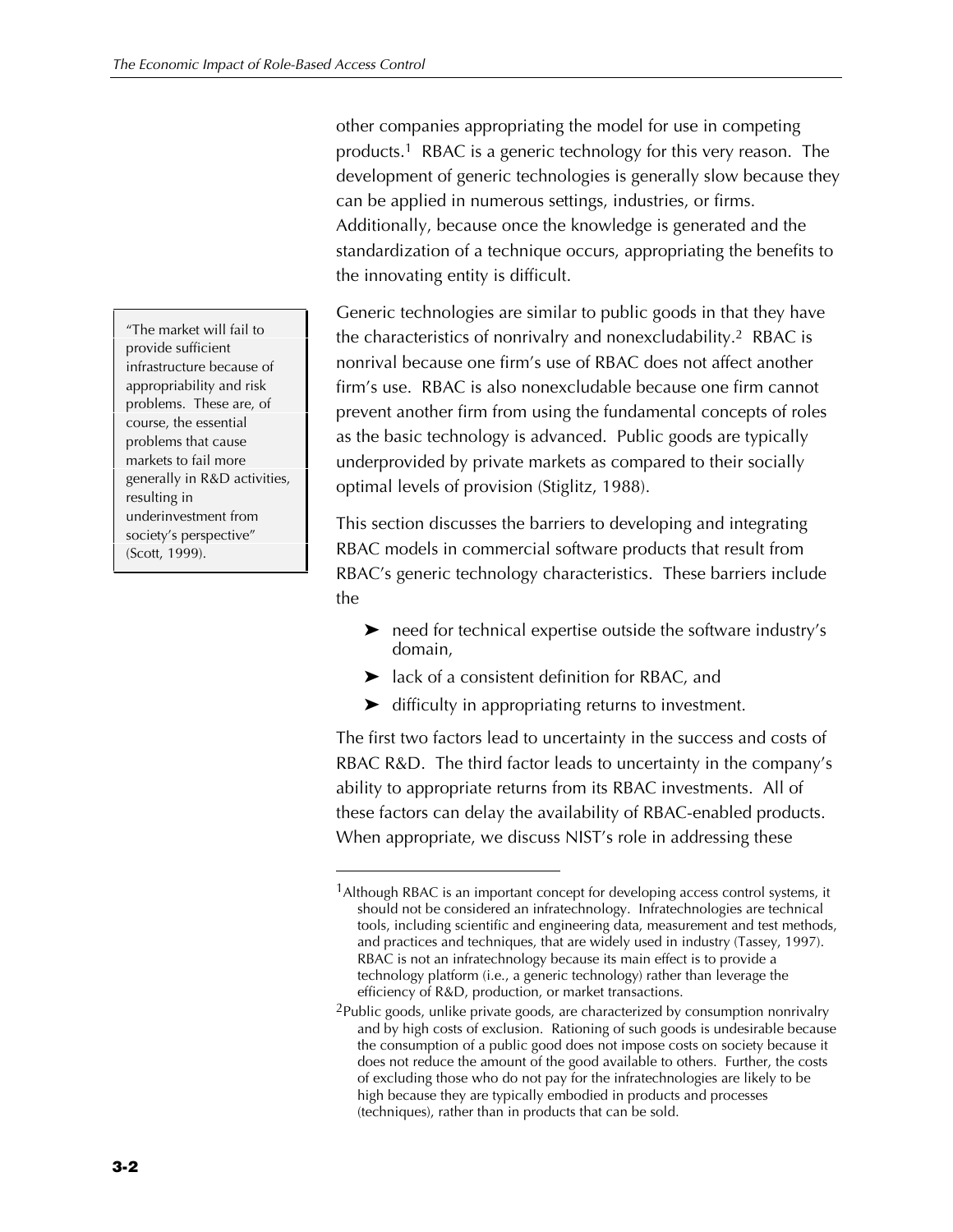market failures. A more detailed discussion of NIST's specific activities and expenditures is included in Section 3.3.

# **3.1.1 Technical Expertise Outside the Software Industry's Domain**

Although the fundamental concepts of roles are common knowledge, the capability to formalize model specifications needed to implement RBAC models is beyond the knowledge base of existing staff in many software companies. The lack of understanding of the programming requirements or a lack of awareness of RBAC models makes software companies hesitant to commit to RBAC development.

The lack of knowledge and staff expertise in the area of RBAC increases the uncertainty of both the technical feasibility of developing successful RBAC-enabled products and the development costs and time frame. These uncertainties increase the project risk and create significant barriers to investment in new RBAC-enabled software products. The risk impacts are further magnified by the fact that most business managers (decision makers) are risk adverse, weighing potential downsides greater than equivalent potential upsides in the probability distribution of returns.

NIST's RBAC project addresses these market failures by demonstrating the technical feasibility of RBAC products through its programs. In addition, NIST's patents, papers, and the conferences it has sponsored disseminate the basic RBAC generic technology from which private companies can develop market applications.

# **3.1.2 Lack of Consistent Definition**

RBAC is a broad open-ended technology that ranges from very simple role structures to complicated hierarchies and constraints. As a result, the development of a single model is not appropriate. However, the lack of agreement on a set of fundamental concepts and underlying terminologies created a barrier to the development of RBAC-enabled products in the 1990s.

As with the development of many new technologies, evolving RBAC models have typically used different terminology to describe similar concepts and functionalities. The fact that RBAC has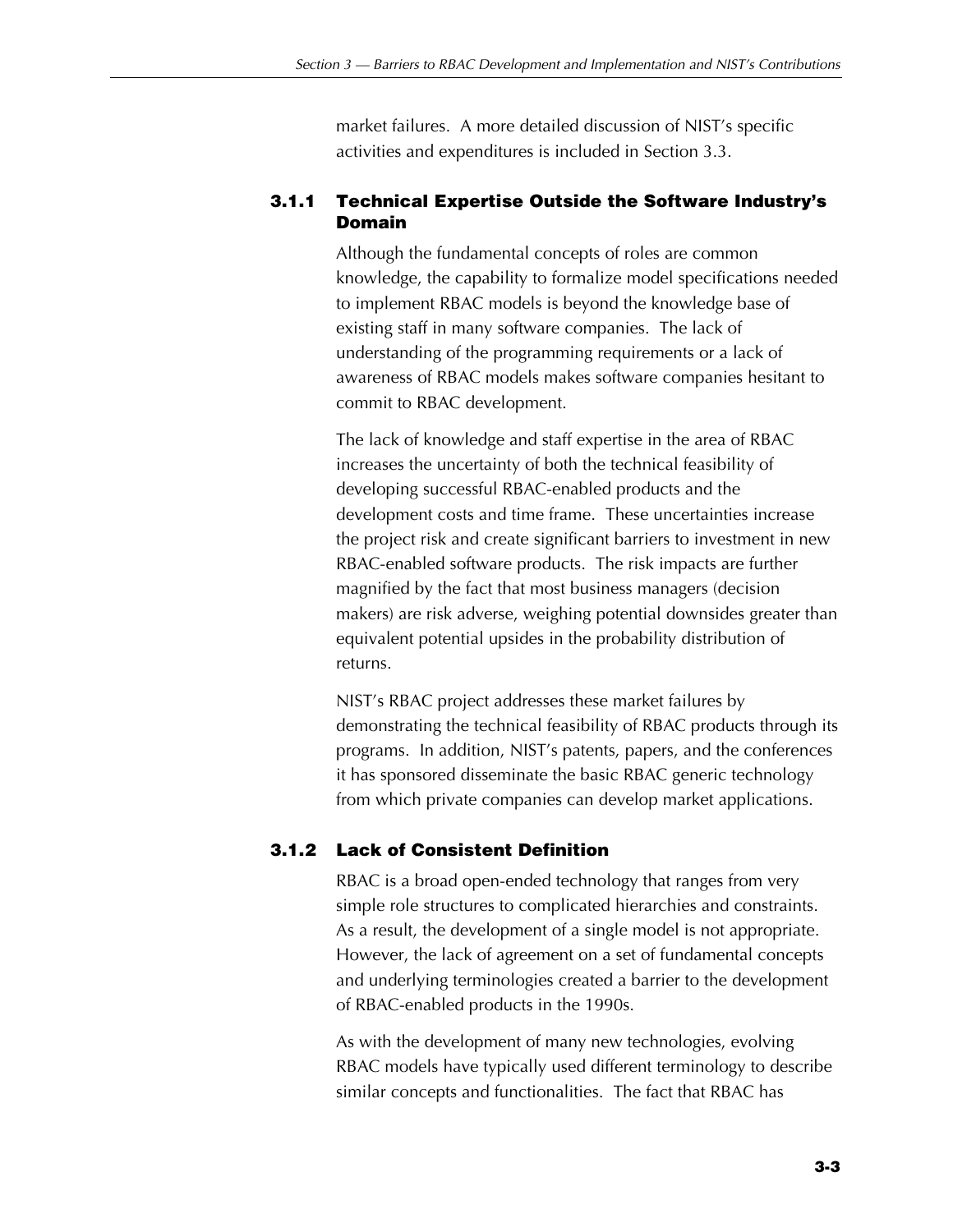simultaneously emerged from many different commercial and academic backgrounds has also contributed to the lack of consistent definitions and has increased confusion.

The lack of consistent definitions has slowed the implementation of RBAC. As a result, software develops have difficulty leveraging publicly available information and consumers of RBAC products have difficulty evaluating and comparing different products. The development of the NIST model was one of the first attempts at presenting industry with a set of consensus RBAC concepts and terminology. NIST has followed this model development with a proposed standard for RBAC, which was developed in collaboration with industry and academics.

# **3.1.3 Difficulty of Appropriating Returns to Investment**

RBAC models are generic technologies that can benefit a wide range of industries. It is a technology that will be integrated into a variety of products targeted at different market segments. As a result, it is difficult for the individual companies in the private sector to fully appropriate the returns from their investments in RBAC because technology spillovers and imitation are likely to be high. For firms to engage in R&D to develop a new technology, several conditions need to be in place. One of these is the ability to appropriate the market returns that are generated when a new technology is introduced into the marketplace. Market returns to R&D can take two separate forms: private and social. Private returns can be thought of as the profits that individual firms receive from selling the new technology—the price per good minus the R&D and production costs. Social returns are the benefits that accrue to all of the other participants in the market in which the technology was implemented or other markets that may benefit from using that technology. Jaffe (1996) describes these benefits as "spillovers." For example, when a firm engages in R&D, other firms learn what has worked and what has not worked. They can than reverse-engineer the process or otherwise gain "knowledge" from the activities of the first firm. Because firms cannot fully appropriate the spillovers, firms underinvest relative to the socially optimal rate.

However, the existence of market spillovers does not constitute a need for government action; other conditions must also be met. If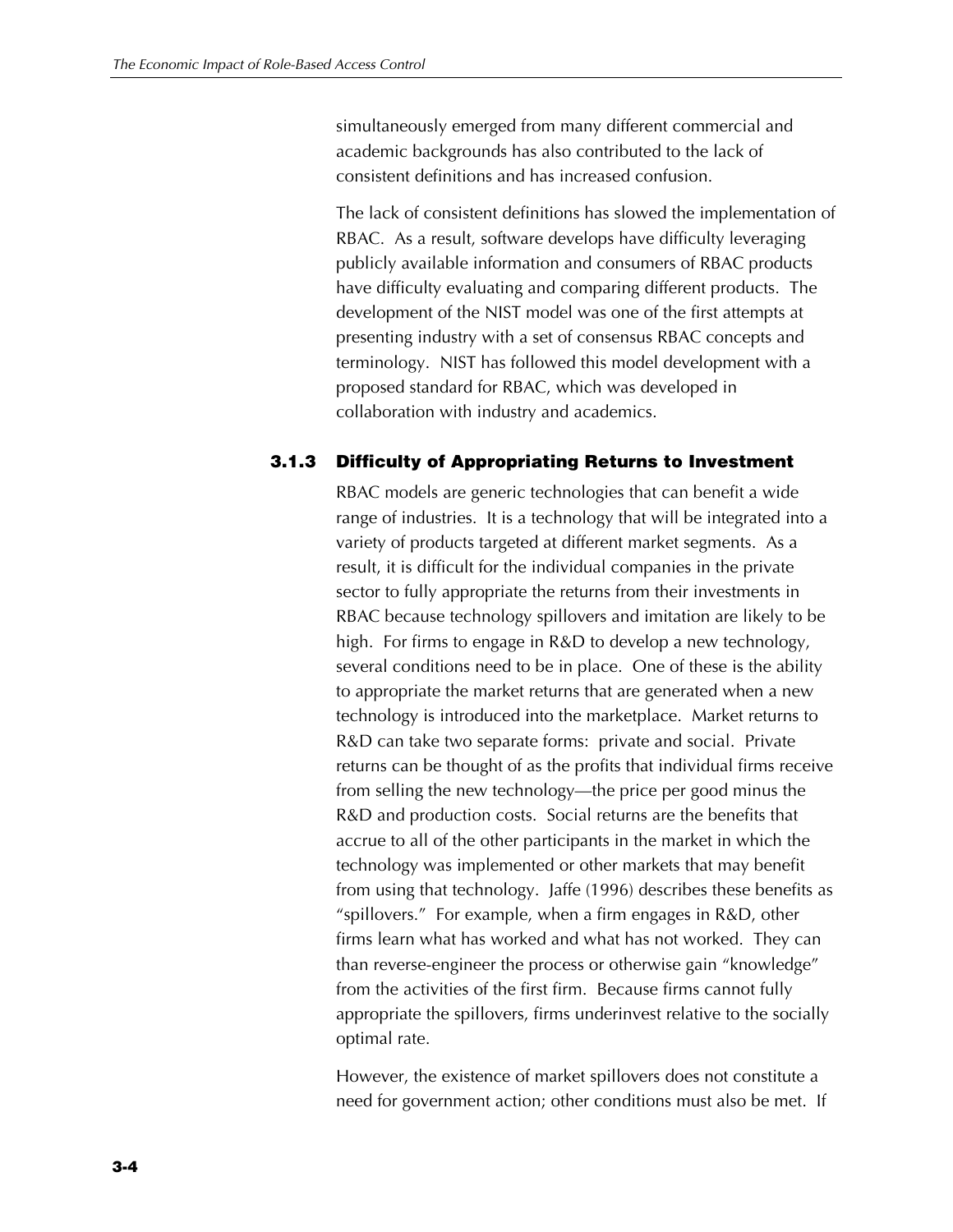the private return is large, there may be enough of a market incentive for the innovating firm to still engage in R&D. Additionally, the innovating firm may be be able to capture enough of a private return that they would still invest in the technology. Jaffe points out that knowledge spillovers are a market failure when private returns fail to reach a specific societal hurdle rate when the social returns do. In these cases, suboptimal investment is likely to occur.

One way for a company to appropriate the returns from R&D is to limit the spread or use of its technical innovations through secrecy, patents, or licenses. However, in the case of RBAC, because it is embodied as a software product, it is difficult to prevent imitation through reverse engineering. Similar, patents and licenses provide less protection for software products compared to other areas of technology innovation because competing firms are frequently able to "invent around" the existing patent, effectively preventing the innovating firm from appropriating all of the returns associated with an innovation.

Because of the appropriablity issues discussed above, it is generally accepted that government needs to fund research in generic technologies to the point where market applications become profitable for the private sector (i.e., where the risk-adjusted expected rate of return to investment in RBAC products exceeds the companies' internal rate of return criteria) (Scott, 1999). NIST's involvement mitigates market appropriation issues by providing the research foundation to which all have access. Firms are then able to produce and market products that build on NIST's research and therefore incur only the incremental R&D costs for orienting the RBAC applications needs of their current and prospective products towards their customer base. This makes investment in RBACenabled products more attractive for the private sector and accelerates the availability of commercial RBAC-enabled products.

A second advantage of this approach by NIST is the limitation of users being locked into a specific product or firm. When the generic technology is publicly available, software products from competing companies are more likely to be interoperable and work together in integrated systems. This increases competition and lowers barriers to entry in the access control market.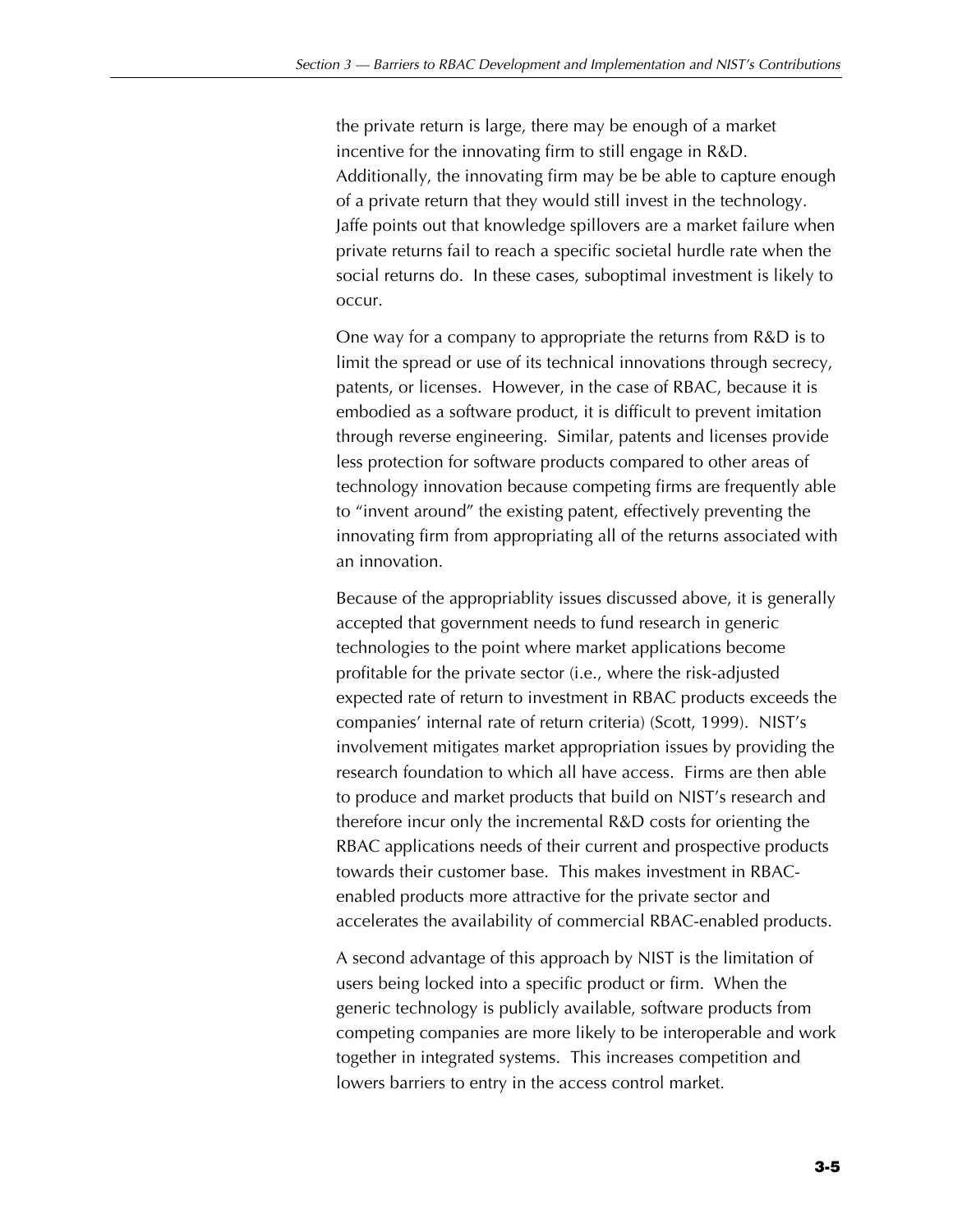# **3.2 BARRIERS TO IMPLEMENTATION OF RBAC-ENABLED PRODUCTS**

The second category of barriers to developing and adopting RBAC is implementation barriers that affect end-user investment decisions. These barriers can affect an end-user organization's decision of whether to implement a role-based access policy and hence RBAC-enabled products. Many of the tools needed to support end users' adoption of RBAC fall into the category of infratechnologies.

In an ideal scenario, an organization will establish and design operations processes and then create an infrastructure that will execute those processes, providing to each member only the tools needed to perform one's function (Byrnes, 1997). Information systems are designed and built to support the roles that correspond to these processes. Each role is assigned a series of permissions defined by their position and function within the organization. Ideally, the system is clearly defined and agile, making the addition of new applications, roles, and employees as efficient as possible.

According to software developers and end users, however, the ideal scenario rarely occurs. Business processes and employee positions, both formal and informal, are preexisting and entrenched, impeding turn-key implementation of new systems and management philosophies. Because RBAC requires roles to be established within the workplace, organizations implementing a role-based system may need to complement their information access policies with their general administration policies. Subsequent realigning of workflow and positions, to whatever extent necessary, may be very expensive, difficult, and time consuming.

One software developer noted that

RBAC [is] a tool that supports a correctly defined [administrative] policy….The structure and support model of the organization, as defined by that policy, will determine the cost savings, if any, should RBAC be implemented. Actually, RBAC will cost an organization more in the long run if the policy for that organization is not realistic in terms of operational requirements for RBAC or fails to even define RBAC and its use throughout the organization.

Software end users who responded to our Internet survey concurred on the factors that are important in choosing an access control technology. These factors are

- $\blacktriangleright$  ease of installation and management,
- $\blacktriangleright$  level of security provided,
- $\blacktriangleright$  ability to cover most platforms,
- $\blacktriangleright$  scalability,
- ease of use,
- $\triangleright$  costs of implementation, and
- $\blacktriangleright$  complexity of implementation and maintenance.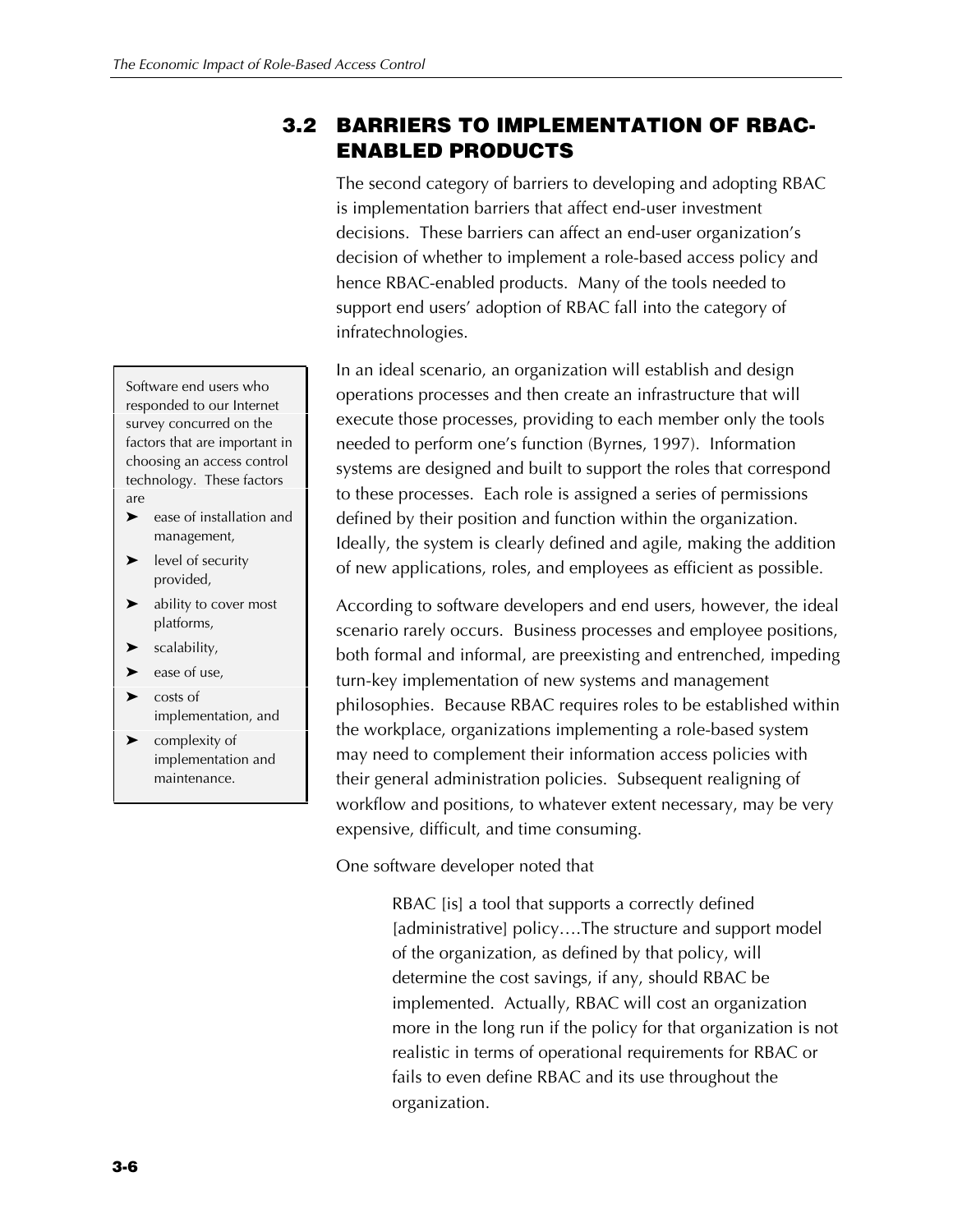This section discusses the impediments for current and potential end users beyond the direct cost of purchasing the software of installing RBAC. These impediments are not insurmountable, but they do factor into organizations' business decisions concerning adoption. Herein we depart from analyzing RBAC as a software component and take the position of a potential end user, focusing on the issues that arise during RBAC adoption. Interviews with software developers, end users, and technical specialists as well as articles in the popular press inform our discussion of implementation impediments. These impediments are divided into three general categories: role engineering, migration costs, and systems structure.

#### **3.2.1 Role Engineering**

*One developer said a customer's rollout of RBAC hit a large number of glitches precisely because "the overriding problem can be traced back to a lack of RBAC support in the organization's administration policy."* 

The process of defining and implementing roles is known as "role definition" or "role engineering." According to the software developers interviewed, role engineering can be a contentious and time-consuming process, but it is integral to RBAC's success. One developer said a customer's rollout of RBAC hit a large number of glitches precisely because "the overriding problem can be traced back to a lack of RBAC support in the organization's administration policy."

Role engineering entails defining the roles that will determine which employees have access to which data and to which applications. Also determined are roles' relationships to one another, role hierarchy, and role constraints. As this process progresses, implementers may see benefits in rethinking how work is allocated and completed within the organization. Role engineering may be the costliest component of implementation because, even for an RBAC<sub>0</sub> system, defining roles may take 3 to 4 months according to developers.

Workflow processes may be realigned as informal access grants are formalized and roles defined. Transitioning to a role-based system formalizes many relationships within an organization (Byrnes, 1997). This process may have the added benefit of introducing organizational clarity into the workplace. Many organizations grant ad-hoc access control as new applications are installed or job definitions change. The changeover to a centralized system may bring many of those types of issues to bear.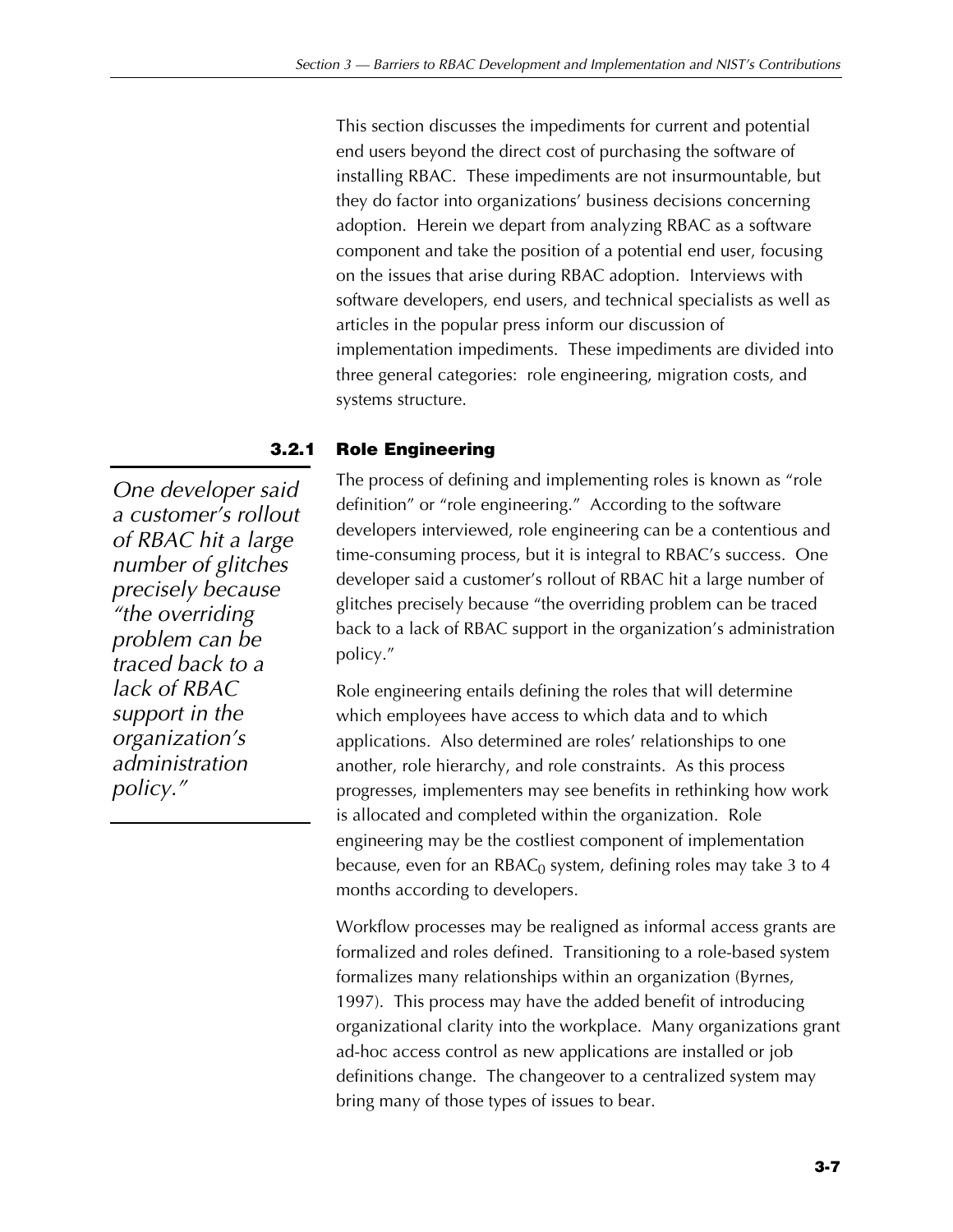It is expected that role-engineering expense will decrease over time because of the development of new software tools and increased familiarity with the process of defining and assigning roles. Several companies have developed or are in the process of developing software tools that help to automatically define roles using existing patterns of access permissions gleaned from user databases. These tools should reduce the labor expense of manually defining and creating all roles. Furthermore, as companies and consultants become familiar with the implementation process, a learning curve effect should emerge. What is not clear, however, is what the total impact on role engineering these two developments will have. The relative ease or difficulty of the role definition process will depend on an entity's organizational and administrative structure, an attribute that varies widely among firms.

NIST has developed specific tools to assist end users in role engineering. The tools include RGP-Admin, a tool for managing role/permission relationships, and AccesMgr, a graphical user interface for managing access control lists for Windows NT files. Through the development of these tools NIST has lowered the cost, and hence the barrier, to adopting and implementing RBACenabled systems.

### **3.2.2 Migration Costs**

Any time a new information system is installed, an organization will accrue costs. This is especially true if the decision is to implement a new access control system. The costs of migrating to a role-based system are four fold: salaries and consultants' fees, software purchases and licensing agreements, computing resources and infrastructure, and customization costs. These costs may differ depending on the scope of the package being installed, the size of the firm or the number of licenses, and the migration complexity.

One of the largest cost components of installing an RBAC system is the salaries and benefits of the team tasked with its implementation. Tasks include not only the implementation and migration of the software system purchased, but also the staff training, software package selection, and the customization process. In addition to staff labor expenses, consultants may be hired to either implement the systems migration completely or to offer their expertise on some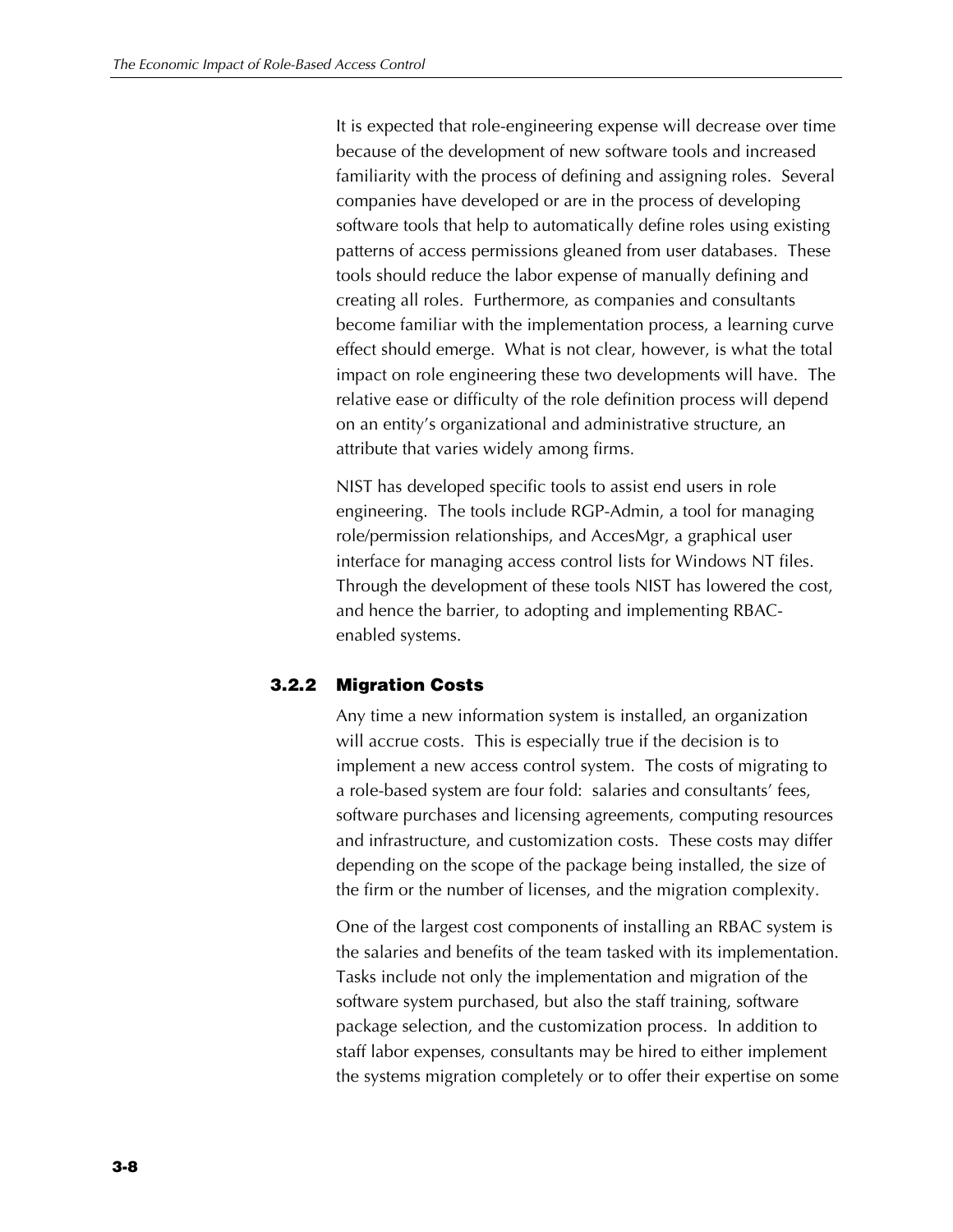component therein. Outside consultants may also be hired to customize a prepackaged system or help with role definition.

In addition to purchasing the software itself, an organization may invest in software support services and new systems infrastructure. The software agreement may involve a sliding fee scale based on the number of licenses purchased and a software maintenance agreement. Depending on the package's system requirements, buyers may need to build or enhance their systems' infrastructure. The expense of buying, installing, and maintaining computing resources can be high. Costs may rise further if network resources must be maintained solely or partly to help migrate from one system to another.

Although NIST has not specifically focused its efforts on how firms can migrate from one access control system to RBAC, the migration and transaction costs from migration to RBAC have slowed its adoption. Future work by NIST in supporting migration from other access control systems to RBAC may be valuable.

# **3.2.3 Systems Structure and Interoperability**

If a large firm with access control concerns could choose today an access control system to use, most would choose RBAC. However, most firms made the decision on how to control access to information before RBAC was a candidate. The choice set included ACLs, DAC, and MAC. Once the access control system decision was made and implemented, networks evolved through time and became firm specific. User definitions and permissions were created based on the potentially thousands of employees that work for a particular firm. Lock-in of the access control system has occurred in many firms (Hilchenbach, 1997). The market failure associated with this inability to break-out of this problem as slowed the adoption of RBAC by users.

As new systems are installed, administrators may have to rectify years of inefficiencies, such as informal access grants, disorganized systems, and different organization structures among divisions. The move towards disciplined centralized systems often means realigning these systems and creating a more cohesive, formal systems structure.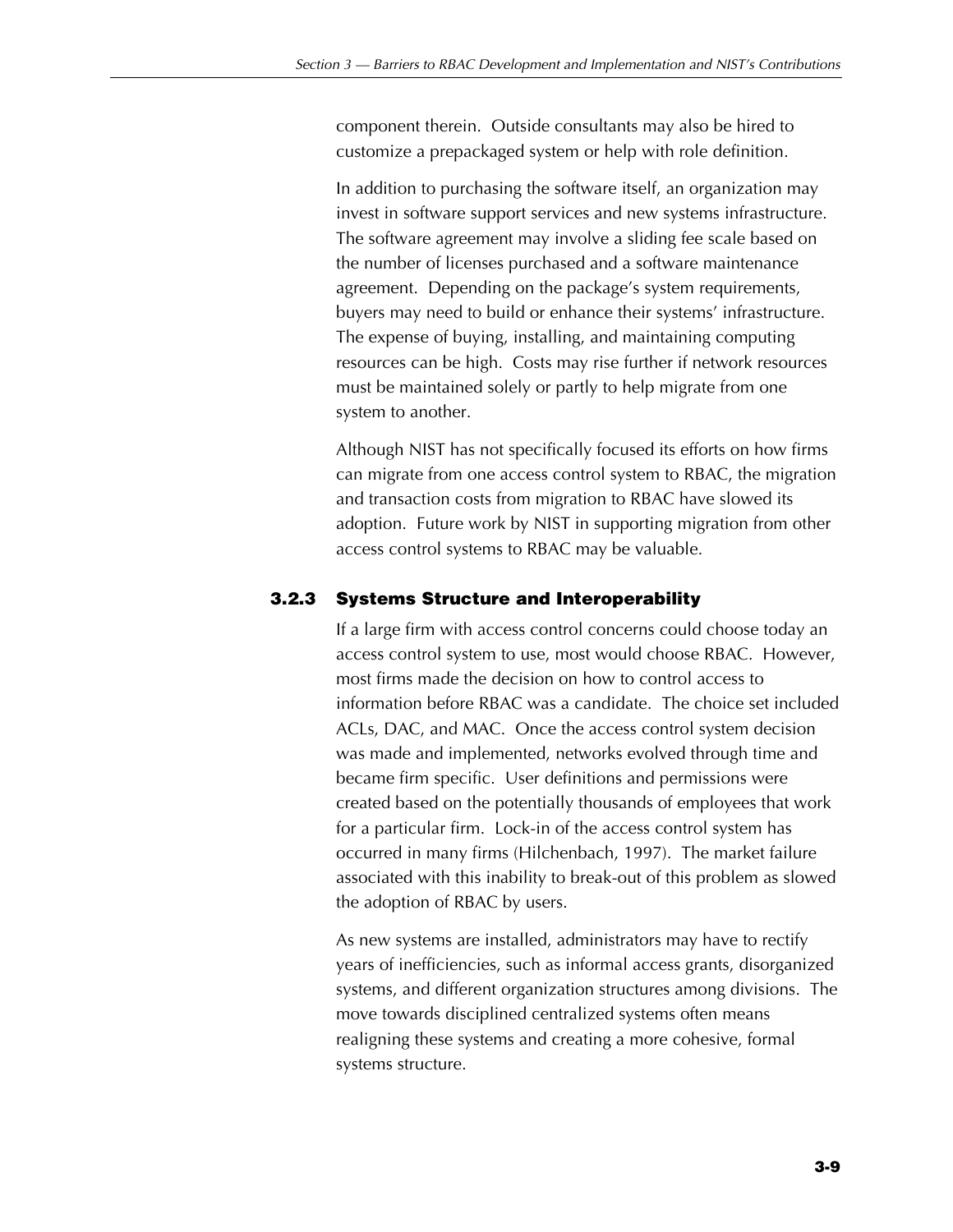Because of the time and cost involved, it is likely that a large organization will adopt RBAC at an incremental pace. By spreading out implementation over a period of time or only when new applications or systems come online, companies avoid the risk-prone full rollout.

An additional barrier to developing commercial RBAC products is the wide range of operating systems that users employ. Even within one firm or organization, multiple operating systems are often needed. As firm size increases, so does the number of operating systems (Ferraiolo, Gilbert, and Lynch, 1992). As firm size increases, the importance of access control also grows (*Infosecurity Magazine*, 1999). Because they combine these effects, larger firms need an access control system that is able to operate across multiple operating systems. In addition, security features need to be effective across sectors of the firm or organization without being overly intrusive to the user. This trait is referred to as interoperability. Interoperability is the ability to communicate and transfer data or information across different activities and platforms. For example, an access control system that displays perfect interoperability would be able to communicate with the security and administrative network across an entire firm without any disruptions or complications.

Without a framework or architecture for addressing interoperability problem, firms may be unable to implement RBAC and benefit from the reduced administrative costs and improved security. NIST's activities have been influential in remedying these market failures. Hilchenbach (1997) agrees, "NIST is a driving force behind the move to standardize RBAC." By developing common standards, firms in different industries are now able to implement RBAC across the multiple platforms within their organization, and lessen the lock-in effect. In addition, the development of common standards lays the groundwork for future network externalities across companies. Once a common playing field is established, software developers and network administrators are able to engage in activities that will offer future improvements to RBAC.

#### **3.2.4 Product Acceptance and Comparison**

When making purchasing decisions, buyers of software products gather information about the various potential products and then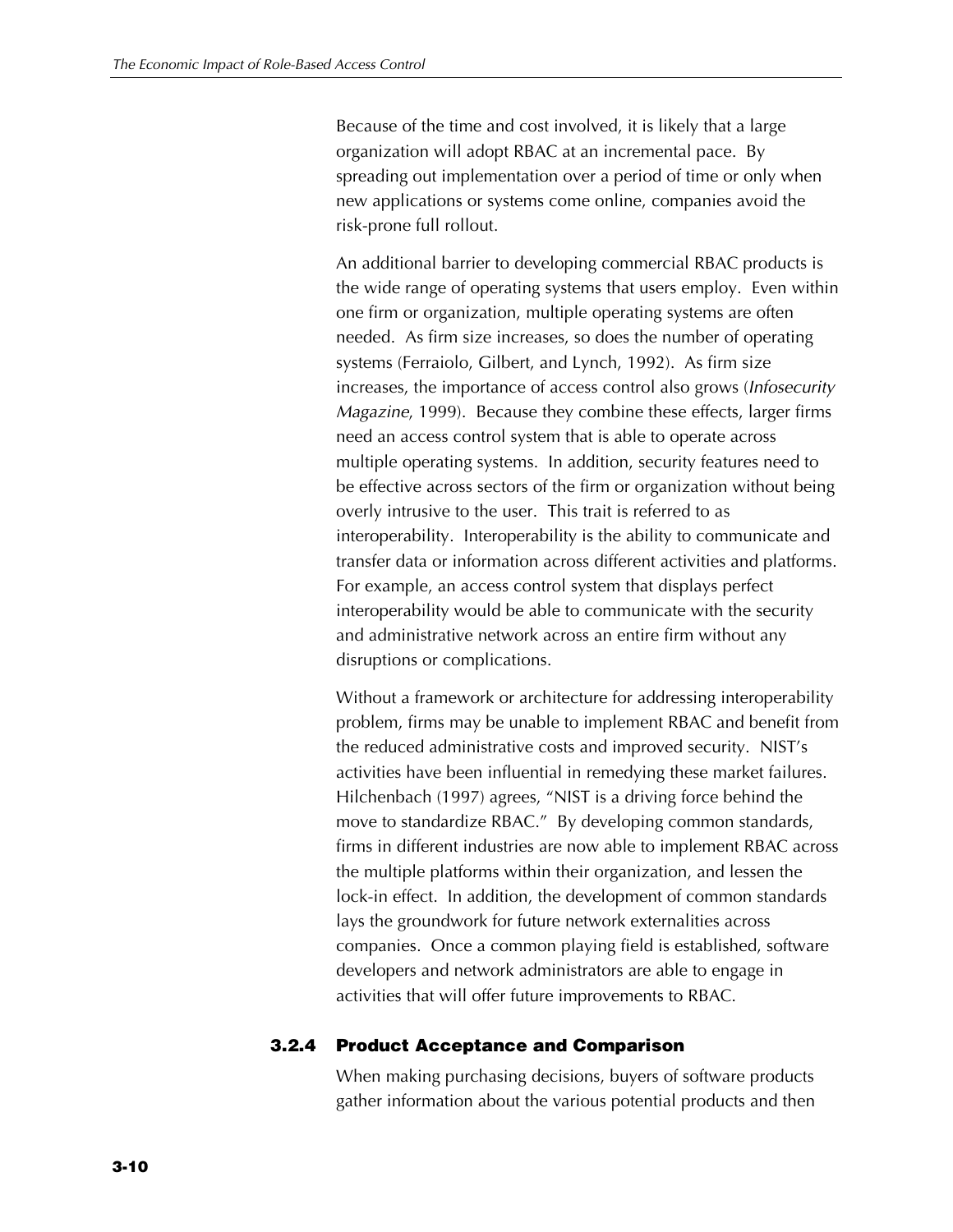make a decision based on the comparison of characteristics across products. These comparisons could include cost, quality, reliability, and capacity. For this process to be effective, consumers must have an understanding of what they are getting from a product and producers must be able to prove that they are delivering what the consumer wants.

Prior to NIST's involvement, no commonly agreed upon definition of RBAC existed. Without a definition, firms that were interested in either upgrading their existing access control system or purchasing new access control systems may have been unable to compare attributes across commercial RBAC products.

Without a set of metrics that consumers are willing to accept as standards for a particular piece of technology, software firms are unable to prove that their product is reliable in addressing security issues and effective at reducing administrative costs. The entire industry was lacking a yardstick or common definition. If producers and consumers cannot agree on the product they are selling, market transactions are unlikely to happen. A study by NIST (Ferraiolo, Gilbert, and Lynch, 1992) found that part of the reason why RBAC had not been implemented was the lack of a "stamp of approval" from a third party. Ferraiolo, Cugini, and Kuhn (1995) make this clear by stating "The lack of definition makes it difficult for consumers to compare products and for vendors to get credit for the effectiveness of their products in addressing known security problems."

NIST's work at defining RBAC has addressed this failure by engaging in efforts that generate a common yardstick that all software developers can use. Specific projects have included surveys of security needs and the development of a formal RBAC model to demonstrate its effectiveness and reliability. Developing a formal RBAC model is a strategy that has proven successful in other markets.

# **3.3 NIST RBAC PROJECT ACTIVITIES**

Because RBAC has the characteristics of a generic technology, the private sector has been slow to develop it. NIST has responded to the market failures discussed above through a portfolio of activities promoting RBAC's development and adoption. These activities are

*Without a set of metrics that consumers are willing to accept as standards for a particular piece of technology, software firms are unable to prove that their product is reliable in addressing security issues and effective at reducing administrative costs.*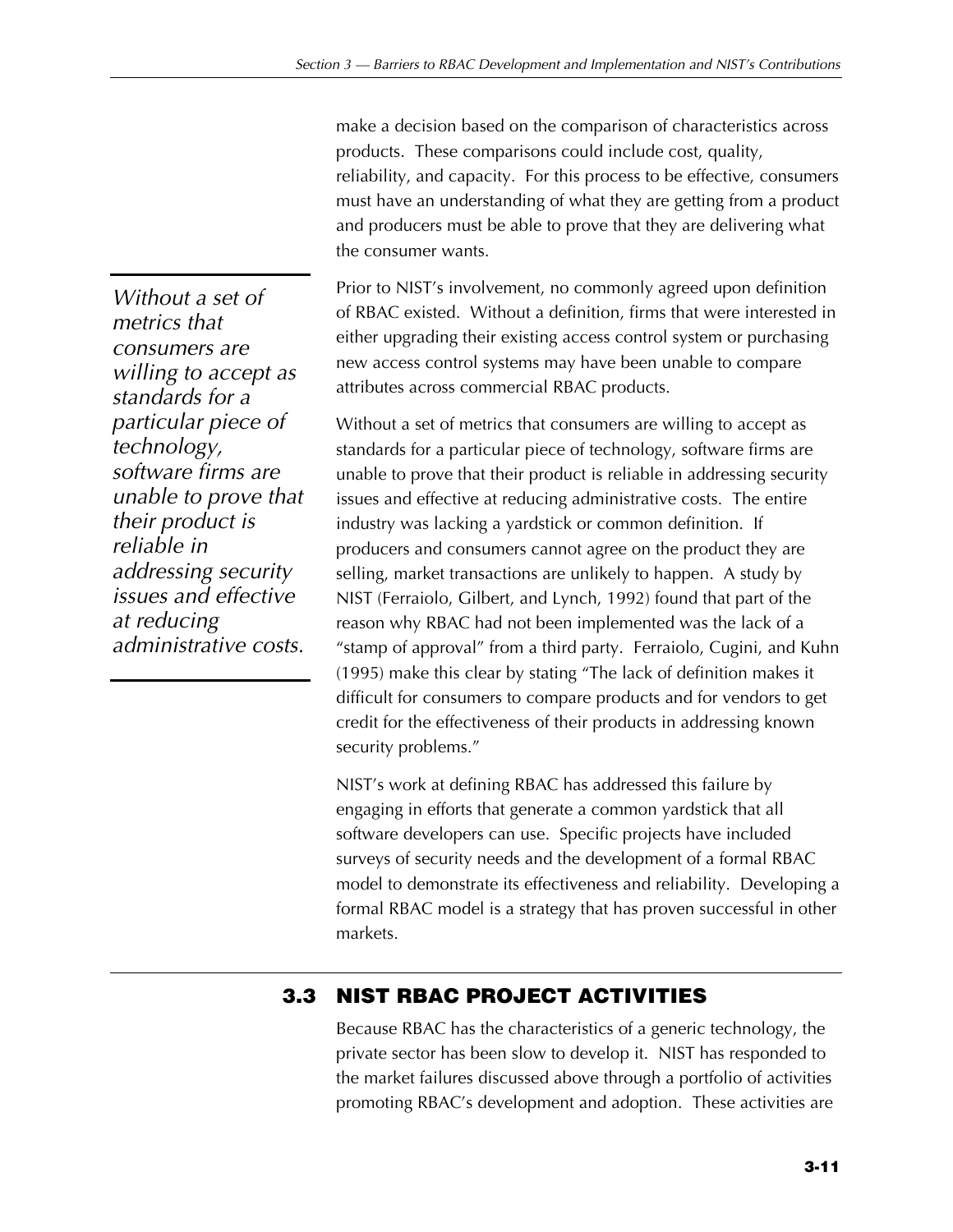targeted at providing the generic technologies and infratechnologies needed by RBAC software developers and end users. NIST's activities have focused on assisting federal agencies in enhancing their access control systems and supporting industry in its development and implementation of RBAC.

NIST began work on developing RBAC concepts in 1991. NIST developed a technical report recommending the investigation and use of RBAC within the U.S. Federal Criteria. This study documented the need for federal agency computer networks to evolve from DAC and MAC to address new security and access issues. NIST's RBAC work is being conducted via NIST's Computer Security Division and Software Diagnostics and Performance Testing.

NIST published the first complete RBAC model in October 1992. This early work reflected the integration of several ongoing projects that indirectly contributed to developing the RBAC model. Beginning in 1994, NIST began to fund studies specifically targeted to demonstrate the viability of NIST's RBAC concepts, its commercial potential, and its application to real-world problems.

NIST's major activities in support of RBAC include

- $\blacktriangleright$  producing professional publications,
- $\blacktriangleright$  applying for patents,
- $\blacktriangleright$  sponsoring conferences and workshops, and
- $\blacktriangleright$  establishing and funding development and demonstration projects.

NIST has also contributed to the development of infratechnology tools that demonstrate RBAC's potential to end users and support implementation. These tools lower the risk and cost of adoption and provide a springboard to launch the new and emerging market for RBAC-enabled products.

# **3.3.1 Producing Professional Publications**

Table 1-1 lists many of the professional publications NIST staff have authored and co-authored. These publications reflect NIST's pivotal role in the early development stages of RBAC. NIST developed the technical specifications and formal description of the RBAC model (Ferraiolo and Kuhn, 1992). NIST has since expanded the model by incorporating different types of role relationships

NIST/ITL's RBAC project responded to a demonstrated need for improved security mechanisms and standards for administering complex networked systems. At that time, industry believed that a lack of standards was hampering the development of access control products and that a key to the success of such a system would be its ability to operate across a wide range of operating systems (Ferraiolo, Gilbert, and Lynch, 1992).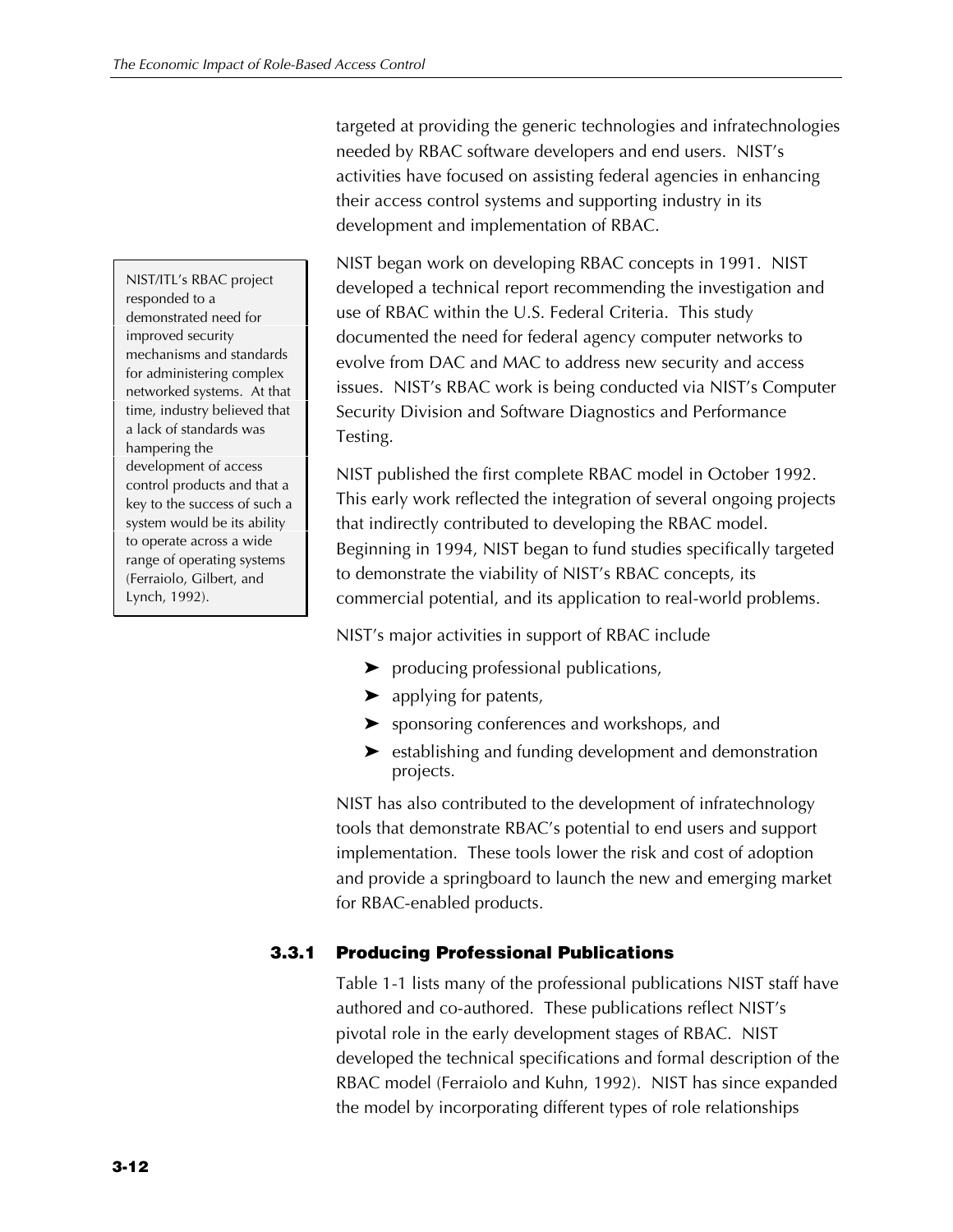(Kuhn, 1997; Gravila and Barkley, 1998; Barkley and Cincotta, 1998).

NIST's publications were an important mechanism for disseminating their research findings to the academic and business communities. NIST's research and subsequent publications provided the technology base from which market applications could be developed. By leveraging NIST's basic research, software developers were able to lower their development costs and accelerate the introduction of RBAC-enabled products.

# **3.3.2 Applying for Patents**

NIST has applied for four patents. They are in the areas of

- $\blacktriangleright$  implementation of role-based access control in multilevel secure systems,
- $\triangleright$  workflow management employing role-based access control,
- $\blacktriangleright$  a method for visualizing and managing role-based policies on identity-based systems, and
- $\blacktriangleright$  implementation of role/group permission association using object access type.

The purpose of NIST's patents is not to appropriate returns through commercialization of licensing agreements but to ensure that its research would remain in the public domain and be available for all developers of RBAC-enabled products. In this way no individual company or small group of companies can dominate the market and charge monopoly prices that would slow the penetration of RBAC and the realization of its benefits to society.

# **3.3.3 Sponsoring Conferences and Workshops**

NIST has sponsored a number of professional conferences, including a series of ACM workshops on RBAC. In addition to the workshops and demonstrations, the conferences NIST has sponsored have led to the publication of over 100 papers on RBAC concepts and implementation procedures.

These conferences are an important avenue for disseminating information on RBAC development. Timely information dissemination reduces duplicative research efforts and lowers the uncertainty associated with developing and adopting RBACenabled products.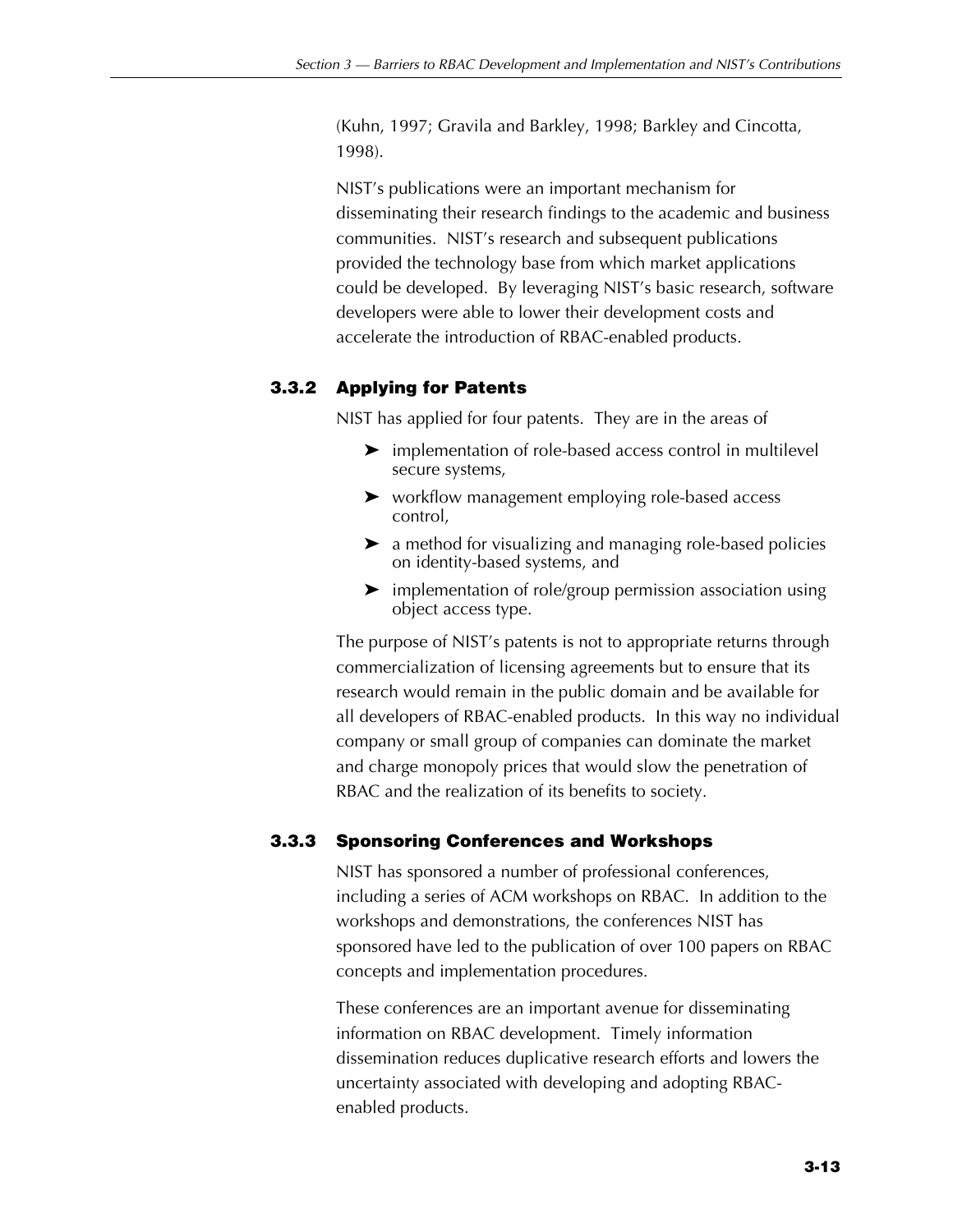## **3.3.4 Establishing and Funding Development and Demonstration Projects**

In addition to NIST's ongoing research to develop generic RBAC technologies, NIST has established and funded studies specifically targeted at demonstrating the viability of RBAC concepts and developing infratechnology tools to support its implementation. Table 3-1 provides an overview of the four main RBAC projects sponsored by NIST.

The tools NIST has developed to assist in implementing RBAC through these projects include RGP-Admin, a tool for managing role/permission relationships, and AccesMgr, a graphical user interface for managing access control lists for Windows NT files. Other examples include the development of specific tools for implementing RBAC for the World Wide Web (Barkley et al., 1997).

In addition, NIST has demonstrated the use of RBAC for the web, for corporate intranets (Ferraiolo, Barkley, and Kuhn, 1999), and for the health care industry (Barkley, 1995). NIST has also assisted with implementing RBAC on the National Security Agency (NSA) Synergy secure operating system.

Through the demonstration of RBAC and the development of tools to support its implementation, NIST has accelerated its market penetration and lowered the cost of implementation of RBACenabled products.

# **3.4 THE IMPACT OF NIST'S CONTRIBUTIONS**

Figure 3-1 shows the impact of NIST/ITL's RBAC project on the access control model development chain and the pathways to benefits attributable to NIST's activities. NIST's role in developing RBAC has primarily been through supporting software designers and implementation companies in developing commercial RBAC software products. However, NIST has also been active within the academic community and in interactions with end users.

NIST's papers and patents have helped to standardize RBAC's terminology and model specifications, which has accelerated RBAC's development as a generic technology. NIST's workshops have helped disseminate information on RBAC to academics,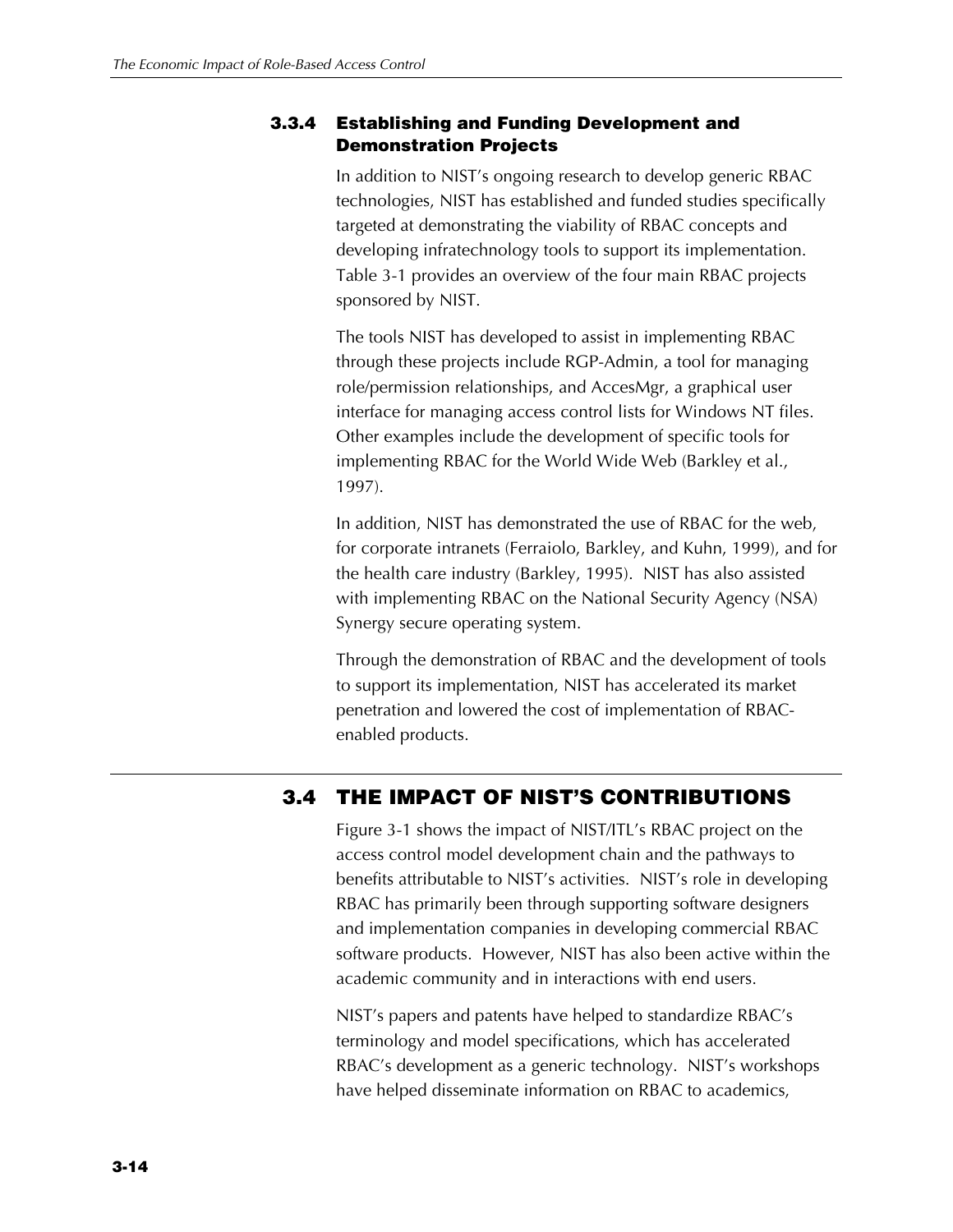| <b>RBAC</b> for Synergy                               |                                                                                                                                                                                                                                         |  |  |
|-------------------------------------------------------|-----------------------------------------------------------------------------------------------------------------------------------------------------------------------------------------------------------------------------------------|--|--|
| Project Objective                                     | To demonstrate the viability of RBAC concepts and its application to real world<br>problems, the first RBAC prototype was developed on the Synergy platform.<br>This work was performed through using external research funds.          |  |  |
| Period of Performance                                 | Developed during the period of October 1994 to December 1996                                                                                                                                                                            |  |  |
| <b>NIST Project</b>                                   | Purchased hardware and software: \$50,000                                                                                                                                                                                               |  |  |
| Expenditures                                          | System design and specification, software development and demonstration, and<br>publications: \$750,000                                                                                                                                 |  |  |
| <b>RBAC Small Business Innovation Research (SBIR)</b> |                                                                                                                                                                                                                                         |  |  |
| Project Objective                                     | To promote innovative thinking and investigate the commercial implications of<br>RBAC technology, an SBIR topic was developed, selected for funding, and<br>awarded to SETA Corporation.                                                |  |  |
| Period of Performance                                 | September 1994 to June 1997                                                                                                                                                                                                             |  |  |
| <b>NIST Project</b><br>Expenditures                   | Develop RBAC model and experimentation software: \$250,000                                                                                                                                                                              |  |  |
| <b>RBAC/Web</b>                                       |                                                                                                                                                                                                                                         |  |  |
| Project Objective                                     | To develop an RBAC reference implementation of NIST's RBAC model and<br>demonstrate that the RBAC model applies to networking environment RBAC for<br>the WWW. (RBAC/Web) project was established and was funded using NIST<br>funding. |  |  |
| Period of Performance                                 | January 1997 to December 1998                                                                                                                                                                                                           |  |  |
| <b>NIST Project</b>                                   | Purchased hardware and software: \$40,000                                                                                                                                                                                               |  |  |
| Expenditures                                          | RBAC/Web design and implementation, documentation, APIs, and publications:<br>\$574,000                                                                                                                                                 |  |  |
| <b>Role Control Center (RCC)</b>                      |                                                                                                                                                                                                                                         |  |  |
| Project Objective                                     | The RCC was implemented based on a provisional patent application that was<br>filed in August 1998. The purpose of the project is to implement RCC as a<br>Windows NT and Windows 2000 application.                                     |  |  |
| Period of Performance                                 | January 1998 to present                                                                                                                                                                                                                 |  |  |
| <b>NIST Project</b><br>Expenditures                   | \$150,000                                                                                                                                                                                                                               |  |  |

#### **Table 3-1. NIST-Sponsored RBAC Projects**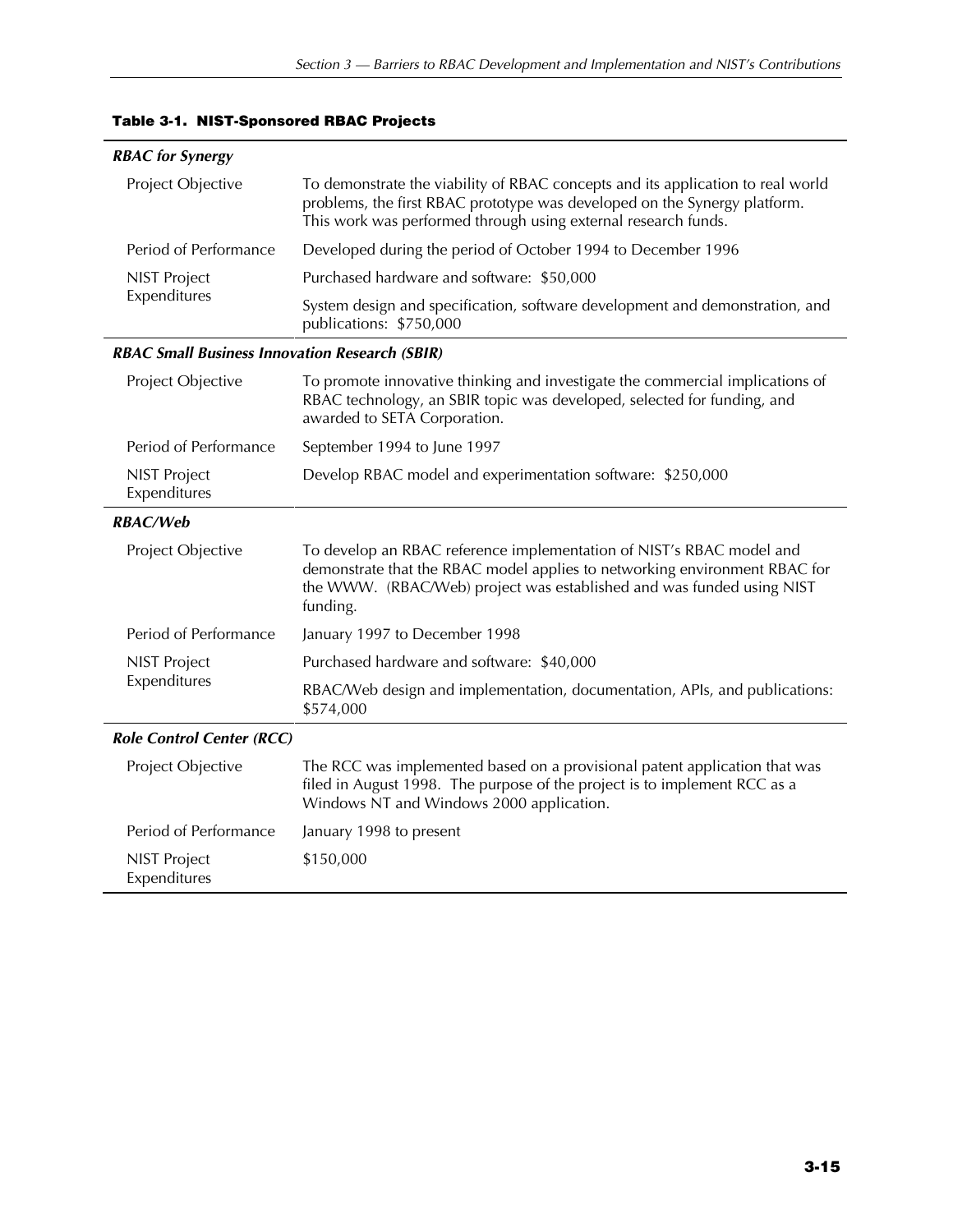#### **Figure 3-1. Overview of NIST's Impact**

NIST's activities have affected all levels of the RBAC supply chain.



software developers, and potential end users. By promoting the exchange of information these workshops lowered development costs and accelerated the development and adoption of RBACenabled products. Finally, NIST projects demonstrated the feasibility of RBAC and provided infratechnology tools to software developers and end users. The demonstrations and resulting tools lowered the cost and accelerated the development and adoption of RBAC-enabled products.

Section 4 presents a conceptual framework from which the impacts of NIST's activities are formally modeled. The model provides the basis for the technical and economic impact metrics that are used to collect information and calculate measures of economic return to the NIST/RBAC project.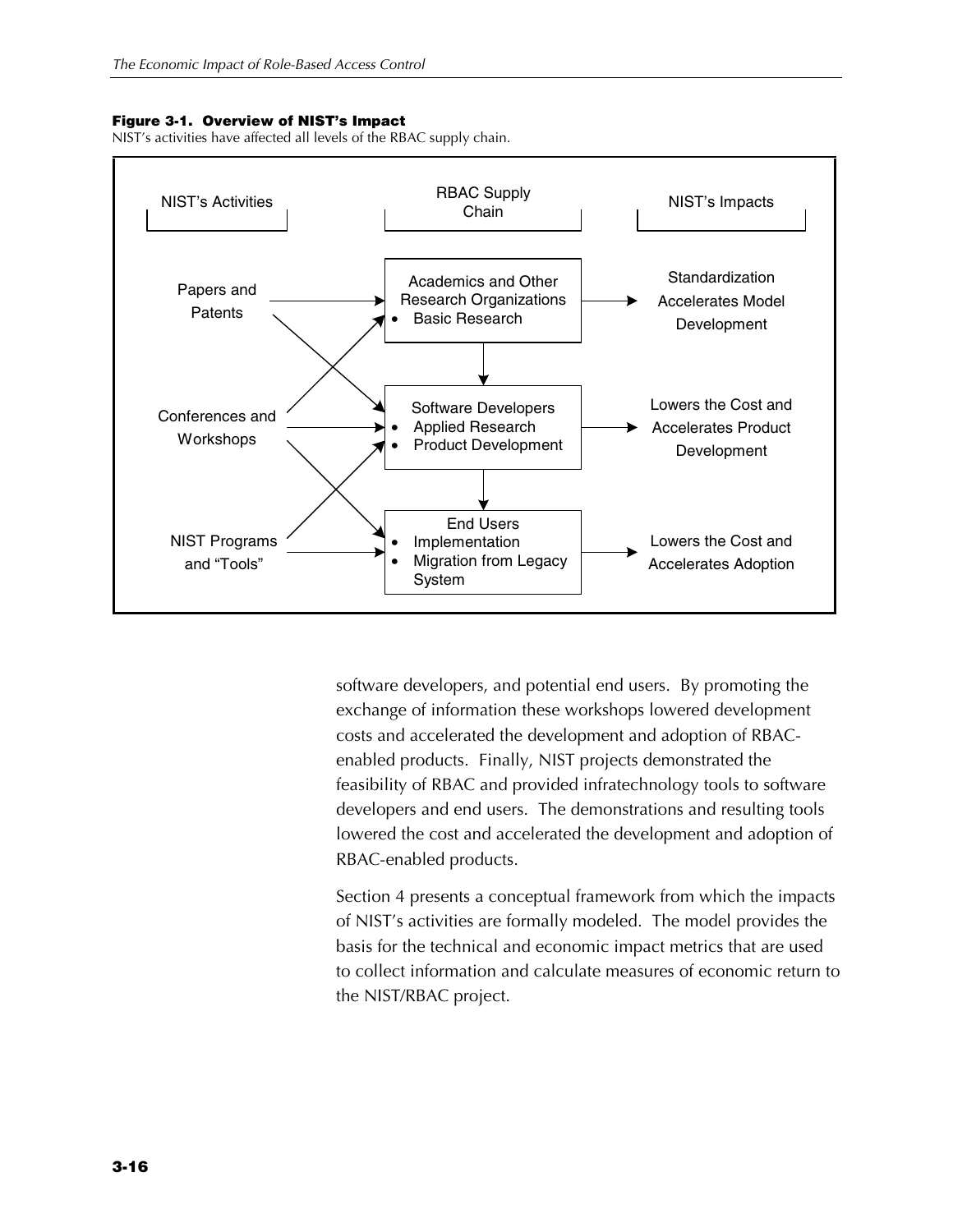# *4* **Analysis Framework**

This section presents the modeling approach used to estimate the economic impact of NIST/ITL's RBAC project through its contribution to the development and adoption of RBAC and RBAC-enabled products and services. The approach provides a framework for developing a time series of benefit and costs and guides the data collection activities.

To estimate the economic impacts of NIST/ITL's RBAC project, we needed to develop a time series of benefit and costs for the three key segments of the RBAC supply chain. The time series captures

- $\blacktriangleright$  NIST's expenditures,
- $\triangleright$  software developers' R&D expenditures with and without NIST, and
- $\blacktriangleright$  industry users' benefits and adoption costs with and without NIST.

The expenditure time series for NIST and software developers was straightforward to develop and represents a relatively small share of the impacts compared to the industry users' benefit and adoption costs. To estimate RBAC's impact on industry users (with and without NIST), we modeled the representative firm-level benefits of RBAC and its adoption rate by industry. In this section we summarize the impact hypothesis and cost metrics. The section concludes with an overview of the conceptual approach for calculating the measures of economic return to NIST/ITL's RBAC project.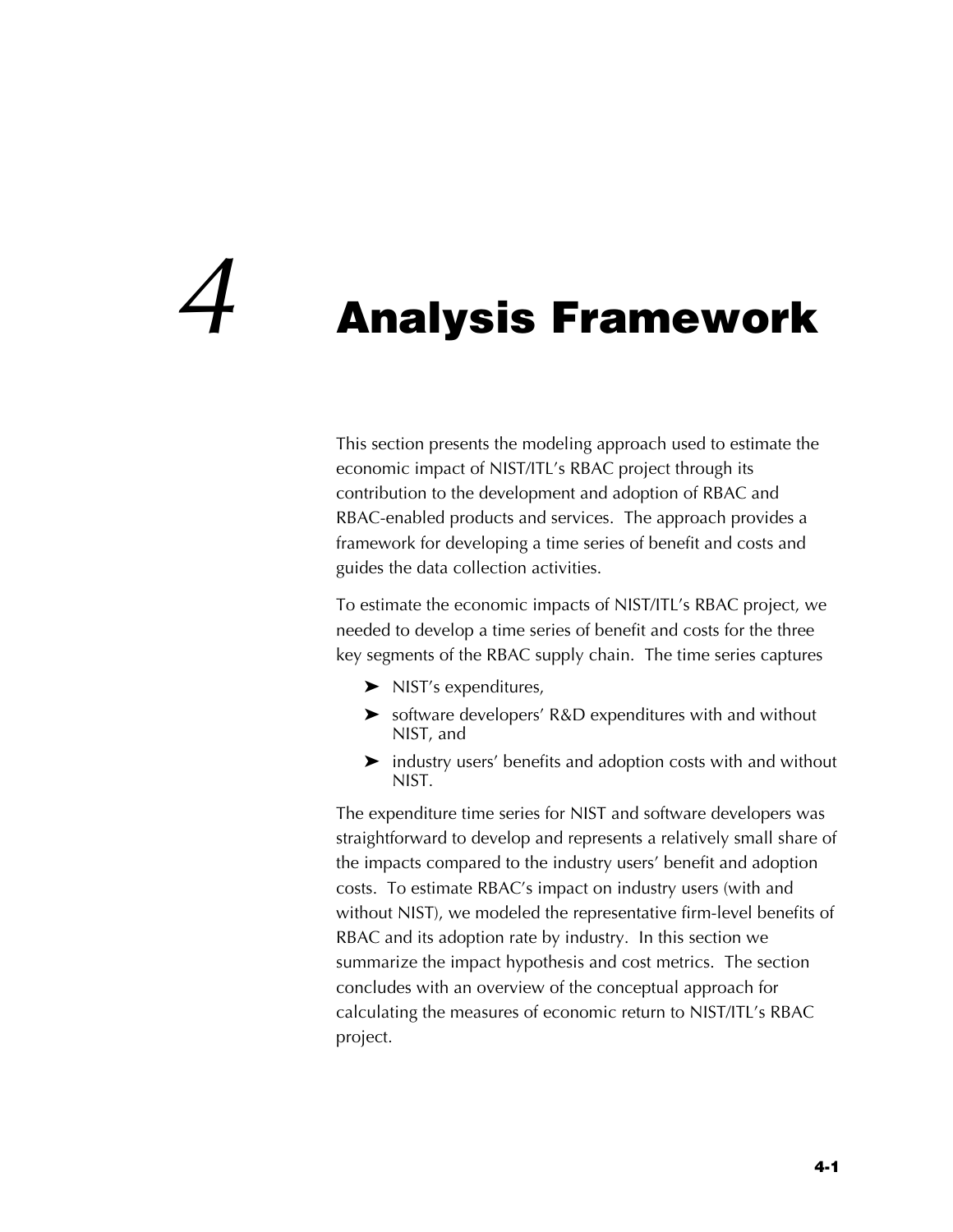# **4.1 MODELING FIRM-LEVEL BENEFITS OF COMMERCIAL RBAC PRODUCTS**

To estimate the impact of NIST's contributions to the development and adoption of RBAC and RBAC-enabled products and services, we first need to model the flow of benefits and costs associated with RBAC systems. Figure 4-1 illustrates the flow of costs and benefits from the perspective of an individual company associated with installing an RBAC system. These costs and benefits are measured relative to the counterfactual of an alternative access control system such as an ACL, DAC, or MAC that is already in place. Traditional investment theory states that if the net present value (NPV) of the flow of benefits is greater than zero, then the company will undertake the investment project subject to a budget constraint.



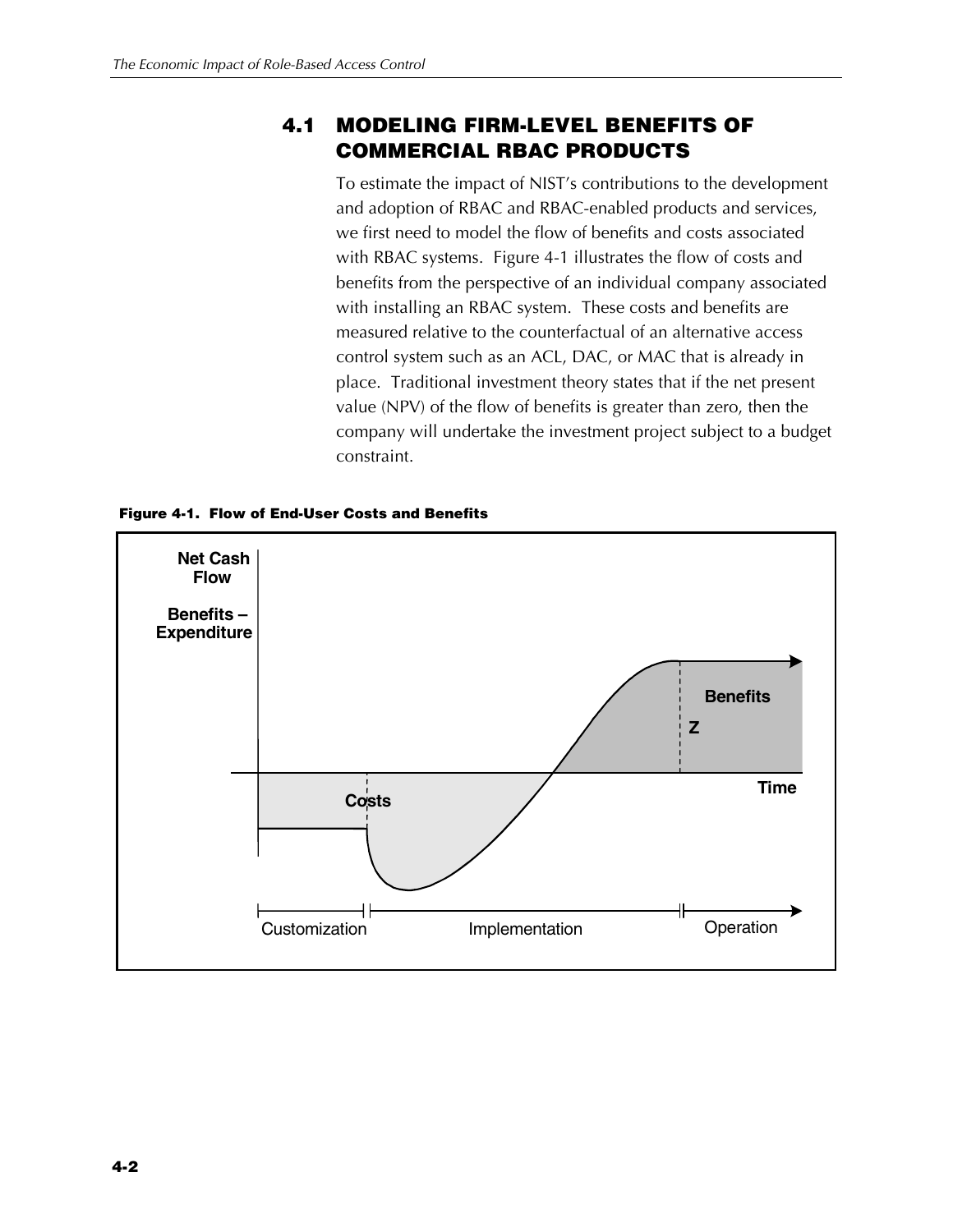As shown in Figure 4-1, the life-cycle of an RBAC system for users can generally be segmented into three phases:

- $\blacktriangleright$  system customization,
- $\blacktriangleright$  system implementation, and
- $\blacktriangleright$  system operations.

System customization includes determining which system is best for the individual firm, purchasing the system, planning the migration, and defining preliminary roles. During this phase an organization produces a comprehensive business plan and prepares to roll out RBAC in its organization. This phase of the project can involve 6 months of planning, on average, during which several tasks must be accomplished. These tasks include customizing software; performing additional programming; developing request and approval processes for changes in user assignments; and developing a set of roles, role hierarchies, and role restriction/interactions that clearly capture the company's business activities. The organization determines what roles need to be created and what information needs to be associated with which role. Although role definition begins during this phase, it is an iterative process, and roles will evolve and be redefined over time. System implementation is a two-phase process that involves rolling out the new systems to end users and reestablishing user privileges via roles. First, information administrators must determine the privileges that each user needs based on her job function. Second, they must determine and define the role that corresponds to their particular job function. Implementation can be the most costly part of the project and typically occurs over 6 months. Some benefits of RBAC will be realized soon after implementation begins, as employees are gradually converted to the RBAC system and as new employees are processed using the new system.

Once fully implemented, the organization using RBAC is said to be in the operations phase. At this point, the benefits (relative to alternative access control systems) include reduced administrative costs, decreased worker downtime as they are assigned new privileges, and fewer and less severe security violations. Access activities in this phase include moving users in and out of roles and defining new roles as needed. Figure 4-1 shows these benefits, Z, as a steady flow over time.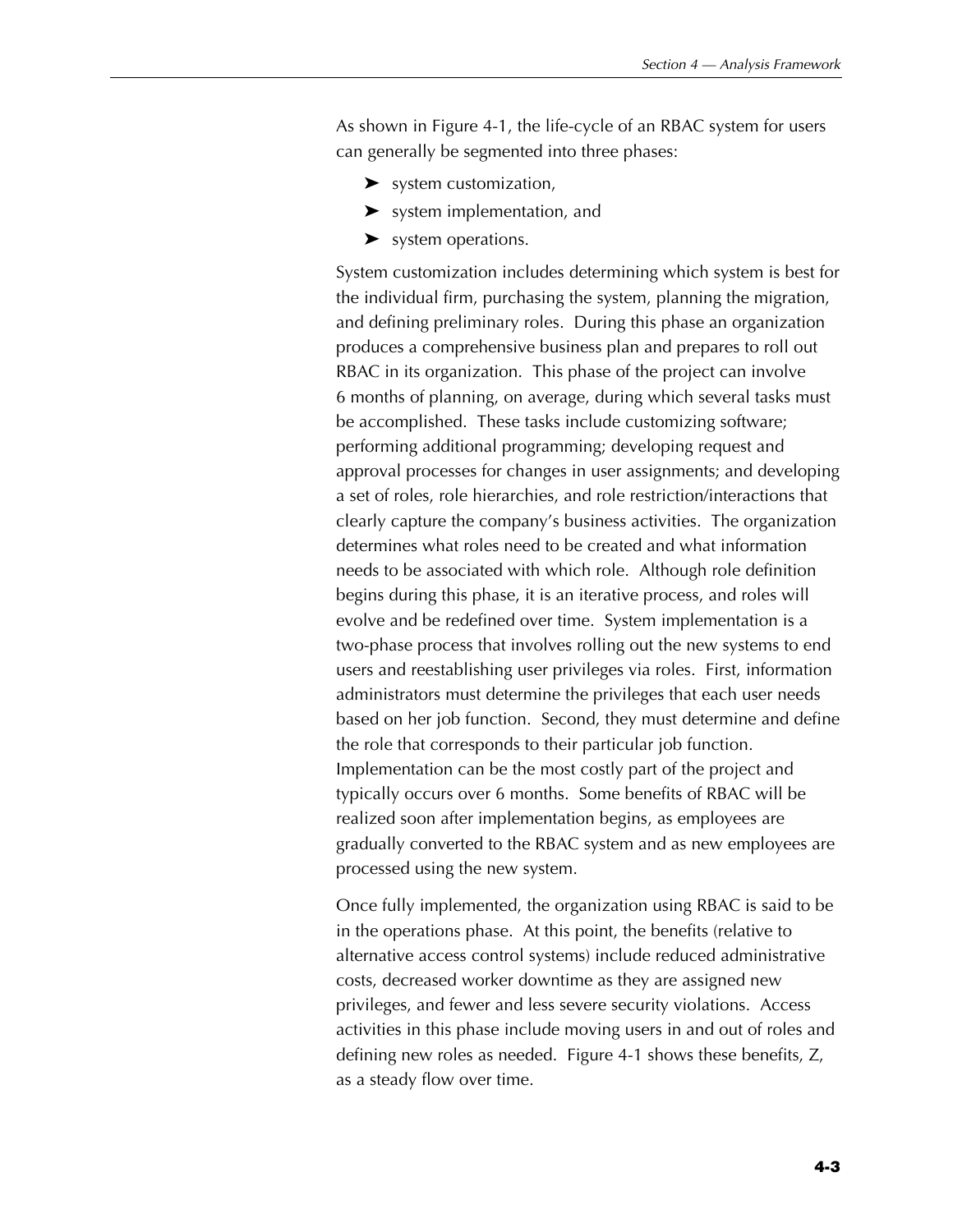The potential impact of NIST on users' costs and benefits is shown in Figure 4-2. In Figure 4-2, NIST's contributions have

- (a) reduced customization costs and time: These cost reductions are shown by the shaded square area. Time reductions are shown as a shift in the curve to the left.
- (b) reduced implementation costs and time: The cost reductions are reflected in the nonparallel shift in the implementation stage.

**Figure 4-2. Reducing End-User System Customization and Implementation Costs and Time** 



j

Combined, the two time reductions shift the entire life-cycle curve to the left by time "t" resulting in the acceleration of benefits shown in the second shaded area.<sup>1</sup> Note that the cost and time effects presented in Figure 4-2 are not mutually exclusive. Lowering the "pull" costs associated with the system customization and implementation of RBAC can contribute to the acceleration of adoption (not explicitly illustrated in Figure 4-2). It should also be noted in Figure 4-2 that the magnitude of the benefit in the

<sup>&</sup>lt;sup>1</sup>For simplicity, this discussion ignores the "time value of money" effect due to the acceleration of both the costs and benefits. However, as described in Section 4.4, this factor is accounted for in the actual calculation of impact estimates through the appropriate discounting.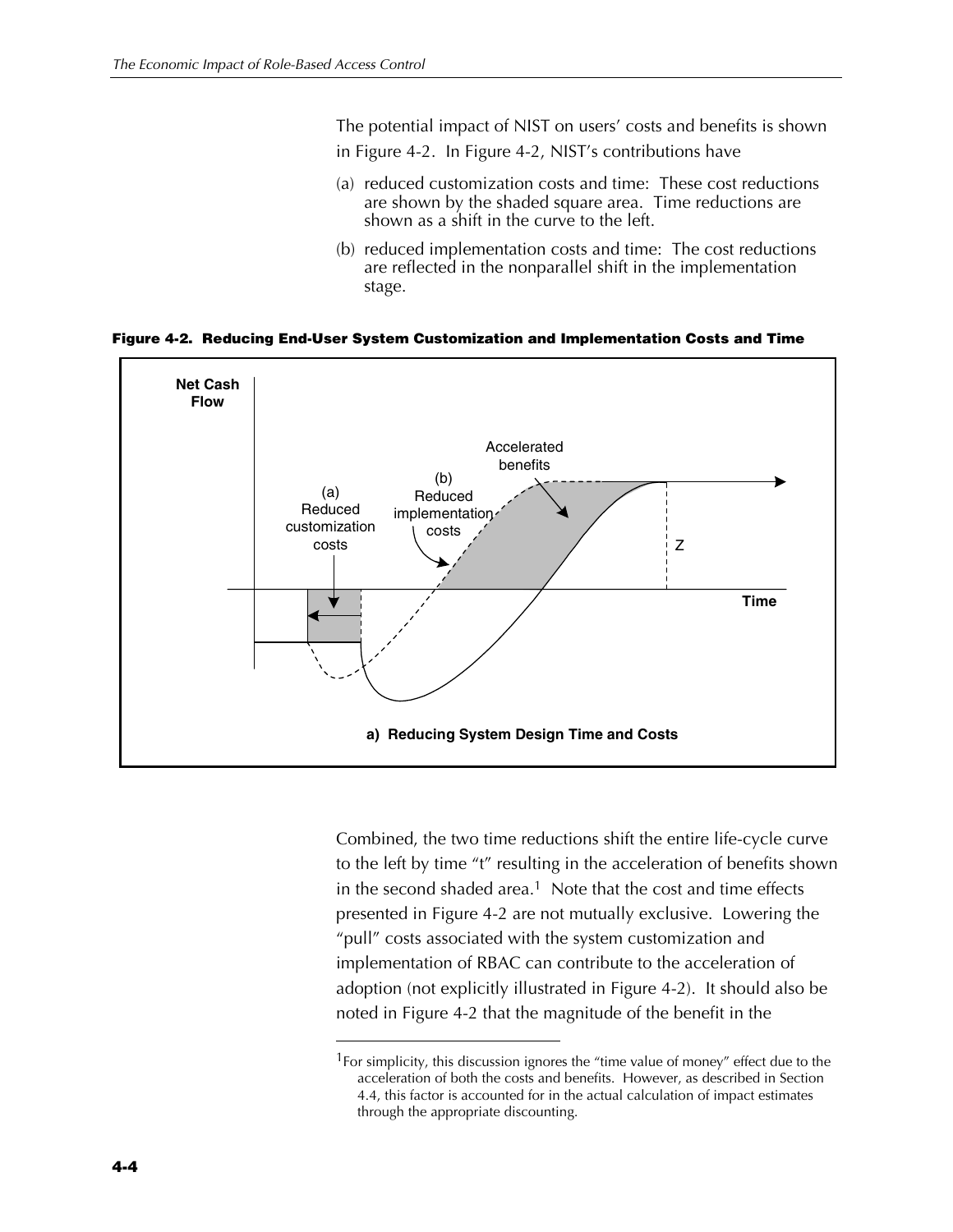operations stage (Z) remains constant. During preliminary interviews with industry experts, all agreed that NIST's contributions did not have an impact on the attributes or functionality of the final RBAC systems installed. Hence, for data collection and impact estimation we assumed that product quality remains constant and focused our investigation on cost and acceleration impacts.

# **4.2 DIFFUSION OF COMMERCIAL RBAC PRODUCTS—INDUSTRY-LEVEL ADOPTION**

Figure 4-3 illustrates the adoption of RBAC systems over time. The vertical axis indicates the cumulative share of adoptions through a given year, and the horizontal axis is time. Adoptions are measured in terms of the percentage of employees within a given industry that are being managed using an RBAC system at any given time.



**Figure 4-3. End-User Adoption of RBAC Products and Services** 

Because adopting an RBAC system is not a discrete event and employees are brought on line over time, the penetration of RBAC is modeled as a continuous diffusion curve. The S-shaped diffusion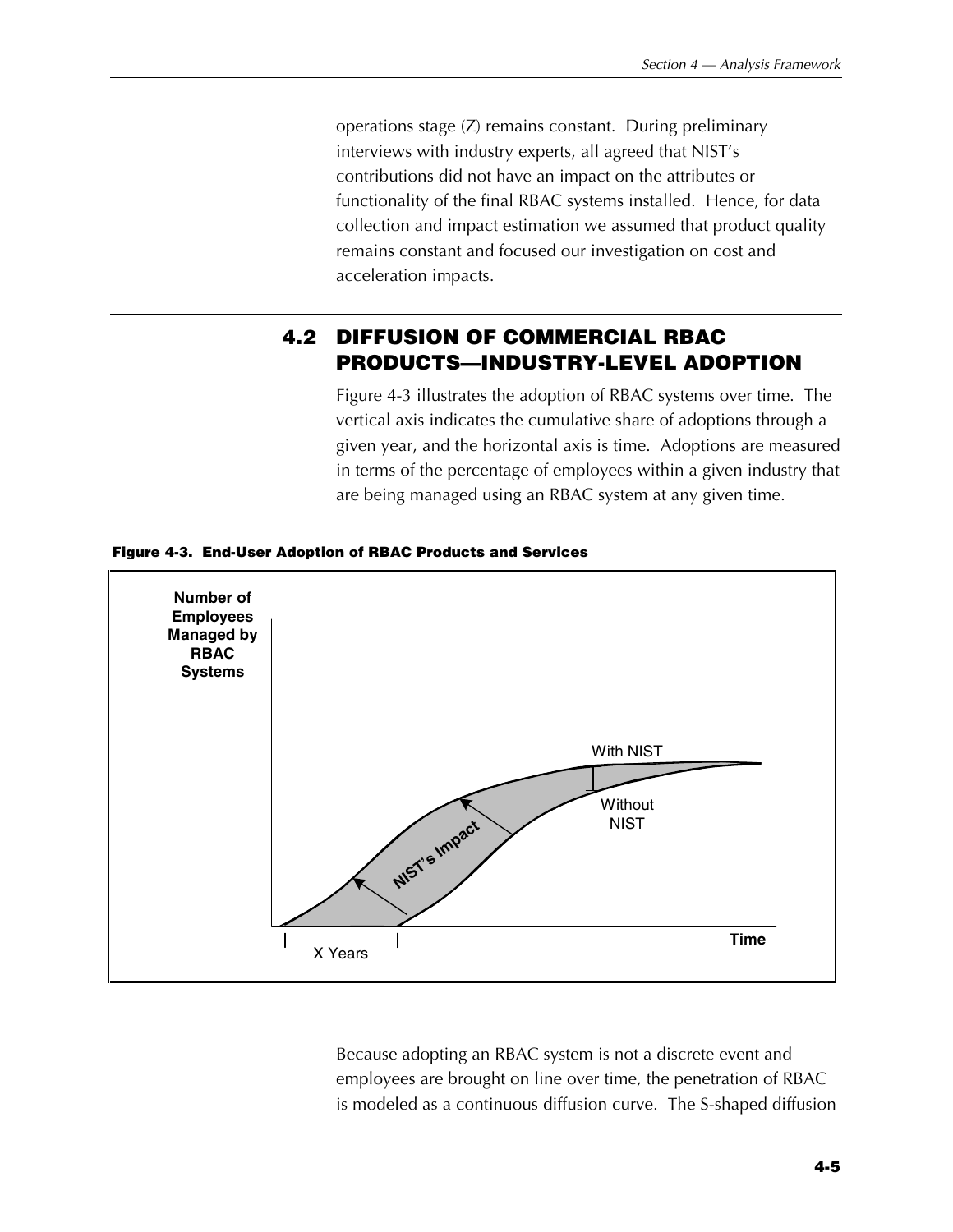curve approaches the full industry potential asymptotically. The industry potential reflects the percentage of employees that are likely to be managed by RBAC systems once the full set of RBAC functionalities is made available to and adopted by industry.2 For most industries the long penetration is expected to be close to 100 percent (i.e., some form of RBAC will be used by virtually all companies). For other industries RBAC may not be cost-effective in the near future given the current state and cost of technology.

Forecasting RBAC's rate of diffusion is difficult because it is in the early stages of adoption. It is a function of the number of current adopters, the number of potential adopters, and the rate at which information and knowledge pass from one agent to another. This study forecasts diffusion using an S-shaped logistic curve. This model is theoretically consistent with most empirical studies of technology adoption (Geroski, 2000; Mahajan and Peterson, 1985; Martin et al., 1998). Originally, only a small number of firms adopt this technology. As more firms observe the benefits realized by initial adopters, they too adopt the technology.

Forecasts of the diffusion of the technology and the total market size vary by industry and are based on interviews with experts in the industry. As shown in Figure 4-3, the impact of NIST's contributions on the development of RBAC is shown as accelerating overall adoption by X years. Note that our discussions with industry experts indicated that NIST has not influenced the quality of RBAC, only the timing of adoption. Thus, the total industry potential that the curve approaches asymptotically remains unchanged.

As mentioned above, it is likely that adoption rates and NIST's impact on these rates will vary by industry. In addition, it is likely that larger companies will adopt early and smaller companies adopt later because the benefits that large firms receive will be relatively larger. To account for variations in company size over time, we focus our empirical estimates on companies with more than 500 employees. Industry experts said that these large companies are where RBAC systems are most likely to be implemented in the near

-

<sup>&</sup>lt;sup>2</sup>This may occur through implementing all of the NIST model features in commercial products or the full dissemination of information and tools to support in-house development.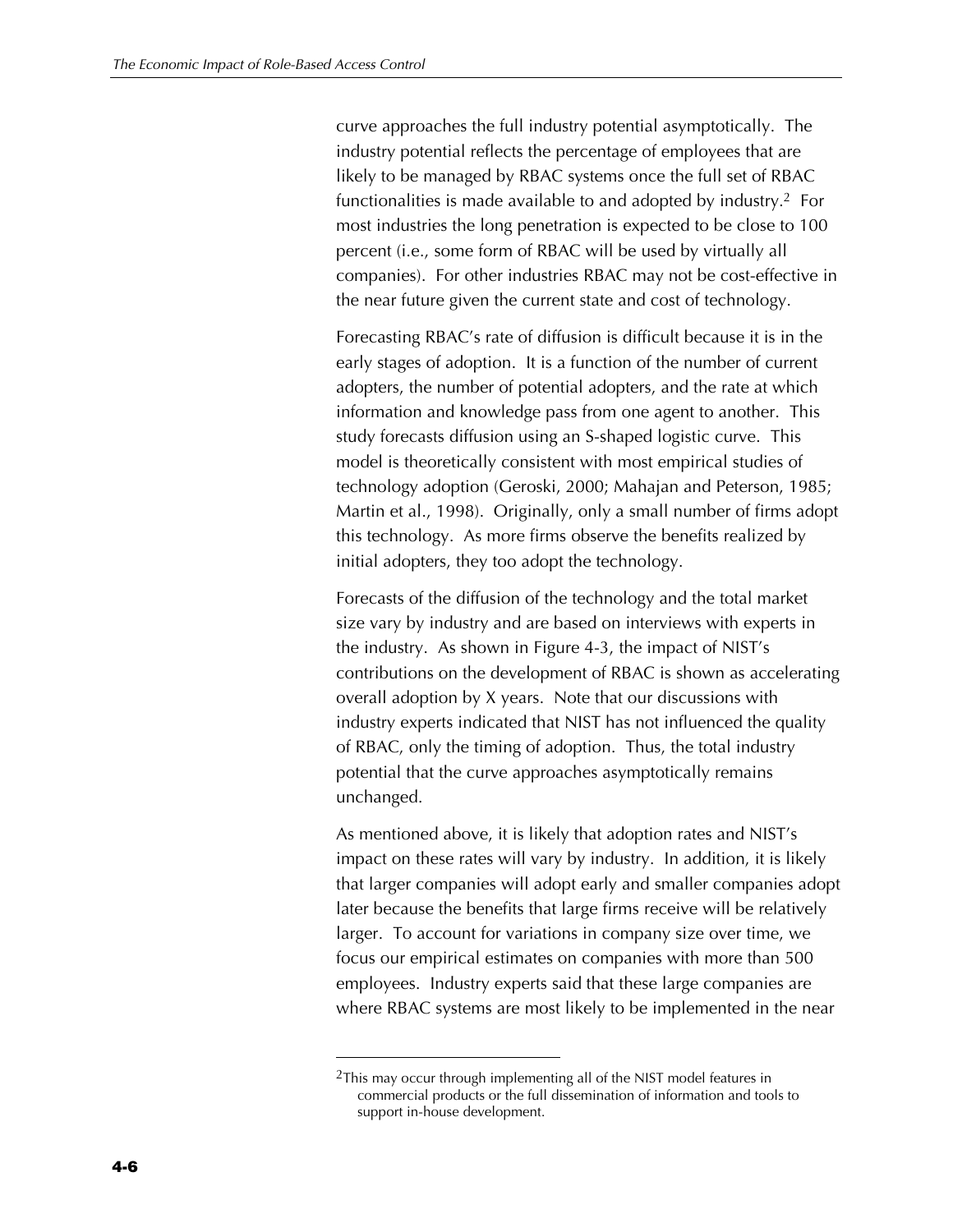future because larger companies realize a higher rate of return to their investment.

# **4.3 SUMMARY OF IMPACT HYPOTHESIS AND COST METRICS**

Prior to collecting data to quantify the economic impact of NIST/ITL's RBAC project, we developed a series of impact hypotheses and cost metrics to be investigated during the interviews with industry experts. These impact hypotheses and technical and economic metrics are separated into two general categories:

- $\triangleright$  What are the benefits of RBAC relative to the counterfactual of alternative access control technologies?
- $\triangleright$  What impact has NIST had on the cost and timing of the development and adoption of RBAC and RBAC-enabled products and services?

#### **4.3.1 The Benefits of RBAC**

The counterfactual for measuring the benefits of RBAC is the use of an alternative access control system such as an ACL, DAC, or MAC. Table 4-1 lists the specific hypotheses that were investigated along with technical and economic impact metrics used to quantify each hypothesis. Table 4-1 also provides the unit by which the frequency of benefits is determined. We aggregated and normalized the benefits listed in Table 4-1 to develop an estimate of the average benefit per employee for each industry included in the analysis.

For the administrative and productivity benefit hypothesis, we used a "bottom up" estimation approach. For each of these areas, the impact is the change in labor time that is then linked to the employee's labor rate (\$/hour).

To evaluate the potential economic impact of RBAC on the frequency and severity of security violations, we first asked companies what they would be willing to pay to totally eliminate security violations; then we asked about the share of violations RBAC can potentially eliminate. A "top down" estimation approach is more appropriate for investigating security violations because of the difficulty in eliciting specific information on the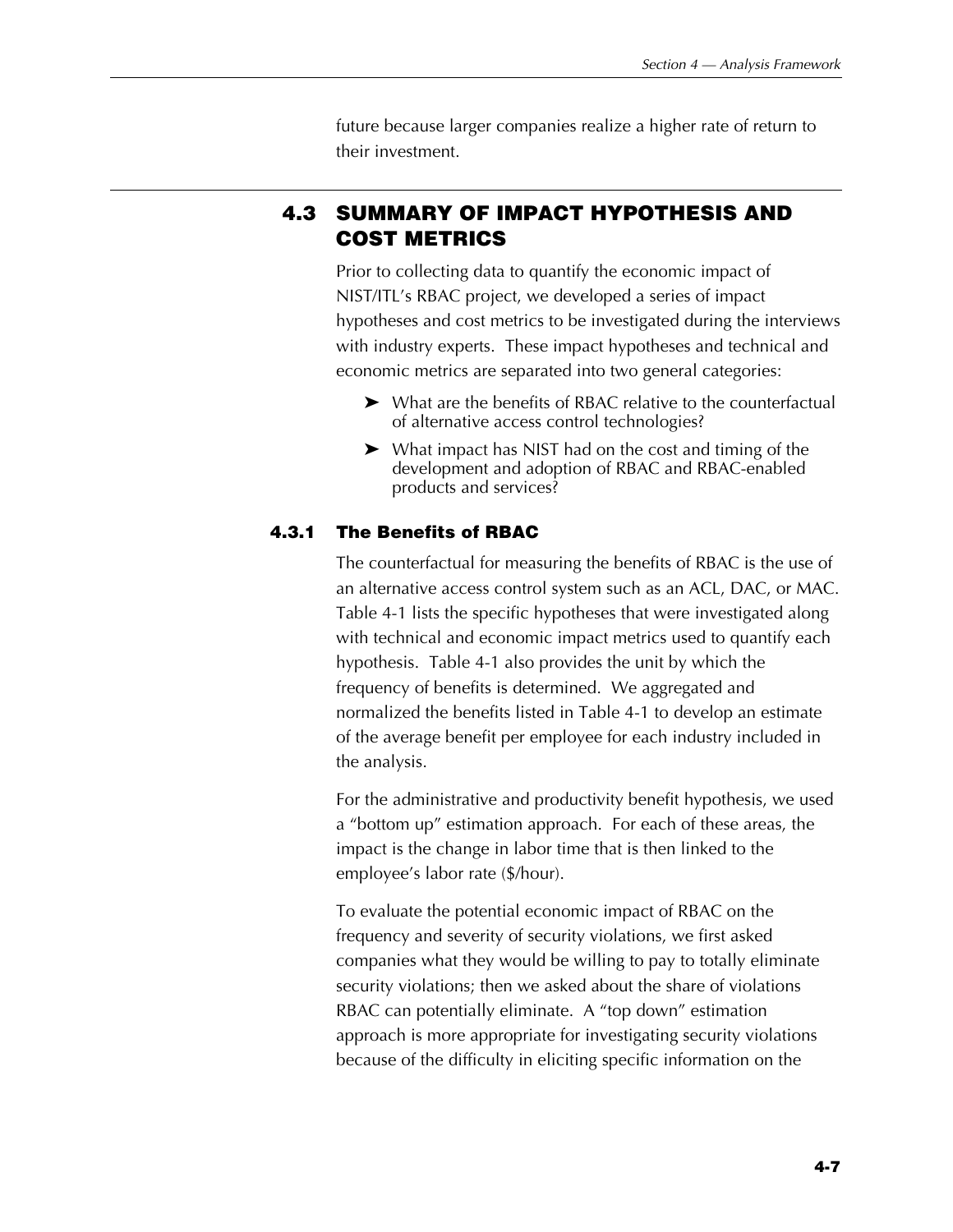| <b>Hypothesis</b>                                                       | <b>Impact Metric</b>                                                                               | <b>Cost Metric</b>                                                                | <b>Unit Scaling Factor or</b><br>Weight                               |
|-------------------------------------------------------------------------|----------------------------------------------------------------------------------------------------|-----------------------------------------------------------------------------------|-----------------------------------------------------------------------|
| <b>RBAC</b> reduces<br>administrative<br>processing time                | 1. Change in administrative time<br>for assigning existing<br>privileges to new users<br>(minutes) | Fully loaded<br>administrative labor<br>rate per hour                             | Number of new hires<br>per year                                       |
|                                                                         | 2. Changing existing users'<br>privileges (minutes)                                                | Fully loaded<br>administrative labor<br>rate per hour                             | Number of internal job<br>changes per year                            |
|                                                                         | 3. Establishing new privileges to<br>existing users (minutes)                                      | Fully loaded<br>administrative labor<br>rate per hour                             | Number of new job<br>functions                                        |
|                                                                         | 4. Terminating privileges                                                                          | Fully loaded<br>administrative labor<br>rate per hour                             | Number of employee<br>terminations per year                           |
| <b>RBAC</b> increases<br>productivity                                   | 1. Decreased downtime for new<br>employees (days)                                                  | Percentage loss in<br>productivity ×<br>average hourly new<br>employee labor rate | Number of new hires<br>per year                                       |
|                                                                         | 2. Reduced time for upper<br>management (minutes)                                                  | Fully loaded upper<br>management labor<br>rate                                    | Number of new hires<br>per year plus internal<br>job changes per year |
|                                                                         | 3. Enhanced organizational<br>structure                                                            | Investigated<br>qualitatively                                                     |                                                                       |
| RBAC reduces the<br>frequency and<br>severity of security<br>violations | 1. Elimination of security<br>violations                                                           | Willingness to pay<br>for eliminating<br>security violation                       | Percentage of violations<br>that can be eliminated<br>by RBAC         |

number and cost of security violations from individual companies. We found that for a variety of marketing and confidentiality reasons companies are reluctant to discuss the frequency or severity of past violations. As discussed in Section 5, we relied heavily on secondary data to assess the benefits associated with security violations.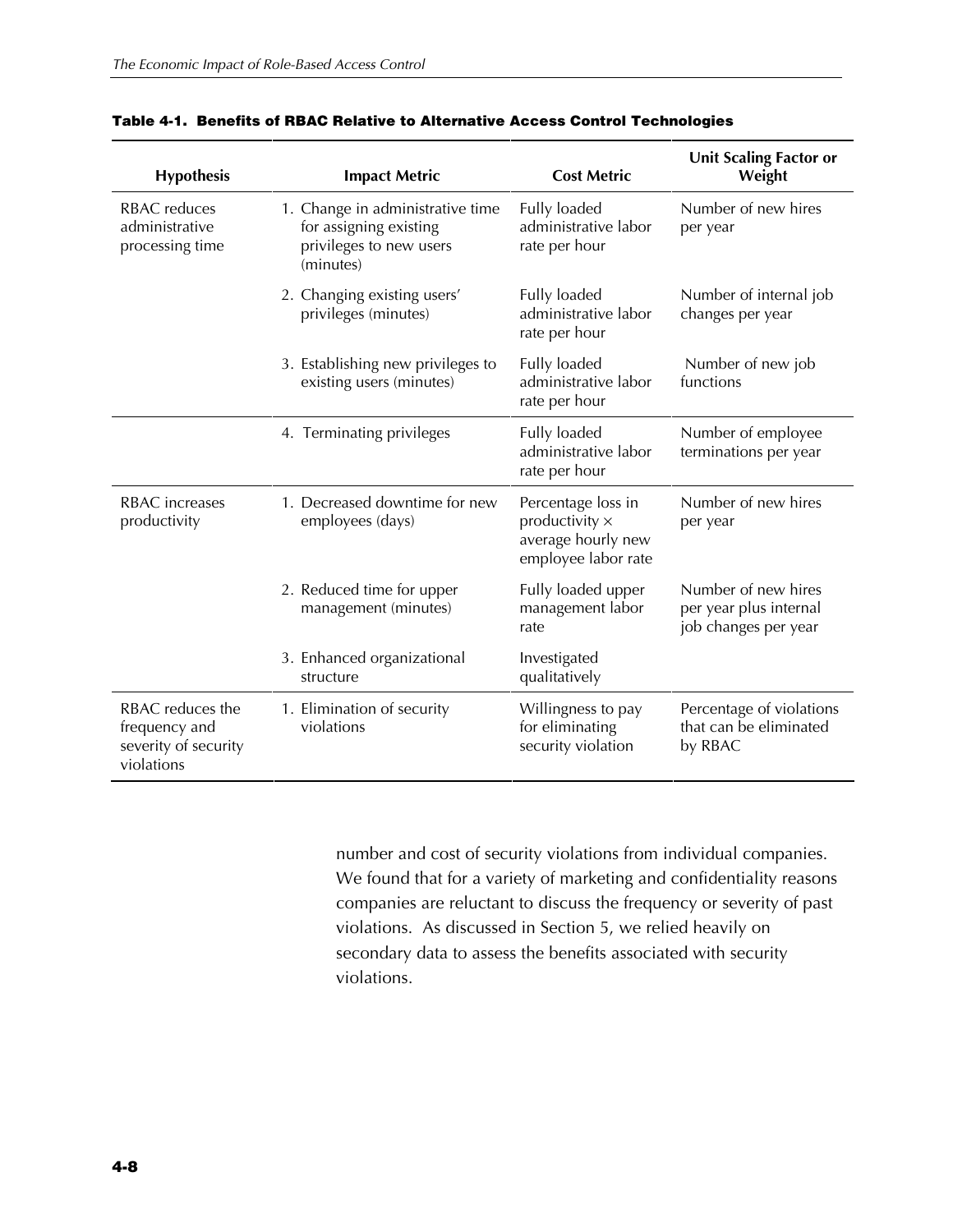# **4.4 NIST'S IMPACT ON THE DEVELOPMENT AND ADOPTION OF RBAC PRODUCTS AND SERVICES**

As illustrated in Figure 2-6, preliminary interviews with NIST and industry experts indicated three main pathways through which NIST's contributions affect the development and adoption of RBAC products and services:

- $\triangleright$  lowering the costs of R&D, including system design and software development;
- $\blacktriangleright$  lowering implementation costs, including role definition and migration from previous systems; and
- $\blacktriangleright$  accelerating the realization of benefits, described in Table 4-1, of RBAC relative to alternative access control systems.

These hypotheses are listed in Table 4-2 along with the technical and economic impact metrics. Preliminary discussions with industry experts indicated that virtually all the R&D and implementation costs are in the form of staff time. Thus, the technical and economic impact metrics for the first two hypotheses are labor in terms of changes in labor hours and labor expenditures, respectively. Changes in R&D expenditures per company were averaged and then weighted by the number of software companies developing RBAC products and large companies developing inhouse RBAC systems.

The technical and economic impact metrics for NIST's acceleration effect are the average number of months an adoption decision was advanced and the value of the benefits of RBAC realized as a result of the acceleration. Benefits were calculated on an annualized per-employee basis and then weighted using the shift in the diffusion curve as shown in Figure 4-2.

Finally, it should be noted that preliminary interviews with industry experts indicated that NIST's activities will probably *not* change the long-run "quality" of RBAC products and services, only the cost of development and the timing of availability and adoption. Hence changes in the magnitude of annual benefits per employee and the long-run industry penetration of RBAC systems are not included as impact hypotheses attributable to NIST. Industry experts said that the attributes and features included in the NIST RBAC model would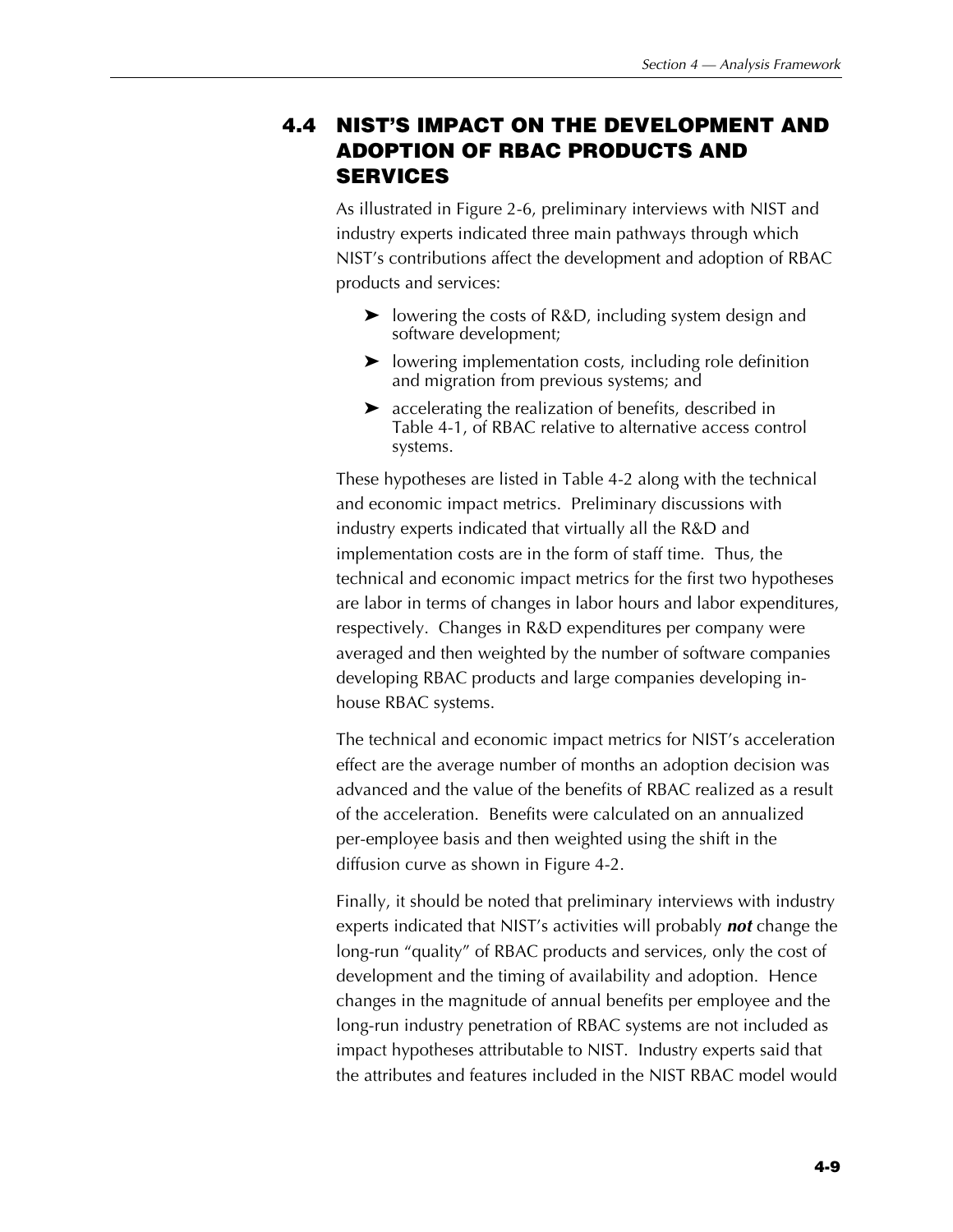| <b>Hypothesis</b>                                                                                 | <b>Impact Metric</b>                                                                                                             | <b>Cost/Benefit Metric</b>                                                                 | <b>Unit Scaling Factor or</b><br>Weight                                              |
|---------------------------------------------------------------------------------------------------|----------------------------------------------------------------------------------------------------------------------------------|--------------------------------------------------------------------------------------------|--------------------------------------------------------------------------------------|
| NIST's activities have<br>lowered the private cost<br>of developing RBAC<br>products and services | 1. Change in R&D labor hours<br>for software developers of<br>commercial products                                                | Reduced R&D labor<br>expenditures per<br>software company                                  | Number of software<br>companies developing<br>RBAC products                          |
|                                                                                                   | 2. Change in R&D labor hours<br>for in-house development by<br>users                                                             | Reduced R&D labor<br>expenditures per in-<br>house development                             | Number of in-house<br>implementations by<br>users                                    |
| NIST's activities have<br>lowered the private cost<br>of implementing RBAC<br>systems             | 1. Reduced implementation<br>time and labor effort                                                                               | Reduced<br>implementation costs<br>per employee                                            | Industry adoption of<br>RBAC in terms of<br>number of employees                      |
| NIST's activities have<br>accelerated the<br>availability adoption of<br>RBAC products            | 1. Number of months NIST<br>accelerated the availability of<br>RBAC products (i.e., shift in<br>the diffusion curve)             | Realization of<br>benefits (and costs)<br>per employee<br>described in<br>Table 4-1 sooner | Acceleration of the<br>number of employees<br>in each industry<br>managed using RBAC |
|                                                                                                   | 2. Number of months NIST<br>accelerated the adoption of<br>RBAC products by end users<br>(i.e., shift in the diffusion<br>curve) | Realization of<br>benefits (and costs)<br>per employee<br>described in<br>Table 4-1 sooner | Acceleration of the<br>number of employees<br>in each industry<br>managed using RBAC |

#### **Table 4-2. NIST's Impact on Commercial RBAC Products and Services**

Note: Preliminary interviews with industry experts indicted that NIST's activities have *not* influenced the "quality" of RBAC products and services, only the cost and timing. Hence the size of annual benefits and the overall industry penetration of RBAC systems are not included as impact hypotheses.

j

have likely been developed by industry in the absence of NIST, however at a later time and with greater costs.<sup>3</sup>

The exclusion of RBAC "quality" changes attributable to NIST is a conservative assumption in that it leads to lower bound estimates of the economic impact of NIST's RBAC project. It is very possible that NIST's contributions to the development and standardization of the higher levels of RBAC will accelerate the use of hierarchy and constraint features in RBAC products. However, because software vendors did not convey this information during our interviews we have not included this category in the quantitative impact estimates.

 $3$ Note that the quality of access control systems in general does change due to NIST, reflecting RBAC's superiority over alternative systems. The improved quality of access control systems is captured through NIST's acceleration effect on the development and adoption of RBAC.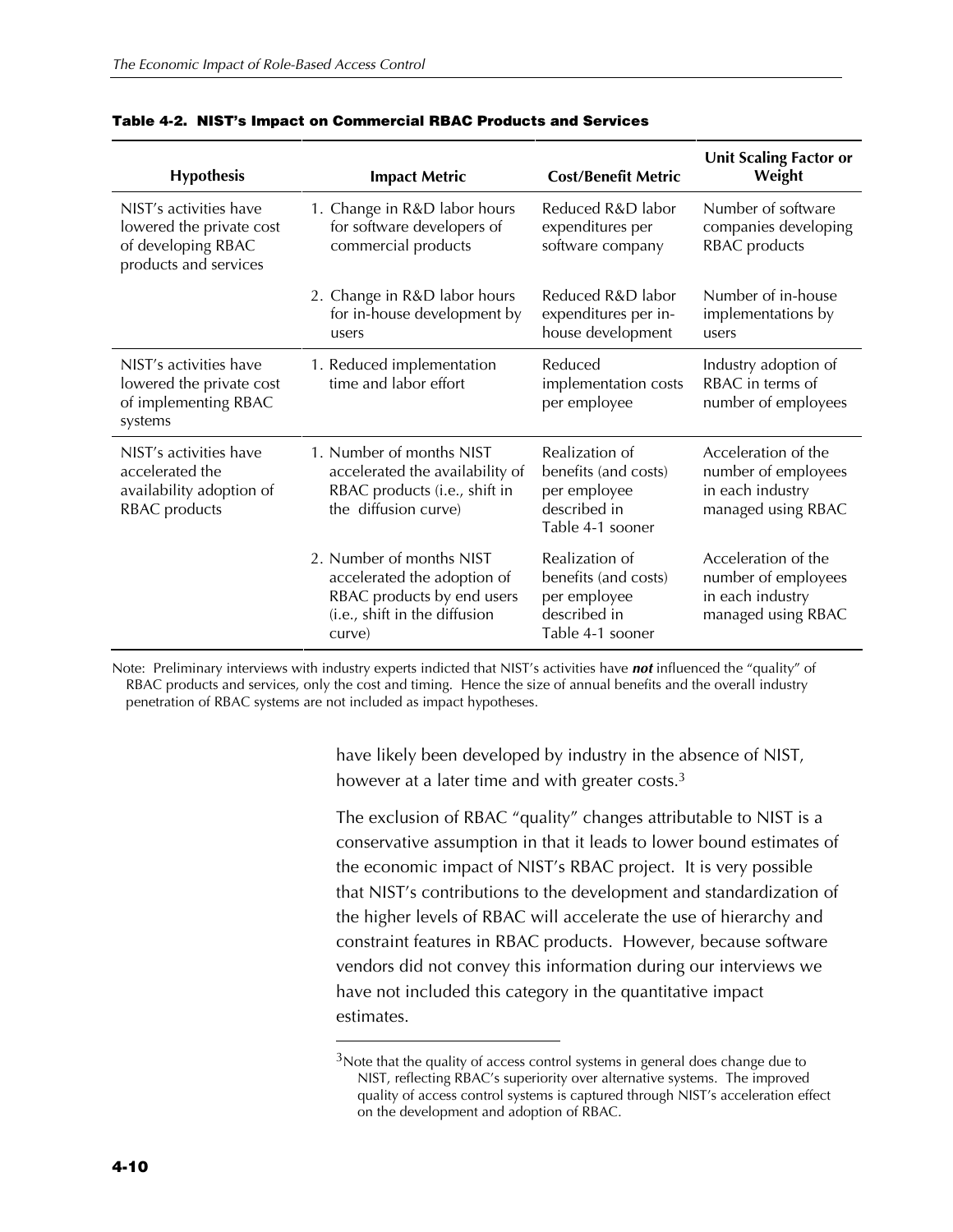The applicability of RBAC and the long-run market penetration of RBAC for a given industry are a function of several factors, including computer and network technologies, basic characteristics of their business operations, and future reductions in hardware costs. These findings, gathered from preliminary industry interviews, were also investigated as part of the Internet surveys and case study discussed in the following sections. The surveys and case study confirmed that it is unlikely NIST affected the long-run benefits of RBAC. However, several respondents indicated that the NIST model has affected the short-run quality of RBAC products and services available to industry. This effect is captured in our model as part of the acceleration of realized benefits.

# **4.5 CONCEPTUAL APPROACH TO MODELING THE ECONOMIC IMPACTS OF NIST/ITL'S RBAC PROJECT**

The empirical model of the economic impact of NIST's contributions is based on the hypotheses presented in Table 4-1 and Table 4-2. From the impact and cost metrics listed in these tables, we calculated individual company-level R&D costs, normalized by the number of employees, and per-employee RBAC benefits resulting from the NIST/ITL project. These employee-level impacts are adjusted for inflation and discounted using a 7 percent social discount rate to estimate the net present value (NPV) of NIST's contributions. This is compared to the NPV of NIST's expenditures to estimate the return to the NIST/ITL project. The estimation procedure is explained in detail below.

#### **4.5.1 Expressing the Net Benefits of RBAC**

We begin by developing equations representing the net benefit of RBAC to society (excluding NIST's expenditures). This includes private R&D costs of software developers and users; customization and implementation costs by users; and benefits to users from reduced administrative processing time, increased productivity, and reduced frequency and severity of security violations.

The benefits of RBAC, as described in Table 4-1, are defined as the flow of operating benefits (OB) over time. Benefits are expressed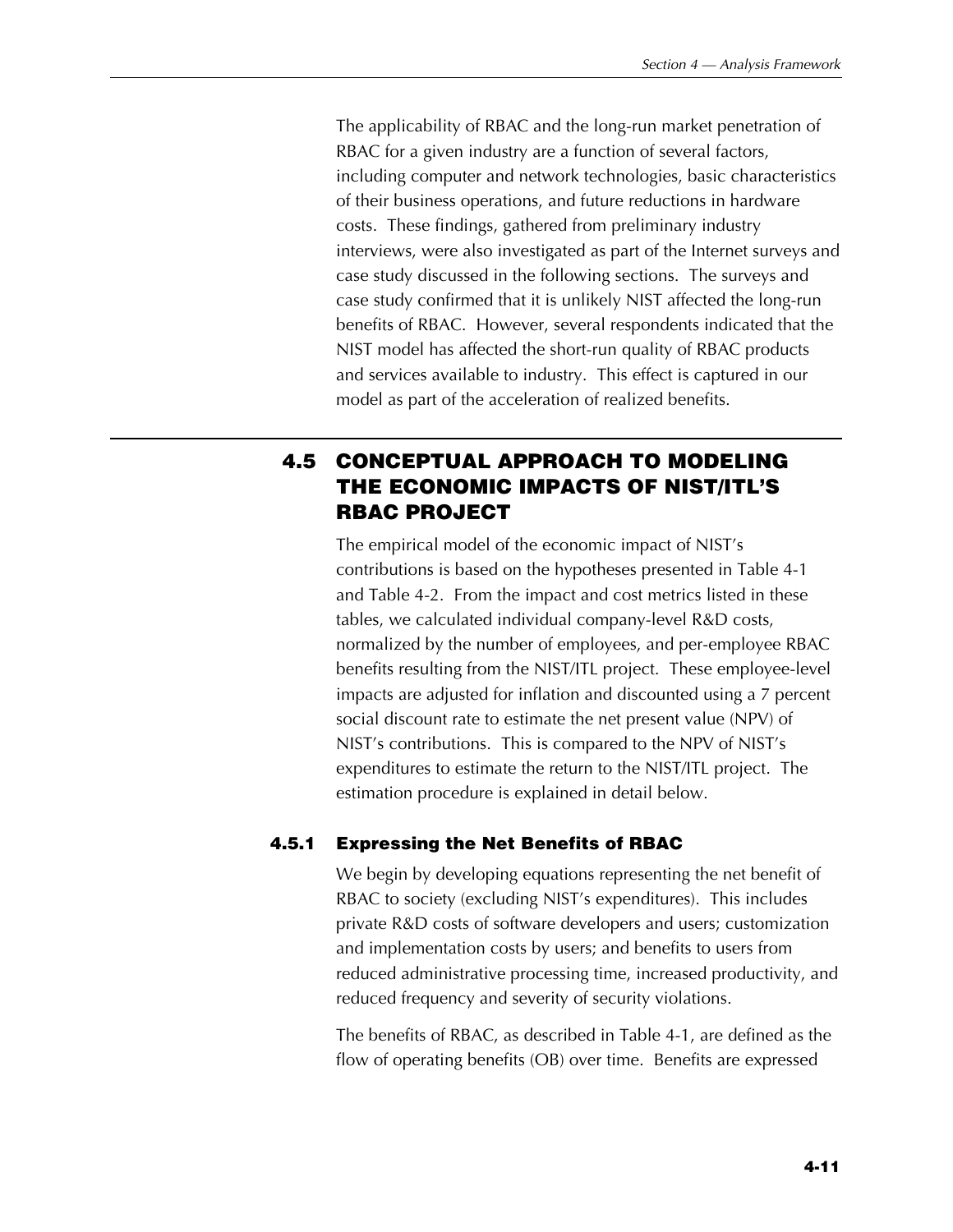per employee and may vary by industry, i indexes industry, and t indexes year:

$$
OB_{it} = AC_{it} + PB_{it} + SB_{it}
$$
 (4.1)

where

|  | $OB_{it}$ = operating benefits per employee             |
|--|---------------------------------------------------------|
|  | $AC_{it}$ = administrative cost reductions per employee |
|  | $PB_{it}$ = productivity benefits per employee          |

 $SB_{it}$  = security benefits per employee

Implementation costs are also expressed as expenditures per employee for a given industry:

 $IC_{it}$  = RBAC user customization and implementation costs per employee

Finally, RBAC R&D costs are expressed as average software developer R&D expenditures and average in-house R&D expenditures over time:

- R&Dsd = total R&D costs for a typical software development company for implementing RBAC concepts into their products 4
- $R&D$ ih = total  $R&D$  costs for a typical user for integrating RBAC concepts into their in-house systems

The time series of net benefits  $(NB_t)$  from RBAC can then be calculated by summing across the costs and benefits to software developers and users in all industries:

$$
NB_{t} = R&Dsd * Nsd_{t} + R&Dih * Nih_{t} +
$$
  
\n
$$
\sum_{i} (OB_{it} - IC_{it}) * \Delta Emp_{it}
$$
 (4.2)

where

j

|  | $Nsd_t$ = number of software developers in year t that<br>developed an RBAC product                 |
|--|-----------------------------------------------------------------------------------------------------|
|  | Nih $_{it}$ = number of users in industry i that developed in-<br>house RBAC products in year t     |
|  | Emp <sub>it</sub> = number of employees in industry i being managed<br>using RBAC systems in year t |

<sup>4</sup>R&D costs are allocated to the initial year of RBAC system development. Industry experts indicated that NIST's impact on the development process typically occurred early in the project; hence, any impact on R&D expenditures was likely to be realized in the first year.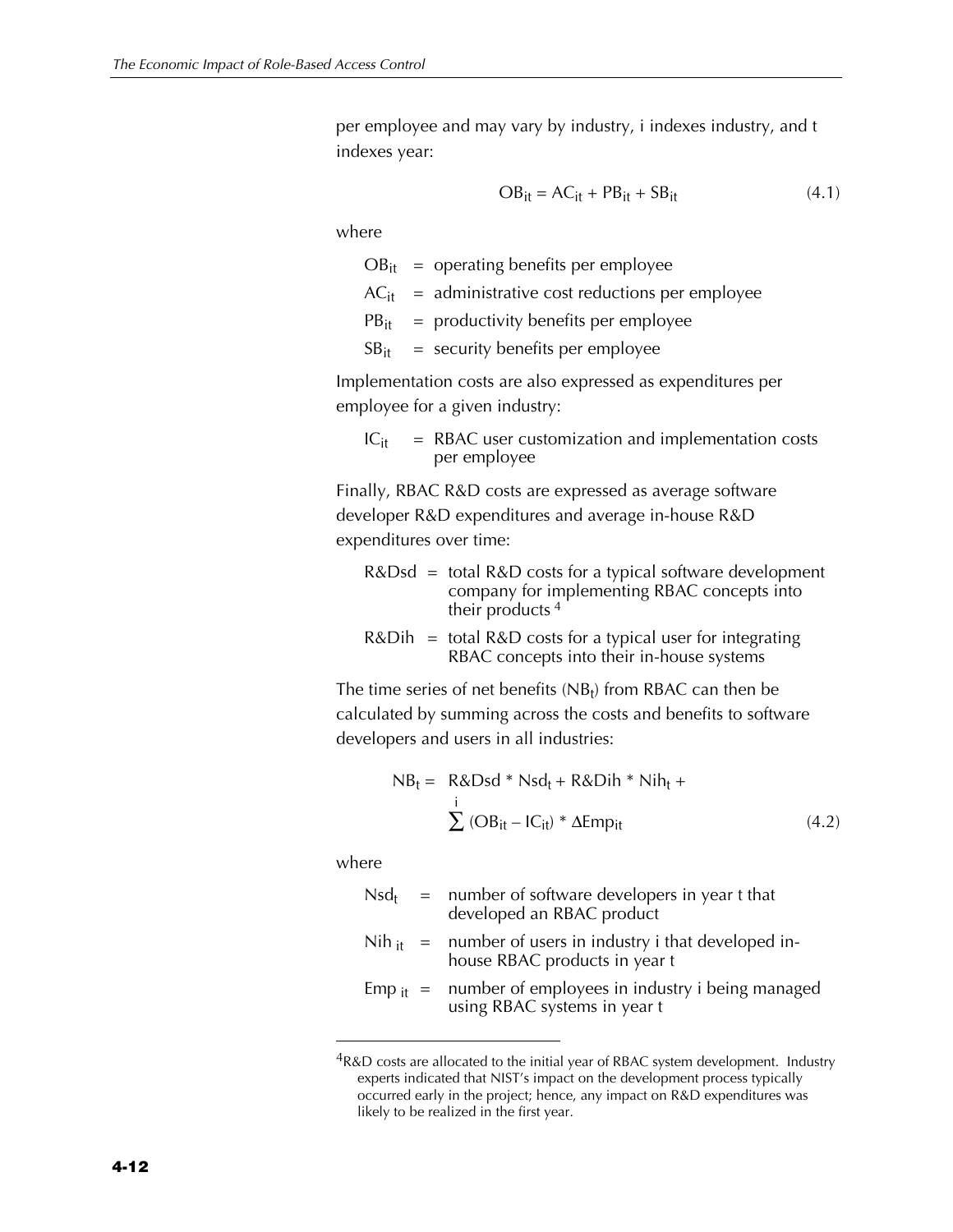The net benefits are separated between the one-time development and implementation costs versus the continuing operational and administrative benefits. Note that the end-user benefits are a function of the cumulative number of employees being managed by an RBAC systems, whereas the end-user costs represent the incremental number of employees brought on to RBAC systems.

#### **4.5.2 Modeling the Impact of NIST/ITL's RBAC Project**

As described in Table 4-2, the potential economic impact of NIST/ITL's RBAC project results from changes in R&D costs, changes in implementation costs, and changes in the number of employees being managed by RBAC systems over time. This is expressed as

|                            | $\triangle$ R&Dsd = change in R&D costs for software developers                        |
|----------------------------|----------------------------------------------------------------------------------------|
|                            | $\triangle$ R&Dih = change in R&D costs for users developing in-<br>house RBAC systems |
| $\Delta$ IC <sub>it</sub>  | $=$ change in implementation costs                                                     |
| $\Delta$ Emp <sub>it</sub> | $=$ change in the number of employees being<br>managed by RBAC systems                 |

Rewriting Eq. (4.2) in terms of changes resulting from NIST's contributions yields

$$
\Delta NB_t = \Delta R \& Dsd * Nsd_t + \Delta R \& Dih * Nih_t +
$$
  
\n
$$
\sum_{i} [OB_{it} - (IC_{it} - \Delta IC_{it})] * \Delta Emp_{it}
$$
 (4.3)

#### **4.5.3 Calculating Measures of Economic Return**

We used the timeline of net benefits attributed to NIST and NIST expenditures to develop three summary measures of the net benefits of the RBAC project: the benefit-cost ratio, the NPV, and the social rate of return.

In the benefit-cost ratio, the numerator is the time series of  $\Delta NB_t$ (Eq. [4.3]) associated with NIST's contributions, discounted back to 1994—the year in which NIST/ITL's RBAC project was initiated. The denominator of the benefit-cost ratio is the time series of NIST/ITL RBAC project expenditures in each year  $(C_t)$ , also discounted back to 1994: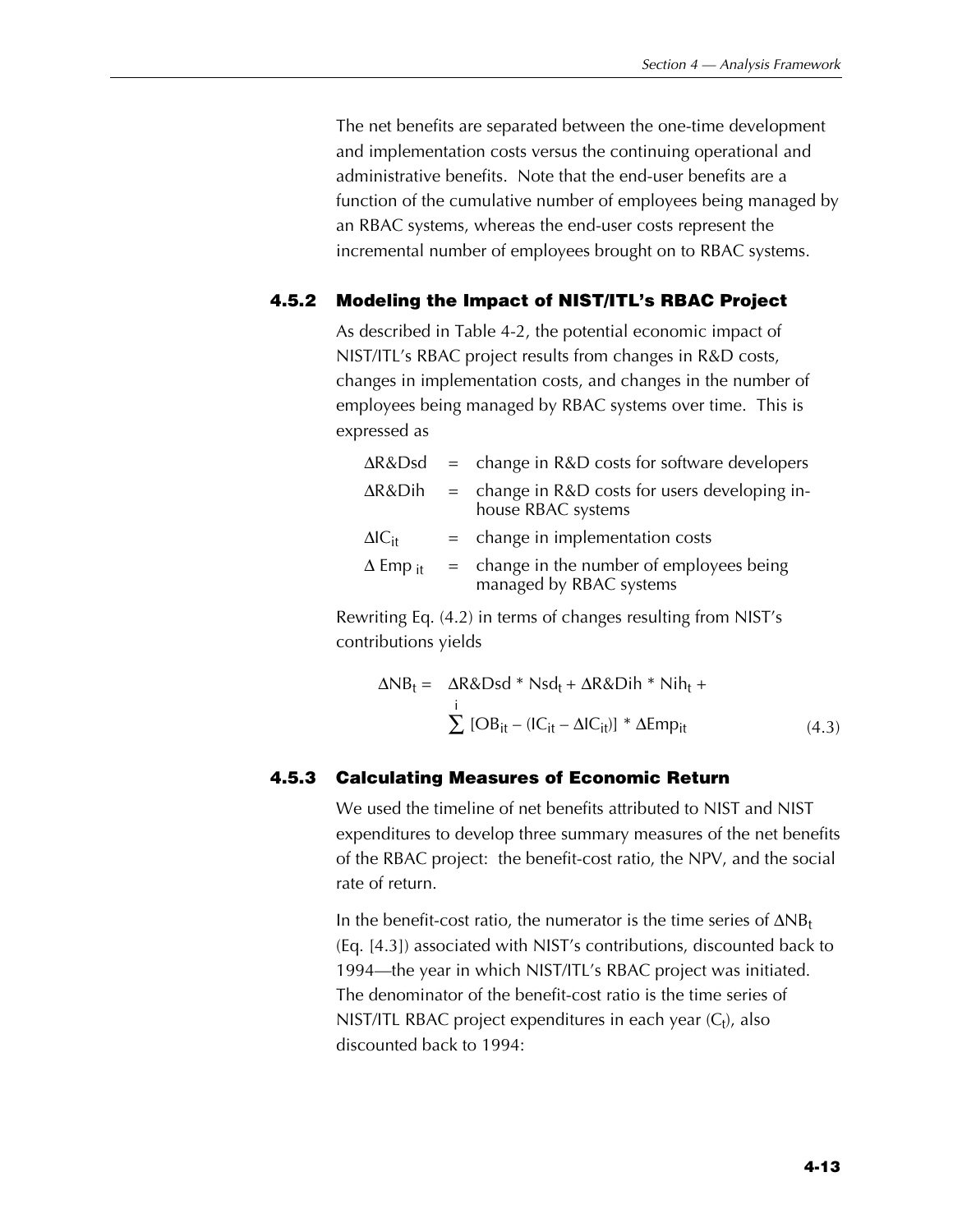$$
(B/C) = \frac{\sum_{i=0}^{n} \frac{B(t+i)}{(1+r)^{i}}}{\sum_{i=0}^{n} \frac{C(t+i)}{(1+r)^{i}}}
$$
(4.4)

An inflation-adjusted social rate of discount of 7 percent is used to discount benefits and costs over time.

The NPV of the NIST/ITL RBAC project can be computed as

NPV = 
$$
\sum_{i=0}^{n} \left[ \frac{B(t+i)}{(1+r)^{i}} - \frac{C_{t+i}}{(1+r)^{i}} \right].
$$
 (4.5)

The social rate of return is the value of r that sets NPV equal to 0 in Eq. (4.5).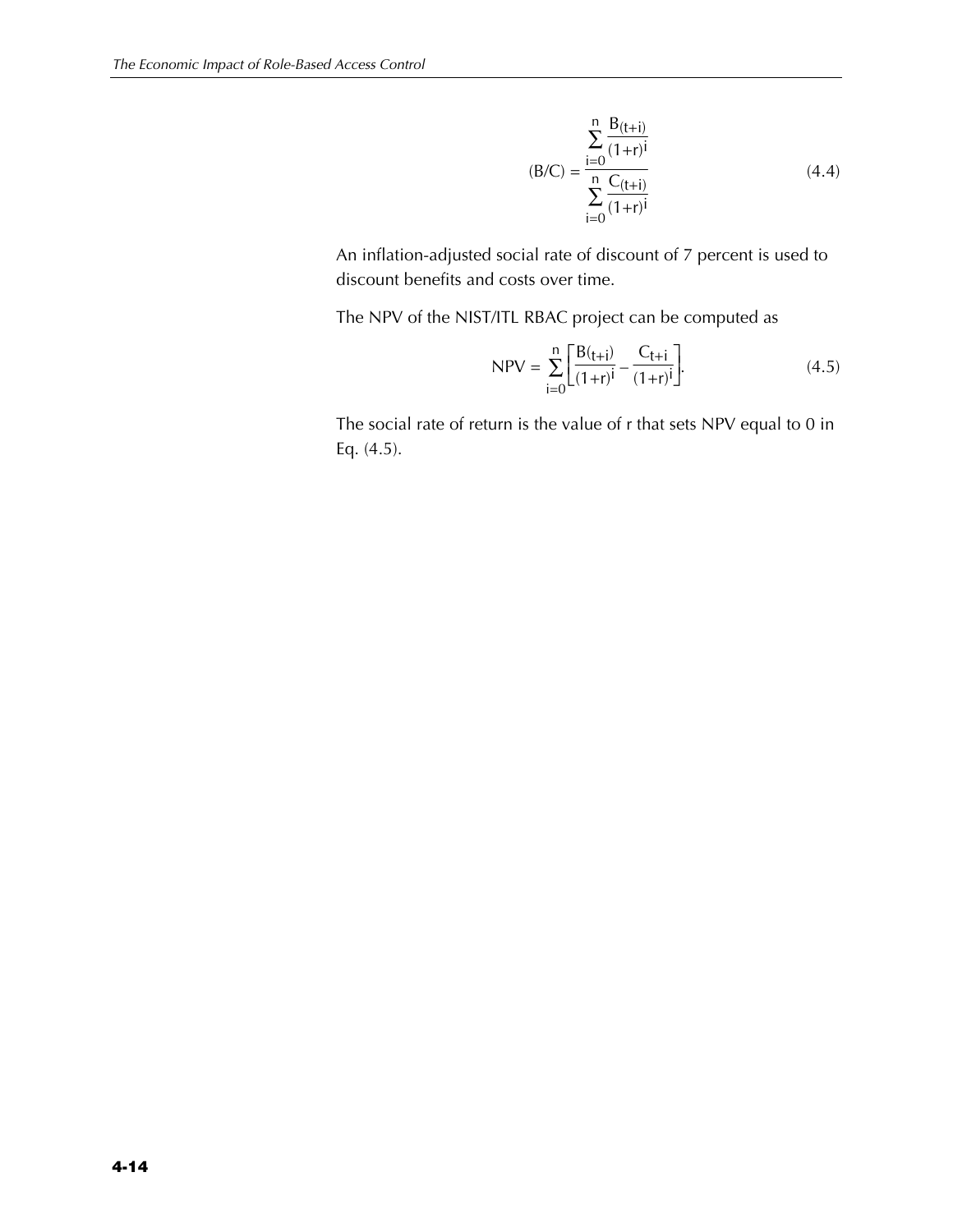# **Primary Data** *5* **Collection**

To estimate the net benefits to RBAC described in Section 3 and NIST's contributions to realizing these net benefits, we collected primary and secondary data throughout the RBAC supply chain. The data collection activities focused on software developers and organizations (referred to as end users) that integrate RBAC products into their business operations.

Figure 5-1 provides a conceptual overview of the primary and secondary data collection activities undertaken to support this study. Primary data collection methods included telephone interviews with software developers and end users, an Internet survey of end users, and a case study with a mulitproduct insurance company. Secondary data sources included the professional literature and economic surveys conducted by the federal government and research organizations. In this section we discuss our data collection methodologies and goals.

#### **5.1 RBAC SOFTWARE DEVELOPERS**

RTI conducted a series of detailed interviews with software developers to determine the state of the industry vis-à-vis RBAC development and deployment in commercially available products.

The software developer interviews had three goals within this larger construct. The first goal was to assess the current state of RBAC development and deployment. The second goal was to collect information on the R&D costs of integrating RBAC models into developing software products.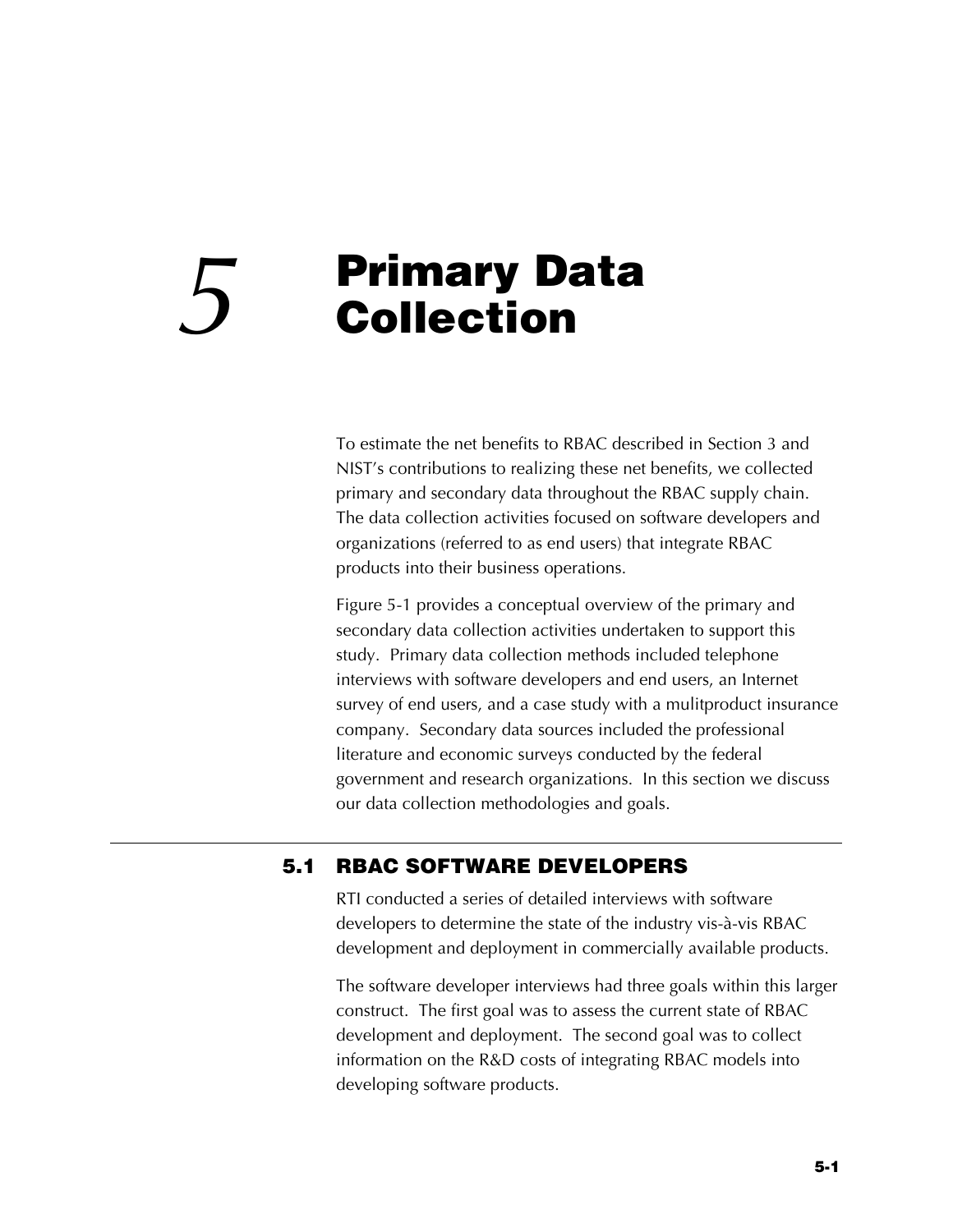



The third goal was to determine the effect of NIST's involvement in developing RBAC and products that are RBAC-enabled. Included therein was the potential to determine to what extent NIST's involvement in developing RBAC furthered its diffusion.

As part of our discussion with software developers, we also collected information to compare the costs and benefits to end users of RBAC with other access control technologies. This information supported the development of the end-user surveys.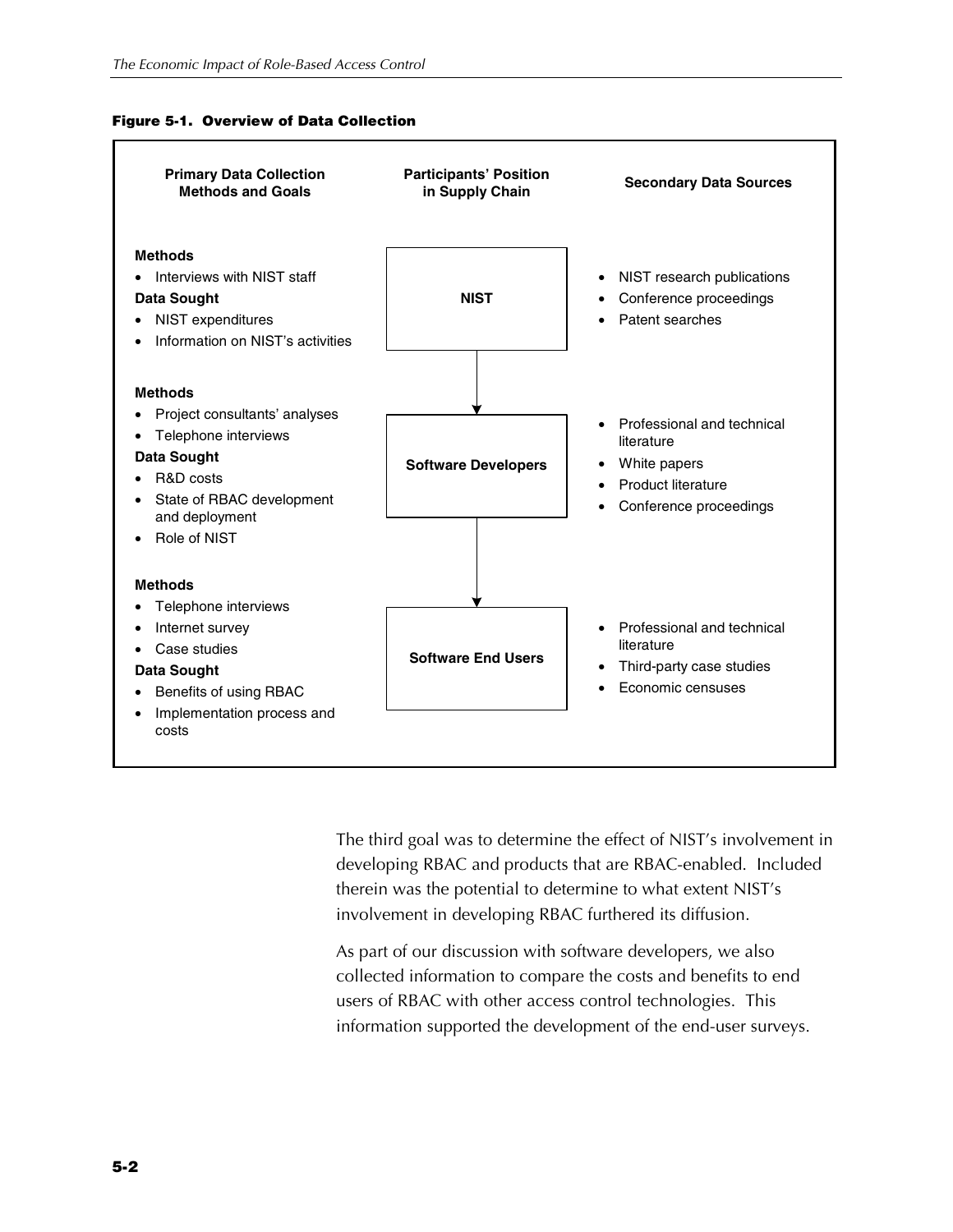#### **5.1.1 Software Developer Population and Interview Methodology**

We conducted detailed telephone interviews with eight software developers. We used three information sources to identify prospective participants for the developer survey: conference proceedings, technical literature, and word of mouth. Several professional societies sponsor workshops and conferences on the security and audit of information systems. RTI obtained the attendance lists and conference proceedings from several recent RBAC conferences and workshops. We also searched the professional and technical literature for authors of recent articles on the subject. Once the actual interviews began, several participants suggested that we contact others if the participant was unsure about a question or if the participant thought a colleague would be able to contribute additional insights to the study.

The software developers RTI contacted represented both academia and private enterprise (see Table 5-1). We did not contact all of the individuals for whom we had contact information; rather we selected those individuals whose body of work complemented and set them apart from the rest of the list. The eight software developers that were formally interviewed are among the most active in the field, as indicated by their conference attendance, number of articles in the professional and technical literature, number of corporate white papers authored, and participation in formal societies. Interviewees represented professors, systems administrators, and product managers as well as both executive and technical staff.

Each interview was conducted over the telephone and lasted between 45 and 90 minutes. Participants were provided with a copy of the interview guide and a memorandum outlining the project's goals before the actual conversation. If after each initial interview further clarification about any particular comments or issues raised was needed, we recontacted the interviewee.

In addition, several developers contacted were unavailable for lengthy discussions; however, they did agree to speak briefly over the telephone and discuss their development plans and general industry trends. Although no quantitative information was obtained, these short conversations did confirm the comments and insights gathered from the eight formal interviews.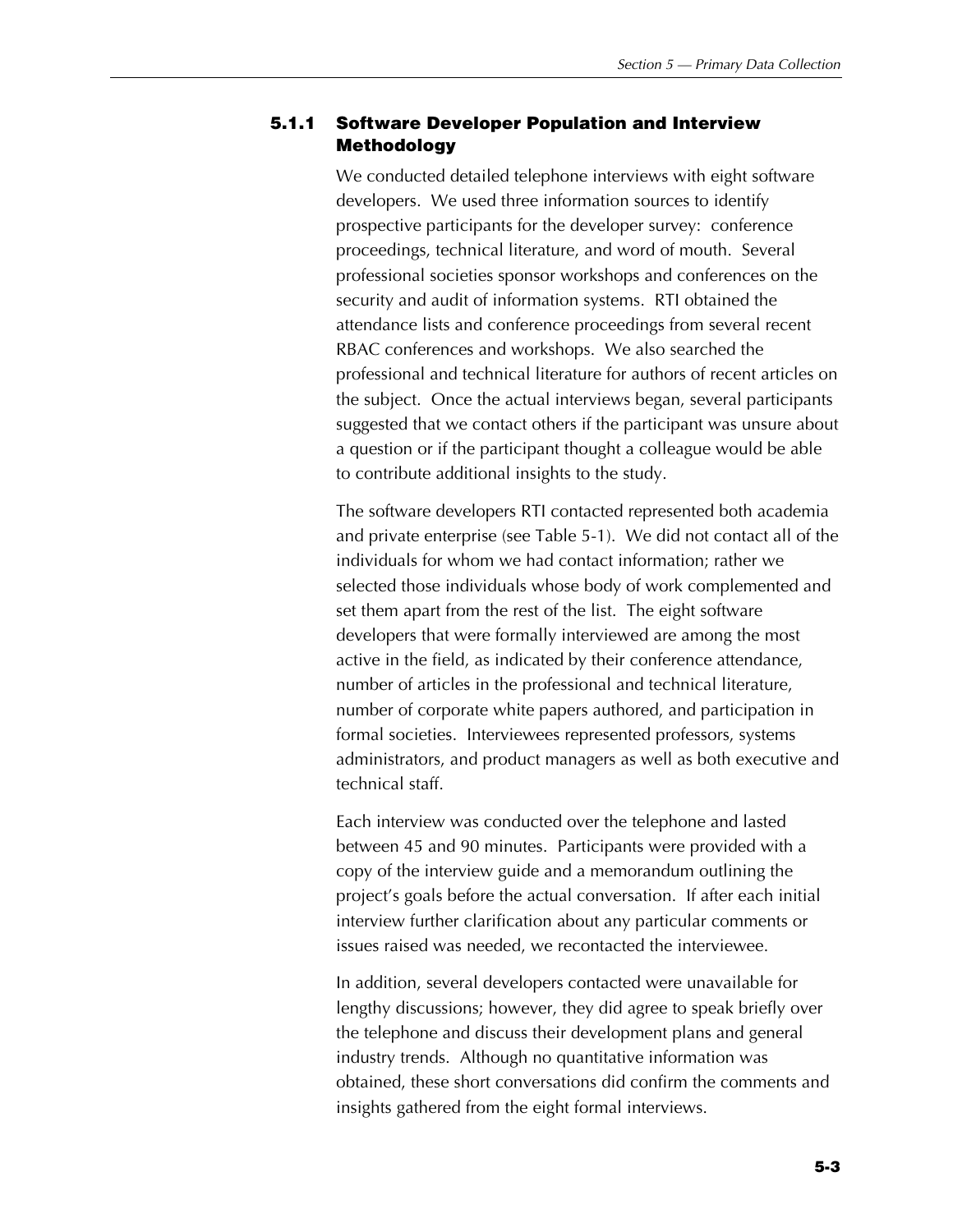#### **Table 5-1. Interviewed Software Developers' Background**

The software developers represent a variety of organizations, but they share the common trait of being involved in the research and development of RBAC models and products.

| <b>Software Developer</b> | <b>Affiliation</b>     | <b>Background</b>                                     |
|---------------------------|------------------------|-------------------------------------------------------|
| Software Developer 1      | Corporate              | Product development manager                           |
| Software Developer 2      | <b>Academic</b>        | University professor                                  |
| Software Developer 3      | Corporate              | Product development manager                           |
| Software Developer 4      | Academic and corporate | Systems administrator and programmer; Ph.D. candidate |
| Software Developer 5      | Corporate              | Research and development scientist                    |
| Software Developer 6      | Corporate              | Research and development scientist                    |
| Software Developer 7      | Corporate              | Vice president of product development                 |
| Software Developer 8      | Corporate              | Product development manager                           |

#### **5.1.2 Topics Covered in the Software Developer Interviews**

RTI asked software developers to reflect on the costs and benefits of RBAC, its current and potential market penetration, and NIST's role in development and adoption. The developer questionnaire consisted of six sections, each containing a series of short-answer and table-format questions. Appendix A contains a copy of the survey. The first section asked for some background information on the industry and size of the firm. The remaining sections asked about the following:

- $\blacktriangleright$  Market Penetration of RBAC: The questionnaire began by asking developers some basic questions about their company's software products and/or research interests and their customers.
- ▶ Future Technology Improvements: This section asked about the how future improvements in both role-based and nonrole-based access models might change those technologies in the future and to what extent.
- ▶ Software Development: Developers were also asked about their timeframe for incorporating RBAC into their products and their research and development costs. They were also asked whether articles in the professional literature facilitated RBAC's inclusion.
- $\triangleright$  NIST's Contributions to the Development of RBAC: Developers were asked to what extent, if any, NIST's research into RBAC influenced the research and development of their products and the market for role-based products.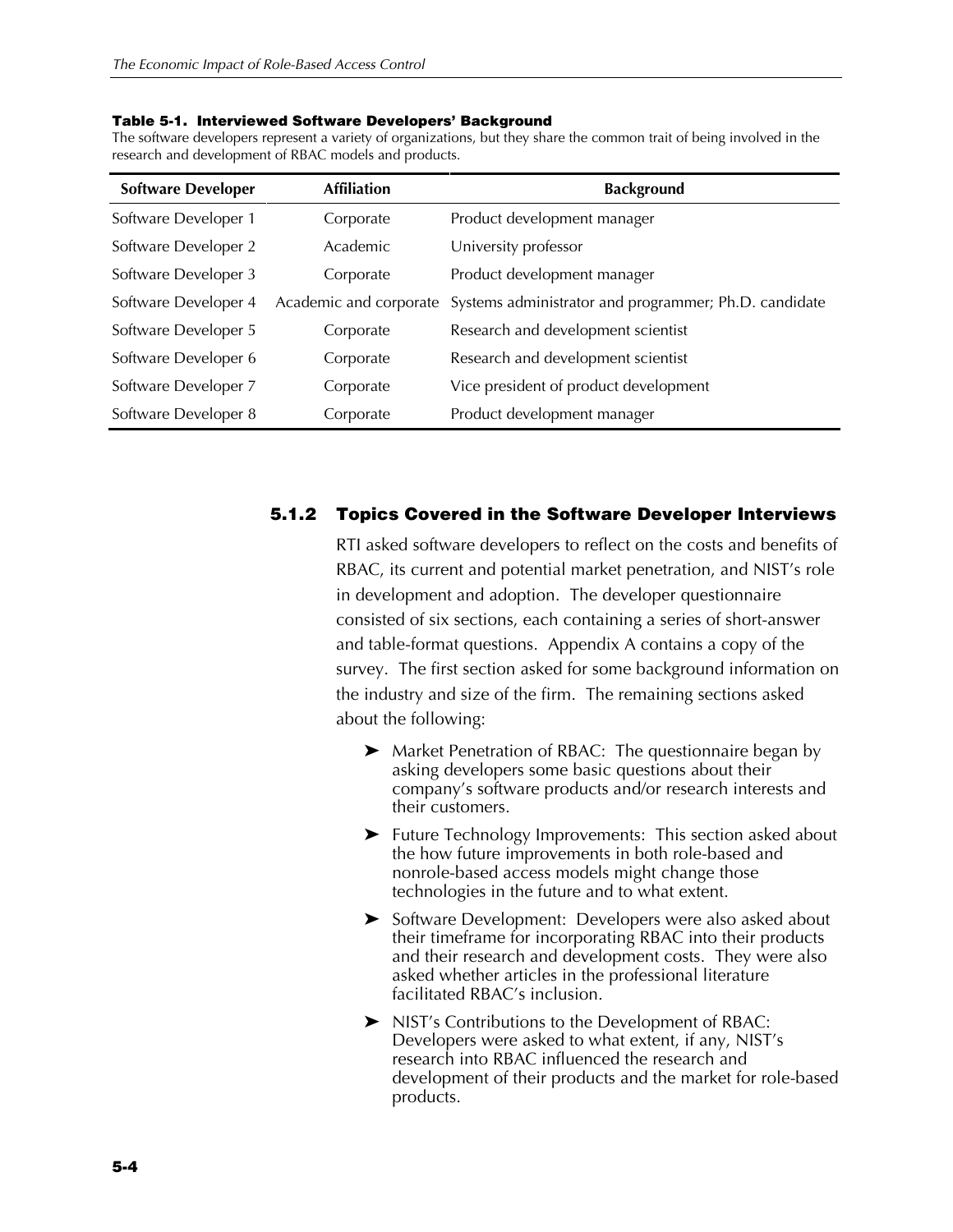The survey instrument contained in Appendix A was used primarily as a discussion guide. It was shared with respondents prior to the interviews and served as the general structure for the discussions. However, in many cases it was the unanticipated information and comments obtained during the interviews that proved most insightful.

#### **5.2 RBAC SOFTWARE END USERS**

RTI conducted an Internet survey of security administrators sent to subscribers of *Information Security Magazine,* a leading trade publication for information and systems security administrators. Ninety-two administrators responded to the survey. The Internet survey's goals were

- $\blacktriangleright$  to determine the administrative costs of establishing and changing user profiles when RBAC or other access control technologies are used;
- $\blacktriangleright$  to determine the frequency of security violations, both internal and external, when RBAC and other access control technologies are used; and
- $\blacktriangleright$  to determine the difficulty of altering or changing access control systems.

We also conducted telephone interviews with one major telecommunications firm and a large commercial bank. Although these interviews yielded little quantitative data, they were integral to understanding the benefits and implementation costs of RBAC. The information gathered from these interviews helped define the benefits and costs categories in Section 2.

#### **5.2.1 Internet Survey Population and Methodology**

We sent an e-mail message on December 19, 2000, to 9,530 of the magazine's subscribers to tell them about the survey and request their participation. The e-mail message was targeted to magazine subscribers who indicated they were responsible for network and systems security administration. It directed the recipient towards the RTI web page that housed the survey.

Ninety-two individual companies responded to the e-mail and completed some portion of the Internet survey. Although the overall response rate is low, this response rate is consistent with previous studies using this database of subscribers. Respondents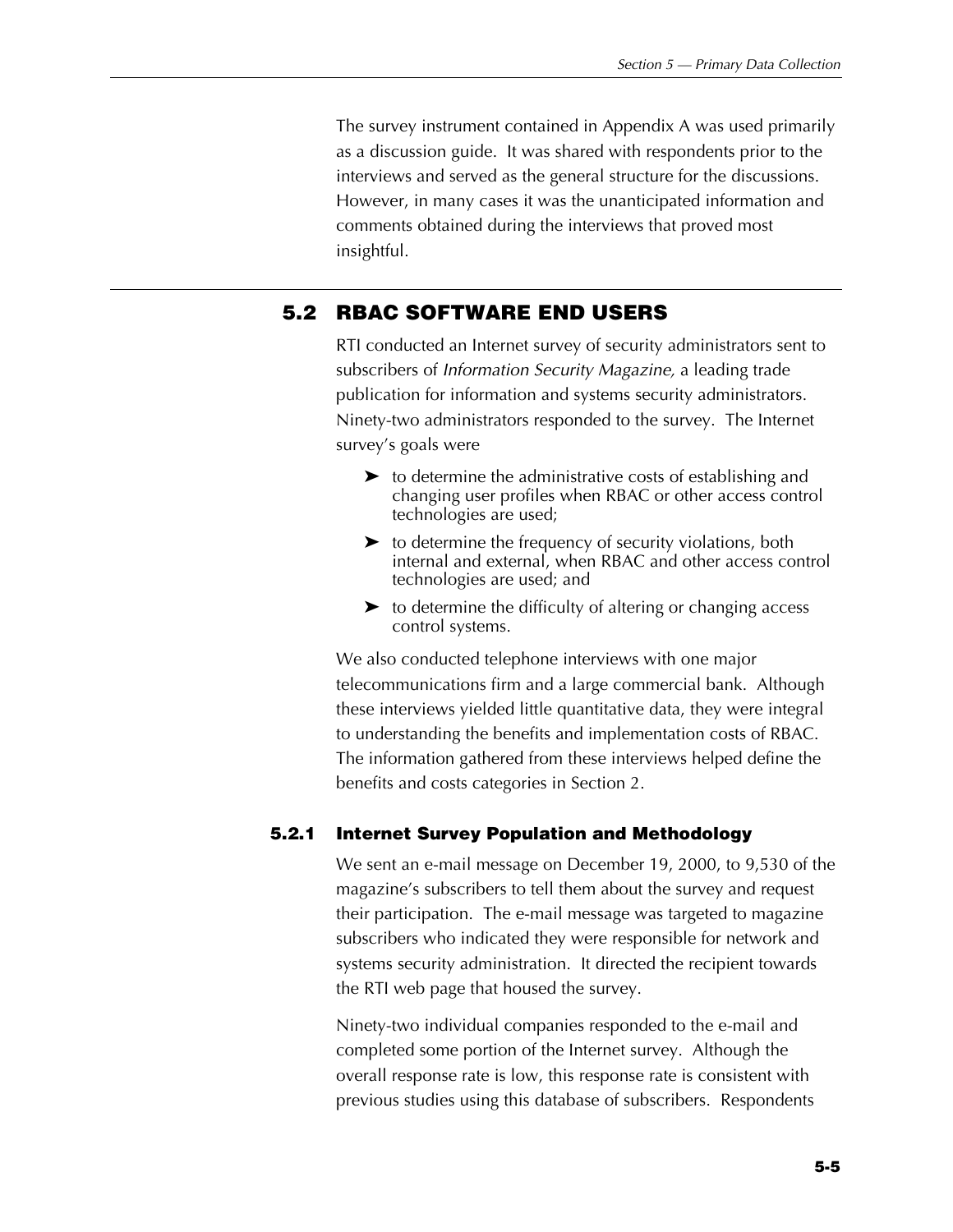were given the option to skip questions they did not wish to answer.

Because the magazine's subscriber base is not limited to any particular industry, we anticipated that companies that responded to the survey would represent an array of industries. One-third of the companies were in the information technology industry, a category that includes software and information consulting firms as well as hardware manufacturers (see Table 5-2). The end-user discussion included in Section 2 indicates that key implementers of RBAC are likely to include financial institutions and health care organizations. These two industries make up the second and third largest industry categories, a further indication that RBAC has generated a significant amount of interest in these areas.

#### **Table 5-2. End-User Internet Survey Respondents by Industry**

Information services accounted for over one-third of respondents, with finance and health care organizations accounting for approximately another third.

| <b>Industry</b>                                                  | Percentage of<br><b>Respondents</b> |
|------------------------------------------------------------------|-------------------------------------|
| Information <sup>a</sup>                                         | 42%                                 |
| Finance and insurance                                            | 20%                                 |
| Health care and social assistance                                | 14%                                 |
| Government                                                       | 9%                                  |
| Educational, professional, scientific, and<br>technical services | $5\%$                               |
| Manufacturing                                                    | 4%                                  |
| Utilities                                                        | 3%                                  |
| Transportation and warehousing                                   | $3\%$                               |
| Total                                                            | 100%                                |

a<sub>Includes</sub> telecommunications.

#### **5.2.2 Topics Covered in the Internet Survey**

The Internet survey asked systems administrators to reflect on the access control policies and procedures used within their respective companies' corporate information systems and intranet. The survey consisted of six sections, each containing short-answer and tableformat questions. Appendix B contains a copy of the survey. The first section asked for some background information on the industry and size of the firm. Other sections asked about the following: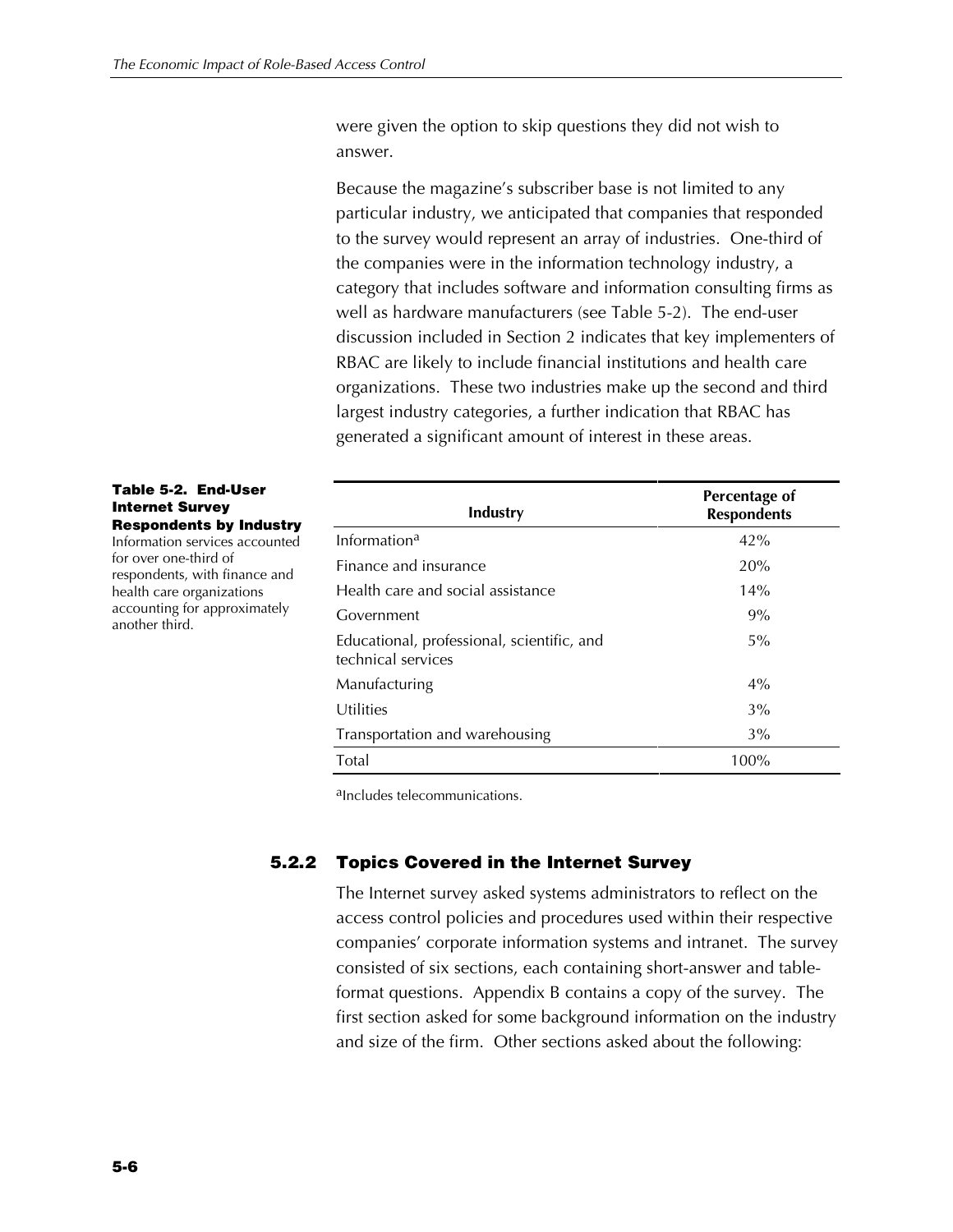- ▶ Access Control Technologies Used by Your Firm: The first portion of the survey asked about the respondents' current and previous access control technologies and products.
- $\triangleright$  RBAC System Design: If companies had designed their systems in-house, they were asked about development time, costs, and whether they were successful. Companies that purchase RBAC systems were asked whether they were aware of RBAC before the purchase and why they chose not to design a system in-house.
- $\blacktriangleright$  RBAC System Implementation: In this section, administrators answered questions related to the amount of time it took to implement the system, the number of employees managed using the system, and if other costs were incurred to support the migration.
- ▶ The Benefits and Costs of Maintaining RBAC Systems: This section asked for labor-hour estimates for a series of systems administration tasks and for comparisons between RBAC and non-RBAC technologies.

### **5.3 A CASE STUDY OF AN RBAC END USER**

To complete our overview of the state of RBAC in the marketplace, RTI conducted an end-user case study. The case study more deeply explores the impact RBAC has on organizations that use it. The case study differs from the Internet survey of systems administrators by focusing on systems migration and operations transitions. RTI identified those individuals who are involved in both the management decisions related to RBAC and the systems migration and integration process. Before the interview, each contact was provided with background information on the project and NIST and a list of discussion topics. RTI held conference calls and later followed up with one or two short emails and phone calls. A discussion of each case study follows in Section 5.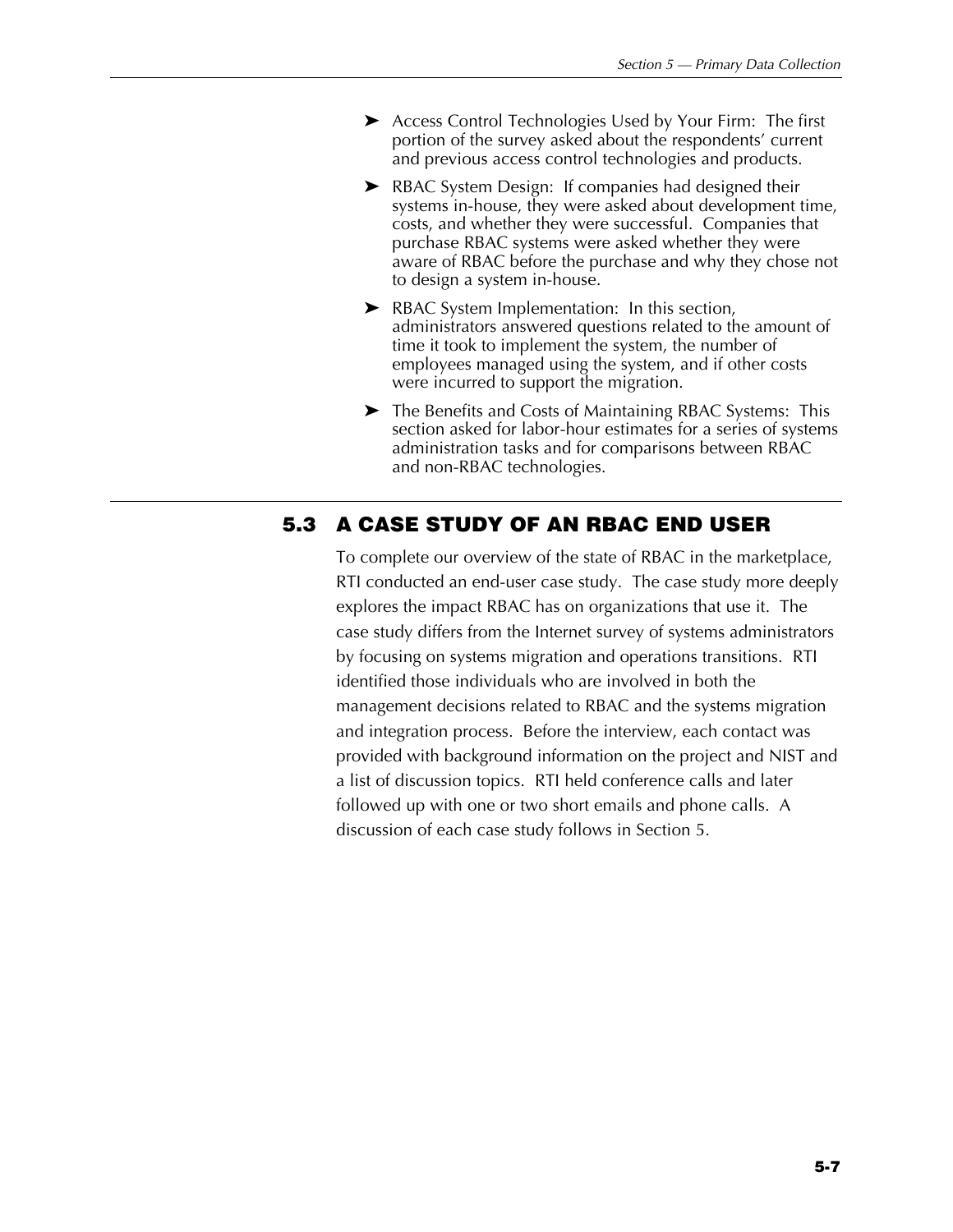## **RBAC Case Study: Multiline Insurance** *6* **Company**

As part of the data collection process, RTI conducted a case study of a company implementing RBAC. One of the primary goals of the case study was to learn more detail about the RBAC implementation process than can be gathered in one 30- to 45 minute telephone interview. The case study was also an opportunity to more fully explore the benefits and costs of RBAC from the vantage point of a software end user.

RTI conducted the case study with a multiline insurance company (herein referred to as "the Company"). RTI selected the Company for the case study for two principal reasons. First, the Company is implementing RBAC to manage both its employees' access permissions and its extranet users' permissions. The case study was able to capture, with one software end user, insights from implementing RBAC in these two environments. Second, because the Company's extranet users are contracting agencies, the case study would also capture insights related to delegated administration and other functionalities afforded RBAC users.

This section discusses the Company's line of business and how the Company intends to leverage RBAC to enrich its business model and improve employee productivity. The installation and implementation will cost the Company an estimated \$783,636 over the course of 12 to 18 months. Once fully implemented, however, RTI estimates that the annual administrative and productivity estimates will total nearly \$661,330. In addition, the Company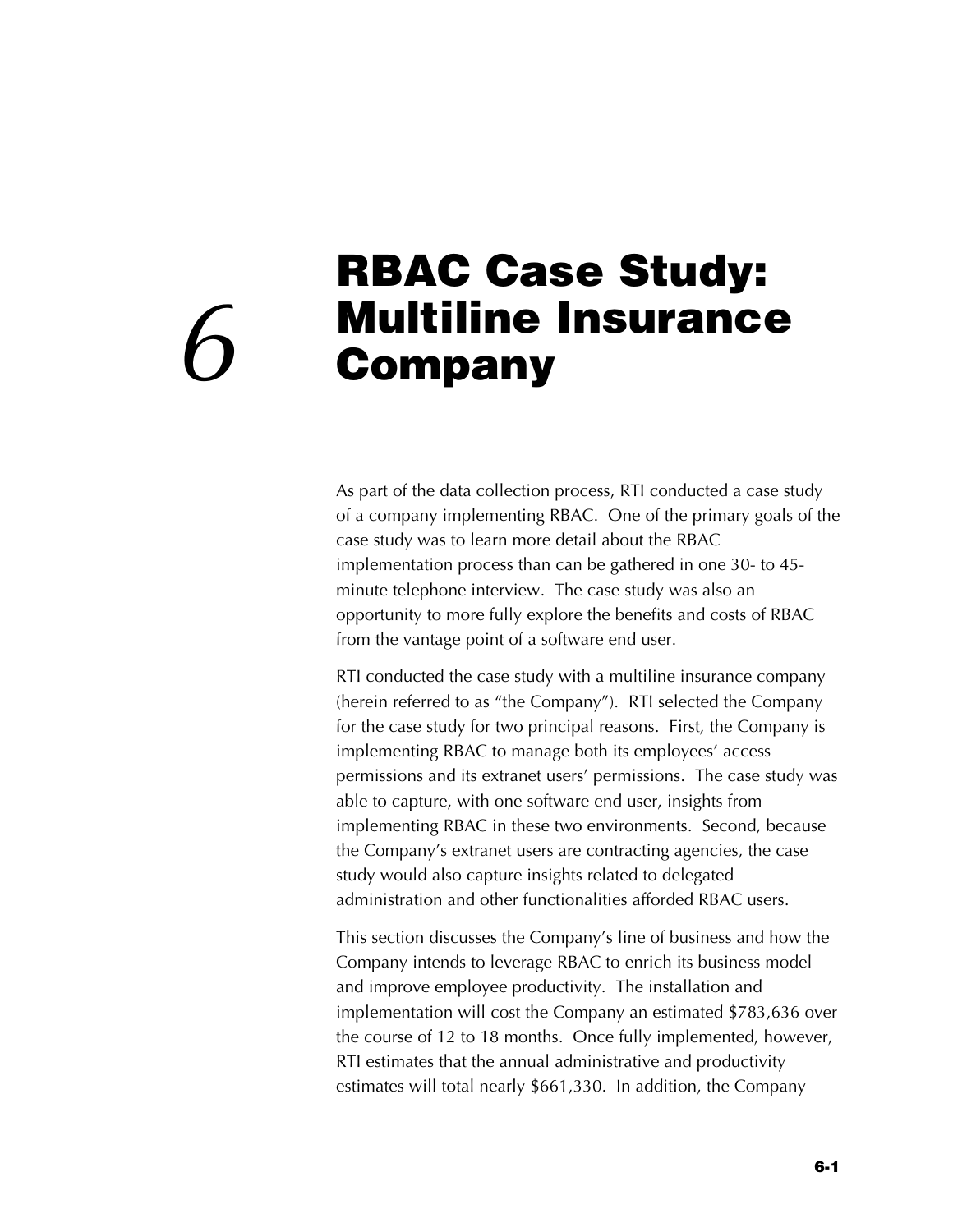estimates that its RBAC-enabled e-business strategy will increase its annual amount of new business by 10 to 20 percent.

#### **6.1 RBAC IMPLEMENTATION BACKGROUND**

The Company's primary line of business is the provision of an array of insurance products, including home, auto, business, and life insurance. Like many multiline insurers, the Company does not sell directly to policyholders, but it instead teams with locally operated independent insurance agents. These local insurance agents market and sell products within their area, contracting with the Company upon selling a policy. The Company's annual revenues are measured in the billions, it has several thousand employees, and it works with hundreds of agencies located across the U.S.

The Company is in the middle of rolling out RBAC to its internal and external user population; the rollout is occurring in two stages. First, the Company is providing electronic services to its customer base, the local insurance agencies, via the Internet. The system will use RBAC to provide systems security and to relieve maintenance and administrative pressures by delegating administration. As this process nears completion, the Company will devote more resources to its internal migration from identity-based ACLs to RBAC.

The Company expects that using RBAC will increase productivity and increase its amount of new business annually. RBAC will also provide the level of security required by an institution with a large number of users and a wide variety of user types, including potentially competing insurance agents. The Company was not able to provide any quantitative information concerning security benefits; however, it openly discussed the other benefits it expected to accrue and costs it expected to incur. These costs and benefits, quantified by RTI, are presented in Table 6-1.

#### **6.2 BENEFITS OF USING RBAC TO MANAGE EXTRANET USERS**

The Company's client base consists of hundreds of independent insurance agencies located across the U.S., each employing approximately three agents and their support personnel. Traditionally, insurance agents interacted with the Company

*The Company expects that using RBAC will increase productivity and increase its amount of new business annually. RBAC will also provide the level of security required by an institution with a large number of users and a wide variety of user types, including potentially competing insurance agents.*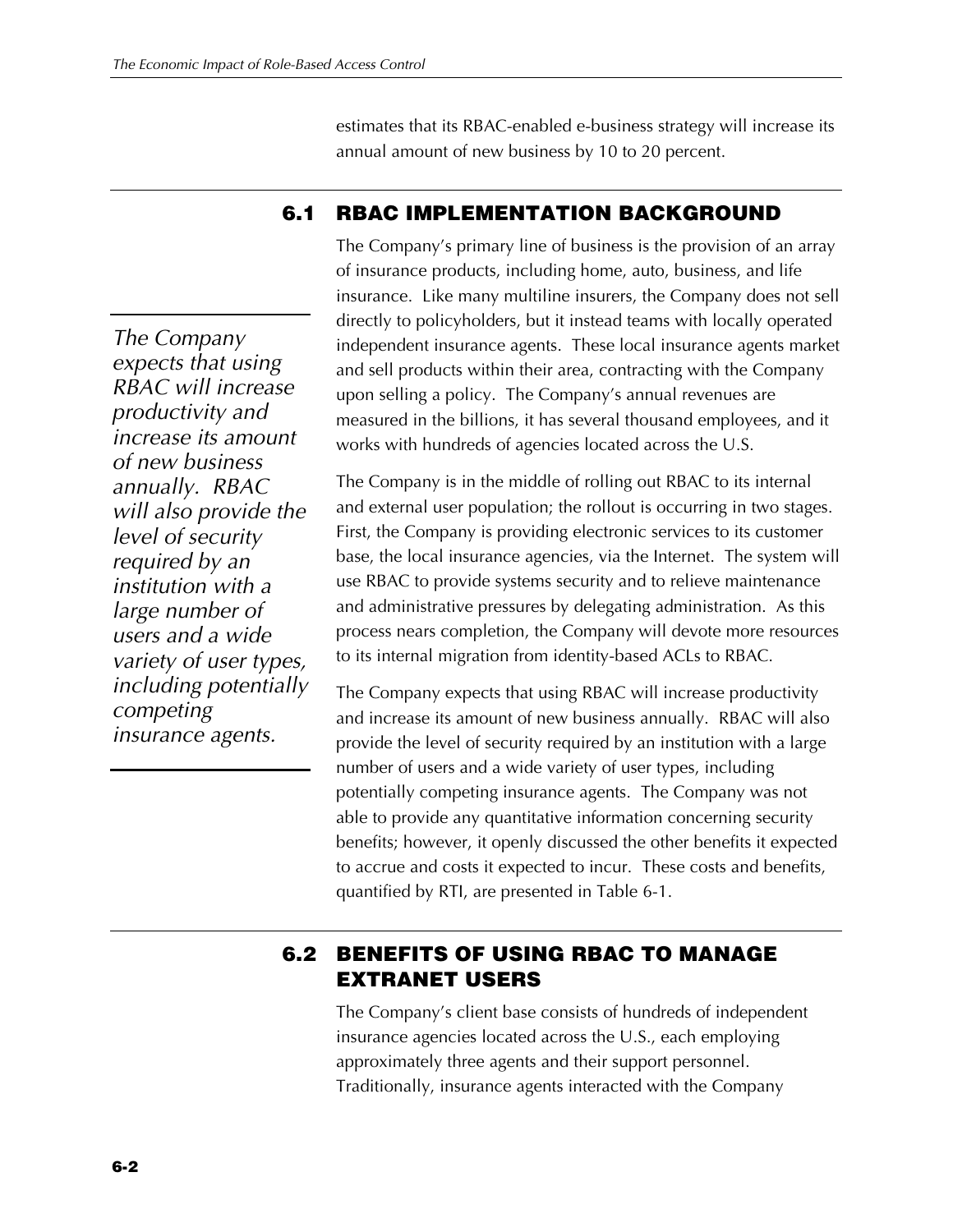#### **Table 6-1. Summary of the Company's Costs and Estimated Benefits**

The Company's strategy should save it at least \$661,330 annually, but to reap these benefits it must first outlay \$783,636 in labor, software, and hardware expenses.

| <b>Variable</b>                                             | <b>Dollar Value</b> | <b>Economic Metric</b>                                                                                   |
|-------------------------------------------------------------|---------------------|----------------------------------------------------------------------------------------------------------|
| Enhanced organizational productivity                        | \$471,040           | Reduced paper- and telephone-based workload for<br>insurance claims and policy-processing professionals. |
| Delegated administration of extranet<br>user accounts       | \$161,086           | Avoided cost of corporate systems administrators<br>maintaining extranet users' accounts.                |
| Reduction in new employee downtime                          | Undisclosed         | Reduction in the amount of time an employee is without<br>access permissions.                            |
| Improved management of employees'<br>permissions using RBAC | \$29,204            | The cost difference between RBAC and non-RBAC<br>policies to manager employees' user accounts.           |
| <b>Total Annual Benefits</b>                                | \$661,330           |                                                                                                          |
| Software expenses                                           | \$120,000           | Software purchases, including maintenance and support<br>agreements.                                     |
| Hardware expenses                                           | \$20,000            | Hardware purchases to support systems migration and e-<br>business strategy.                             |
| Consulting fees                                             | \$24,000            | Fees paid to consultants to assist in the implementation<br>process.                                     |
| Labor expenses                                              | \$608,088           | Labor expenses of employees tasked with implementing<br>RBAC systems and e-business strategy.            |
| Role engineering expenses                                   | \$14,548            | Labor expenses related to determining the characteristics<br>of roles to be used.                        |
| <b>Total One-time Costs</b>                                 | \$783,636           |                                                                                                          |

through telephone calls and written communication. Agents contact the Company directly to determine rates, receive quotes, and obtain other information. After receiving information from the Company, agents then recontact prospective policyholders to inform them of the results. The process of contacting the Company directly to determine rates and to gather other information translated into a significant amount of time between a customer's inquiry and the sale of the policy. If the customer should choose to purchase the policy, the agent must then initiate a process whereby the policy is enacted and the appropriate forms were filed at the agency and mailed to the Company. The Company would supplement its records with information obtained from agents in the additional mailings and other communications. The process of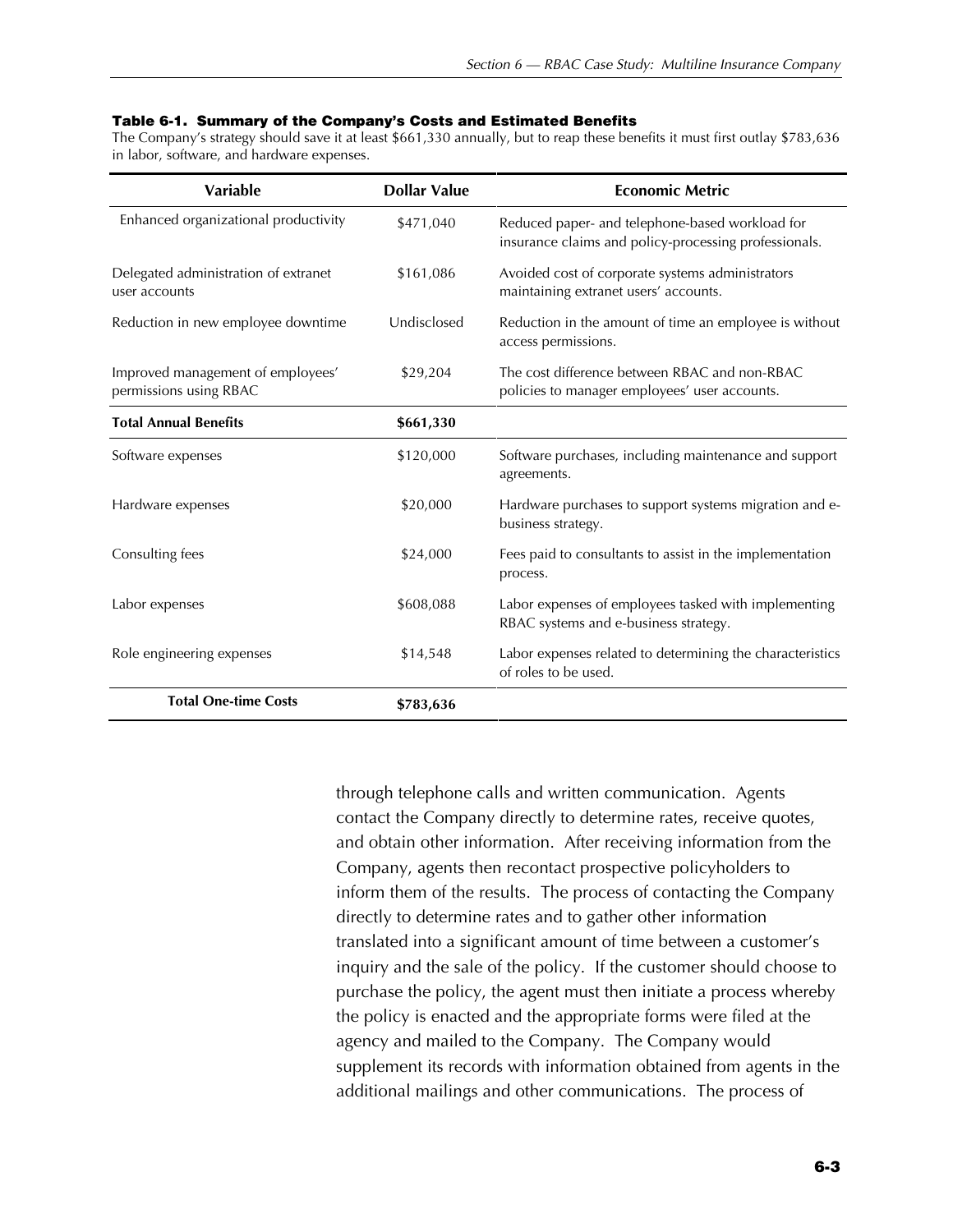*Delegated administration of the Company's agents is expected to decrease the systems administrator's workload by approximately 1.5 fulltime employees annually, compared to using an alternative access control model.* 

completely selling a policy, including mailing and final data entry, could take as long as 4 to 6 weeks.

RBAC is the technology enabling the Company's strategic ebusiness initiative. The RBAC software will grant or deny access to users to data and applications as users' roles dictate. In essence, the software is the platform to which data and applications will be linked. Agents will interact with the Company over the Internet. Agents will be assigned roles that allow them to enter policyholder information, examine rates, and sell products instantly to customers. The goal is to allow agents to maintain, access, determine, and interact with policy information and details electronically. The Company also estimates that the ability to instantly register and sell products to prospective policyholders will increase its amount of new business by 10 to 20 percent annually.

The Company could have selected an alternative access control model, but it would have been more costly, although the extent of the additional cost is unknown. What is known, however, is that a non-RBAC solution would have entailed a larger programming component, which would have increased installation and customization costs. The system would also have been far more costly to operate and less secure for several reasons related to systems administration and maintenance, such as user directory maintenance and user account maintenance (i.e., no delegated administration).

#### **6.2.1 Simplifying Systems Administration and Maintenance**

The company will use RBAC's delegated administration capability to establish an administrator at each agency who will be tasked with performing the basic systems administration and role maintenance for its agency. It will take the Company less than 1 hour per agency to establish administrators and set up the basic structure, a cost that is included in the labor cost estimates presented in Section 6.4. Delegated administration of the Company's agents is expected to decrease the systems administrator's workload by approximately 1.5 full-time employees annually, compared to using an alternative access control model. The Internet survey uncovered that the average, fully loaded wage of systems administrators performing these functions is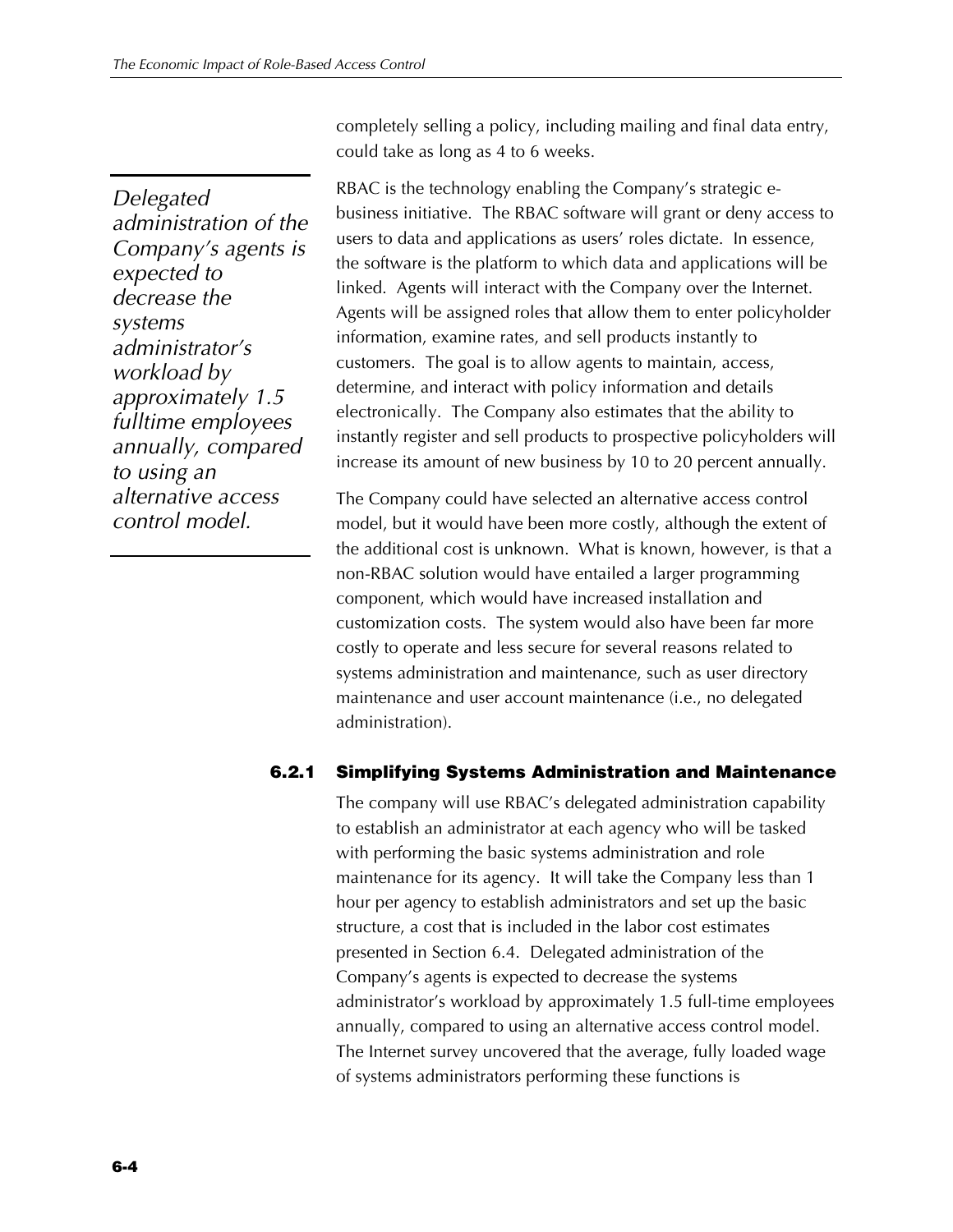approximately \$51.62 per hour.<sup>1</sup> At this wage, the Company would save \$161,086 annually.

Delegated administration does not push costs further down the supply chain, rather there may be benefits to those organizations to which account administration has been delegated. For example, the cost of having the office manager at a local insurance agency assign a role to a new agent may be outweighed by the benefit of that agent having his or her permissions quickly. If the office manager does not have to arrange account set-up and administration with the Company, he or she avoids the labor and lag time expenses. The agent is also able to assume his or her regular duties.

#### **6.2.2 Enhancing Organizational Productivity**

-

Policy and policyholder information is transmitted to the Company securely over the Internet, reducing the Company's administrative and data entry burden as well as the amount of paper circulating among its departments. The Company currently employs 40 people tasked solely to maintain the communication and data entry associated with managing relationships with agents in the mailroom, call center, support, and data entry departments. It estimated that the new initiative will make available about 20 percent of their time. Based on information gathered from the Bureau of Labor Statistics, the mean national loaded wage for insurance claims and policy processing clerks is estimated to be \$29.44 per hour.<sup>2</sup> The e-business strategy should free up 16,000 person-hours annually, given its current level of employment. The value of those hours is therefore at least \$471,040.

<sup>&</sup>lt;sup>1</sup> According to the 2000 National Occupational Employment and Wage Estimates published by the Bureau of Labor Statistics, the mean wage for network and computer systems administrators is \$25.81 per hour, or \$53,685 annually. This estimate was multiplied by 2.0 to estimate the additional cost to the employer for employee benefits, such as employer-sponsored health and dental insurance and 401(k) contributions, as well as administrative and overhead costs.

<sup>&</sup>lt;sup>2</sup> According to the 2000 National Occupational Employment and Wage Estimates published by the Bureau of Labor Statistics, the mean wage for insurance claims and policy processing clerks is \$14.72 per hour, or \$30,618 annually. This number was multiplied by 2.0 to estimate the additional cost to the employer for employee benefits, such as employer-sponsored health and dental insurance and 401(k) contributions, as well as administrative and overhead costs.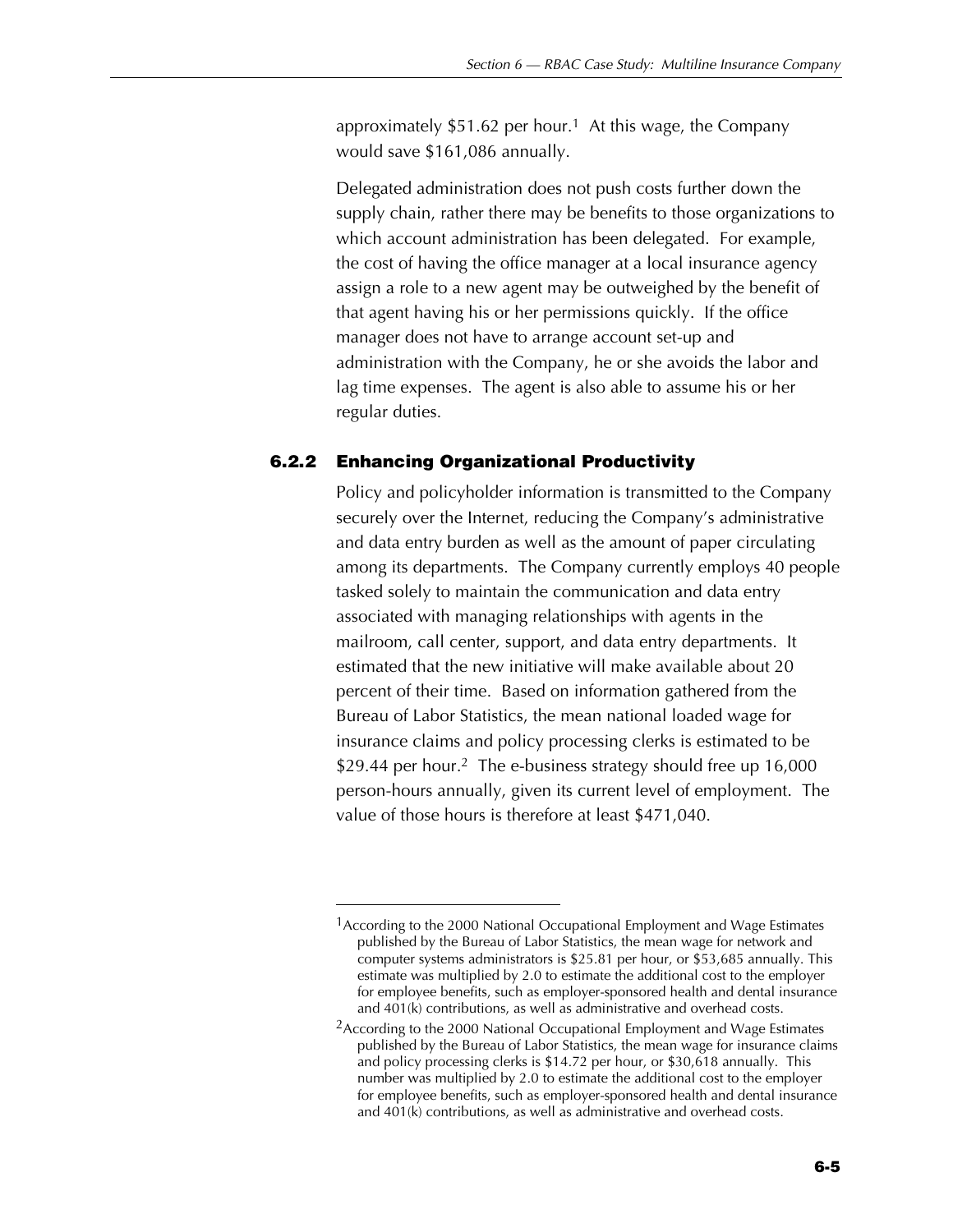### **6.3 BENEFITS OF USING RBAC TO MANAGE EMPLOYEES (INTRANET USERS)**

The Company is replacing its current, identity-based access control system with a role-based one. The Company employs a few thousand people at several offices. IT systems administrators at the headquarters facility currently maintain each employee's access permissions using ACLs. The Company estimates that once it implements RBAC its principal benefits will fall into two categories: reduced new employee downtime and simplified systems administration and maintenance.

#### **6.3.1 Reduction in New Employee Downtime**

The administrative benefits of allowing a new employee to quickly assume his or her duties by having access permissions more quickly are potentially substantial. Being a large insurer, the Company has scores of employees in similar job functions. With RBAC, it can create and define a role once and then assign that role to new employees as opposed to adding the employee's user ID to each ACL. The Company indicated that the time until a new employee is fully enabled is currently 2 to 3 days, including the routing of paperwork. The role-based system and accompanying administrative policies are expected to reduce the amount of time significantly; therefore, the employee is able to access data and applications more quickly.

Because information on employee turnover and employment at the Company is confidential, we do not present the impact estimates. However, if we assume that the amount of downtime is reduced by one-half, and that during that time the employee is 85 percent productive, we can estimate what the approximate benefits are. For a new policy-processing clerk, the reduction in new employee downtime would be worth \$44.16.3 This number is excluded from the total benefits calculation for the Company case study because it is meant solely to illustrate the benefit.

-

<sup>&</sup>lt;sup>3</sup>The reduction in downtime (50% of 2.5 days = 1.25 days = 10 hour) is multiplied by the loaded wage rate for policy-processing clerks (\$29.44 per hour) and the productivity loss (15%).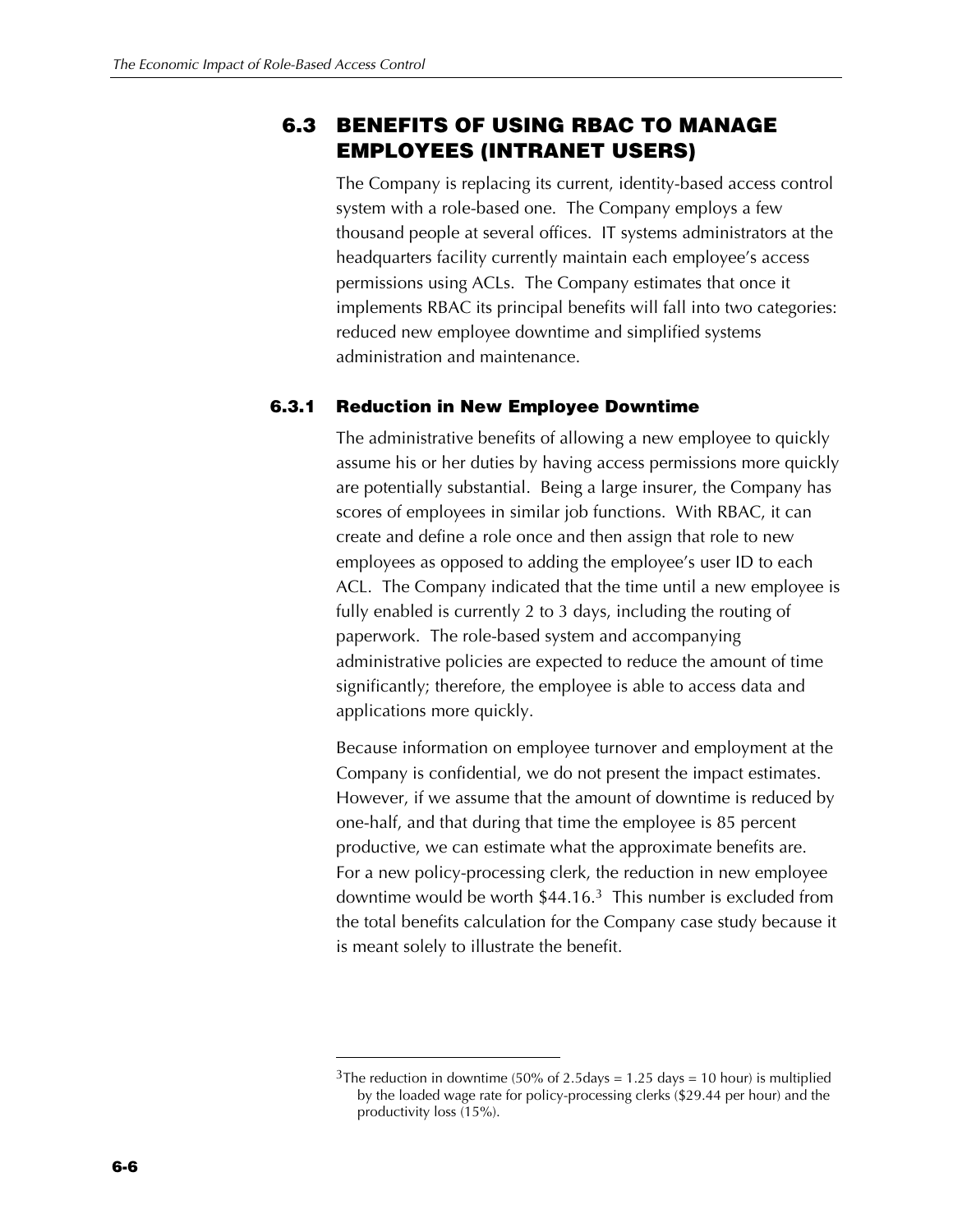#### **6.3.2 Simplified Systems Administration and Maintenance**

*It is estimated that using RBAC rather than identity-based ACLs to manage user permissions will save the Company \$29,204 annually.* 

As explained in Section 2, the Company expects that the ability to more quickly assign access privileges will reduce its systems administration and maintenance costs. The time that otherwise would have been spent determining and assigning privileges will be free for other tasks. Alternatively adjusting or terminating privileges for employees that are either leaving the company or moving to new positions internally will be equally facilitated. The aggregate effect is an improvement in administrators' productivity. It is estimated that using RBAC rather than identity-based ACLs to manage user permissions will save the Company \$29,204 annually.4

#### **6.4 RBAC IMPLEMENTATION COSTS**

The migration to RBAC and the implementation of the e-business strategy will cost the Company approximately \$784,000. The labor costs associated with installation as well as the software and hardware costs are one-time costs. The Company will intermittently incur role engineering costs as its business activities warrant redefining roles over the life of the system. The Company's total user population is expected to be 10,000; thus, the implementation cost per user will be approximately \$78.36.

#### **6.4.1 Software and Hardware Expenses**

j

The Company's costs included software and hardware purchases, consulting fees, and labor expenses. The access control software, which complements the e-business platform and other software, cost the company \$120,000, including a 1-year maintenance and support agreement. The Company also hired consultants to assist in the implementation at a cost of \$24,000. It purchased two additional servers to facilitate the migration and to support the ebusiness initiative at a total cost of \$20,000. Thus, the Company's total software and hardware outlay totaled \$164,000.

<sup>&</sup>lt;sup>4</sup>Results from the Internet allowed RTI to calculate the number of minutes administrators save by using RBAC rather than other access control models. The Internet survey also yielded data concerning the average number of times administrative tasks such as assigning and terminating permissions were performed annually. Using these national averages, we were able to estimate the impact to the Company. Section 6 more fully discusses the time-savings estimates and administrative activities estimates.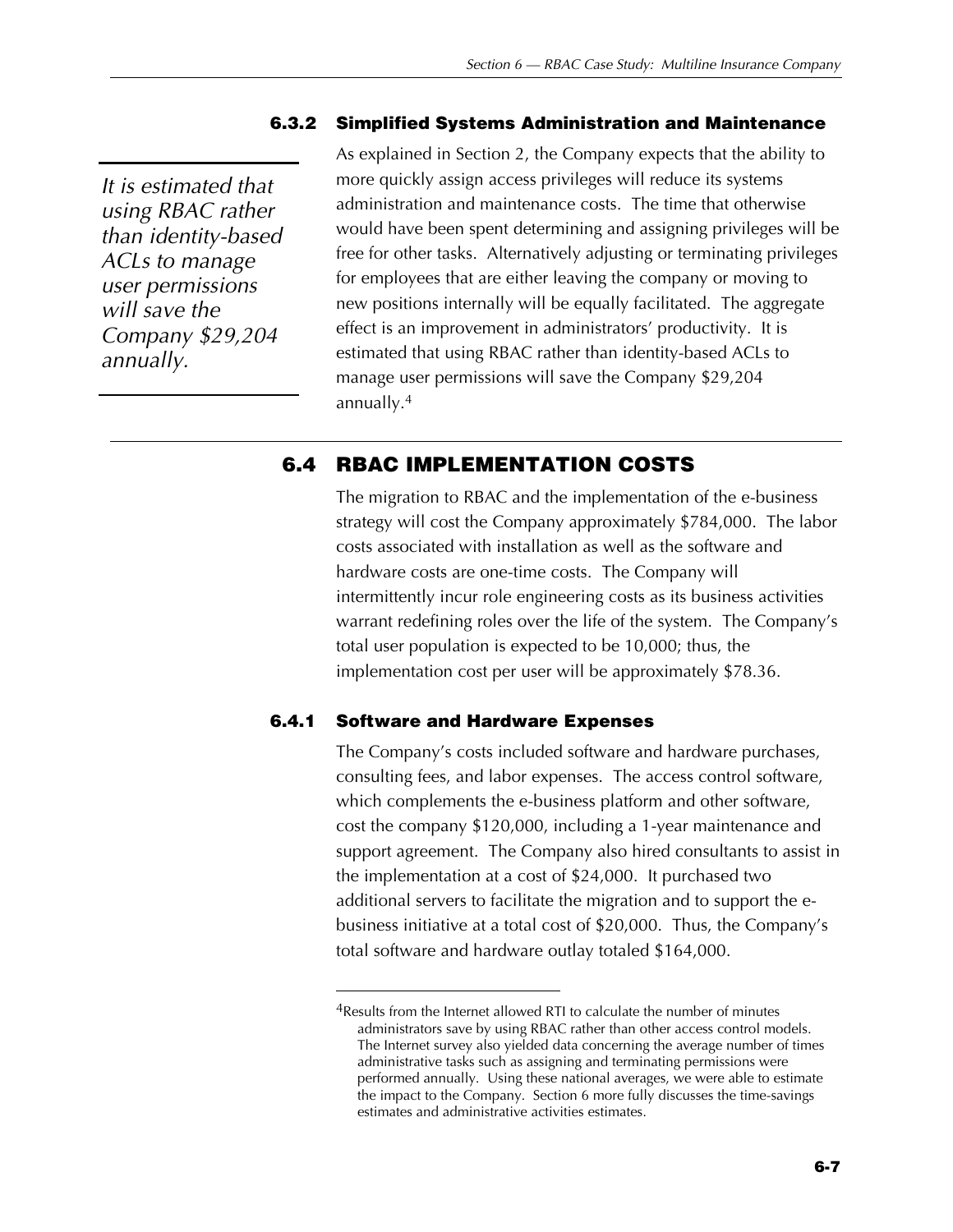#### **6.4.2 Systems Administrators' Labor Expenses**

Three computer systems managers are tasked full time to accomplish both the e-business and RBAC rollout to independent agencies and the internal RBAC rollout. These systems managers anticipate that the entire process will take between 12 and 18 months. Included in these costs are several tasks such as

- $\blacktriangleright$  software customization.
- $\blacktriangleright$  programming related to web-enabling applications,
- $\blacktriangleright$  software and hardware installation,
- $\blacktriangleright$  training and education,
- $\blacktriangleright$  defining roles within the software package, and
- $\blacktriangleright$  all other labor activities related to the software rollout.

Using data provided by the Bureau of Labor Statistics, we estimated the loaded wage rate of computer and information systems managers to be  $$77.96$  per hour.<sup>5</sup> The midpoint of the Company's time horizon and the number of administrators tasked yield an estimated labor expense of \$608,088.

#### **6.4.3 Role Engineering Expenses**

l

The final labor activity to be included is role engineering. The Company has yet to complete the role engineering process and is unsure of the amount of time, and therefore the expense, it will take to complete the task. The Company anticipates that several more meetings in the coming months will be required to determine and establish administrative policies and roles and to work out organizational issues. Role engineering is an iterative process and the Company will most likely revisit role definitions established during initial rollout.

<sup>5</sup>According to the 2000 National Occupational Employment and Wage Estimates published by the Bureau of Labor Statistics, the mean wage for computer and information systems managers is \$38.98 per hour, or \$81,078 annually. This number was multiplied by 2.0 to estimate the additional cost to the employer for employee benefits, such as employer-sponsored health and dental insurance and 401(k) contributions, as well as administrative and overhead costs.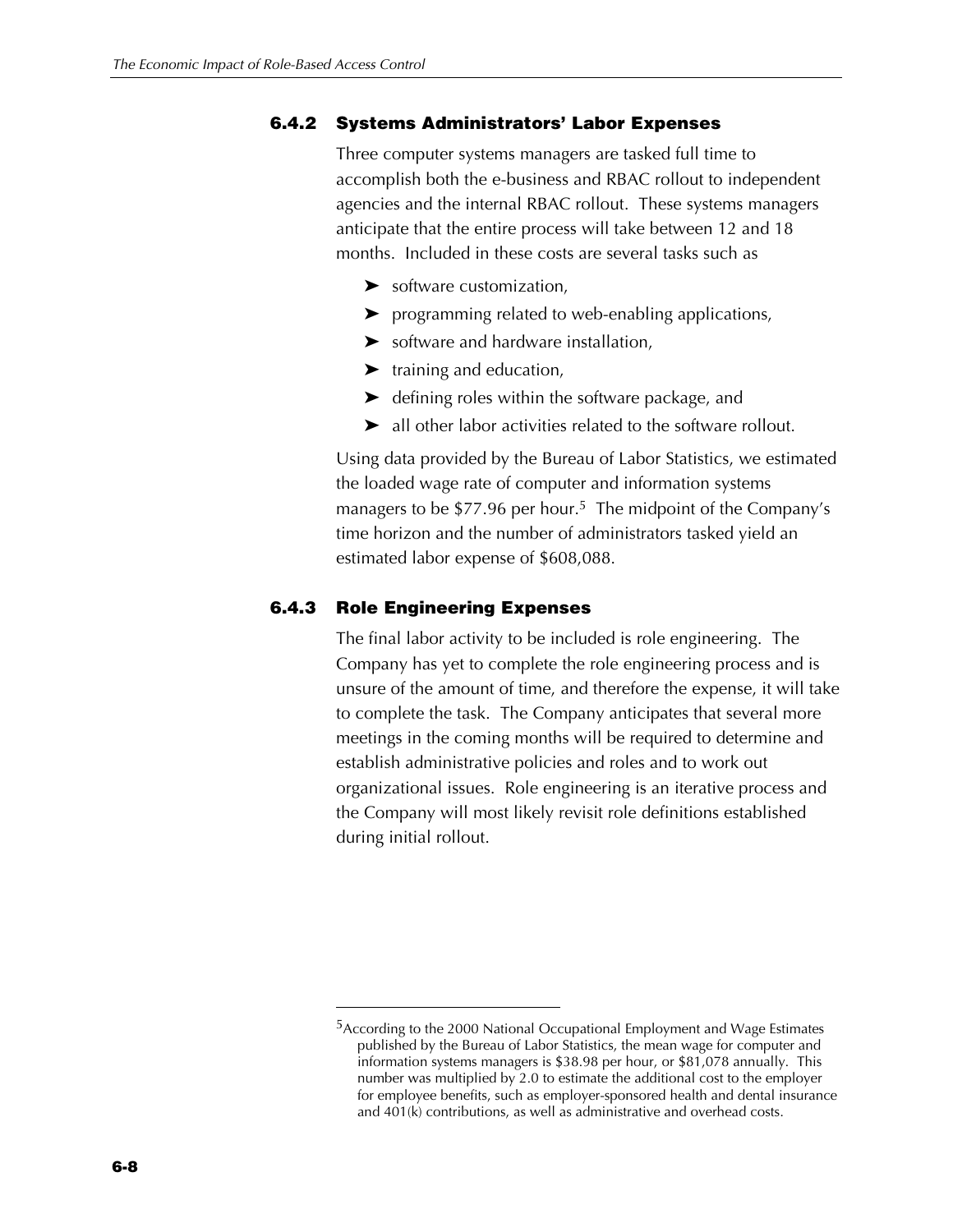*The role engineering cost is also a recurring cost, particularly as the Company grows and its organizational structure shifts.* 

The role engineering cost is also a recurring cost as the Company grows and its organizational structure shifts. New tools and experience with role engineering should make the process less costly in the future. However, it is impossible to hypothesize how the Company's future business environment may affect the need to redefine the roles established during the rollout. For this case study we assumed that role engineering is a one-time cost and that the organizational structure of the Company is fixed.

At the time the interviews were conducted, the Company had held 40 hours of meetings, each with an average of five individuals consisting equally of general managers and computer and information systems managers. The loaded wage rate of computer and information systems managers is estimated to be \$72.74.6 Using the wage rates for these two groups of employees, we calculate the cost of these meetings to be \$14,548.

#### **6.5 TIME SERIES OF BENEFITS AND COSTS**

The RBAC software and model will be in place indefinitely. Because of the significant capital and labor expense of implementing access control policies and products, it is unlikely that the Company will migrate to an alternative model in the foreseeable future. It may deepen or adjust the model it has chosen, which may include further labor and capital investment for software revisions or the creation of new roles or redefinition of existing ones. At present the Company has no plans to deepen or adjust its model once RBAC has been fully deployed.

Table 6-2 presents a time series of the Company's estimated costs and benefits, based on its current expenditure plans. The time series assumes that real wage rates are constant and that the Company's organizational structure remains fixed. All dollars are 2001 dollars.

l

<sup>&</sup>lt;sup>6</sup> According to the 2000 National Occupational Employment and Wage Estimates published by the Bureau of Labor Statistics, the mean wage for general and operations managers is \$33.76 per hour, or \$70,220 annually. This number was multiplied by 2.0 to estimate the additional cost to the employer for employee benefits, such as employer-sponsored health and dental insurance and 401(k) contributions, as well as administrative and overhead costs..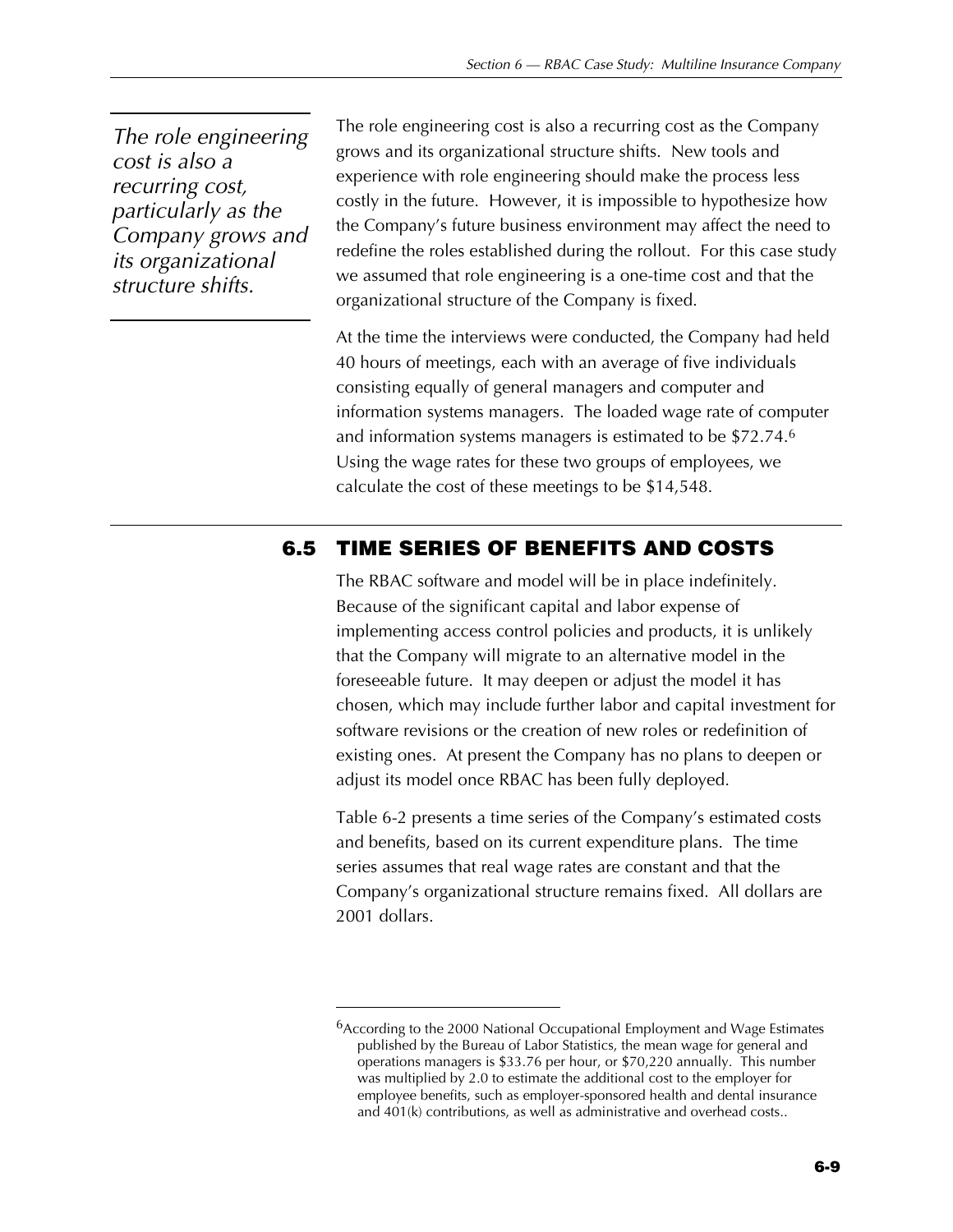#### **Table 6-2. Time Series of the Company's Costs and Benefits**

The Company's costs are spread over six quarters encompassing three calendar years. Because some employees will be managed using RBAC while others are being migrated to the new system, costs and benefits overlap. The total estimated annual benefit to the Company is not first accrued until 2003.

| Year | Costs     | <b>Benefits</b> |
|------|-----------|-----------------|
| 2000 | \$164,000 |                 |
| 2001 | \$501,018 | \$159,857       |
| 2002 | \$121,618 | \$659,505       |
| 2003 |           | \$661,330       |
| 2004 |           | \$661,330       |
| 2005 |           | \$661,330       |
| 2006 |           | \$661,330       |

Expenses are distributed over a six-quarter period. The Company purchased the hardware and RBAC software during the final quarter of 2000. The time series assumes the Company began implementation at the start of the first quarter of 2001 and completed it 15 months later at the end of the first quarter of 2002. Hence, there was a one-quarter lag between software and hardware purchases and the beginning of implementation. The role engineering process was completed before users were migrated to the new system; therefore, the implementation labor expense is distributed evenly over the 5-quarter period, but the role engineering expense was limited to the first two quarters.

The Company plans to first bring its extranet users into the system and then its employees. The entire process will take 9 months; during 3 months both extranet users and employees will be migrated. The process began in the third quarter of 2001 and will be completed at the end of the first quarter of 2002. Although some benefits will be accrued in 2001, the total estimated annual benefit does not begin to accrue until 2003.

Figure 6-1 illustrates the net benefits to the Company on a quarterly basis. Although the software and hardware costs were incurred solely during the fourth quarter of 2000, Figure 6-1 conceptualizes these particular costs over the entire 2000 calendar year. This adjustment was made because the labor costs were distributed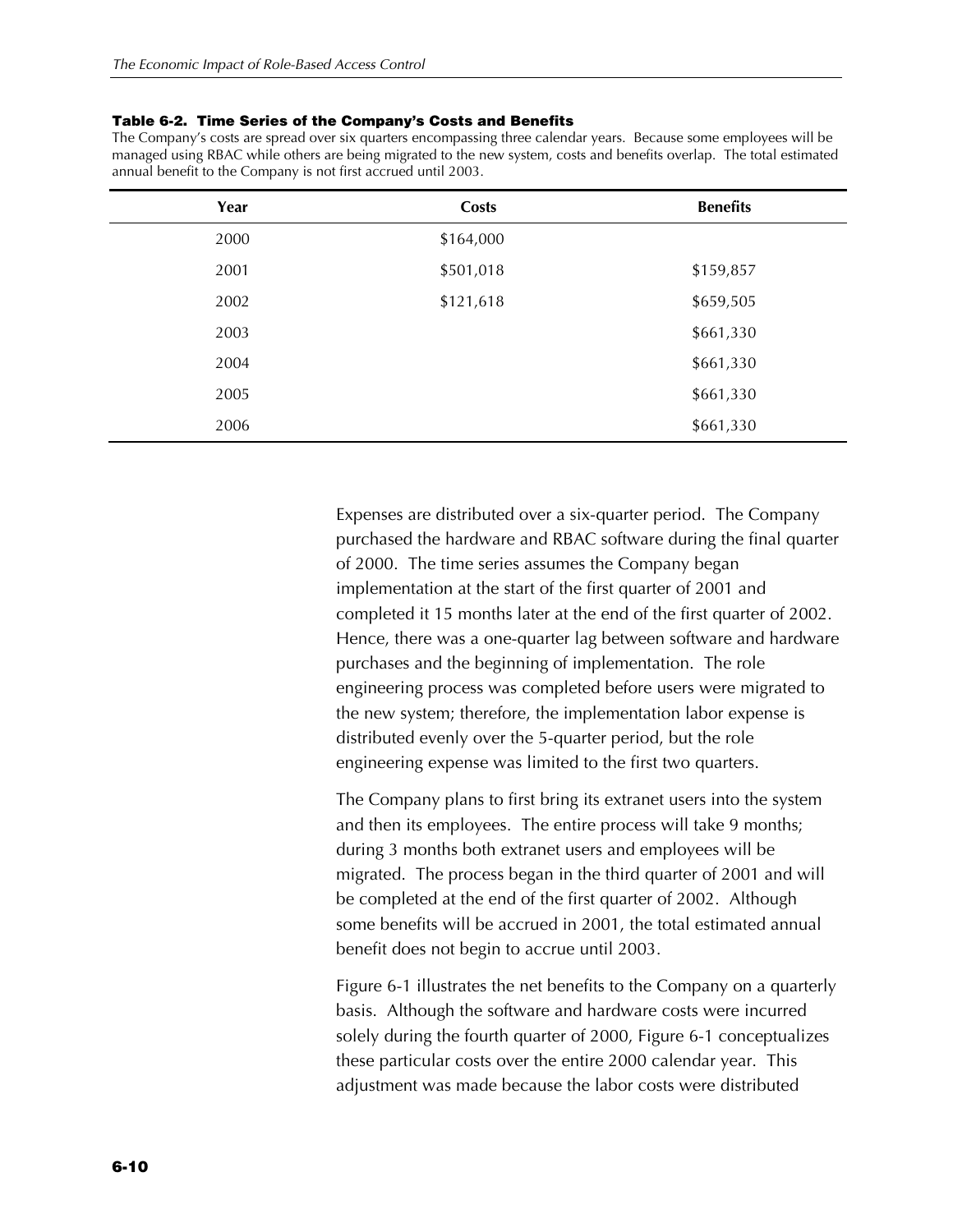#### **Figure 6-1. Quarterly Flow of Net Benefits**

This figure conceptually illustrates the flow of the Company's net benefits on a quarterly basis from implementation to full operation.



evenly over time, when in reality some months may have seen more labor activity than others. If the software and hardware costs had been depicted as a spike in net cash flows, the resulting data point would have made the curve's cost area difficult to illustrate and understand.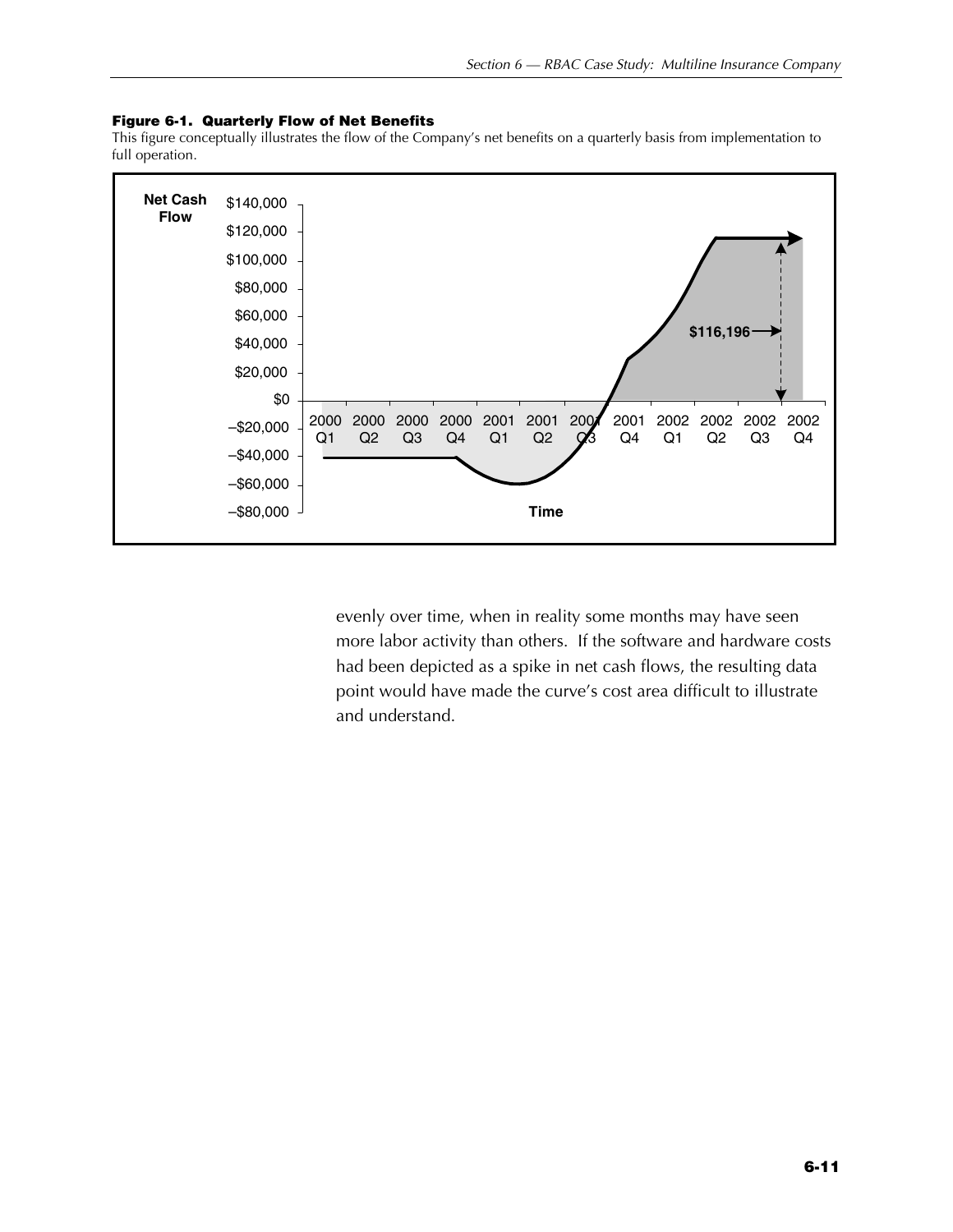## **Survey Findings and Estimation of** *7* **Impact Metrics**

This section summarizes the findings from the data collection activities in terms of the impact metrics and benefit equations defined in the Section 3. These metrics will be used to develop the time series of changes in benefits and costs resulting from NIST's activities presented in the following section.

The Internet survey, telephone interviews, and end-user case study yielded a large amount of quantitative data on the benefits and costs of developing, implementing, and using RBAC and RBACenabled products and services from both the software developer and end-user perspectives. In this section we discuss

- $\blacktriangleright$  quantified end-user benefit and cost metrics,
- ▶ R&D costs associated with developing RBAC products and services,
- $\blacktriangleright$  the current and projected diffusion of RBAC and RBACenabled products, and
- $\triangleright$  NIST's impact on the development and adoption of RBAC.

#### **7.1 QUANTIFIED END-USER BENEFIT AND COST METRICS**

We used the metrics described in Table 3-1 (repeated in Table 7-1 for convenience) to estimate the benefits of RBAC to end users. In addition to benefits, we estimated the costs borne by end-user companies associated with customization and implementation. We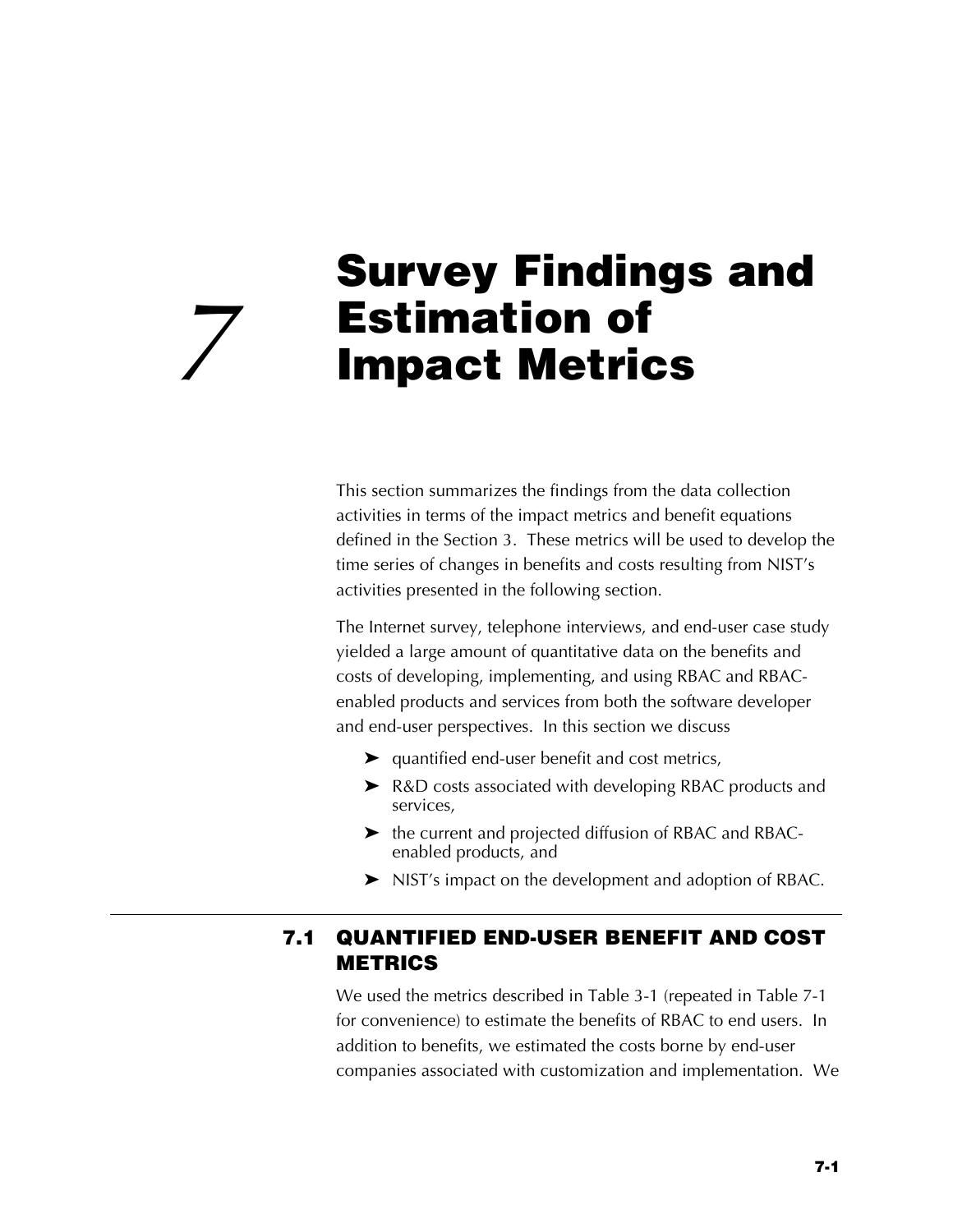| <b>Hypothesis</b>                                                    | <b>Impact Metric</b>                                                                    |  |  |
|----------------------------------------------------------------------|-----------------------------------------------------------------------------------------|--|--|
| RBAC reduces administrative                                          | 1. Change in administrative time for processing a new employee (minutes)                |  |  |
| processing time                                                      | 2. Change in administrative time to revise privileges for job reassignment<br>(minutes) |  |  |
|                                                                      | 3. Change in administrative time to terminate privileges (minutes)                      |  |  |
| RBAC increases productivity                                          | 1. Decreased downtime for new employees                                                 |  |  |
|                                                                      | 2. Reduced time for upper management                                                    |  |  |
|                                                                      | 3. Enhanced organizational structure                                                    |  |  |
| RBAC reduces the frequency<br>and severity of security<br>violations | 1. Elimination of security violations                                                   |  |  |

#### **Table 7-1. End-User Benefits of RBAC**

then normalize the average end-user benefits and costs by company employment so they could be weighted by industry employment to estimate national impacts.

#### **7.1.1 End-User Benefits**

The Internet survey provided most of the information used to estimate metrics related to systems administration benefits. Based on the survey results, RBAC is found to reduce the amount of time needed to perform several administrative activities, relative to alternative access control models. We also calculated benefits for employee downtime based on survey results. These estimates are discussed below.

However, although respondents also indicated that RBAC could generate organizational productivity, reduce upper management costs, and afford the security benefits, we had only sporadic information necessary to estimate these benefits. As a result these benefit categories are not included in our quantitative results and impact estimates.

Three realities hindered the collection of quantitative data on RBAC's impact on organizational productivity, upper management cost, and systems security and integrity:

 $\blacktriangleright$  First, most enterprises have unique organizational structures and business models and practices, even among firms in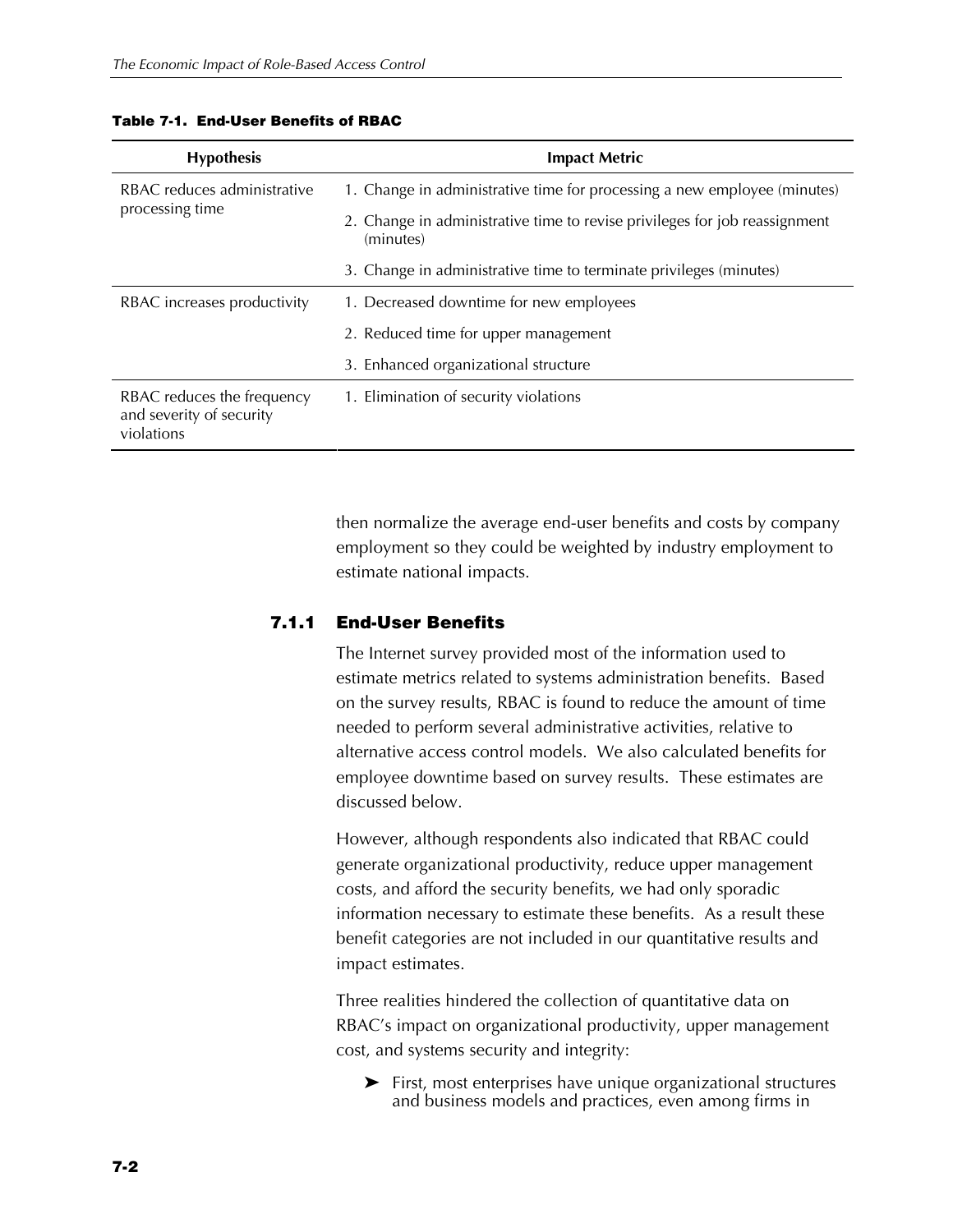similar industries. Thus, drawing and developing comparisons across firms based on hypothetical scenarios regarding the impact an administrative tool may have on a firm's business practices is difficult. Impacts vary widely by firm, and most firms are unable to estimate impacts without any real world experience.

- $\triangleright$  Second, firms, and indeed individuals within firms, have different definitions of what constitutes a business event. For example, Internet survey respondents were able to evaluate the amount of time needed to terminate and assign user permissions for a given access control technology, but they may have been unable to evaluate systems security violations. A security violation for one firm may be when a user attempts to access information to which that user does not have access. For another firm, a security violation may occur when an unauthorized user accesses and affects a system's integrity.
- $\blacktriangleright$  Finally, firms are hesitant to respond to questions that ask about sensitive information on their business operations.

For these reasons, we were not able to gather sufficient information concerning organizational productivity, upper management, and security benefits to develop defensible impact estimates. However, the case study in Section 5 does detail organizational productivity benefit that may be realized by using RBAC systems. In addition, several trade magazines have conducted annual reviews of information security managers, and key findings from these studies are discussed below.

#### **7.1.2 RBAC Reduces Administrative Processing Time**

Table 7-2 presents the amount of time required to perform four common activities using RBAC and non-RBAC models:

- $\blacktriangleright$  assigning existing privileges to new users,
- $\blacktriangleright$  changing existing users' privileges,
- $\blacktriangleright$  establishing new privileges for existing users, and
- $\blacktriangleright$  terminating privileges.

RBAC reduces the amount of time needed to assign privileges to new users by 5.5 minutes. RBAC reduces the time required to terminate a user's privileges by nearly 3 minutes. The time needed to alter a user's privileges is reduced by slightly more than 1 minute with RBAC.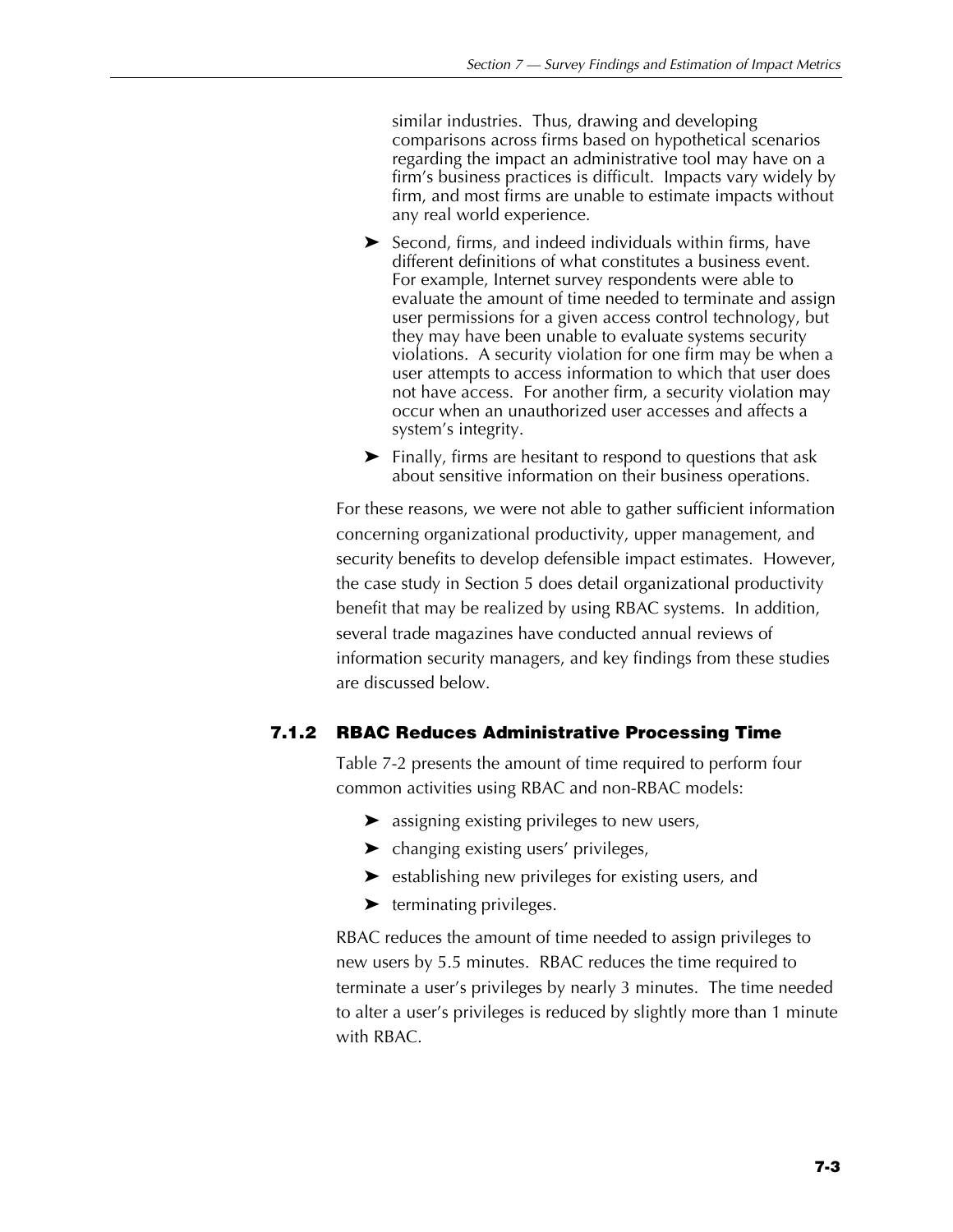|                     | <b>Assigning Existing</b><br><b>Privileges to New</b><br>Users | <b>Changing Existing</b><br><b>Users' Privileges</b> | <b>Establishing New</b><br><b>Privileges for</b><br><b>Existing Users</b> | <b>Terminating</b><br><b>Privileges</b> |
|---------------------|----------------------------------------------------------------|------------------------------------------------------|---------------------------------------------------------------------------|-----------------------------------------|
| <b>RBAC</b> systems | 6.9                                                            | 6.6                                                  | 8.0                                                                       | 4.7                                     |
| Non-RBAC systems    | 12.4                                                           | 7.8                                                  | 9.2                                                                       | 7.6                                     |
| Difference          | 5.5                                                            |                                                      | 1.2                                                                       | 29                                      |

|  |  |  |  |  |  | Table 7-2. Average Task Time (Minutes) by Access Control System |
|--|--|--|--|--|--|-----------------------------------------------------------------|
|--|--|--|--|--|--|-----------------------------------------------------------------|

These four basic tasks are performed repeatedly every year and encompass a large percentage of an organization's total annual number of hours spent on systems administration. Table 7-3 presents the average number of times survey respondents conduct each of the four activities on an annual basis, both in absolute terms and per employee. The Internet survey respondents were with little exception large firms, each employing thousands of employees and maintaining vast information resources and networks. Consequently, it was common for one respondent to provide activities and time estimates for several different access control technologies.

| Table 7-3. Number of Times Administrative Tasks Are Performed |  |
|---------------------------------------------------------------|--|
|---------------------------------------------------------------|--|

| <b>Administrative Task</b>                     | <b>Average Number of Times</b><br>per Year | Per Year, Per Employee |
|------------------------------------------------|--------------------------------------------|------------------------|
| Assigning existing privileges to new users     | 1,802                                      | 1.30                   |
| Changing existing users' privileges            | 1.975                                      | 1.50                   |
| Establishing new privileges for existing users | 1,000                                      | 1.06                   |
| Terminating privileges                         | 452                                        | 0.22                   |

It is important to distinguish between new users and new employees. New users may be new employees as well as current employees that are granted new permissions. Because many firms also maintain multiple access control systems and have many users with multiple user IDs the number of new users may significantly exceed the number of new employees hired annually. As such, the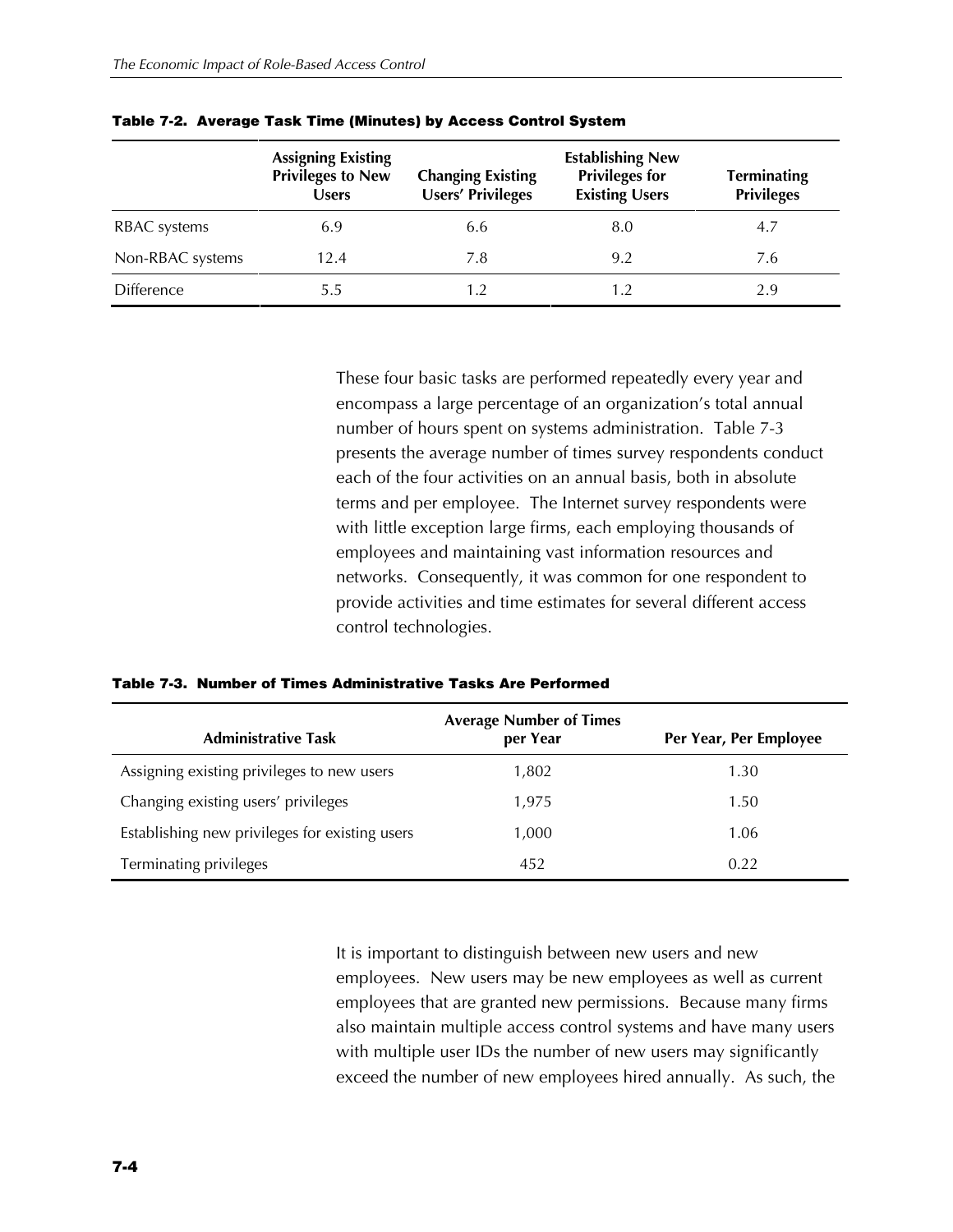per-employee estimate included in Table 7-3 should not be used to approximate employee turnover.

The per-employee average number of tasks performed allows us to estimate the administrative benefits a firm may accrue using RBAC when it is coupled with RBAC time-savings estimates and the average wage of employees performing the tasks. Using wage estimates provided by the Bureau Labor Statistics, this study estimates the loaded wage for systems administrators to be \$51.62 per hour.1

The averages in Tables 7-2 and 7-3 underlie the benefits calculation portion of the economic model used to estimate the economic impact of RBAC. Based on this information, as shown in Table 7-4, an average firm with 100,000 employees could expect to save approximately \$934,000 a year on systems administration using RBAC. Assigning existing privileges to new users accounts for over two-thirds of the administrative benefits.

| <b>Administrative Task</b>                     | <b>RBAC Time</b><br><b>Savings per Task</b><br>(minutes) | <b>Average Number</b><br>of Tasks per Year | <b>Annual Total</b><br><b>Benefit</b> |
|------------------------------------------------|----------------------------------------------------------|--------------------------------------------|---------------------------------------|
| Assigning existing privileges to new users     | 5.5                                                      | 130,000                                    | \$615,138                             |
| Changing existing users' privileges            | 1.2                                                      | 150,000                                    | \$154,860                             |
| Establishing new privileges for existing users | 1.2                                                      | 106,000                                    | \$109,434                             |
| Terminating privileges                         | 2.9                                                      | 22,000                                     | \$54,889                              |
| Total                                          |                                                          |                                            | \$934,321                             |

**Table 7-4. Systems Administration Benefit for a Typical Company with 100,000 Employees** 

#### **7.1.3 RBAC Increases Productivity**

l

Section 4 hypothesized that RBAC had three potential productivity benefits: reduction in new employee downtime, enhanced

<sup>&</sup>lt;sup>1</sup> According to the 2000 National Occupational Employment and Wage Estimates published by the Bureau of Labor Statistics, the mean wage for network and computer systems administrators is \$25.81 per hour, or \$53,685 annually. This estimate was multiplied by 2.0 to estimate the additional cost to the employer for employee benefits, such as employer-sponsored health and dental insurance and 401(k) contributions, as well as administrative and overhead costs.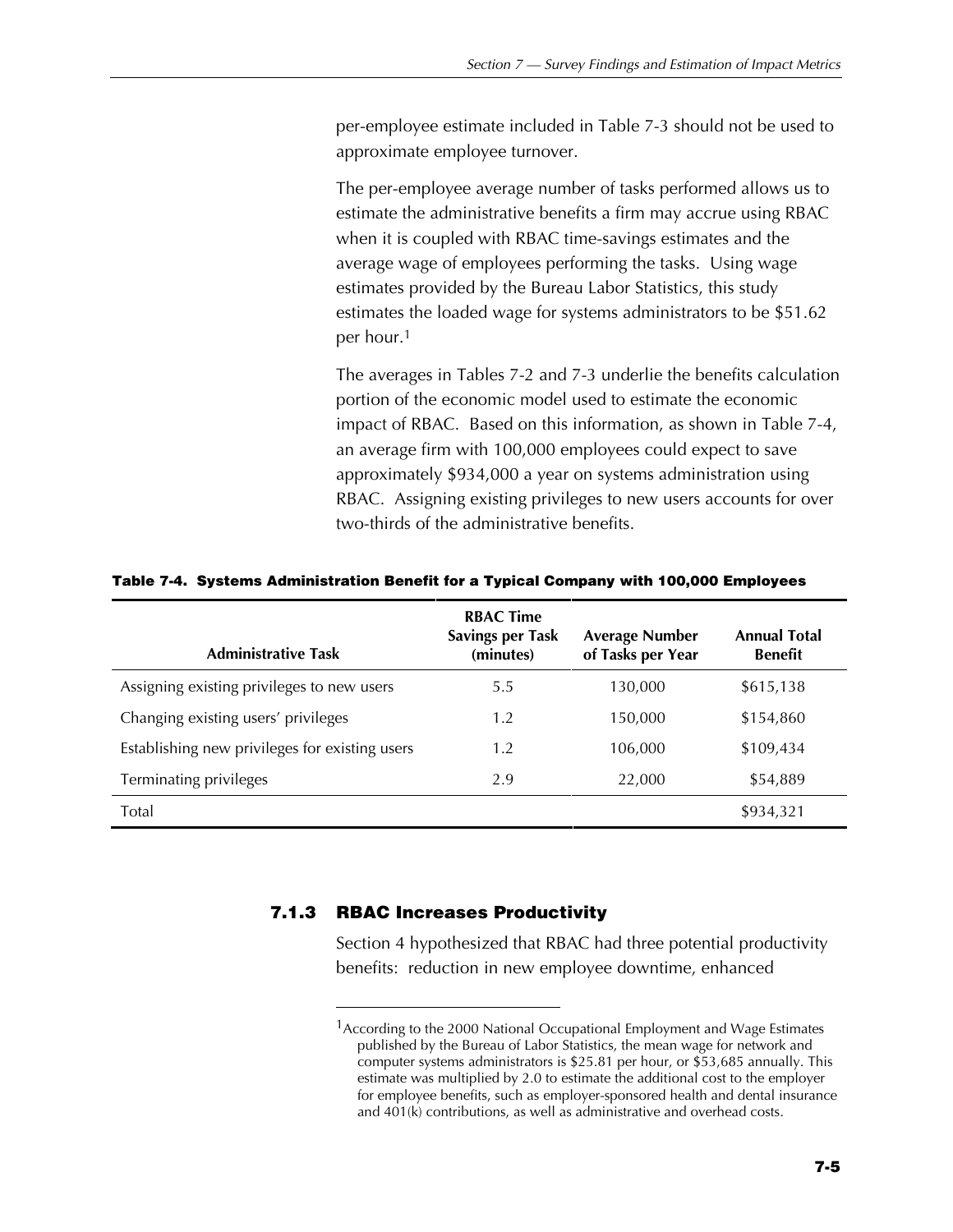organizational productivity, and reduced decision-making time for upper management. Information to estimate the reduction in new employee downtime was provided by telephone and Internet survey respondents, and this benefit component is included in the quantitative impact estimates. However, respondents were unable to provide quantitative data on RBAC's impact on organizational productivity or reduced decision-making time for upper management.

The length of downtime reported by survey respondents for new employees or current employees changing positions varied. Estimates ranged from 1 to 24 work hours, with most falling between 4 and 8 work hours. For current RBAC users and those in the process of implementing RBAC, the average employee downtime was 4.3 hours. Non-RBAC users experienced an average of 8.8 hours in downtime (see Table 7-5). This yields an average benefit of RBAC of 4.5 fewer hours of new employee downtime.<sup>2</sup>

| Table 7-5. Reduction in<br><b>New Employee Downtime</b> | <b>Metric</b>          | <b>Non-RBAC System</b> | <b>RBAC System</b> |
|---------------------------------------------------------|------------------------|------------------------|--------------------|
| (hours)                                                 | Maximum downtime value | 24.0                   | 8.0                |
|                                                         | Minimum downtime value | 0.5                    | 0.5                |
|                                                         | Average downtime value | 8.8                    | 4.3                |

However, the term downtime is somewhat misleading. Conversations with IT professionals and managers revealed that employees are not totally unproductive when they do not have their permissions—they are simply less productive. Other activities, such as reading printed materials, attending meetings, attending orientation, introducing themselves to clients and coworkers, can be accomplished without access privileges. Some firms have temporary user IDs that new employees are assigned until the permanent ID is received. Knowledgeable professionals suggest that employees are about 80 to 90 percent productive during this

-

 $2$ The downtime savings estimate is not directly comparable to the RBAC systems administration benefits because the downtime estimate represents elapsed business hours from the time the new employee starts to the time he receives access. Changes in administrative time include paperwork and processing time needed to complete the task of actually assigning the permissions within the system. The difference between the two is the time the new employee's request sits in the queue waiting to be processed.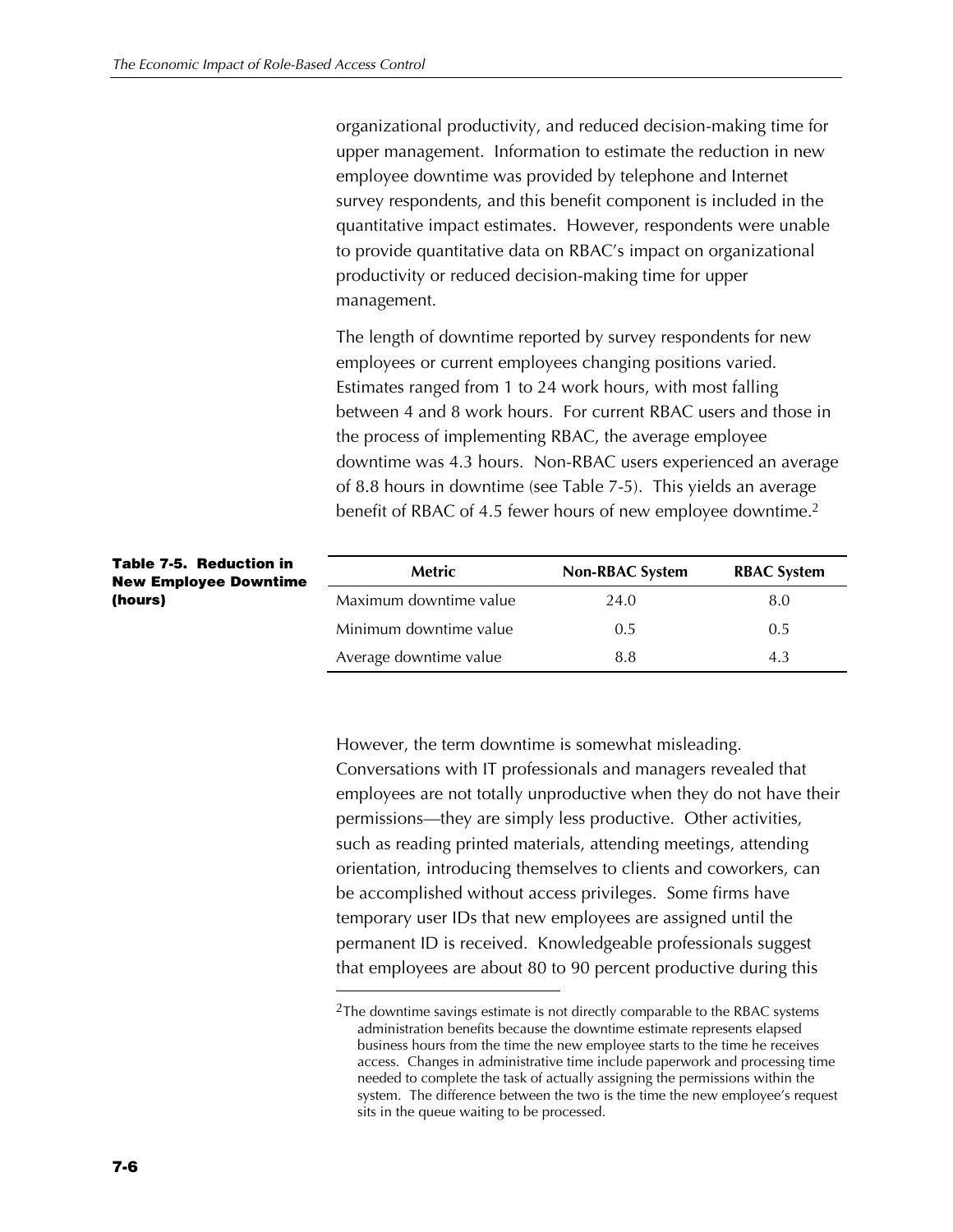downtime. Therefore, we assume that new employees are about 85 percent as productive as they could otherwise be, given they are new to the position.

Table 7-6 shows the downtime reduction benefits of RBAC compared to non-RBAC systems. The difference of 4.5 hours, with a productivity loss of 15 percent yields a productivity loss of 0.67 hours. Using the average number of new employees per user in Table 7-3, a typical company with 100,000 employees would benefit approximately \$3.4 million per year.

| fits from<br>ime for a | <b>Metric</b>                                              | <b>Non-RBAC System</b> |
|------------------------|------------------------------------------------------------|------------------------|
| th<br>ees              | Change in average employee downtime (RBAC<br>vs. non-RBAC) | $4.5$ hrs              |
|                        | Productivity loss (15 percent)                             | $0.67$ hrs             |
|                        | Hourly rate                                                | \$39.46 <sup>a</sup>   |
|                        | New users per employee                                     | 1.3                    |
|                        | Annual benefits (100,000 employees)                        | \$3,436,966            |

aAccording to the 2000 National Occupational Employment and Wage Estimates published by the Bureau of Labor Statistics, the mean wage for civilian white collar workers is \$19.73 per hour, or \$\$41,038 annually. This estimate was multiplied by 2.0 to estimate the additional cost to the employer for employee benefits, such as employer-sponsored health and dental insurance and 401(k) contributions, as well as administrative and overhead costs.

#### **7.1.4 RBAC Reduces the Severity and Frequency of Security Violations**

When a security violation occurs, firms and organizations experience direct and indirect costs. Depending on the industry and the nature of the security violation, the impacts are potentially large. In a 2000 *Information Security* magazine survey, nearly 2,000 information security managers were asked if they had experienced a security violation within the past year from employee access abuse, unauthorized access by outsiders, access abuse from nonemployee authorized users, or the leakage of proprietary information. According to *Information Security*, 58 percent of the respondents reported violations due to employee access abuse, 42 percent due to unauthorized access by outsiders, 14 percent due to access abuse by nonemployee authorized users, and 24 percent due to the leakage of proprietary information (Briney, 2000).

#### **Table 7-6. Bene Reduced Downti Typical Firm with 100,000 Employ**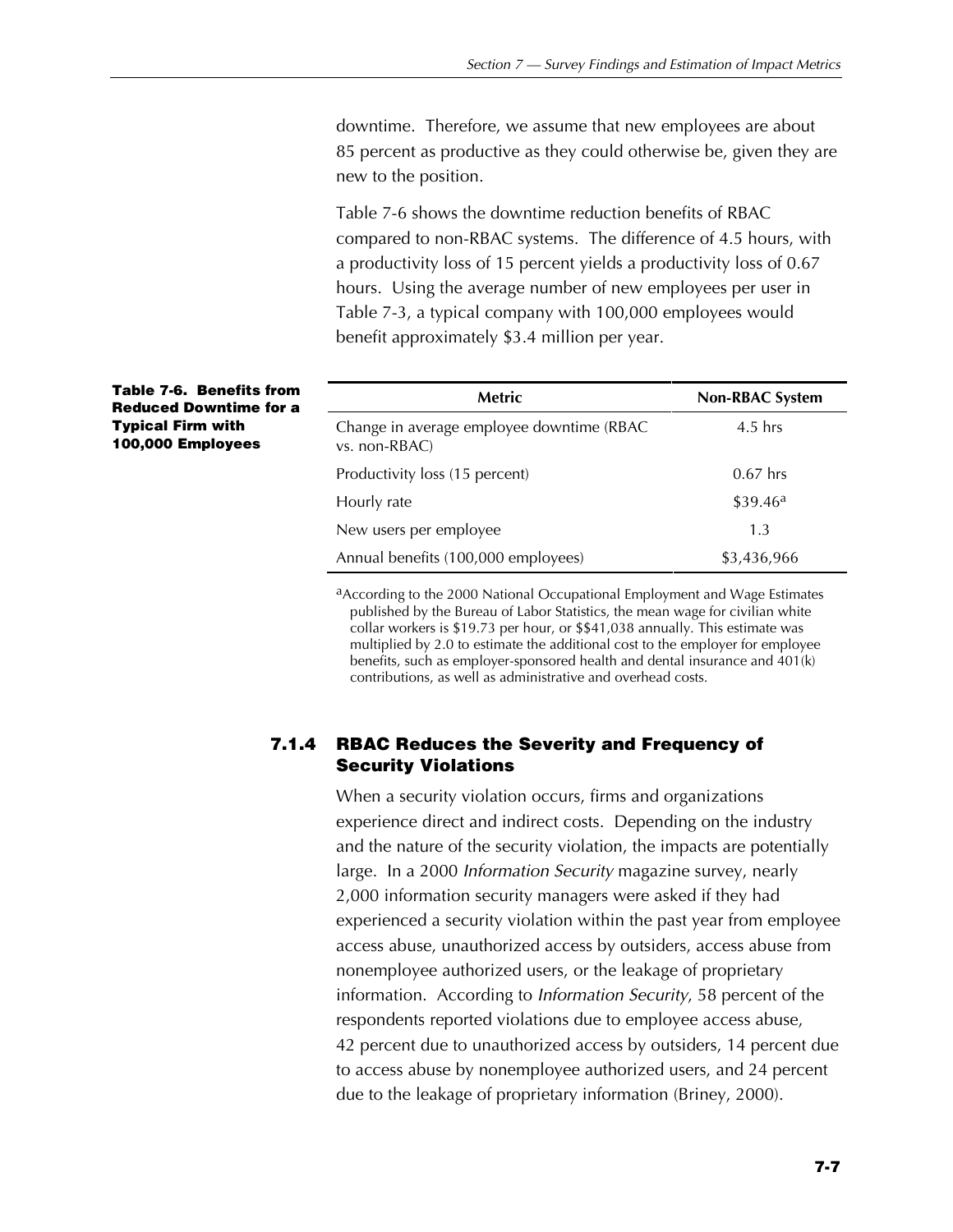Not only are security violations occurring with frequency, they are costly. Table 7-7 presents average cost per violation from the Computer Security Institute (2001) located in San Francisco. Theft of proprietary information and financial fraud are typically the most costly forms of security violation.

| <b>Type of Violation</b>                      | 1999  | 2000  | 2001             |
|-----------------------------------------------|-------|-------|------------------|
| Theft of proprietary information              | 1,848 | 3,033 | 4,448            |
| Sabotage                                      | 164   | 970   | 199              |
| Telecom                                       | 77    | 66    | 55               |
| System penetration                            | 103   | 245   | 454              |
| Insider abuse of net access                   | 94    | 307   | 357              |
| Financial fraud                               | 1,471 | 1,647 | 4,421            |
| Denial of service                             | 116   | 109   | 122              |
| Virus contamination                           | 45    | 180   | 244              |
| Unauthorized access to information by insider | 143   | 1,125 | 276              |
| Telecom fraud                                 | 27    | 212   | 502              |
| Active wiretapping                            | 20    | 5,000 | $\boldsymbol{0}$ |
| Laptop theft                                  | 87    | 59    | 62               |

#### **Table 7-7. Average Cost per Security Violation 1999 – 2001 (\$thousands)**

Source: Computer Security Institute. 2001. "2001 CSI/FBI Computer Crime and Security Survey." *Computer Security Issues and Trends* VII(1):Spring.

> With the increasing use of e-commerce, the potential for security violations will increase, as may the cost. RBAC systems are designed to mitigate the possibility of these violations occurring, although this study was unable to predict the extent to which they will do so.

#### **7.1.5 End-User Customization and Installation Costs**

Customization and installation costs for end users are based primarily on the case study. As described in Section 5.4, the customization and implementation cost per user less software costs is estimated to be approximately \$78.36.

Information from the survey respondents that had implemented or were implementing RBAC at the time of the telephone and Internet surveys corroborate the detailed estimates from the case study.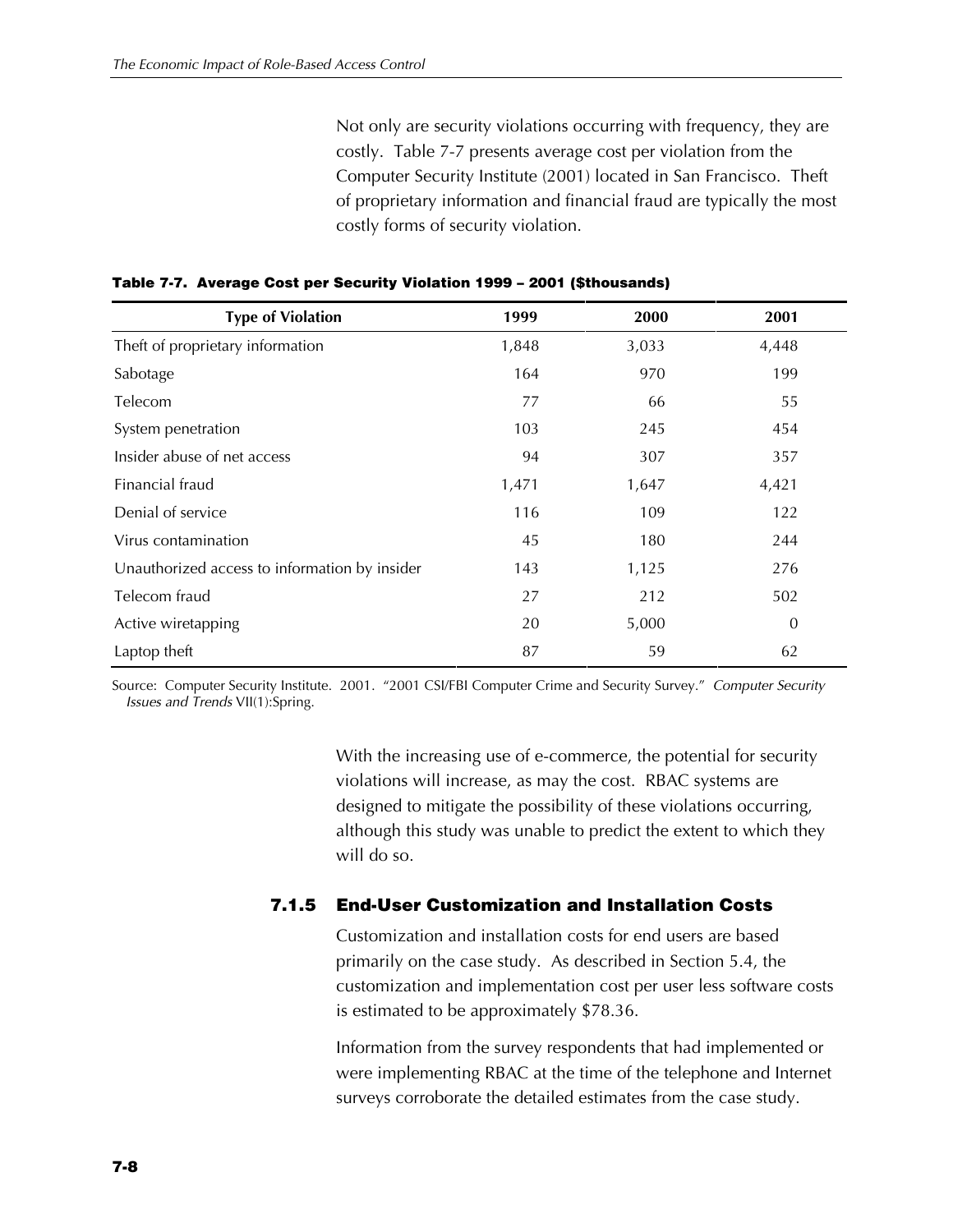However, information from the surveys was less detailed and it was not always clear what activities were being included in their cost estimates.

A summary of the findings from the Internet study are presented in Table 7-8. The details provided by respondents concerning their implementation and customization costs varied. Some companies fully disclosed the processes they used, whereas others provided only general estimates for a few of cost categories.

#### **Table 7-8. End-User Customization Costs, Evidence from Internet Survey**

| <b>Metric</b>                                                                           | <b>Internet Study Value</b> | <b>Case Study Value</b> |
|-----------------------------------------------------------------------------------------|-----------------------------|-------------------------|
| Average total amount of time needed to fully<br>implement RBAC                          | 12 months                   | 15 months               |
| Average time required to migrate user base to RBAC                                      | 6 months                    | 6 months <sup>a</sup>   |
| Average customization and implementation costs for<br>purchased system, consulting fees | \$100,000                   | \$44,000 <sup>b</sup>   |
| Hardware costs                                                                          | \$17,000                    | \$20,000                |
| Number or full-time employees required                                                  | 1 to 4                      |                         |

aExcludes staggered rollout of extranet users and internal users.

bSum of maintenance and support agreement and consulting fees less software costs.

Most of the survey respondents stated that the process of rolling out RBAC took or would take about 1 year, and that the process of bringing users online in the RBAC system takes approximately 6 months. They also indicated that hardware purchases were made to facilitate migration and implementation, and that they hired consultants, either the software vendor or a third-party organization, to assist in implementation. The expense attributable to consulting fees averaged approximately \$100,000.

We use the detailed cost per user estimates developed from the case study as the basis for typical firm cost in the empirical analysis for several reasons:

 $\blacktriangleright$  The case study results give a more complete picture of an average firm's implementation expenses. Many survey respondents left out one or more cost categories. It was possible to assemble a general impression of costs using their responses, but no one response yielded enough information to completely calculate costs per user for their firms.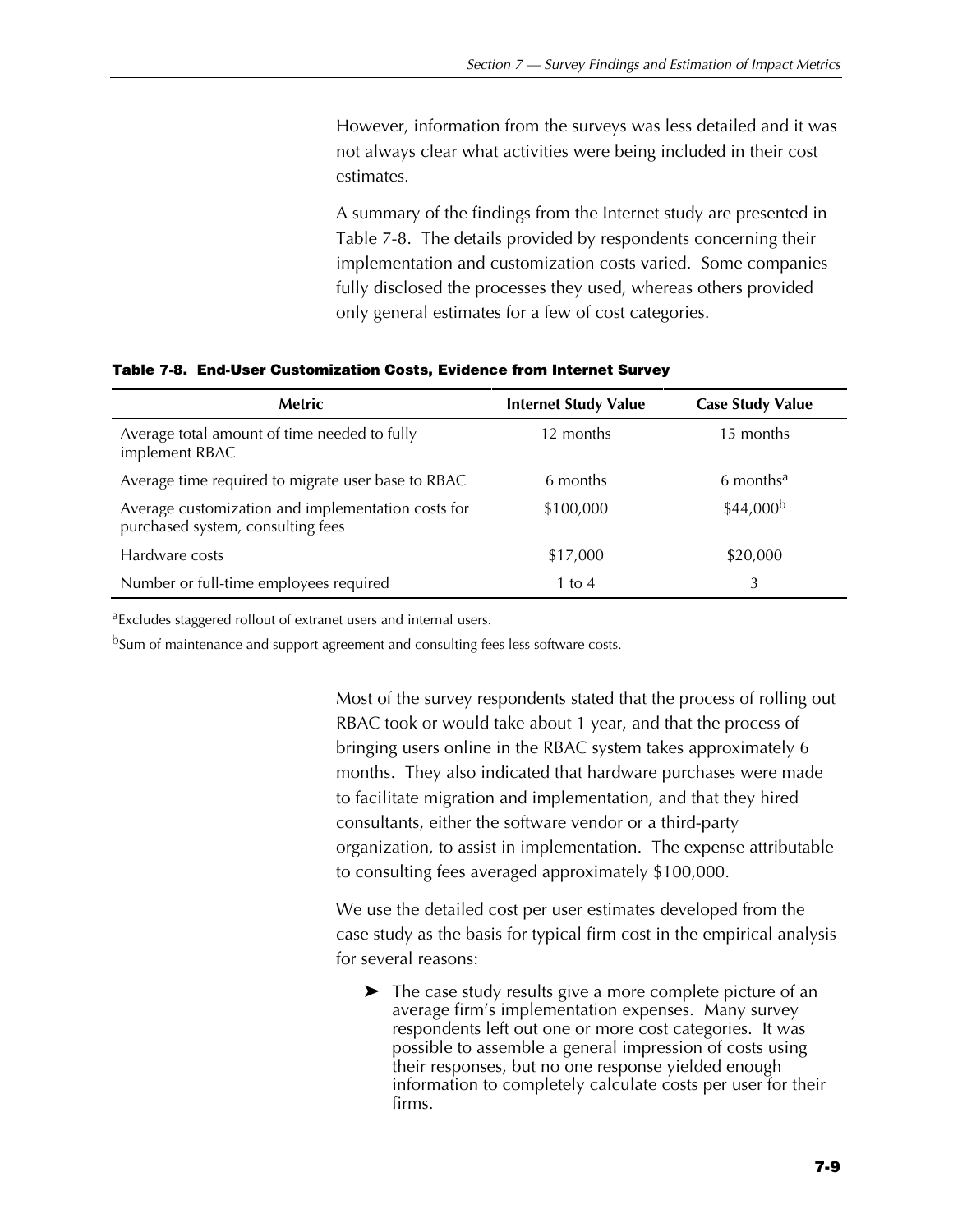- $\blacktriangleright$  Because of the number and depth of the interviews conducted with the case study participant, the cost estimate from the case study does provide a complete portrayal of adoption activities.
- $\blacktriangleright$  Finally, as Table 7-8 indicates, the results from the case study closely match those from the Internet survey and enduser interviews.

Included in the end-user adoption costs are all customization and implementation costs with the exception of software expenditures. Software expenditures are treated as a transfer payment from end users to software developers. The R&D costs of software developers are included as a separate cost category and are discussed in the following subsection.

## **7.2 R&D COSTS ASSOCIATED WITH DEVELOPING RBAC PRODUCTS AND SERVICES**

Organizations conducting research into RBAC and RBAC-enabled products and services are for the most part software vendors producing commercial packages. However, some software end users are also developing or have developed RBAC systems inhouse.

#### **7.2.1 Software Vendors' R&D Costs**

The average R&D cost for software developers to integrate RBAC functionality into their products is estimated to be approximately \$550,000. This average R&D budget was developed from the responses software developers provided during the telephone interviews and a limited number of Internet survey responses.

The highest R&D budget reported was \$1 million, and the lowest \$100,000. A company that has incorporated the most advanced model of RBAC into its products provided the \$1 million estimate. The \$100,000 estimate reflects a company that incorporated lower levels of RBAC functionality. The remaining companies were distributed fairly evenly between these upper and lower bounds. As a result, the midpoint of the budget range, \$550,000, was selected for typical R&D costs for software developers.

At the time this study was completed, approximately 26 software companies were known to market RBAC and RBAC-enabled products. Other companies are likely in the process of developing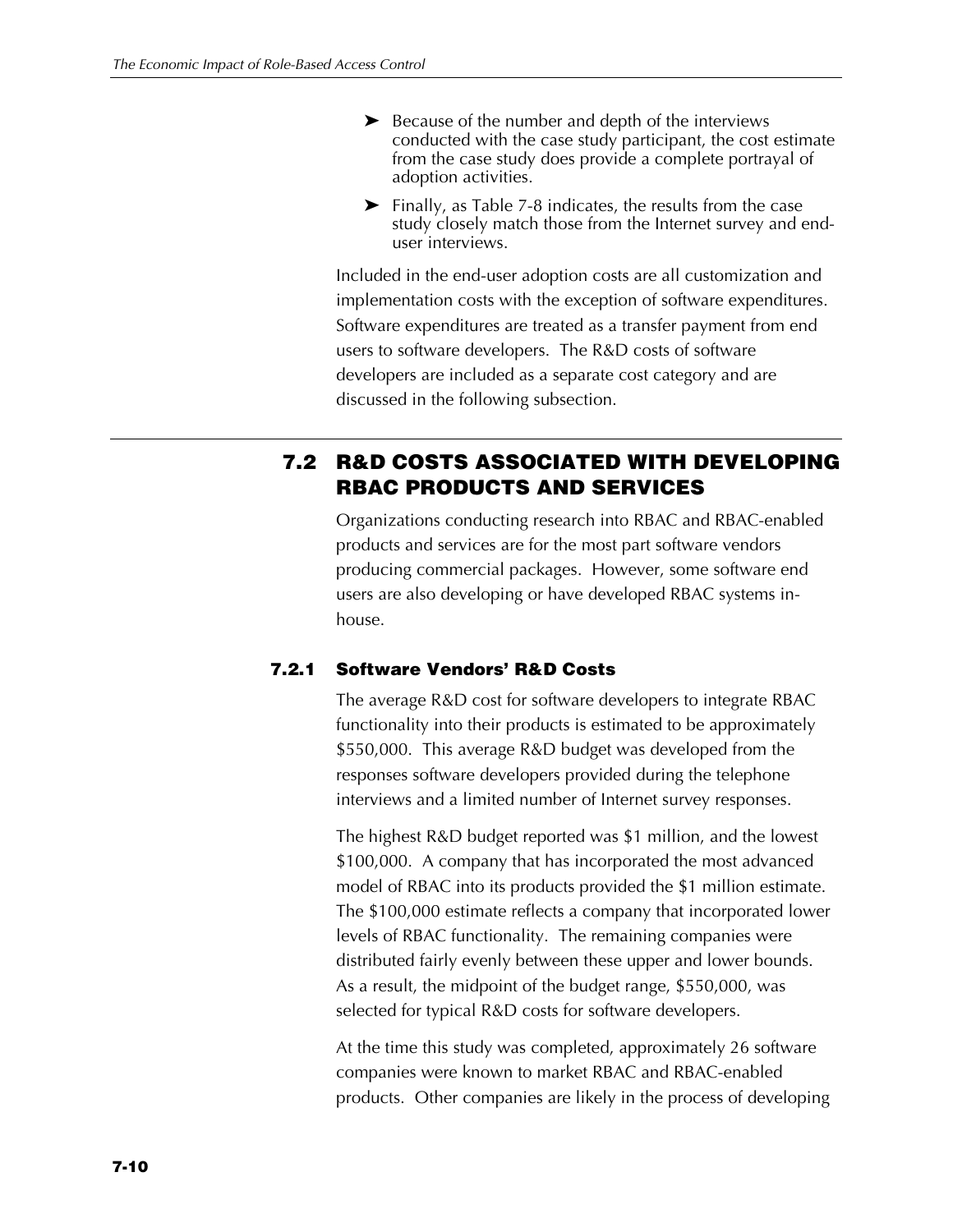RBAC-compatible products, but much of this information is proprietary. End users are showing significant interest in RBAC; therefore, we anticipate that the number of companies offering RBAC and RBAC-enabled products will increase over the next few years.

It is not known with certainty when these companies first began to integrate RBAC into their products, but we do know that some of their RBAC-enabled products were first on the market in 1997 and 1998. Most software companies indicated that integrating RBAC functionality took up to 1 year. Therefore, our analysis models R&D costs beginning in 1996 and with an average of five products begin developed each year between 1996 and 2000.<sup>3</sup> Based on interviews, software developers spent on average \$550,000 developing their RBAC-enabled products. This yields industry expenditures of approximately \$2.75 million per year. To account for enhancement to existing products and firms that will be marketing new RBAC products in the future, this R&D rate is extrapolated through our time horizon of 2005.

#### **7.2.2 In-house End-User Development Costs**

-

Telephone interviews with end users indicated that few companies have developed RBAC products in-house because of the amount of labor hours and level of expertise required. Furthermore, it is unclear what percentage of end users may be in the process of or considering developing an system in-house in the future rather than purchase a commercially available solution. For this quantitative analysis, we assumed the five large companies per year would be developing in-house systems at a cost of \$550,000 per system.

End users that do pursue an in-house strategy will do so because their organizational structure, size, and their user structure would warrant devoting the resources to it. For example, the three respondents to Internet survey and end-user telephone interviews that developed some type of RBAC system in-house noted that their organization each employed more than 100,000 people. The one exception to the trend of in-house developers is one small security company whose line of business warranted early adoption of

 $3$ Five firms per year is based on 26 companies that are known to presently market RBAC products that were developed over the 5 year period from 1996 through 2000.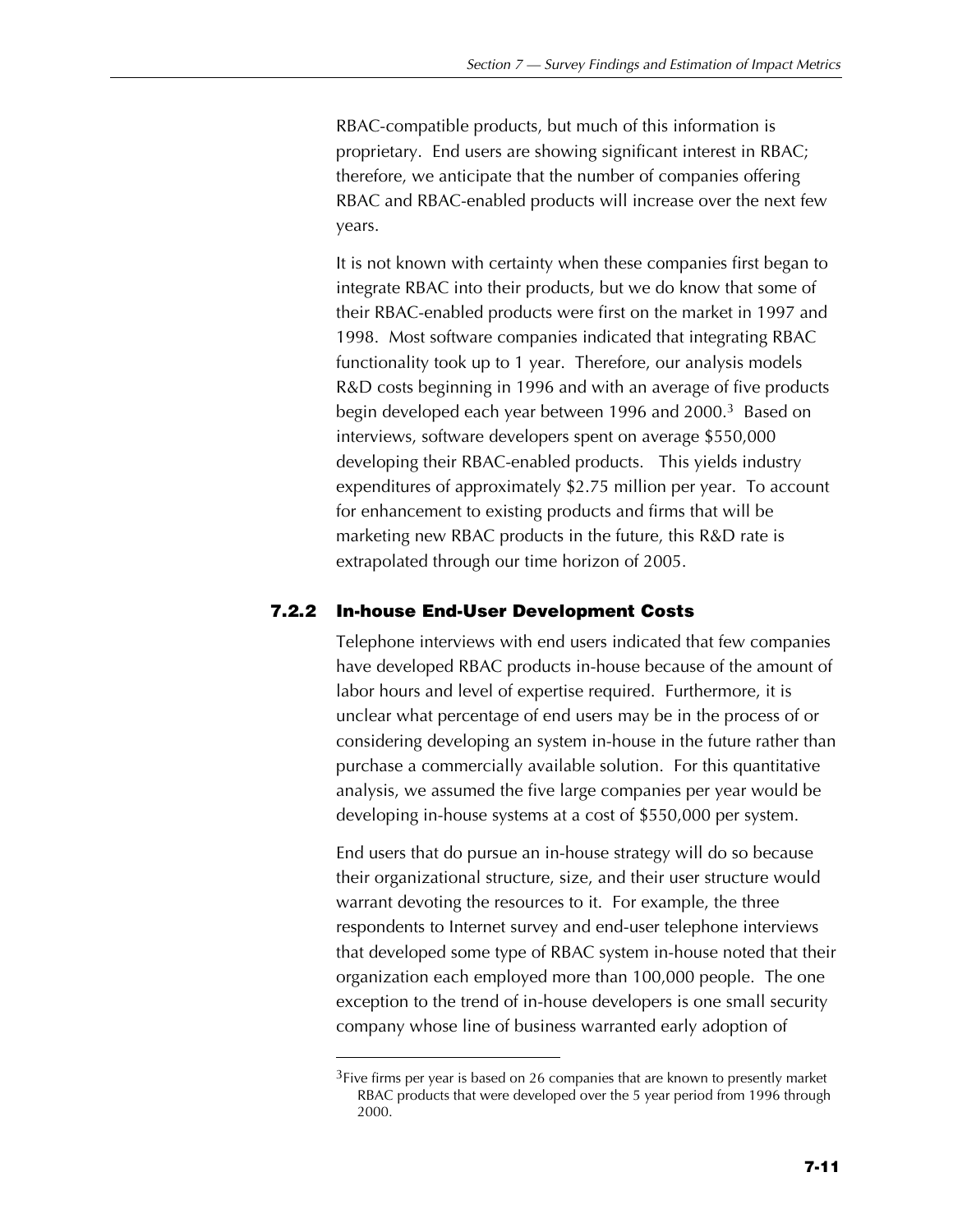RBAC. The sum of this company's employee and user base was 150. The total cost of development for this company was \$68,066 over the course of a 1-year period, or \$453.77 per user (see Table 7-9).

#### **Table 7-9. One End-User's In-House RBAC Development Costs**

| <b>Metric</b>                    | Cost     |
|----------------------------------|----------|
| Design and development cost      | \$25,000 |
| Implementation cost <sup>a</sup> | \$28,066 |
| Hardware costs                   | \$15,000 |
| Total cost                       | \$68,066 |
| Cost per user                    | \$453.77 |

<sup>a</sup>This respondent indicated that its implementation expense was 6 months at 60 labor hours a month. Using the standard \$77.96 loaded wage rate for systems administrators used through this report, the total implementation cost is estimated to be \$28,066.

#### **7.3 CURRENT AND PROJECTED DIFFUSION OF RBAC**

In general RBAC is still in the early stages of adoption. Most commercial products have only been available for a year or two and companies are just beginning to realize the potential savings RBAC presents.

Companies that responded to our survey varied with respect to their current stage of RBAC development. Respondents were asked if they were considering adopting an RBAC system, were in the process of designing one, were in the process of implementing one, currently operating one, or had no plans to change access control systems. Table 7-10 gives the share of respondents in each of these categories. The most common response was that their company was considering adopting an RBAC system. It should be noted that survey response bias may have an upward bias on the implied current penetration of RBAC. Firms that have no interest or have not heard of RBAC are less likely to complete the survey.

Companies that had systems in place or were in the process of implementation were all in the financial services and health case sectors. Other industries considering adoption were information technology, transportation, telecommunications, and electric utility.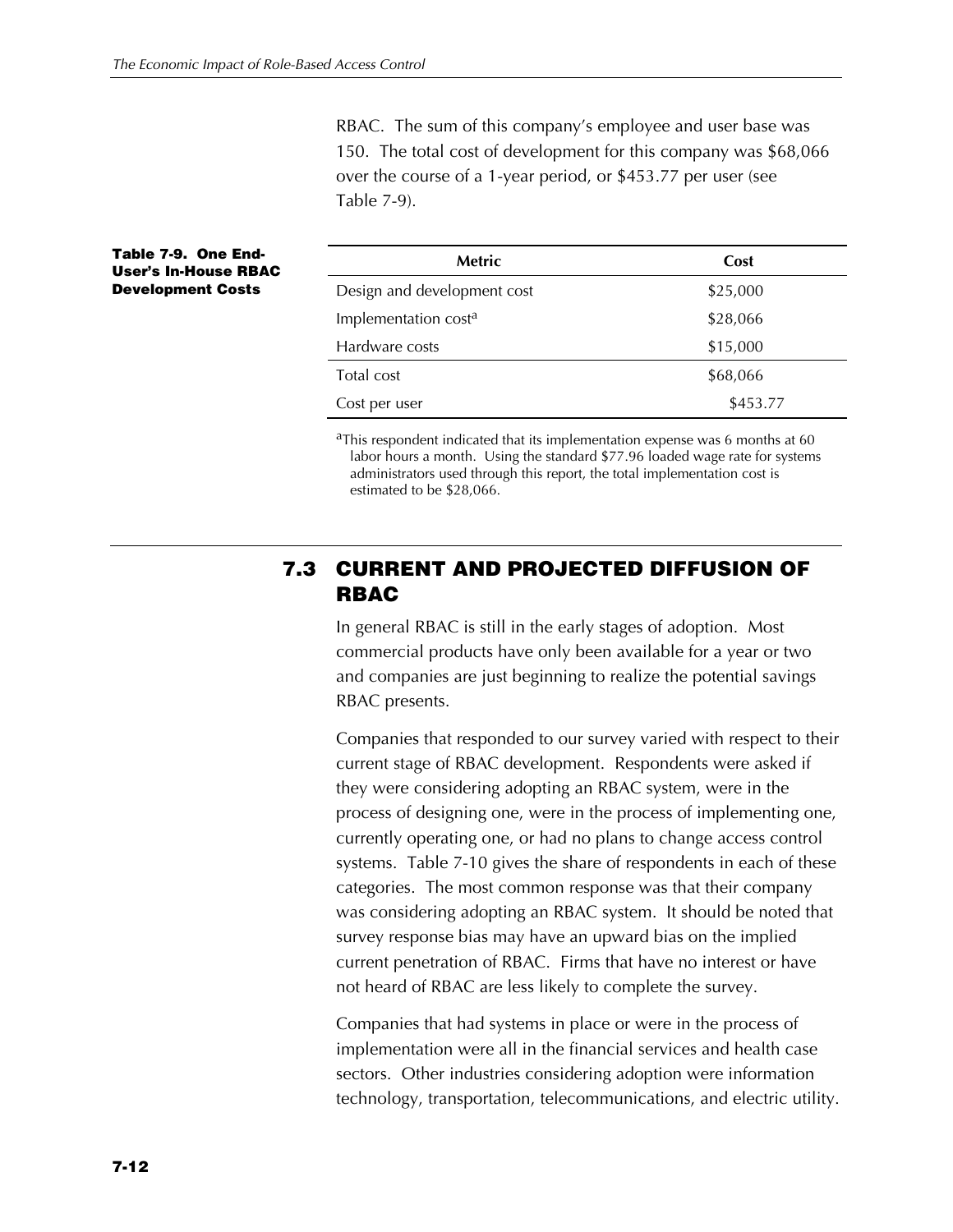| <b>Status</b>                              | <b>Percentage</b> |
|--------------------------------------------|-------------------|
| Considering adopting an RBAC system        | 42%               |
| In the process of designing an RBAC system | 8%                |
| Currently implementing an RBAC system      | 12%               |
| Have RBAC system in operation              | 12%               |
| Have no plans to adopt an RBAC system      | 27%               |
| Total                                      | $100\%$           |

**Table 7-10.** 

**Stage of RBAC Development** 

**Respondents' Current** 

Software developers believed that the greatest growth in the adoption of RBAC will continue to be in the health care, financial services and insurance, and information industries. These three industries currently conduct the majority of their information transactions electronically, and significant inefficiencies exist in current access control management.

Software developers also indicated that most industries, to some degree, would implement some form of RBAC-enabled system by 2005. They thought that substantial growth will be seen in the information sector, which includes technology and telecommunications. However, penetration in this industry will be slower than in the aforementioned three because the regulatory and security drivers are not as strong for the majority of constituent companies. Data gathered during an exercise with the Network Applications Consortium (NAC), an association of large softwaresystems end users, confirmed these trends. Software developer and NAC responses were averaged to estimate the RBAC market penetration rates presented in Table 7-11.

As described above, industry experts are in basic agreement about which sectors will be most active in adopting RBAC systems. However, there was less consensus in the realized rate of penetration by 2005. Because of this uncertainty, three diffusion scenarios are used to present the empirical estimates. These scenarios represent low, medium, and high rates of projected penetration. These scenarios are presented in Table 7-11 by industry sector. Industry penetration is expressed as the percentage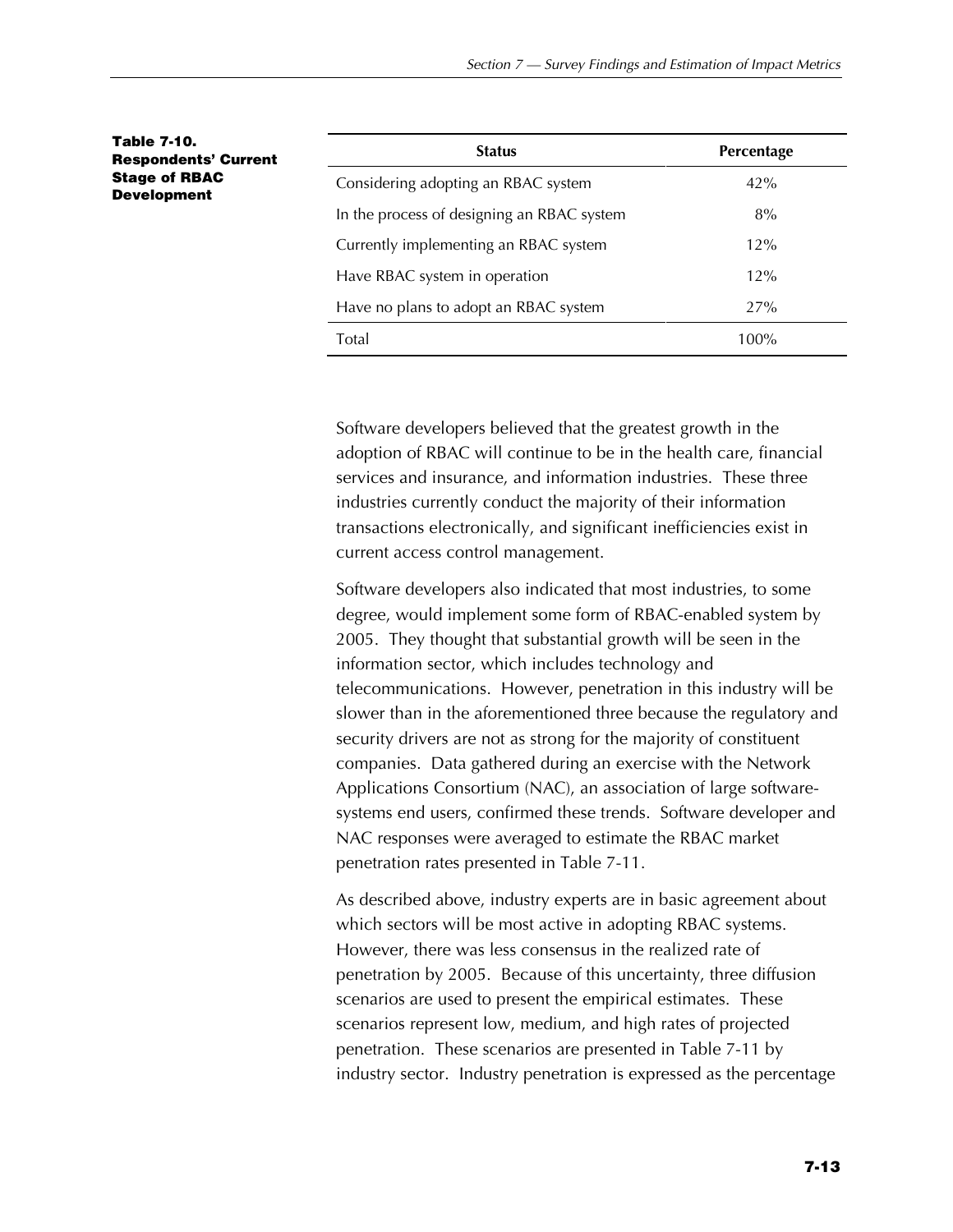|                                                                                                                | Information <sup>a</sup> | Finance and<br>Insurance | <b>Health Care</b><br>Assistance<br>and Social | Government <sup>b</sup>                                            | Scientific, and<br>Professional,<br>Educational<br>Technical<br>Services | Manufacturing   | Utilities      | Transportation<br>Warehousing<br>and |
|----------------------------------------------------------------------------------------------------------------|--------------------------|--------------------------|------------------------------------------------|--------------------------------------------------------------------|--------------------------------------------------------------------------|-----------------|----------------|--------------------------------------|
| Number of Firms (500+<br>Employees)                                                                            | 969                      | 1,640                    | 3,414                                          |                                                                    | 3,089                                                                    | 4,838           | 232            | 1,110                                |
| Employment in Firms<br>(500+ Employees)                                                                        | 2,238,831                | 3,889,704                | 7,304,840                                      | 2,425,898                                                          | 3,271,963                                                                | 9,931,342       | 578,717        | 1,955,724                            |
| Market Penetration<br>Rates by 2005                                                                            |                          |                          |                                                |                                                                    |                                                                          |                 |                |                                      |
| Low                                                                                                            | 20                       | 35                       | $\overline{Q}$                                 | LO                                                                 | $\overline{10}$                                                          | LO              | $\overline{1}$ | S                                    |
| Medium                                                                                                         | $30\,$                   | 45                       | 50                                             | $\overline{0}$                                                     | $\overline{1}$                                                           | $\overline{10}$ | 25             | 25                                   |
| High                                                                                                           | $\overline{Q}$           | 55                       | $\mathcal{S}$                                  | $\overline{1}$                                                     | 20                                                                       | $\overline{1}$  | 35             | 30                                   |
| Number of Employees<br>Managed Using RBAC<br>by $2005$                                                         |                          |                          |                                                |                                                                    |                                                                          |                 |                |                                      |
| Low                                                                                                            | 447,766                  | 96<br>1,361,39           | 2,921,936                                      | 121,295                                                            | 327,196                                                                  | 496,567         | 86,808         | 293,359                              |
| Medium                                                                                                         | 671,649                  | 67<br>1,750,36           | 3,652,420                                      | 242,590                                                            | 490,794                                                                  | 993,134         | 144,679        | 488,931                              |
| High                                                                                                           | 895,532                  | 37<br>2,139,3            | 4,382,904                                      | 363,885                                                            | 654,393                                                                  | 1,489,701       | 202,551        | 586,717                              |
| <sup>b</sup> This analysis assumes that by 2005 only departments<br>a Information includes telecommunications. |                          |                          |                                                | and agencies within the federal government will have adopted RBAC. |                                                                          |                 |                |                                      |

**7-14 Table 7-11. RBAC Penetration Rates by Industry, 2005**  Table 7-11. RBAC Penetration Rates by Industry, 2005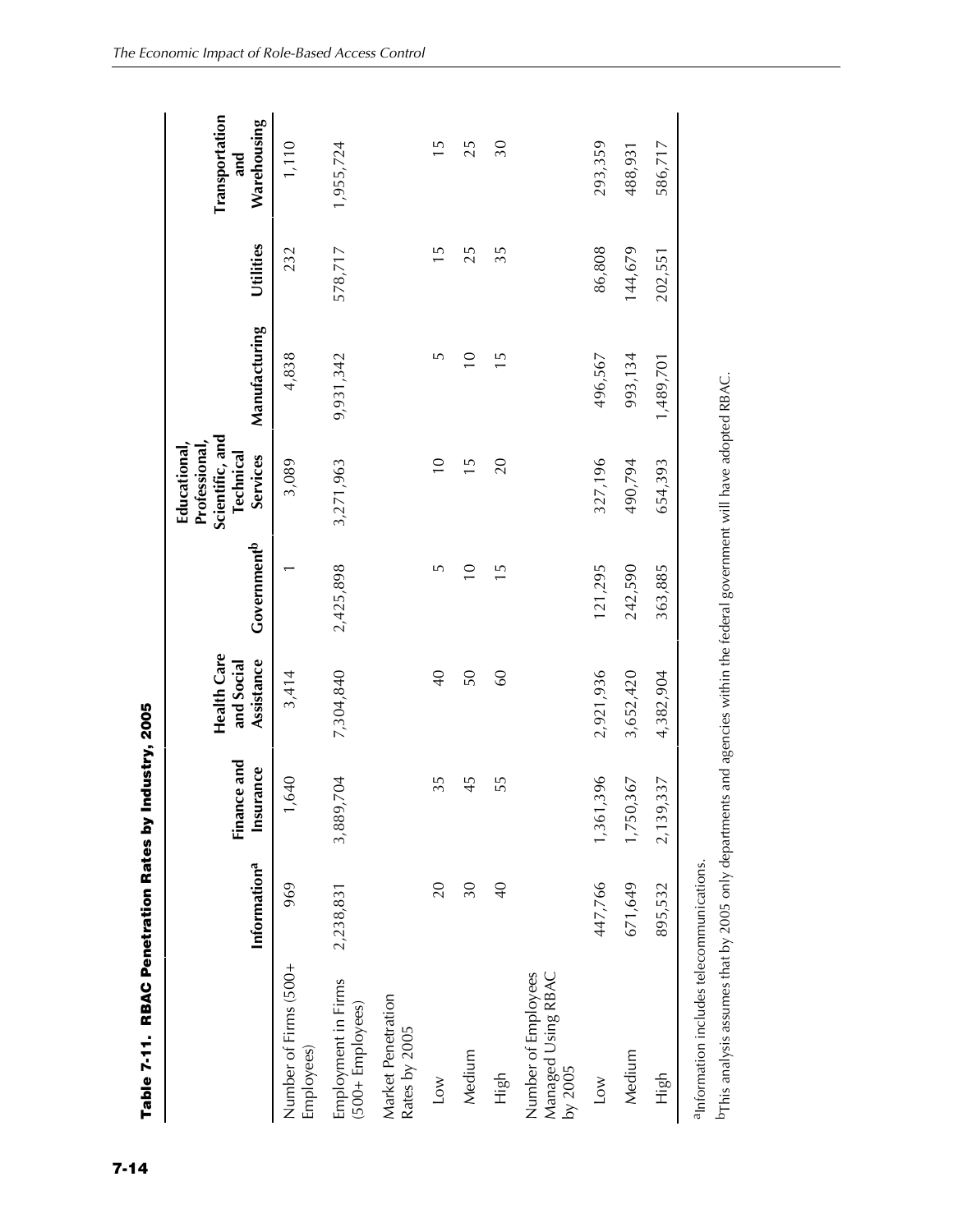of employees in companies with employment greater than 500 that will be managed by RBAC systems by the end of 2005. Note that the relative adoption trends across industry sectors are maintained in each of the three scenarios.

## **7.4 NIST'S IMPACT ON THE DEVELOPMENT AND ADOPTION OF RBAC**

This section presents software developers' understanding and valuation of NIST's contributions to the development of RBAC. Based on the telephone interviews, almost all software developers indicated that NIST's research and sponsorship have accelerated the RBAC development process. In addition, they indicated that NIST's activities have lowered the cost of integrating RBAC functionality into their products; however, they said that the cost impact was secondary.

All the developers interviewed were familiar with NIST's articles in the professional literature, and many have attended at least one workshop or conference that was either sponsored by NIST or contained a presentation or information by NIST on the subject. However, software developers also indicated that they believe NIST has had no measurable impact on reducing end-user customization and implementation costs and enhancing the overall quality of RBAC products.

#### **7.4.1 Accelerated Adoption and Availability**

*Developers interviewed agreed that without NIST's contributions and sponsorship RBAC would not be as evolved as it currently is.* 

Most developers believe that NIST's research accelerated the rate of RBAC adoption by 1 year and consequently the availability of RBAC products by 1 year. In other words, the market introduction for the average software product was moved forward 1 year because of NIST's research and RBAC awareness activities. One large software developer stated:

> The NIST prototype … demonstrated the practicability of role-based access control, serving as a reference point and galvanizing customer interest. This helped to validate the importance of RBAC with respect to other possible approaches. It also clarified which potential RBAC features were central and most useful in our particular environment.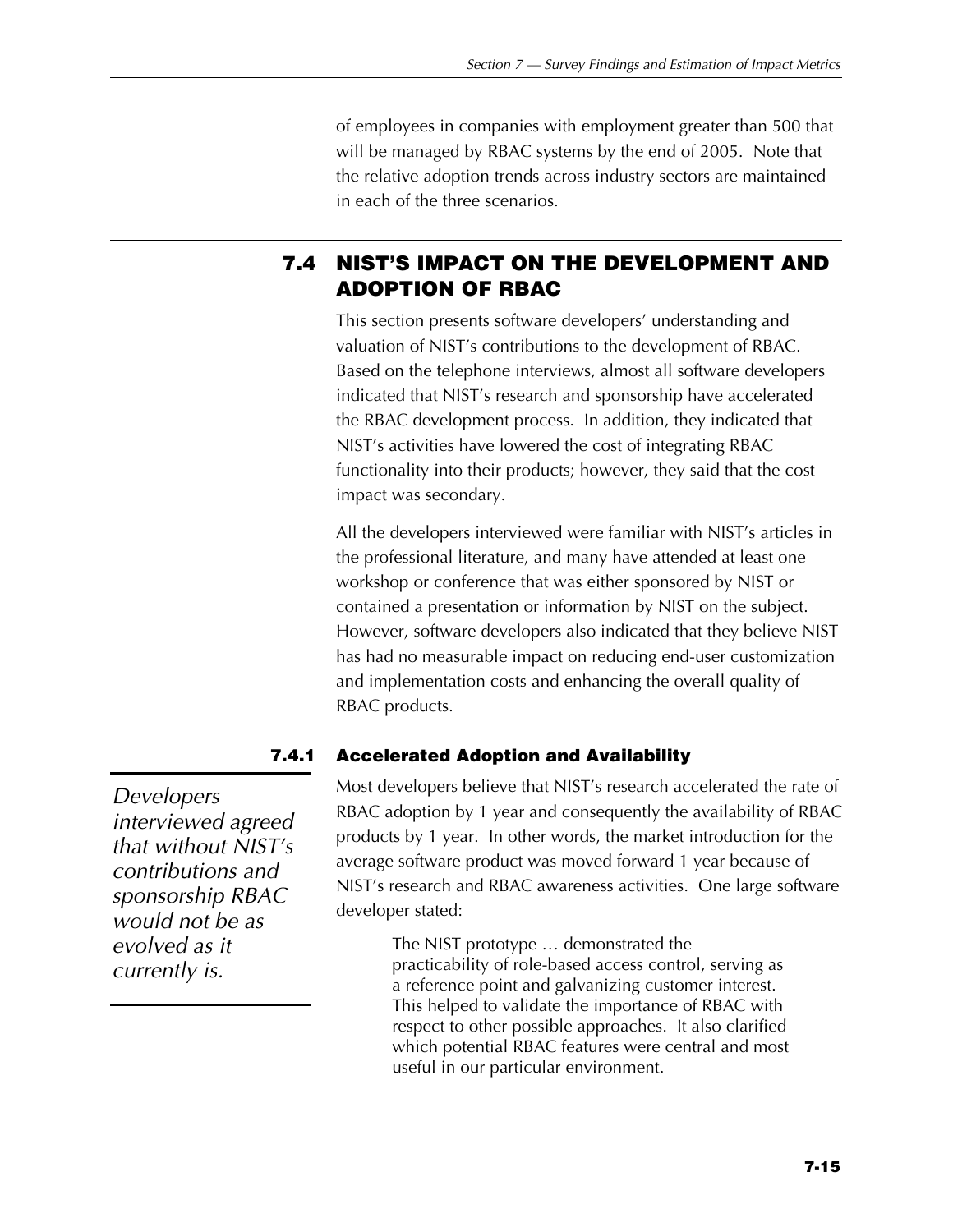A second developer stated that without NIST's research the state of RBAC development would not have been able to reach its current level of development until approximately 2004 or perhaps even 2005, but this developer was the only one of the eight to provide such a large acceleration estimate. The remaining developers were more conservative, stating that the time horizon was shifted forward by an average of one year. All developers interviewed agreed that without NIST's contributions and sponsorship RBAC would not be as evolved as it currently is.

#### **7.4.2 Reduced R&D Expenditures**

Most software developers interviewed indicated that NIST's contributions have lowered the R&D costs on integrating RBAC into their software products. However, many had difficulty quantifying the magnitude of the impact. Based on respondents that did provide quantitative changes in labor costs, we estimate that NIST's research reduced developers' R&D expenditures by an average of 8.2 percent.

NIST's work not only made developers aware of alternative access models, but it also provided a significant amount of research and prototype code. It may take some time before more developers include NIST's work on constraints and role hierarchies in their products, although a small subset of developers has already done so. But even the developers implementing lower levels of RBAC credited NIST with lowering R&D costs. Developers agree that benchmarks provided by NIST's research have had the benefit of reducing front-end R&D costs. Savings were expressed in terms of labor hours and computing resources.

The more complex an RBAC software product's features are, the more its software developer leverages NIST's research. Developers that included only the most basic RBAC functionality in their products do not directly leverage NIST's research into constraints and hierarchies. Therefore, the impact NIST's research has had on their design and development costs would not be as significant as for those developers that do incorporate those advanced capabilities. It is possible that as more advanced RBAC functionalities are included in more commercial products NIST's incremental impact will increase.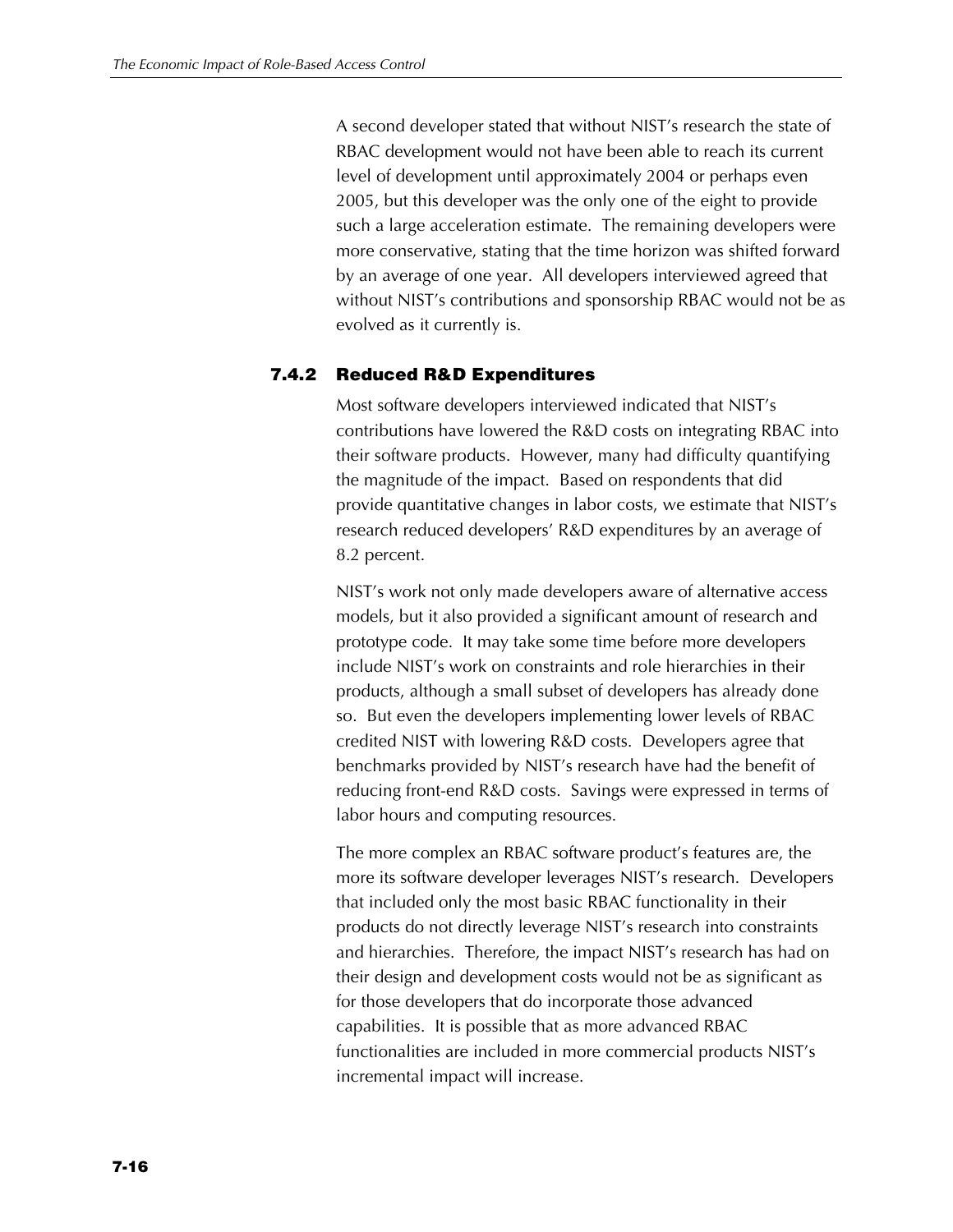One software developer noted that, although his product does not incorporate constraints or role hierarchies as defined by NIST, the NIST RBAC model underlies his principal product offering. He stated that without NIST's research, his company never would have "gotten off the ground; the research and development would have been too costly." Using the open platform provided by NIST, the company was able to first replicate the NIST model and then augment and tailor it to meet the specifications required in target industries.

A second software developer stated:

The NIST implementation was a groundbreaking and significant contribution to software technology. But its value didn't come from being a "model" that could simply be imitated.

As we see it, the greatest value of the NIST implementation was in animating a discussion throughout the industry, and we were able to benefit from that discussion, as were many others. This is probably one of the best examples of how an organization like NIST can help the private sector. The existence of a widely visible prototype advanced the concrete understanding of corporate IT architects so significantly that we were able to get unusually good early feedback validating and influencing our design choices. Getting educated feedback early undoubtedly saved us a significant amount of money.

A second developer said that NIST's research saved his company 640 hours in development time by speeding up the development of his product's RBAC functionality. He used NIST's research to formulate the fundamentals of this particular functionality and to develop design specifications. Given that the average R&D budget used to develop RBAC functionality is \$550,000, and that the average loaded hourly wage of people conducting this research is \$70.60, we estimate that the developer avoided \$45,184 in labor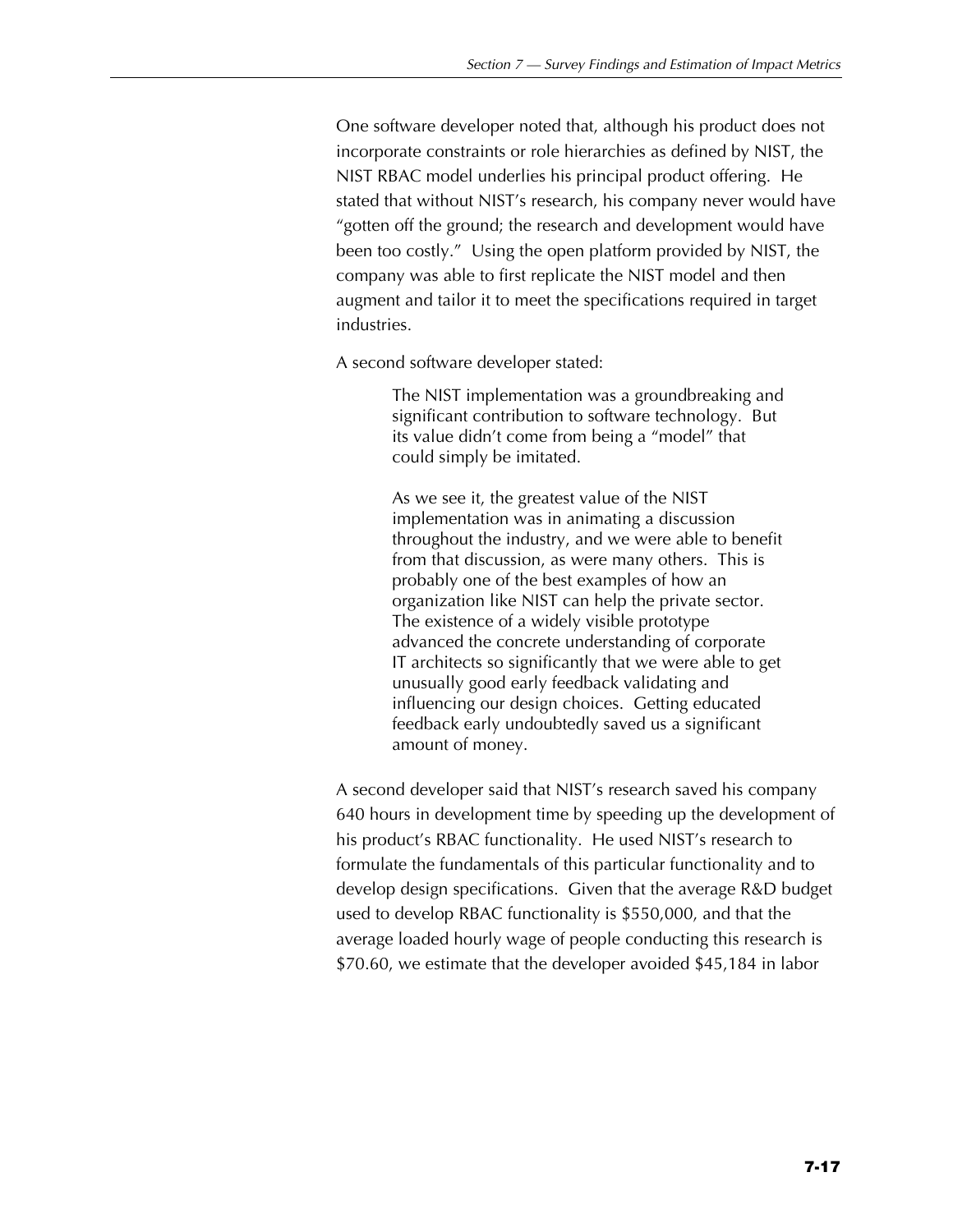costs, or 8.2 percent of their R&D budget.<sup>1</sup> This percentage reduction in R&D costs is used in the quantitative analysis as the typical cost savings experienced by software developers.

#### **7.4.3 Reduced End User Customization and Implementation Costs**

Developers indicate that NIST's activities have not affected the private cost of customizing and implementing RBAC and RBACenabled products. End users customize software to meet their data and applications needs and to configure it to correspond to their system's structure. End users indicated that accelerating the rate of the availability of RBAC products does not make the process of introducing them in the workplace any less time consuming or costly. The customization and implementation processes that end users experience would be no different under the without-NIST scenario than the with-NIST scenario. Likewise, the costs that end users incur in completing these tasks would be the same.

#### **7.4.4 RBAC Product Enhancement**

-

Although interviewees did agree that NIST publications and patents facilitated the R&D process, estimating the overall impact of NIST's research on the quality of RBAC-enabled products is difficult. None of the software developers interviewed felt that NIST's activities lead to better, higher quality, RBAC software products.<sup>2</sup> One software developer stated:

We had arrived independently at many of the concepts that appeared in the NIST work, but NIST's contribution was critical in establishing a taxonomy and a shared vocabulary for us, our customers and the industry as a whole.

Developers note that it is unlikely that any one company would incorporate 100 percent of a NIST model. Rather they would supplement their own work with NIST's, using NIST's research to

 $1$ According to the 2000 National Occupational Employment and Wage Estimates published by the Bureau of Labor Statistics, the mean wage for computer and information research scientists is \$35.30 per hour, or \$73,424 annually. This estimate was multiplied by 2.0 to estimate the additional cost to the employer for employee benefits, such as employer-sponsored health and dental insurance and 401(k) contributions, as well as administrative and overhead costs.

<sup>&</sup>lt;sup>2</sup>Although, at noted earlier, by NIST accelerating the introduction of RBAC, the quality of access control products in general has been improved.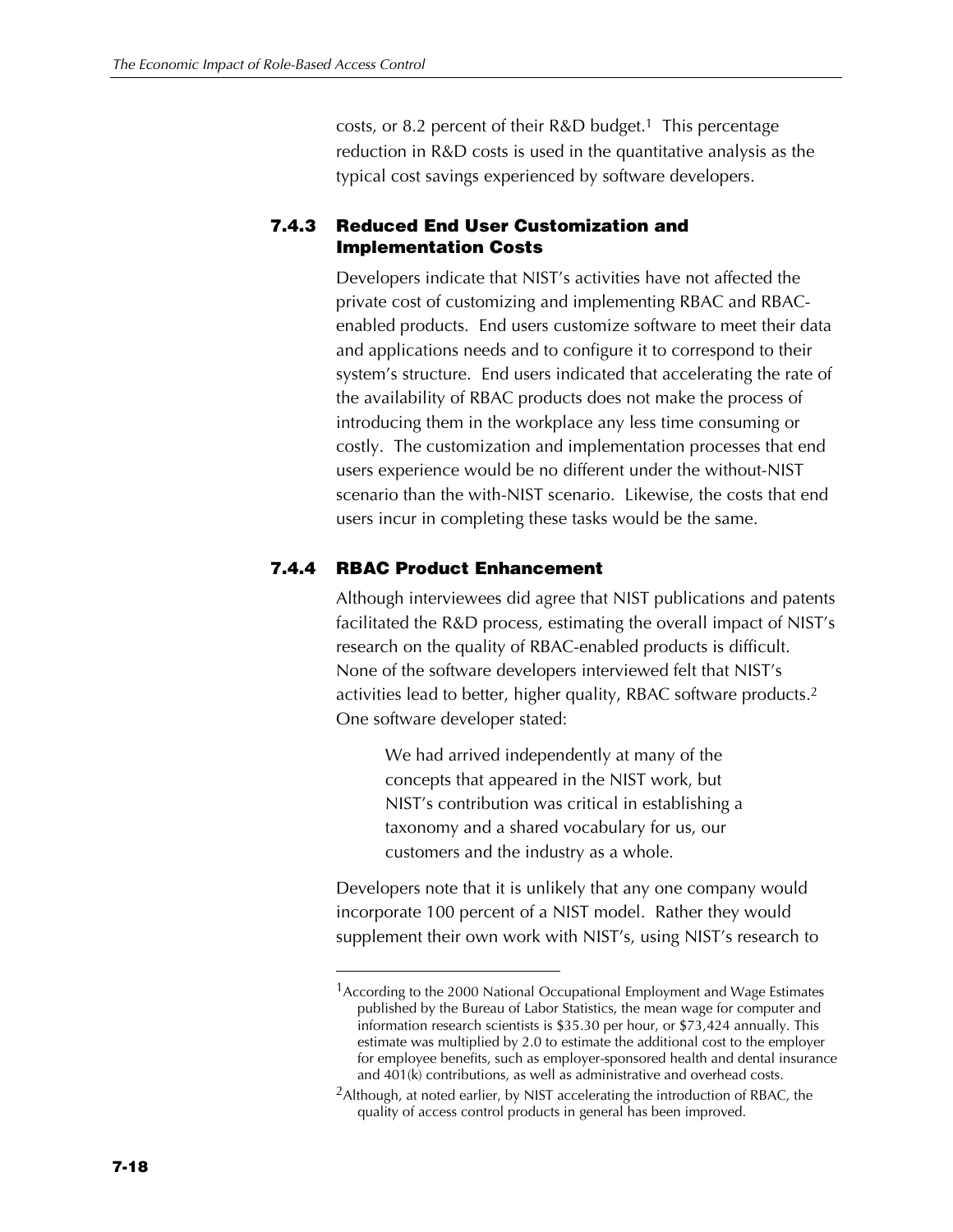form a portion of the foundation of their products or as an example of future product capabilities. One developer stated:

There are pieces in our model that don't exist in the NIST model—for example, the notion of "scope," which is very fundamental to solving the kinds of issues that present themselves in a highly distributed infrastructure such as Windows 2000. There are also things in the NIST model which we concluded were of limited application in the type of infrastructure we animate.

A second developer stated that software developers might use, -on average, 30 to 40 percent of a NIST model. This is in keeping with earlier findings that several components of NIST's models have not been incorporated into commercial product offerings. They deem NIST's research helpful, but as in the words of one developer, products "need to walk before they can run."

Software developers foresee the inclusion of advanced nesting, constraints, and hierarchies in future products. Their comments suggest that NIST research in these areas will increase product offerings and reduce the cost of these traits' inclusion. At present the NIST prototype code is considered too complicated. But as RBAC technologies and applications progress and more companies enter the market, software developers agree that the likelihood that more advanced components of NIST's research will be included in products will increase.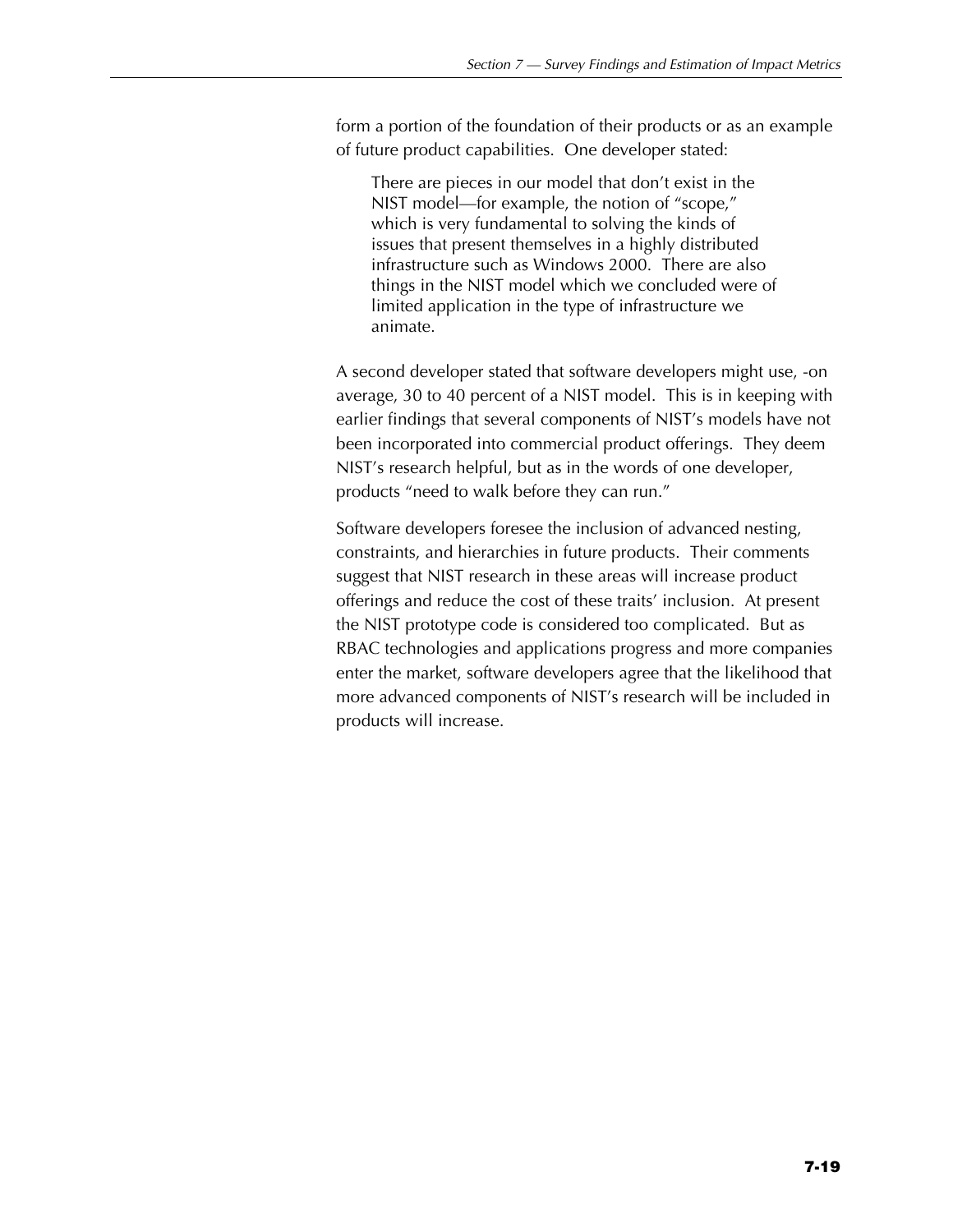# **Measures of** *8* **Economic Return**

To estimate the measures of economic return from the NIST/ITL RBAC project, we first developed a baseline time series of the benefits and costs of RBAC. We then shifted this baseline time series that includes NIST's contributions to reflect a counterfactual world without NIST's impact on the development and adoption of RBAC. The value of NIST's contributions is calculated as the change in the net benefits of RBAC with and without the NIST/ITL RBAC project. As presented in Section 6, the two NIST impact categories quantified through the data collection activities are the reduction in R&D expenditures and the acceleration of the development and adoption of RBAC systems.

#### **8.1 BASELINE TIME SERIES OF THE BENEFITS AND COSTS OF RBAC**

The baseline time series is the observed world that included NIST's contributions. Most industry experts agreed that significant penetration of existing products would be achieved by 2005. Thus, we model baseline benefits and costs associated with RBAC through 2006, one year after the penetration projections provided by industry.

The fundamental components of benefits and costs associated with RBAC are described in Section 3. Eq. (3.2) shows the calculation of the time series net benefits  $(NB_t)$ . This equation is repeated below for convenience.

 $NB_t = R&Dsd*Nsd_t + R&Dih*Nih_t + \sum [(OB_{it}+IC_{it})*Emp_{it}]$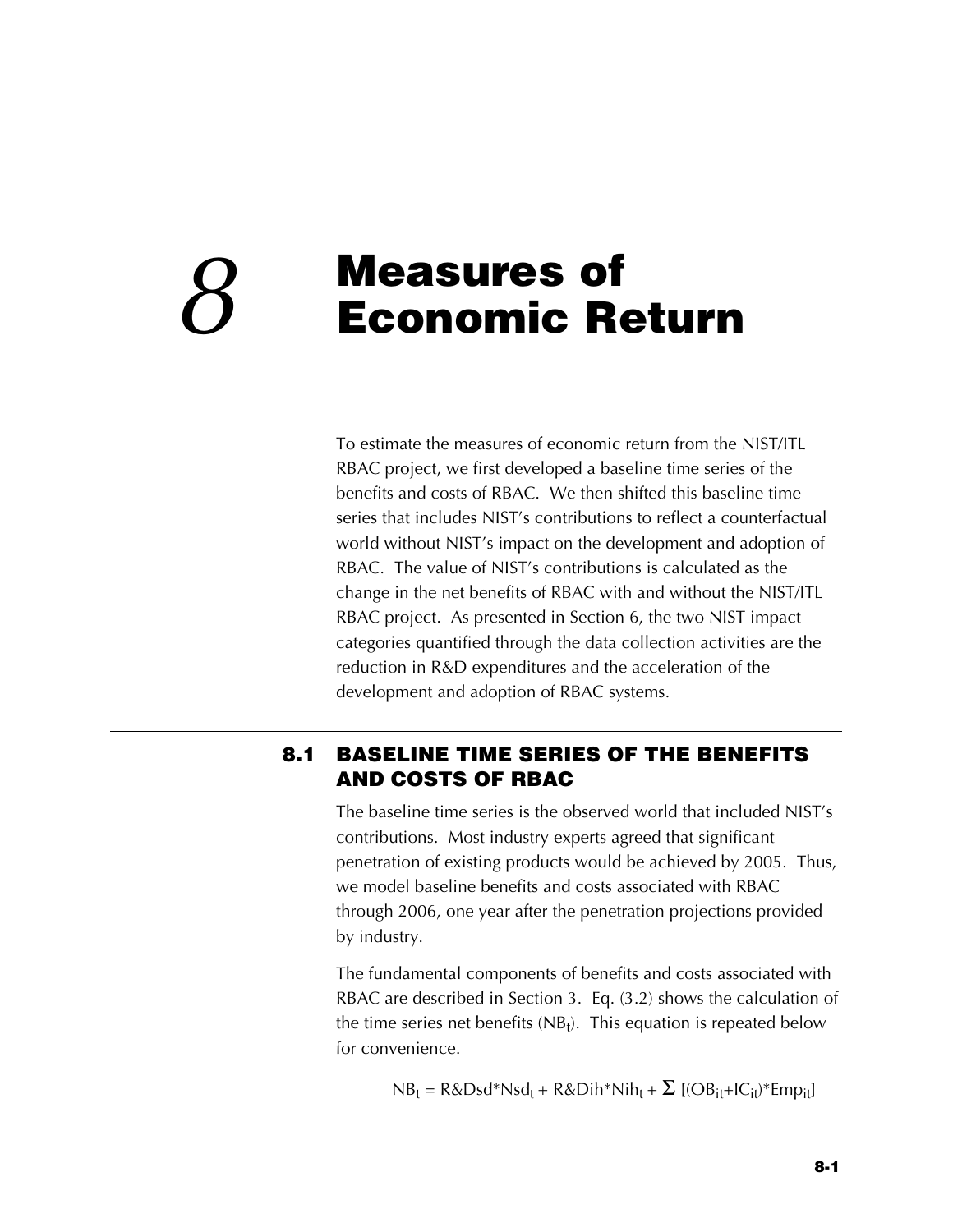#### **8.1.1 Benefit and Cost Components**

Table 8-1 summarizes the key benefit and cost estimates described in Section 6 and links them to the variables in the net benefit equation.

#### **Table 8-1. Key Benefit and Cost Estimates**

| <b>Description</b>                                              | <b>Variable</b>   | Value                               |
|-----------------------------------------------------------------|-------------------|-------------------------------------|
| R&D costs to integrate RBAC into software<br>developers product | R&Dsd             | \$550,000 per software company      |
| Number of software developments per year                        | Nsd <sub>t</sub>  | Five software companies per year    |
| R&D costs to develop in-house RBAC software                     | R&Dih             | \$550,000 per in-house development  |
| Number of in-house developments per year                        | $Nih_t$           | Five in-house developments per year |
| End-user annual operational benefits per employee               | $Ob_{it}$         | \$43.57 per employee                |
| End-user customization and implementation costs<br>per employee | $IC_{it}$         | \$78.36 per employee                |
| Number of employees managed by RBAC systems<br>at time t        | Emp <sub>it</sub> | Three diffusion scenarios           |

#### *R&D Expenditures*

In the baseline time series, R&D expenditures begin in 1996, 1 year prior to the introduction of the first major RBAC products. Constant annual costs of \$5,500,000 continue through the projection year of 2006.1

#### *End-User Benefits*

-

The annual operating benefits of RBAC are \$43.57 per employee. This is held constant across industries. Employees first begin to be managed by RBAC systems in 2001; hence benefits are first realized in this year. The growth of employees managed using RBAC systems is assumed to follow an S-shaped diffusion.

<sup>&</sup>lt;sup>1</sup>Annual R&D costs are the sum of five software developers and five in-house developers each at \$550,000. A constant level of annual expenditures is used because little information was available on the timing of the product development for the 26 currently available RBAC products or for R&D expenditures associated with in-house development.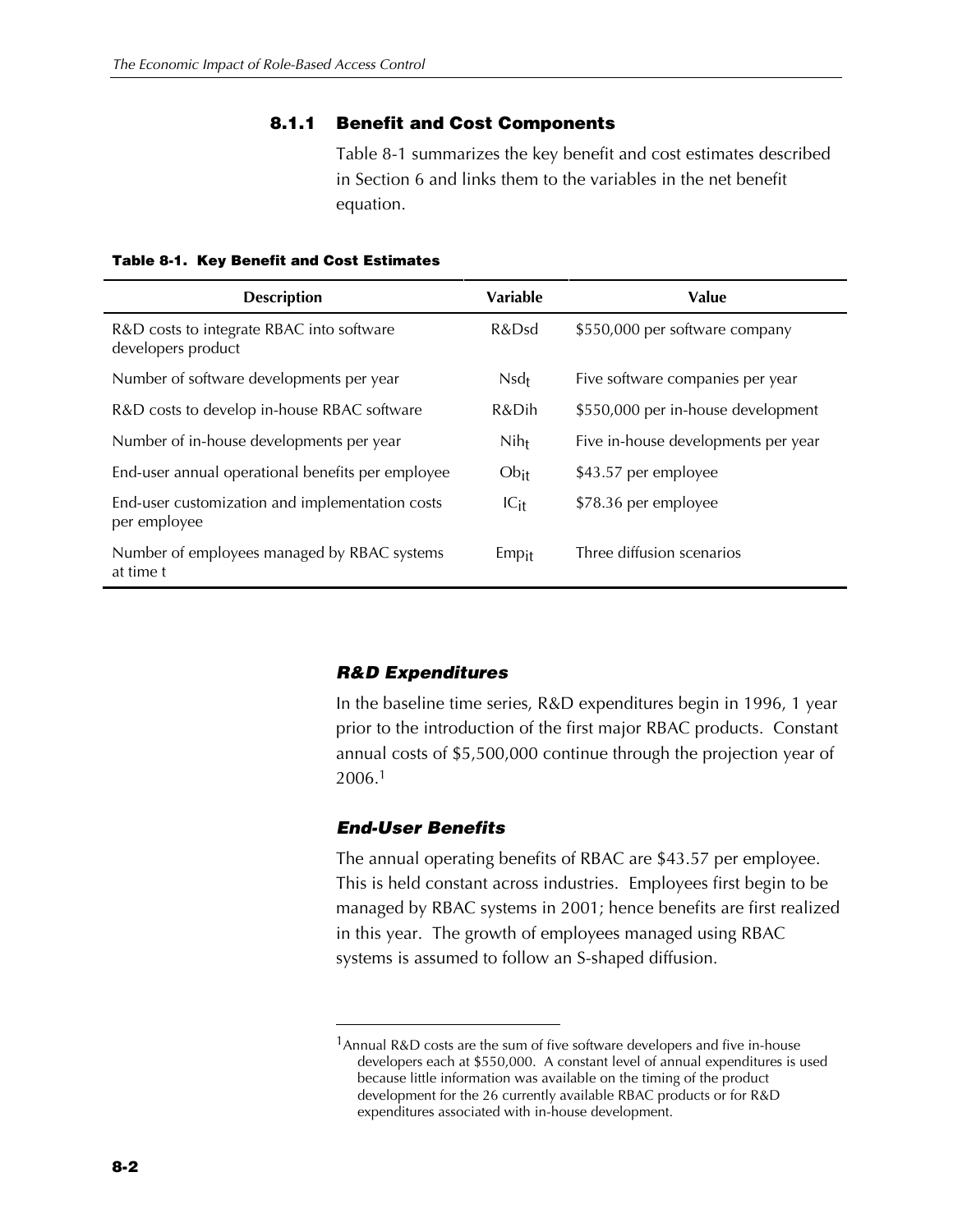#### *End User Costs*

Average end-user customization and implementation costs are estimated to be \$78.36 per employee. These costs per employee are incurred 1 year prior to the realization of benefits. Thus, enduser customization and implementation costs begin in 2000. The time series of end-user costs follow the same diffusion patters described below but are lagged 1 year prior to the realization of benefits.

#### **8.1.2 Diffusion of RBAC by Employee**

Because the future rate of penetration is uncertain, three different diffusion scenarios are used, reflecting a low, medium, and high penetration scenario. Table 8-2 repeats the three penetration scenarios by industry presented in Table 6-11. The percentage penetration in Table 8-2 gives the level of market penetration as of the last year of the analysis, 2006.

| <b>Industry</b>                                                  | Low | Medium | <b>High</b> | <b>Employment<sup>a</sup></b> |
|------------------------------------------------------------------|-----|--------|-------------|-------------------------------|
| Information                                                      | 20  | 30     | 40          | 2,238,831                     |
| Finance and insurance                                            | 35  | 45     | 55          | 3,889,704                     |
| Health care and social assistance                                | 40  | 50     | 60          | 7,304,840                     |
| Educational, professional, scientific, and technical<br>services | 10  | 15     | 20          | 3,271,963                     |
| Manufacturing                                                    | 5   | 10     | 15          | 9,931,342                     |
| Utilities                                                        | 15  | 25     | 35          | 578,717                       |
| Transportation and warehousing                                   | 15  | 25     | 30          | 1,955,724                     |
| Total                                                            |     |        |             | 29,171,121                    |

**Table 8-2. Industry Employment and Baseline Diffusion Scenarios** 

aIndustry employment for companies with more than 500 employees.

The total employment figures in Table 8-2 include employment of firms having more than 500 employees. This size cutoff was chosen based on conversations with industry experts and reflects a typical critical mass where RBAC is more likely to be adopted. We summed the total employment across industries to obtain an estimate of the total employment size to use for the analysis.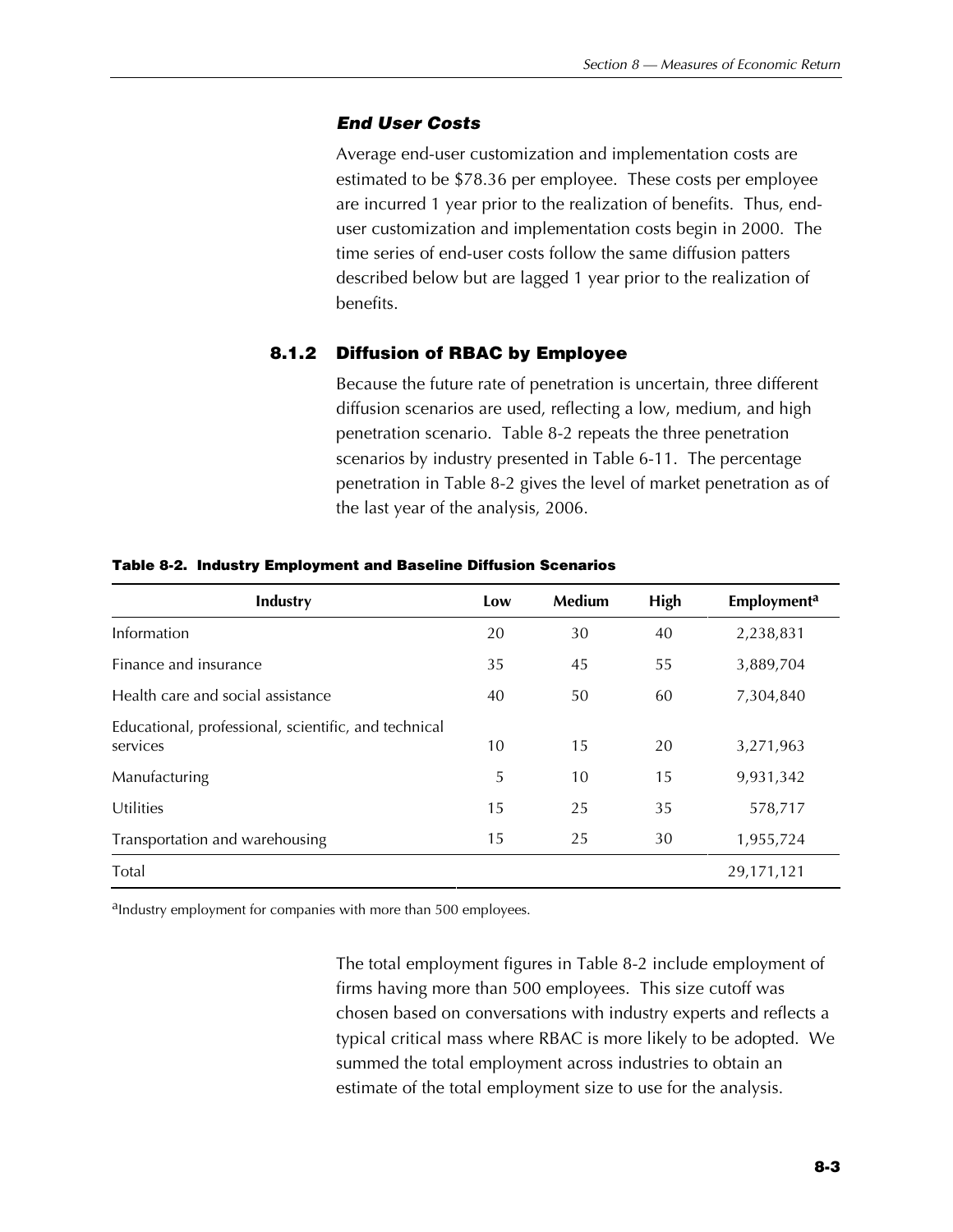Given the final penetration rate with a particular scenario, we fit a logistic S-shaped curve to the data for each industry and then aggregated the curves with respect to time. Figure 8-1 shows the aggregate curves for the three penetration rate scenarios where each curve is an employee-weighted penetration curve that aggregates industry penetration.

**Figure 8-1. Aggregate Penetration Rates for Low, Medium, and High Rate Scenarios** 



#### **8.1.3 Time Series of RBAC Benefits and Costs**

Table 8-3 presents the time series of RBAC benefits and costs for the medium penetration scenario. R&D expenditures and end-user costs are shown as negative benefits. Net benefits begin negative reflecting early R&D expenditures and then become positive in 2002 as RBAC penetration increases.

### **8.2 NIST'S IMPACT ON THE BENEFITS AND COSTS OF RBAC**

NIST's contributions to the development and adoption of RBAC affect the time series of benefits and costs shown in Table 8-3 by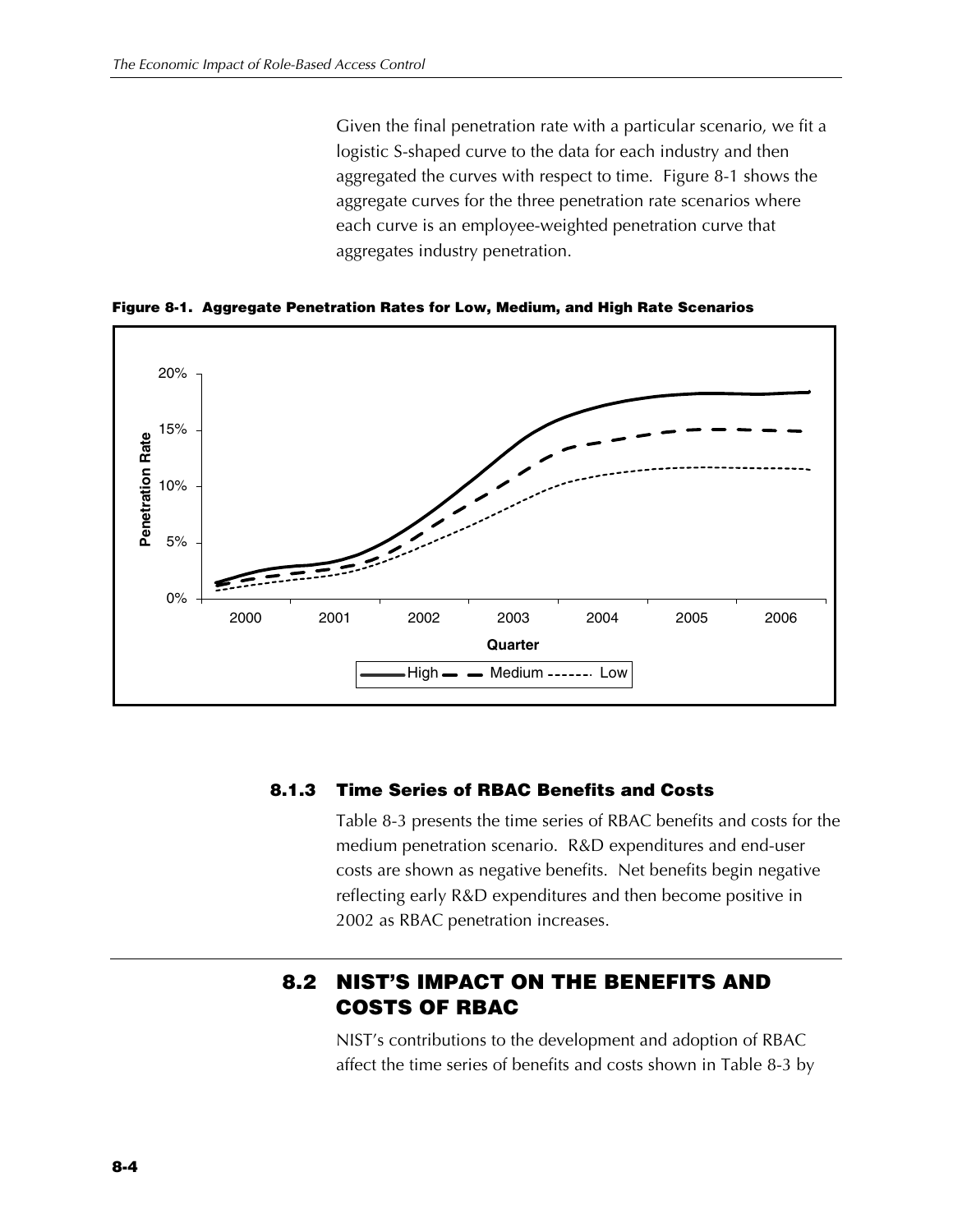| Year              | <b>R&amp;D Expenditures:</b><br><b>Software Developers and</b><br>In-House Development <sup>b</sup> | End-Users'<br><b>Customization and</b><br><b>Implementation Costsb</b> | End-Users'<br>Operation<br><b>Benefits</b>               | Net Benefits of<br><b>RBAC</b> |
|-------------------|-----------------------------------------------------------------------------------------------------|------------------------------------------------------------------------|----------------------------------------------------------|--------------------------------|
|                   | $R&Dsd^*Nsd_t + R&Dih^*Nih_t$                                                                       | $\Sigma$ IC <sub>it</sub> * Emp <sub>it</sub>                          | $\Sigma$ Ob <sub>it</sub> <sup>*</sup> Emp <sub>it</sub> | NB <sub>t</sub>                |
| 1992 <sup>c</sup> |                                                                                                     |                                                                        |                                                          |                                |
| 1993              |                                                                                                     |                                                                        |                                                          |                                |
| 1994              |                                                                                                     |                                                                        |                                                          |                                |
| 1995              |                                                                                                     |                                                                        |                                                          |                                |
| 1996              | $-5.05$                                                                                             |                                                                        |                                                          | $-5.05$                        |
| 1997              | $-5.05$                                                                                             |                                                                        |                                                          | $-5.05$                        |
| 1998              | $-5.05$                                                                                             |                                                                        |                                                          | $-5.05$                        |
| 1999              | $-5.05$                                                                                             |                                                                        |                                                          | $-5.05$                        |
| 2000              | $-5.05$                                                                                             | $-13.03$                                                               |                                                          | $-18.08$                       |
| 2001              | $-5.05$                                                                                             | $-19.72$                                                               | 24.41                                                    | $-0.36$                        |
| 2002              | $-5.05$                                                                                             | $-36.48$                                                               | 61.37                                                    | 19.84                          |
| 2003              | $-5.05$                                                                                             | $-64.40$                                                               | 129.71                                                   | 60.26                          |
| 2004              | $-5.05$                                                                                             | $-38.24$                                                               | 250.37                                                   | 207.08                         |
| 2005              | $-5.05$                                                                                             | $-8.45$                                                                | 322.01                                                   | 308.51                         |
| 2006              |                                                                                                     |                                                                        | 337.85                                                   | 337.85                         |
| NPV (2000)        | $-53.23$                                                                                            | $-161.67$                                                              | 885.98                                                   | 671.08                         |

**Table 8-3. Baseline RBAC Benefits and Costs (\$millions)a**

<sup>a</sup>All numbers have been adjusted to 2000 dollars.

bExpenditures are shown as negative benefits.

cTime series begins in 1992 because this is the first year of NIST expenditures.

- $\blacktriangleright$  lowering R&D costs for software developers and in-house developers and
- ▶ accelerating the RBAC development and adoption process.

#### **8.2.1 NIST's Impact**

Table 8-4 summarizes the key change metrics needed to estimate the economic impact of the NIST/ITL RBAC project in terms of the variables in the net benefit change  $(\Delta NB_t)$  equation presented in Section 4 (Eq. [4.2]). This equation is repeated below for convenience.

$$
\Delta NB_t = \Delta R \& Dsd^* \Delta N sd_t + \Delta R \& Dih^* \Delta Nih_t + \Sigma [(OB_{it} + IC_{it})^*]
$$

$$
\Delta Emp_{it} ]
$$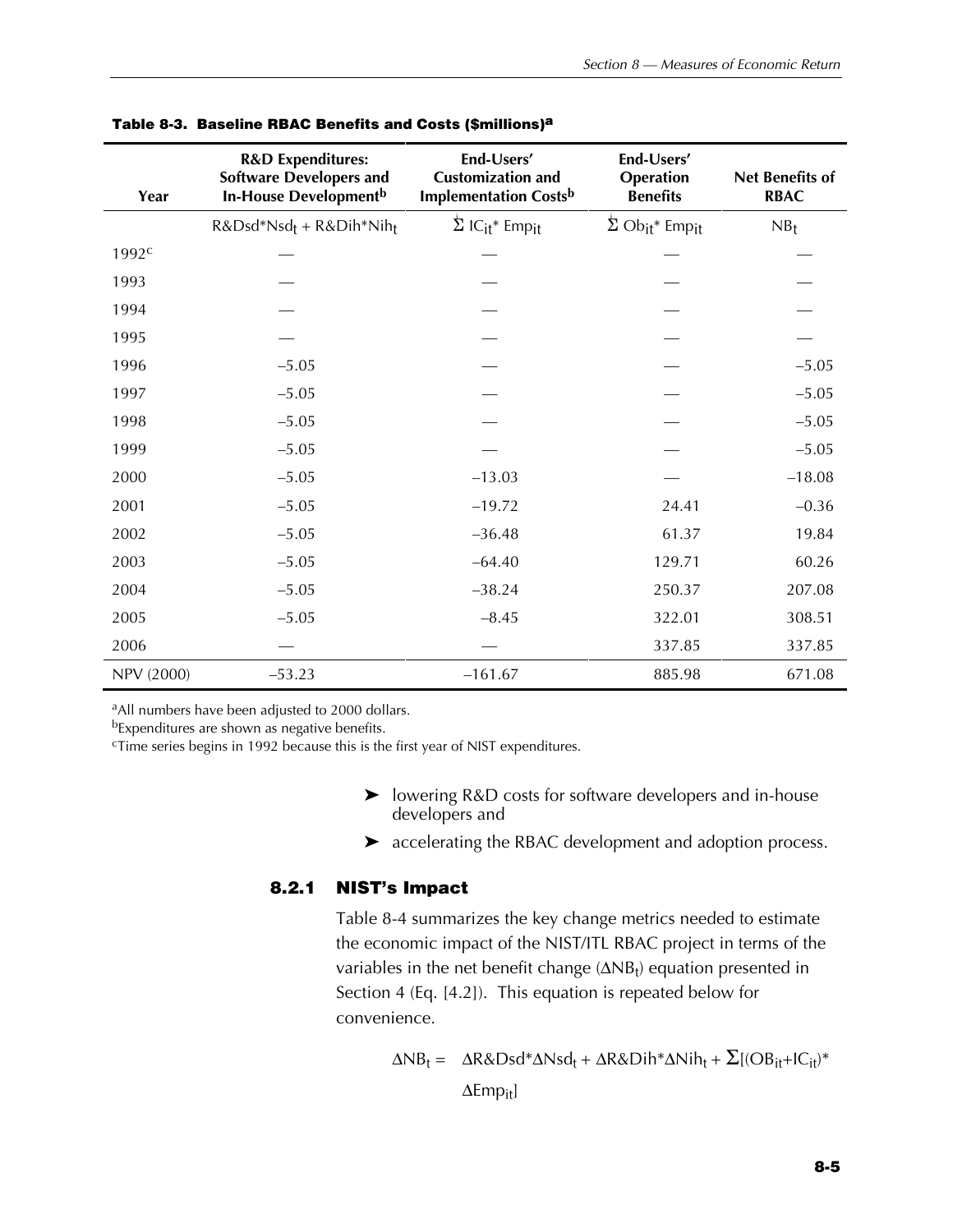| <b>Variable</b>            | Value                                | <b>Comment</b>                                                            |
|----------------------------|--------------------------------------|---------------------------------------------------------------------------|
| AR&Dsd                     | \$31,900 per software company        | 5.8 percent reduction in R&D costs                                        |
| $\Delta$ Nsd <sub>t</sub>  | 1 year                               | R&D activities are accelerated by 1 year for all software<br>companies    |
| AR&Dih                     | \$31,900 per in-house<br>development | 5.8 percent reduction in R&D costs                                        |
| $\Delta$ Niht              | 1 year                               | R&D activities are accelerated by 1 year for all in-house<br>developments |
| $\Delta$ Emp <sub>it</sub> | 1 year                               | Diffusion is accelerated by 1 year                                        |

**Table 8-4. Key Metrics for NIST's Impact** 

Without NIST's contributions software developers and in-house developers would not have been initiated until 1997 (1-year delay) and R&D expenditures would have been 5.8 percent greater.

The 1-year delay would also have delayed the realization of benefits (and costs) for end users. However, NIST's influence does not alter the shape of the end-user diffusion curve; it just creates a parallel shift backward of 1 year.

#### **8.2.2 Time Series of Counterfactual Benefits and Costs**

Table 8-5 shows the time series of benefits and costs for the baseline, counterfactual, and the difference, which is the change in net benefits attributable to NIST. The time series is for the medium penetration scenario. The net present value of NIST's impact on the benefits of RBAC is \$295 under the medium penetration scenario.

#### **8.3 CALCULATING MEASURES OF ECONOMIC RETURN**

This change in net benefits attributable to NIST is compared to NIST's expenditures to estimate measures of economic return to the NIST/ITL RBAC project. The time series of NIST expenditures for the medium penetration scenario is shown in Table 8-6. The NPV of NIST/ITL expenditures on the RBAC projects described in Section 2.6 are approximately \$2.7 million.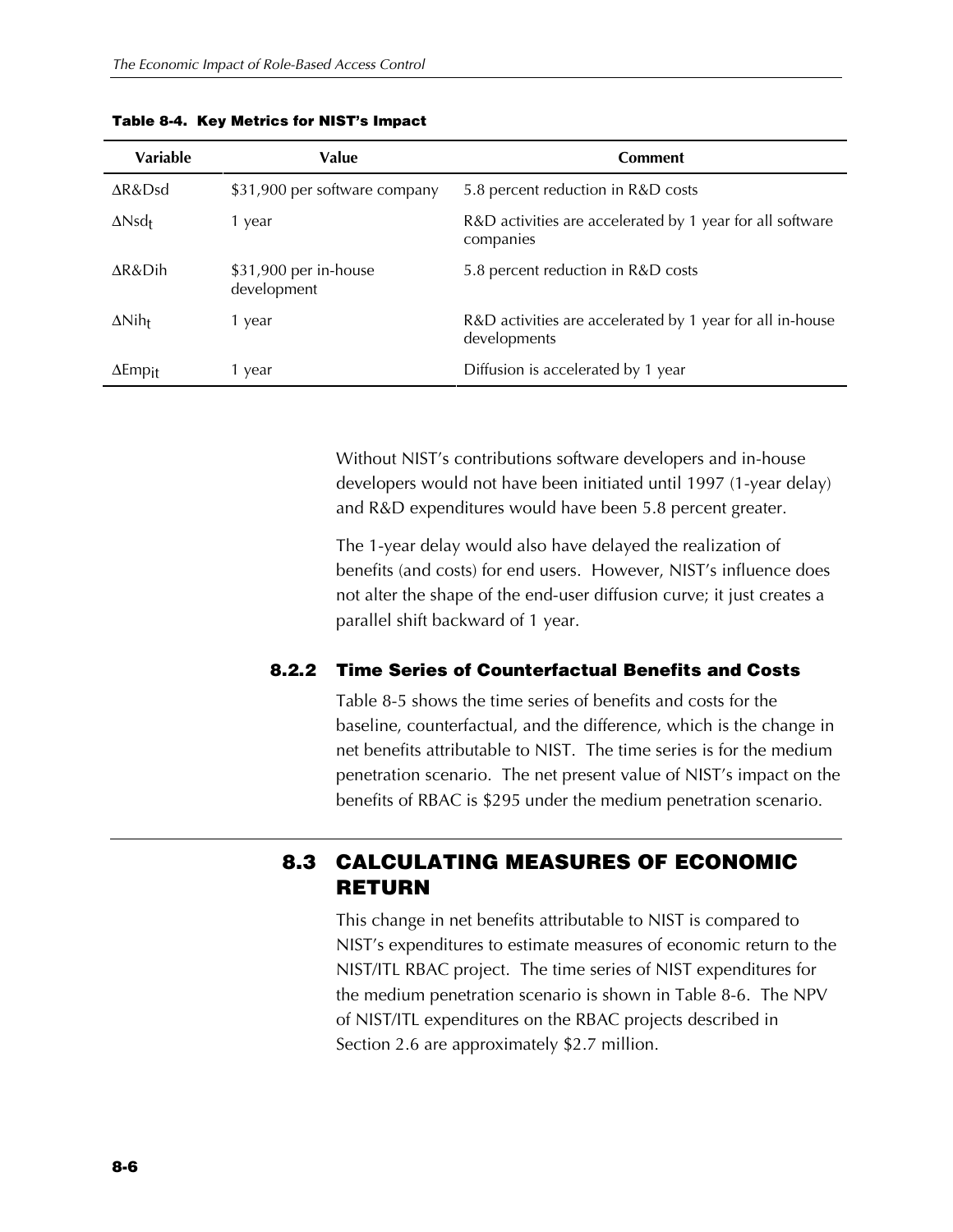| <b>Table 8-5. Time Series of</b><br><b>Industry Net Benefits</b><br><b>With and Without NIST's</b> | Year       | <b>Baseline</b><br>(with NIST) | Counterfactual<br>(without NIST) | <b>Total Change in Net</b><br>Benefits $(\Delta NB_f)$ |
|----------------------------------------------------------------------------------------------------|------------|--------------------------------|----------------------------------|--------------------------------------------------------|
| <b>Contributions</b>                                                                               | 1992       |                                |                                  |                                                        |
| (\$millions) <sup>a</sup>                                                                          | 1993       |                                |                                  |                                                        |
|                                                                                                    | 1994       |                                |                                  |                                                        |
|                                                                                                    | 1995       |                                |                                  |                                                        |
|                                                                                                    | 1996       | $-5.05$                        |                                  | $-5.05$                                                |
|                                                                                                    | 1997       | $-5.05$                        | $-5.50$                          | 0.45                                                   |
|                                                                                                    | 1998       | $-5.05$                        | $-5.50$                          | 0.45                                                   |
|                                                                                                    | 1999       | $-5.05$                        | $-5.50$                          | 0.45                                                   |
|                                                                                                    | 2000       | $-18.08$                       | $-5.50$                          | $-12.58$                                               |
|                                                                                                    | 2001       | $-0.36$                        | $-16.90$                         | 16.54                                                  |
|                                                                                                    | 2002       | 19.84                          | $-0.33$                          | 20.17                                                  |
|                                                                                                    | 2003       | 60.26                          | 18.54                            | 41.72                                                  |
|                                                                                                    | 2004       | 207.08                         | 56.32                            | 150.76                                                 |
|                                                                                                    | 2005       | 308.51                         | 193.53                           | 114.97                                                 |
|                                                                                                    | 2006       | 337.85                         | 288.33                           | 49.52                                                  |
|                                                                                                    | NPV (2000) | 671.08                         | 376.31                           | 294.77                                                 |

aAll numbers have been adjusted to 2000 dollars.

We used NIST's expenditures and their related impact on the net benefits of RBAC to calculate a net present value (NPV), benefit-cost ratio, and an internal rate of return (IRR). The NPV of NIST's expenditures is the difference between the NPV of the change in the net benefits to RBAC less the NPV of NIST's expenditures. The benefit-cost ratio provides the NPV measure of the benefits of the project relative to the NPV costs of the project. The IRR is a measure of what the interest rate would need to be to make the initial costs of the project greater than the long-run return from the project. These measures of economic return are described in detail in Section 4.

The three measures of economic return are presented in Table 8-7. The measures are shown for the three penetration scenarios. The NPV of NIST's impact under the medium penetration scenario is \$292 million. The benefit-cost ratio ranges from 69 to 158, and the IRR ranges from 39 to 90 percent.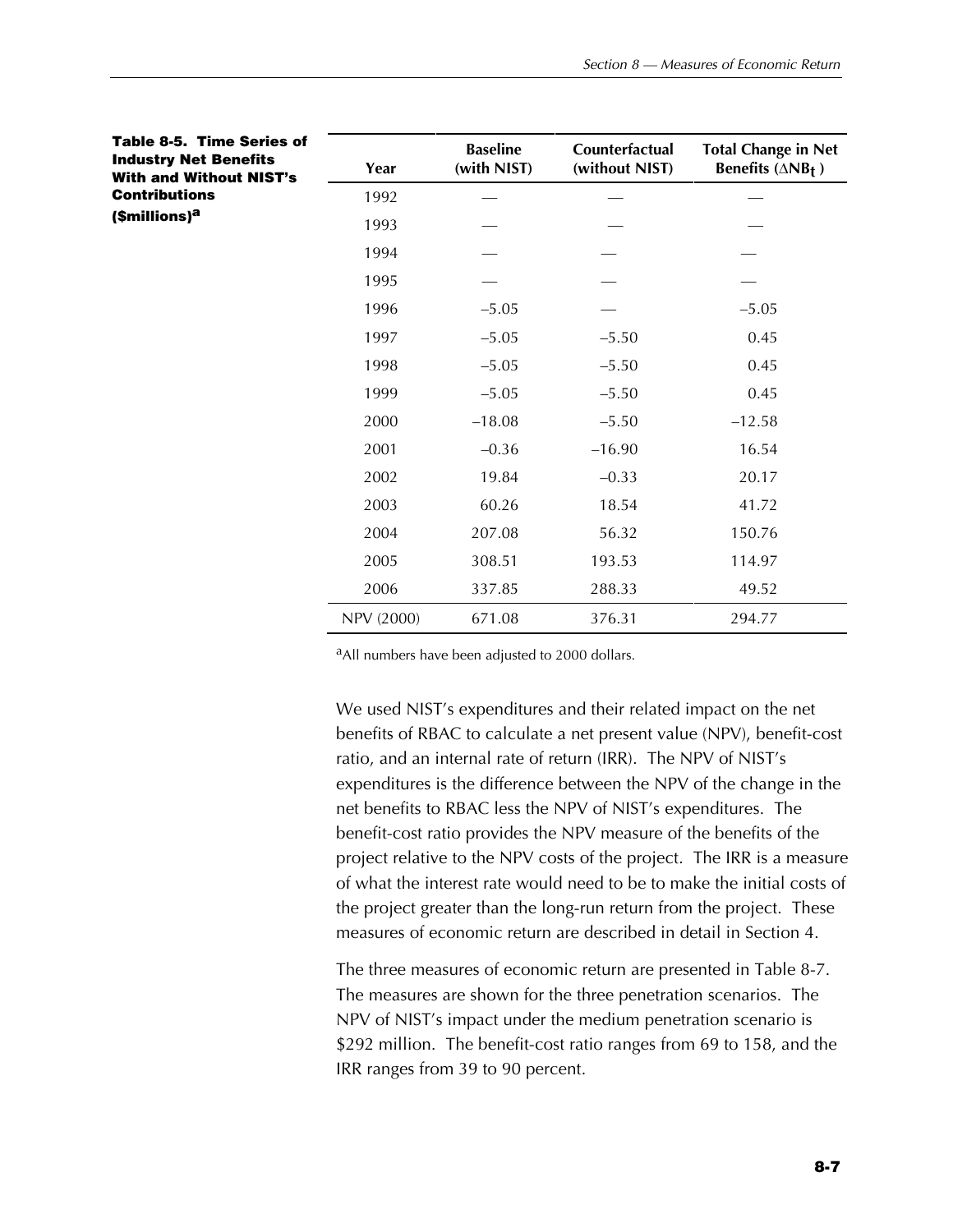| Table 8-6. Time Series of<br><b>Net Benefits due to</b> | Year       | <b>Total Change in Net Benefits</b> | <b>NIST Expenditures</b> |  |  |  |
|---------------------------------------------------------|------------|-------------------------------------|--------------------------|--|--|--|
| <b>NIST's Contributions and</b>                         | 1992       | 0.00                                | 0.06                     |  |  |  |
| <b>NIST Expenditures</b>                                | 1993       | 0.00                                | 0.06                     |  |  |  |
| (\$millions) <sup>a</sup>                               | 1994       | 0.00                                | 0.19                     |  |  |  |
|                                                         | 1995       | 0.00                                | 0.47                     |  |  |  |
|                                                         | 1996       | $-5.05$                             | 0.45                     |  |  |  |
|                                                         | 1997       | 0.45                                | 0.39                     |  |  |  |
|                                                         | 1998       | 0.45                                | 0.34                     |  |  |  |
|                                                         | 1999       | 0.45                                | 0.04                     |  |  |  |
|                                                         | 2000       | $-12.58$                            | 0.04                     |  |  |  |
|                                                         | 2001       | 16.54                               | 0.04                     |  |  |  |
|                                                         | 2002       | 20.17                               | 0.00                     |  |  |  |
|                                                         | 2003       | 41.72                               | 0.00                     |  |  |  |
|                                                         | 2004       | 150.76                              | 0.00                     |  |  |  |
|                                                         | 2005       | 114.97                              | 0.00                     |  |  |  |
|                                                         | 2006       | 49.52                               | 0.00                     |  |  |  |
|                                                         | NPV (2000) | 294.77                              | 2.70                     |  |  |  |

<sup>a</sup>All numbers have been adjusted to 2000 dollars.

#### **Table 8-7. Measures of Economic Return to the NIST/ITL RBAC Project (\$millions)a**

|                                            | <b>High</b> | Medium | Low    |
|--------------------------------------------|-------------|--------|--------|
| a. NPV change in net benefits              | 427.42      | 294.77 | 185.71 |
| b. NPV NIST expenditure                    | 2.70        | 2.70   | 2.70   |
| NPV of the NIST/ITL RBAC project $(a - b)$ | 425         | 292    | 183    |
| Benefit-cost ratio                         | 158         | 109    | 69     |
| Internal rate of return                    | 90%         | 62%    | 39%    |

aAll numbers have been adjusted to 2000 dollars.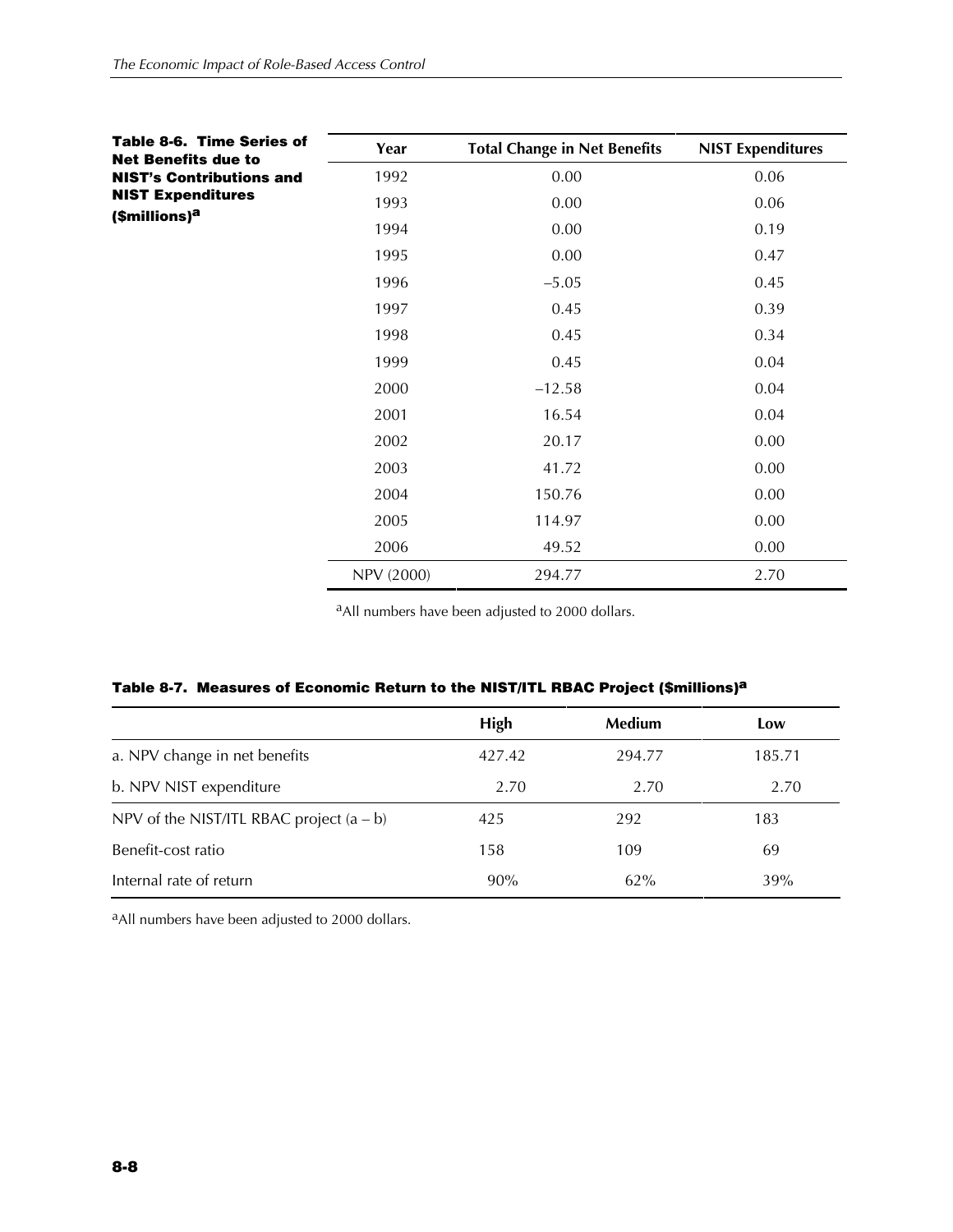## **References**

- Barkley, John F. 1995. "Application Engineering in Health Care." Second Annual CHIN Summit 1995.
- Barkley, John F. and Anthony V. Cincotta. 1998. "Managing Role/Permission Relationships Using Object Access Types." Third ACM Workshop on Role-Based Access Control.
- Barkley, John F., Anthony V. Cincotta, David F. Ferraiolo, Serban Gavrila, and D. Richard Kuhn. 1997. "Role Based Access Control for the World Wide Web." 20th National Computer Security Conference.
- Briney, Andy. 2000. "Security Focused." *Information Security* September:40-68.
- Byrnes, Christian, Vice-President: Services and Systems Management, The META Group. June 13, 1997. "Security Administration Grows Up." An analyst report produced for Tivoli, an IBM company.
- Computer Security Institute. 2001. "2001 CSI/FBI Computer Crime and Security Survey." *Computer Security Issues and Trends*  7(1).
- Ferraiolo, David F., and D. Richard Kuhn. 1992. "Role Based Access Control." 15th National Computer Security Conference.
- Ferraiolo, D.F., D.M. Gilbert, and N. Lynch. 1992. *Assessing Federal and Commercial Information Security Needs*. NISTIR 4976. Gaithersburg, MD: National Institute of Standards and Technology.
- Ferraiolo, D.F., J.A. Cugini, and R. Kuhn. 1995. "Role Based Access Control: Features and Motivations." *Proc. Eleventh Annual Computer Security Applications Conference*.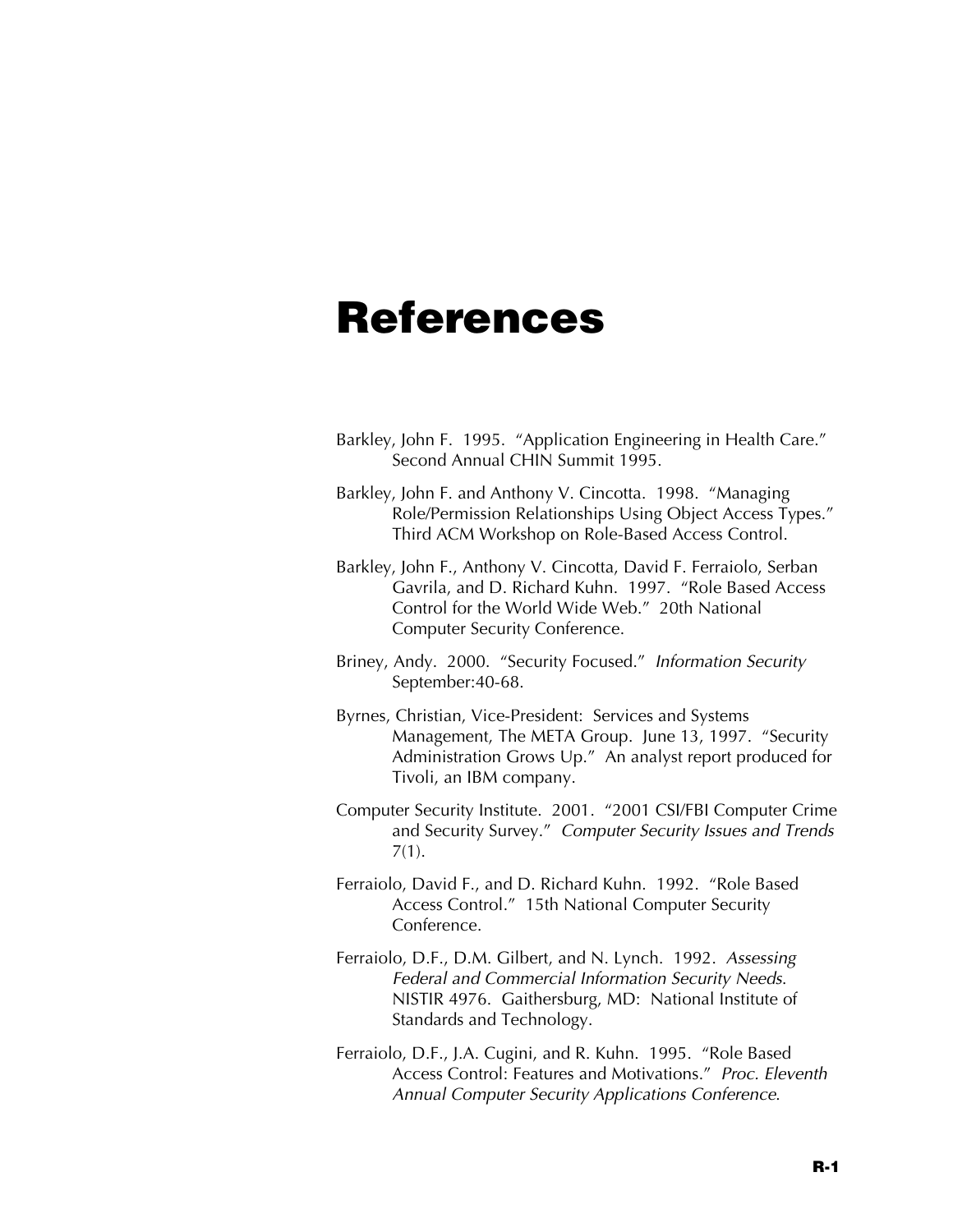- Ferraiolo, David F., and John F. Barkley. 1997. "Specifying and Managing Role-Based Access Control within a Corporate Intranet."
- Ferraiolo, David F., John F. Barkley, and D. Richard Kuhn. 1999. "A Role Based Access Control Model and Reference Implementation within a Corporate Intranet." ACM Transactions on Information Systems Security 1(2).
- Ferraiolo, David F., Ravi Sandhu, Serban Gavrila, D. Richard Kuhn, and Ramaswamy Chandramouli. 2001. "Proposed NIST Standard for Role-Based Access Control." ACM-Transactions, p. 17-47.
- Gavrila, Serban, and John F. Barkley. 1998. "Formal Specification for Role Based Access Control Models and Access Control Lists." Third ACM Workshop on Role-Based Access Control.
- Geroski, P.A. 2000. "Models of Technology Diffusion." *Research Policy* 29:603-655.
- Health Care Financing Administration (HCFA). 2001. "General Questions." <http://www.hcfa.gov/extpart/faqs/faqgenqt.htm>. As obtained on June 13, 2001.
- Hilchenbach, Burkhard. 1997. "Observations on the Real-World Implementation of Role-Based Access Control." 20th NISSC Proceedings. Baltimore, MD.
- *Infosecurity Magazine*. July 1999. <http://www.infosecuritymag.com>.
- Jaffe, A.B. December 1996. *Economic Impact Analysis of Research Spillovers: Implications for the Advanced Technology Program*. NIST GCR 97-708. Prepared for the U.S. Department of Commerce, National Institute of Standards and Technology, Advanced Technology Program.
- Joshi, James, Arif Ghafoor, Walid G. Aref, and Eugene H. Spafford. 2001a. "Digital Government Security Infrastructure Design Challenges." *Computer* February:66-72.
- Joshi, James, Walid G. Aref, Arif Ghafoor, and Eugene H. Spafford. 2001b. "Security Models for Web-Based Applications." *Communications of the ACM* 44(2):38-44.
- Kuhn, D. Richard. 1997. "Mutual Exclusion of Roles as Means of Implementing Separation of Duty in Role-Based Access Control Systems." Second ACM Workshop on Role-Based Access Control.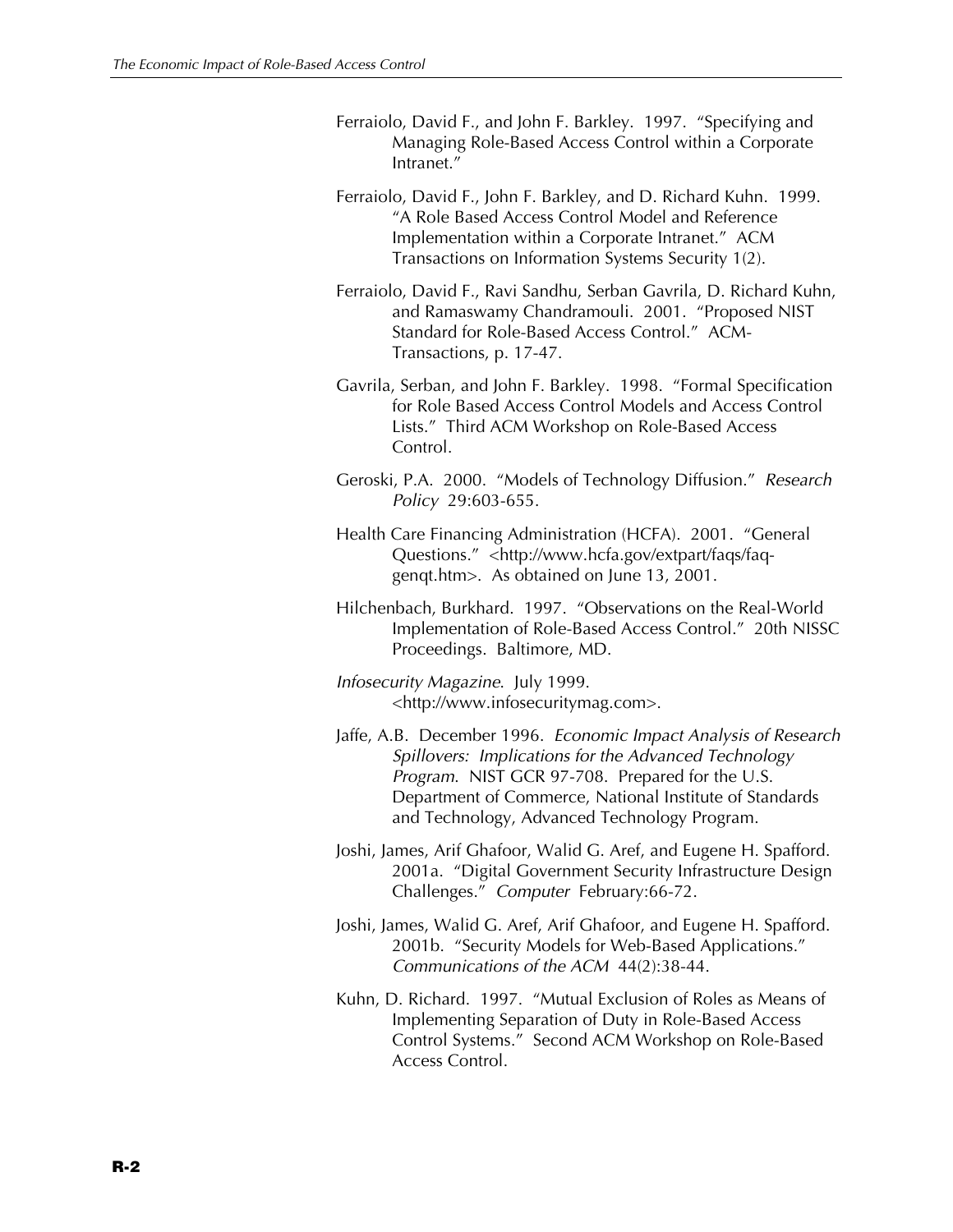- Ledig, Robert. 2000. "Gramm-Leach-Bliley Act Financial Privacy Provisions: The Federal Government Imposes Broad Requirements to Address Consumer Privacy Concerns." Fried, Frank, Harris, Shriver & Jacobson. <http://www.ffhsj.com/bancmail/bmarts/ecdp\_art.htm>. As obtained on June 14, 2001.
- Mahajan, V., and R.A. Peterson. 1985. "Models for Innovation Diffusion." Sage University Paper Series on Quantitative Applications in the Social Sciences, 07-048. Beverly Hills and London: Sage Publications.
- Martin, S.A., D.L. Winfield, A.E. Kenyon, J.R. Farris, M.V. Bala, and T.H. Bingham. 1998. "A Framework for Estimating the National Economic Benefits of ATP Funding of Medical Technologies—Preliminary Applications to Tissue Engineering Projects Funded from 1990 to 1996." Prepared for the National Institute of Standards and Technology. RTP, NC: RTI.
- Sandhu, R. 1998. "Role-Based Access Control." *Advances in Computers* 46:237-286.
- Sandhu, R., and P. Samarati. 1994. "Access Control Principles and Practice." *IEEE Communications* 32(9).
- Sandhu, R., E. Covne, H. Feinstein, and C. Youman. 1997. "Role-Based Access Control Models." *IEEE Computer* 29(2):38-47.
- Scott, John T. 1999. "The Service Sector's Acquisition and Development of Information Technology: Infrastructure and Productivity." *Journal of Technology Transfer* 24:37-54.
- SETA Corporation. 1996. "A Marketing Survey of Civil Federal Government Organizations to Determine the Need for RBAC Security Product." Prepared for the National Institute of Standards and Technology.
- Stiglitz, J.E. 1988. *Economics of the Public Sector*. New York: W.W. Norton & Company.
- Tassey, Gregory. 1997. *The Economics of R&D Policy*. Westport, CT: Quorum Books.
- U.S. General Accounting Office (GAO). July 2001. "Information Security: Weak Controls Place Interior's Financial and Other Data at Risk." Report to the Secretary of the Interior. GAO-01-615.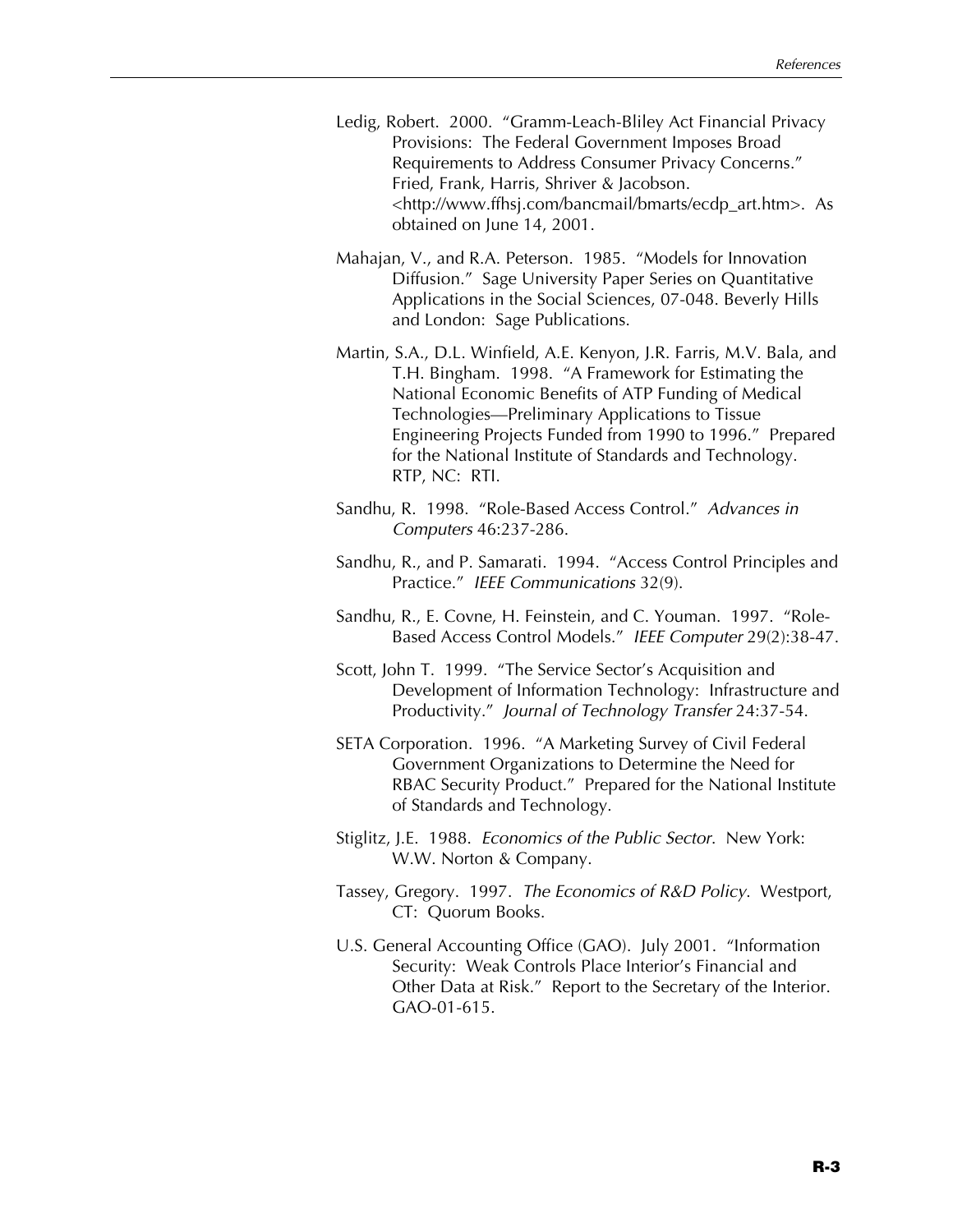## **Appendix A: Questionnaire for RBAC Technology Developers**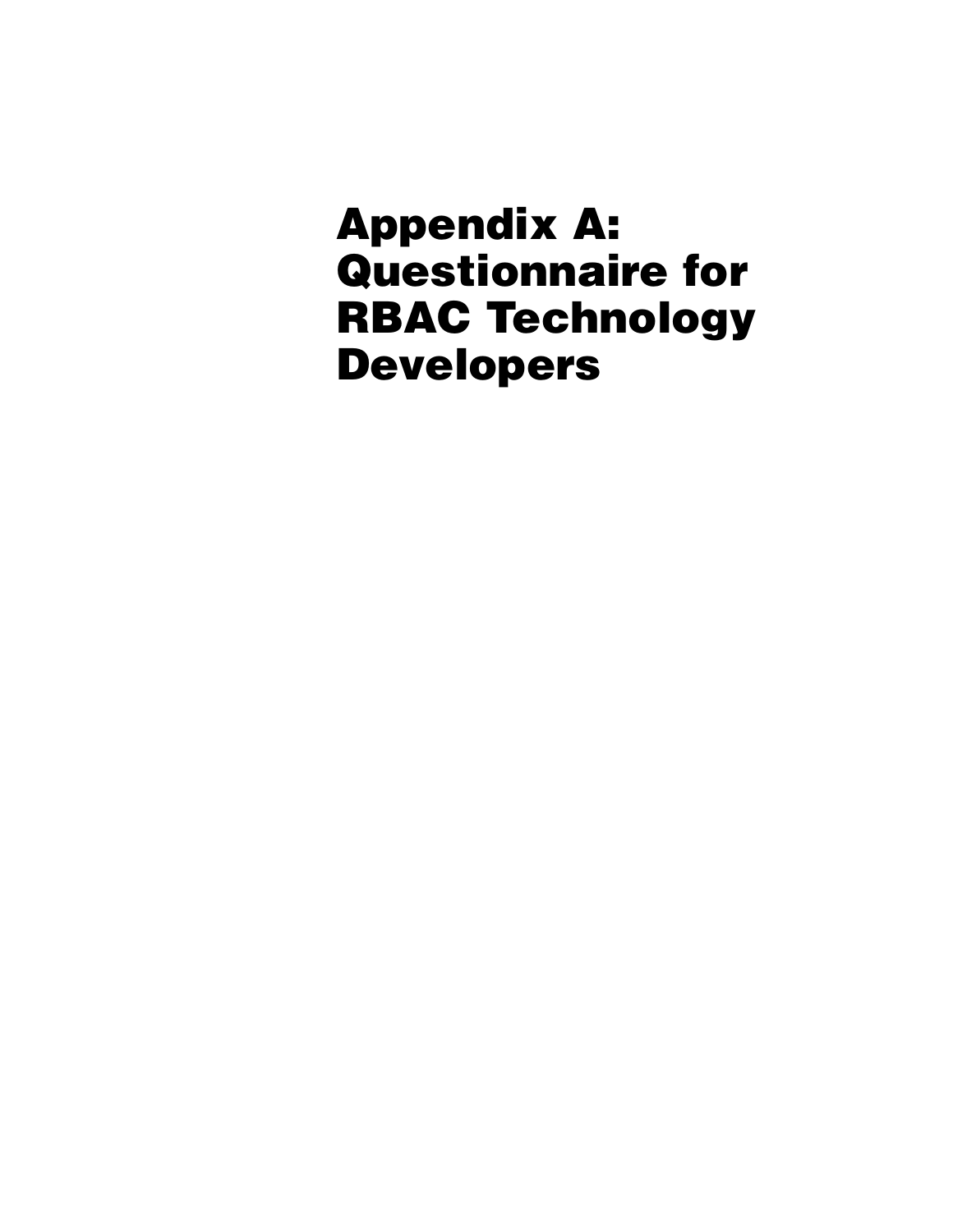#### **Questionnaire for RBAC Technology Developers**

#### **Introduction**

On behalf of the National Institute of Standards and Technology (NIST), Research Triangle Institute (RTI) is investigating the benefits and costs of using Role-Based Access Control (RBAC) as an alternative to existing access control techniques. Specific issues of interest are

- the effect of NIST's involvement on the development of RBAC and commercial products incorporating RBAC,
- a comparison of the costs and benefits to end users of RBAC with other access control technologies, and
- the effect of NIST's involvement on the diffusion of RBAC.

Our study would benefit a great deal from your input. Please read and consider the enclosed questions as they relate to your company's products. We encourage you to collaborate with your colleagues when answering these questions, because several questions span a variety of aspects of the product design and development process.

*Any information you provide will remain strictly confidential*. In the published results of this study, information that you provide that is specific to your organization will not be presented explicitly and will not be attributed to your organization without your permission. Your name will not be shown. However, your organization's name will be acknowledged with appreciation in a list of survey participants.

You may complete the questionnaire online at https://public.rti.org/rbac/. All information transferred electronically will be encrypted. Alternatively, you can e-mail or fax your responses to us at bkropp@rti.org or (919) 541-6683. At any time, if you have any questions, please feel free to contact either Brian Kropp at (919) 485-5584 or Mike Gallaher at (919) 541-5935. Thank you for your input to our study.

#### **1. Contact and Company Information**

| <b>Contact Name:</b> |  |
|----------------------|--|
| Company Name:        |  |
| Mailing Address:     |  |
| Title:               |  |
| Phone Number:        |  |
| E-mail:              |  |
|                      |  |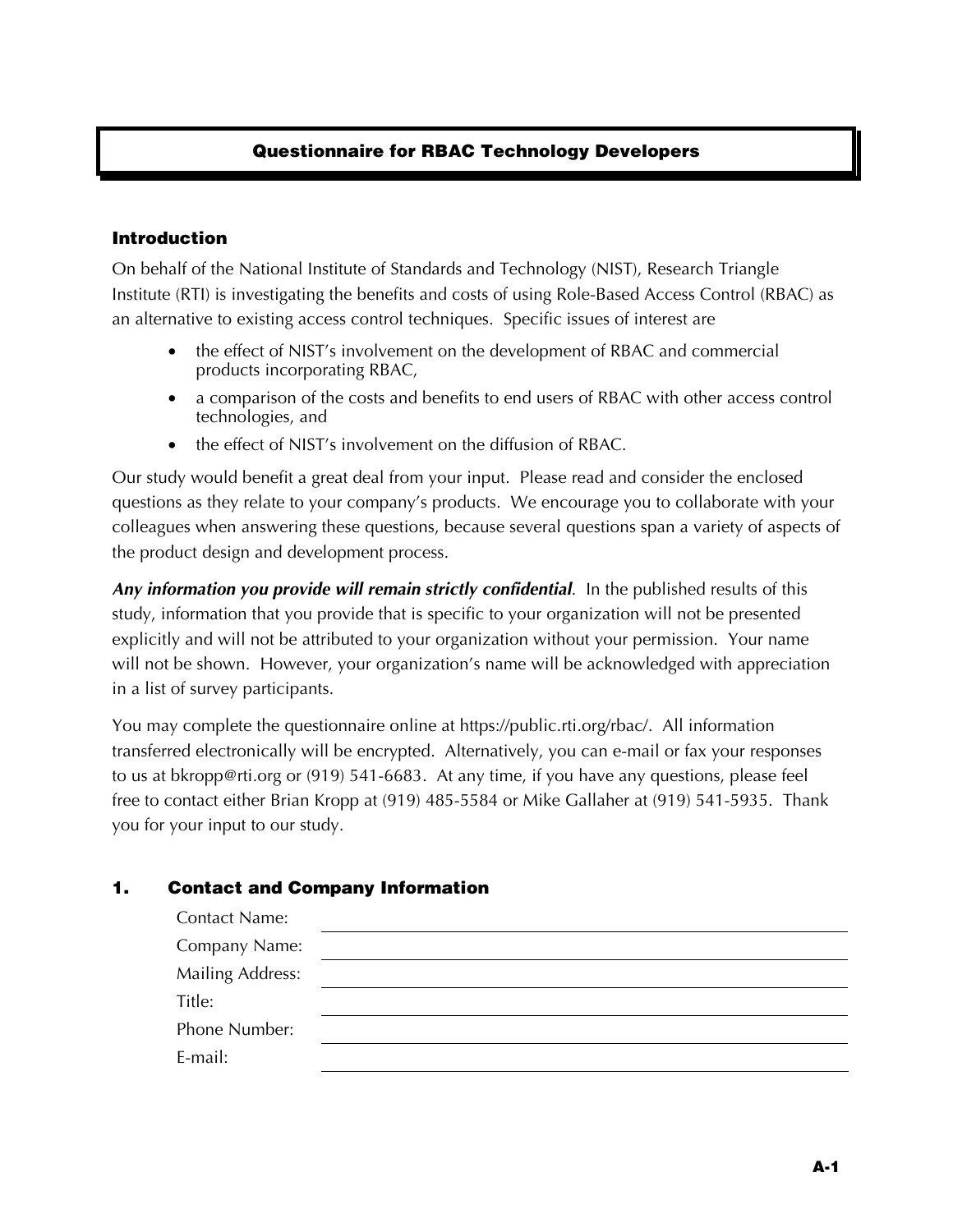#### **2. Market Penetration of RBAC**

2.1 Please list and describe your company's software products and systems that embody RBAC technology. In particular, we are interested in additional or linked ACL functionalities (other than RBAC) incorporated into your products.

| <b>Product Name</b> | <b>Brief Description</b> |
|---------------------|--------------------------|
|                     |                          |
|                     |                          |
|                     |                          |
|                     |                          |
|                     |                          |

2.2 Please describe how your RBAC technology product is used by firms or organizations to control and manage access to information and system resources?

- 2.3 Please list the major industries that use your product in Table 2-1 and, for each industry, indicate
	- what competing technologies exist in these industries and
	- the percentage of firms that are currently using an RBAC system in each industry.

#### **Table 2-1. Industry Sectors Using Your Product**

| Industry                | <b>Competing Technologies</b> | <b>Current Percentage of Firms Using</b><br><b>Role-Based Access Control</b> |
|-------------------------|-------------------------------|------------------------------------------------------------------------------|
| <b>Example: Banking</b> | <b>Identity-Based ACL</b>     | 5%                                                                           |
|                         |                               |                                                                              |
|                         |                               |                                                                              |
|                         |                               |                                                                              |
|                         |                               |                                                                              |
|                         |                               |                                                                              |
|                         |                               |                                                                              |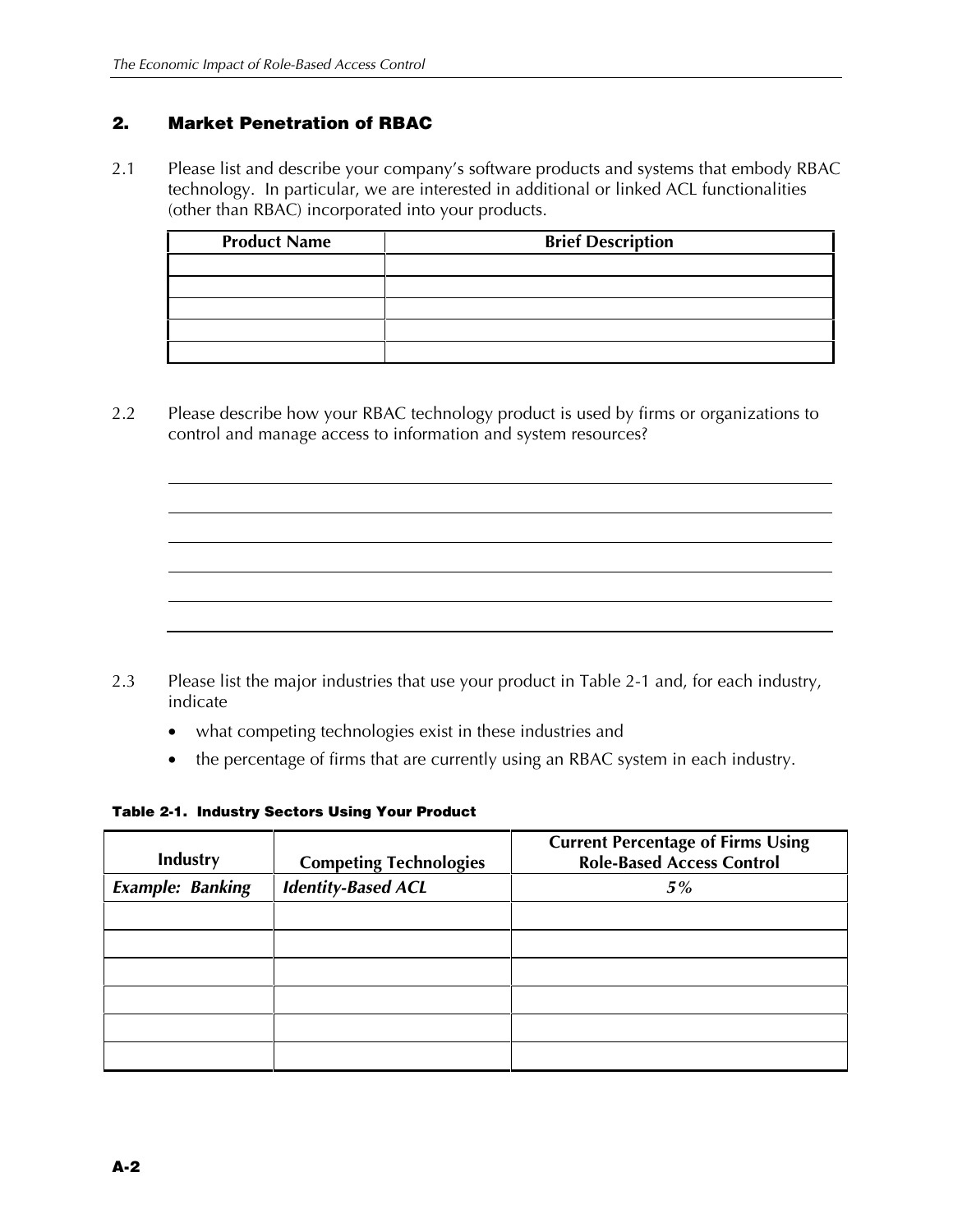2.4 We are also interested in the penetration/adoption rate of RBAC into the near future. In Table 2-2, for the years listed, please estimate the percentage of firms that will be using an RBAC or RBAC-based product. Please provide separate penetration estimates for each industry listed in Table 2-1.

| Industry                | <b>Current</b> | 2003 | 2006 | 2009 |
|-------------------------|----------------|------|------|------|
| <b>Example: Banking</b> | 10%            | 65%  | 70%  | 75%  |
|                         |                |      |      |      |
|                         |                |      |      |      |
|                         |                |      |      |      |
|                         |                |      |      |      |
|                         |                |      |      |      |
|                         |                |      |      |      |
|                         |                |      |      |      |

**Table 2-2. Penetration/Adoption of RBAC** 

2.5 *Technology Choice:* What factors are most important to your customers in choosing the access control technology they use (e.g., political support, administrative costs, other)?

2.6 How long does it typically take your customers to install and make fully operational a new system with RBAC technology?

**months** 

**total person-hours**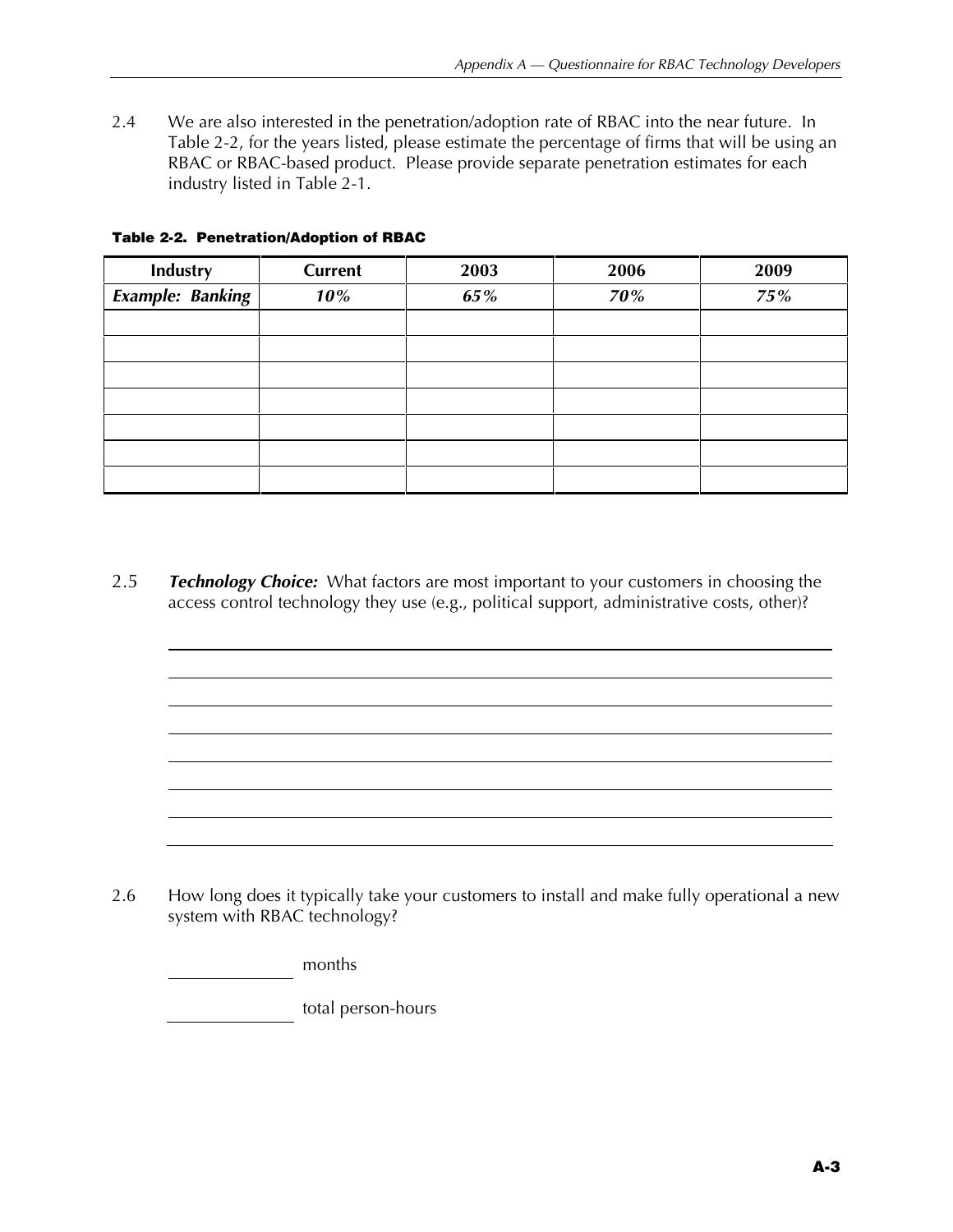#### **3. Future Technology Improvements**

3.1 What improvements in RBAC technology do you envision occurring in the next 5 to 10 years, and how will they affect implementation costs, annual system administrative costs, and security violations/costs?

| <b>RBAC Technology Improvements:</b>                                                                                                                                                                                                |
|-------------------------------------------------------------------------------------------------------------------------------------------------------------------------------------------------------------------------------------|
|                                                                                                                                                                                                                                     |
| <b>Impact on Annual System Administrative Costs:</b>                                                                                                                                                                                |
| Impact on Number and Severity of Security Violations: __________________________                                                                                                                                                    |
| What improvements in competing (non-RBAC) technologies do you envision occurring in<br>the next 5 to 10 years, and how will they affect implementation costs, annual system<br>administrative costs, and security violations/costs? |
| <b>Impact on Installation Costs:</b>                                                                                                                                                                                                |
| <b>Impact on Annual System Administrative Costs:</b>                                                                                                                                                                                |
| <b>Impact on Number and Severity of Security Violations:</b>                                                                                                                                                                        |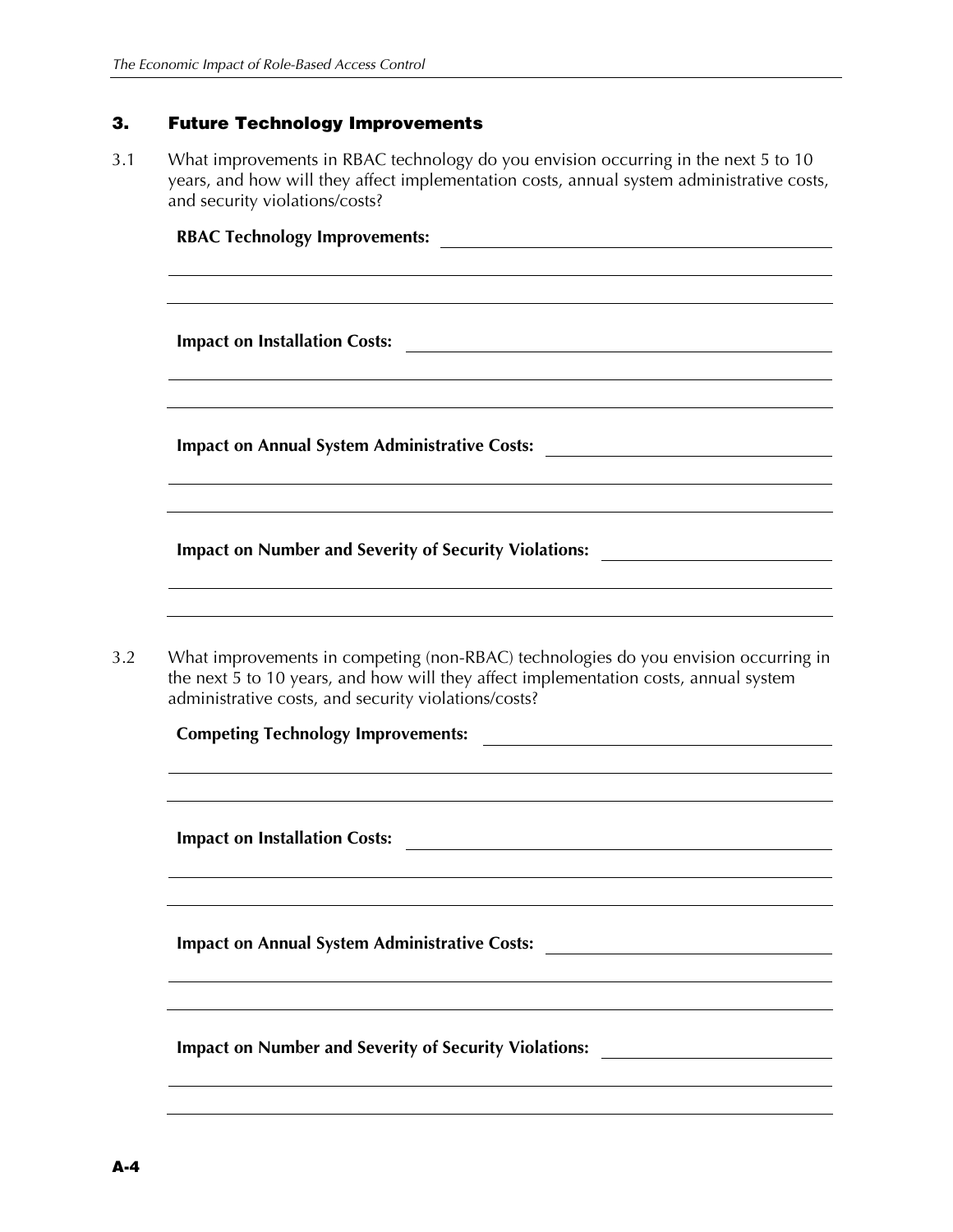- 3.3 Are the technology improvement listed in Questions 3.1 and 3.2 reflected in your RBAC market penetration estimates provided in Table 2-2?
	- Yes

 $\Box$  No—how would your market penetration estimates change?

#### **4. Software Development**

As part of our evaluation of the benefits of RBAC, we need to estimate the cost of developing the software tools used by information and system security administrators.

4.1 When did your company first introduce RBAC technology into your software products?

(month/year)

- 4.2 What was your company's investment in the development of RBAC? If the investment was a joint venture with other companies or educational or governmental agencies (other than NIST), please estimate their total expenditures in developing the technology and indicate the partner.
	- a. Length of time to develop (months)
	- b. Your company's approximate R&D investment (\$)
	- c. Cofunding or R&D expenditures by partner companies (\$)
- 4.3 Please comment on what sources aided your development of products and services that incorporate RBAC technology.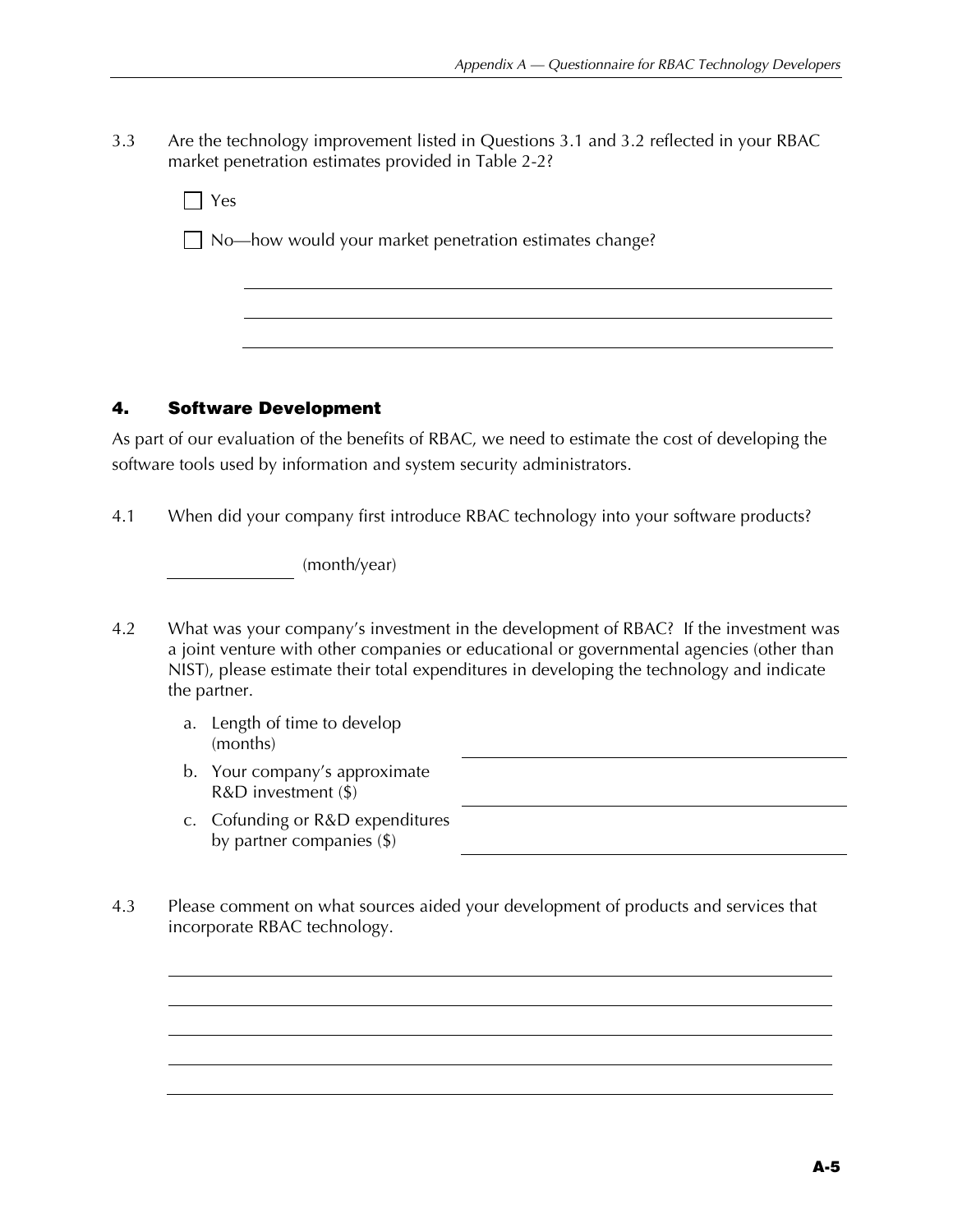4.4 Did your R&D build on concepts and theories available in the professional literature?

 Yes  $\Box$  No

4.5 Would your industry have developed an RBAC technology without the availability of concepts and theories in the professional literature?

Yes

 $\Box$  No

#### **5. NIST's Contribution to the Development of RBAC**

Since 1992, NIST has invested resources in developing and supporting RBAC capabilities.

5.1 Were you aware of NIST's activities?

Yes (go to Question 5.3)

No (go to Question 5.2)

5.2 NIST has developed several RBAC models ranging from  $RBAC<sub>0</sub>$  to  $RBAC<sub>3</sub>$ . Each model contains greater levels of complexity in terms of constraints and hierarchies. The following table provides a description of the various types of RBAC models.

|                   | <b>Hierarchies</b> | <b>Constraints</b> |
|-------------------|--------------------|--------------------|
| RBAC <sub>0</sub> | No                 | No                 |
| RBAC <sub>1</sub> | Yes                | N <sub>0</sub>     |
| RBAC <sub>2</sub> | N <sub>0</sub>     | Yes                |
| RBAC <sub>3</sub> | Yes                | Yes                |

 $RBAC<sub>3</sub>$  is the most complex model and is often described as the NIST model. Does your product incorporate the NIST model for RBAC?

 $\Box$  Yes

 $\Box$  No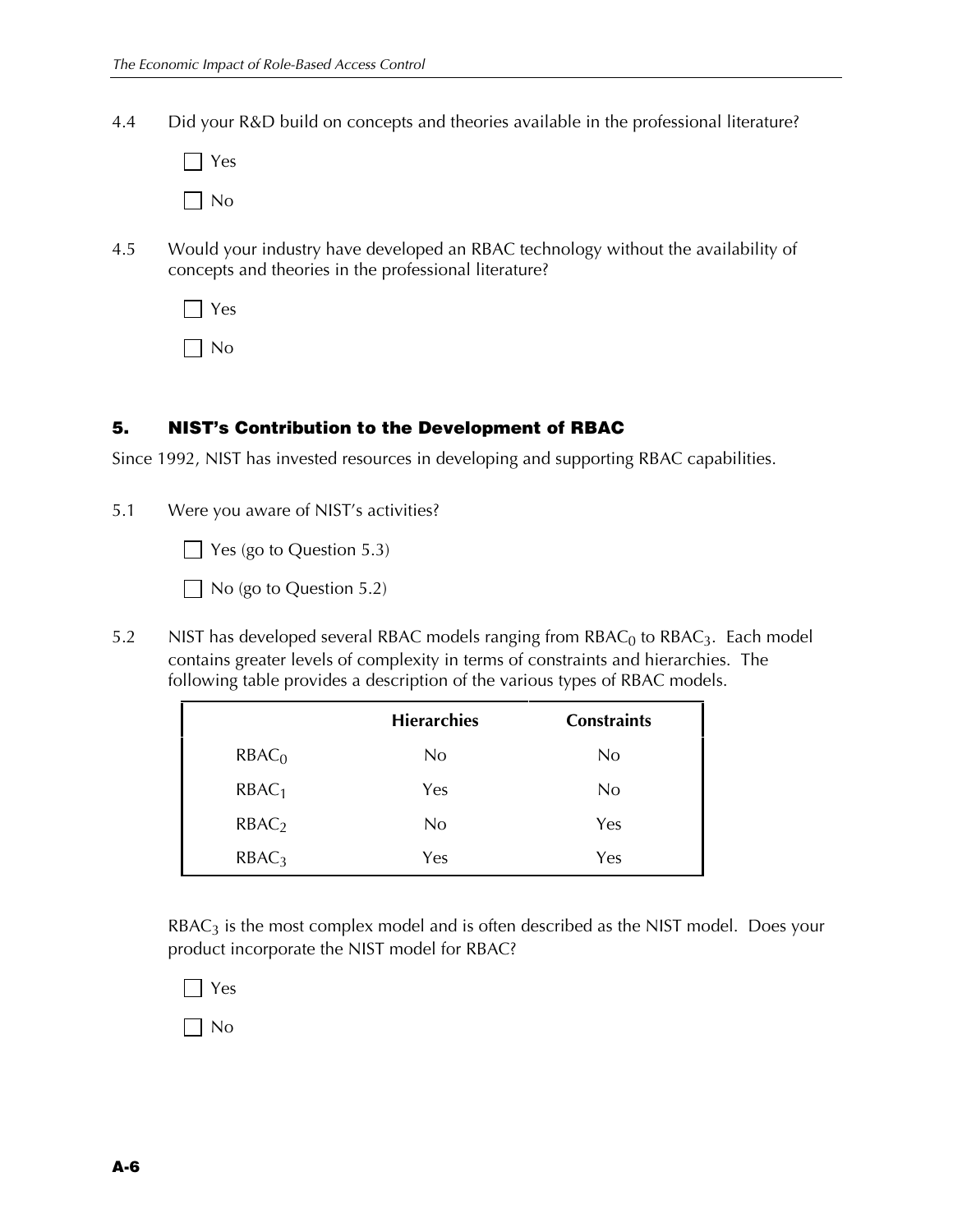5.3 Please estimate the percentage of RBAC developers that incorporate the NIST model into their product?

percent

5.4 Please comment on the impact NIST has had on the development of your company's RBAC technology.

5.5 Has NIST's involvement in RBAC changed the time frame for when RBAC technology has become available for use?

Yes

 $\Box$  No

5.6 When do you predict industry would have introduced a software product with comparable capabilities without the aid of NIST?

 $\frac{1}{\sqrt{2\pi}}$  (year)

5.7 Has NIST's involvement in RBAC increased the penetration rate of the technologies that you described in Table 2.2?

| $\Box$ Yes, by how much? (e.g., 5 percent more firms per year will adopt the technology) |  |  |  |  |  |  |  |
|------------------------------------------------------------------------------------------|--|--|--|--|--|--|--|
|------------------------------------------------------------------------------------------|--|--|--|--|--|--|--|

 $\Box$  No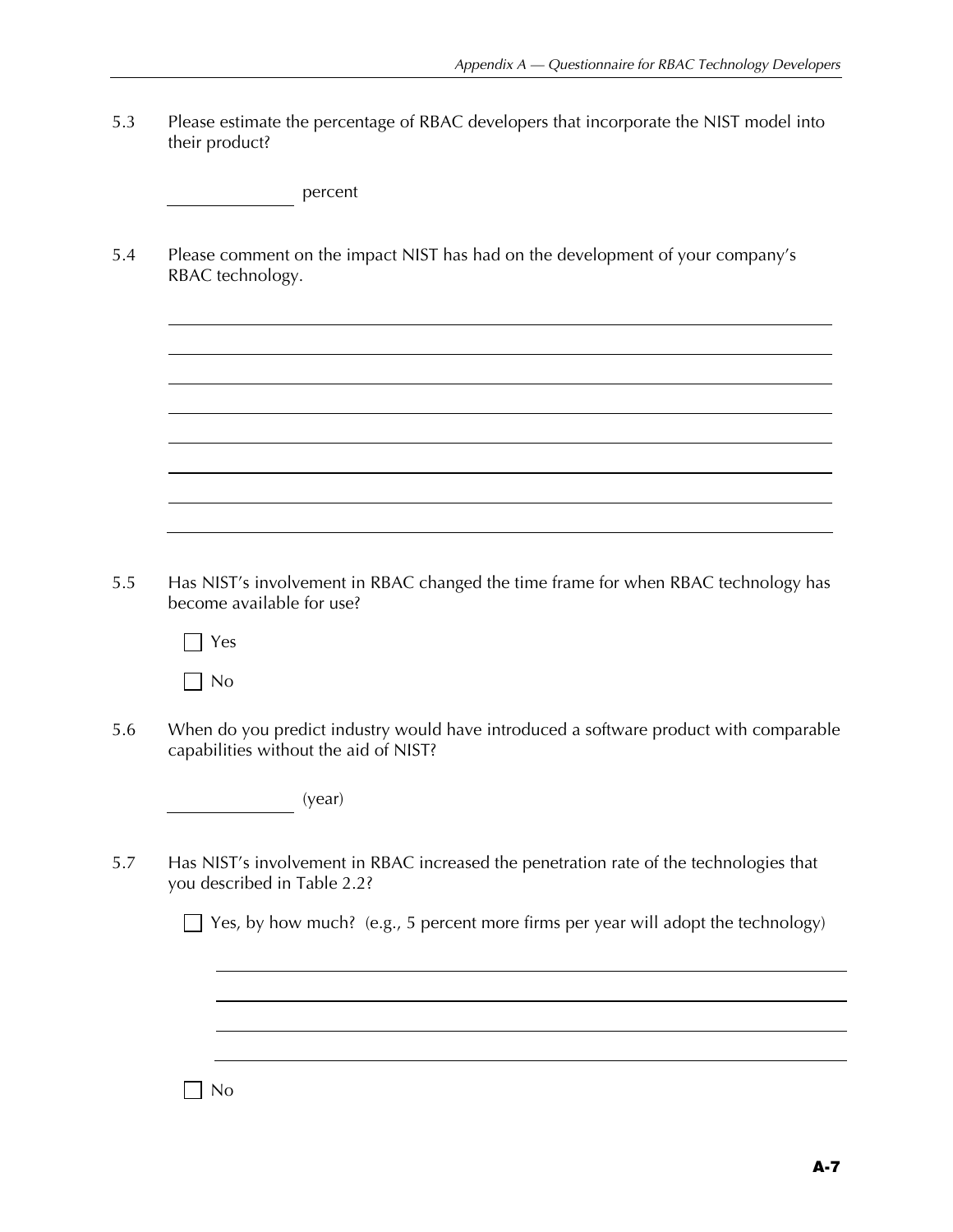5.8 Has NIST's involvement in RBAC decreased your development costs?

| es |
|----|
| J  |

5.9 If yes, by how much? (e.g., total development costs were 5 percent less)

5.10 Has NIST's involvement in RBAC improved the quality of your product for end users?

```
\Box Yes, by how much? (e.g., 5 percent easier to move users in and out of roles)
```

```
\Box No
```
5.11 Has NIST's involvement in RBAC changed the type and number of industries that will use RBAC? Please explain.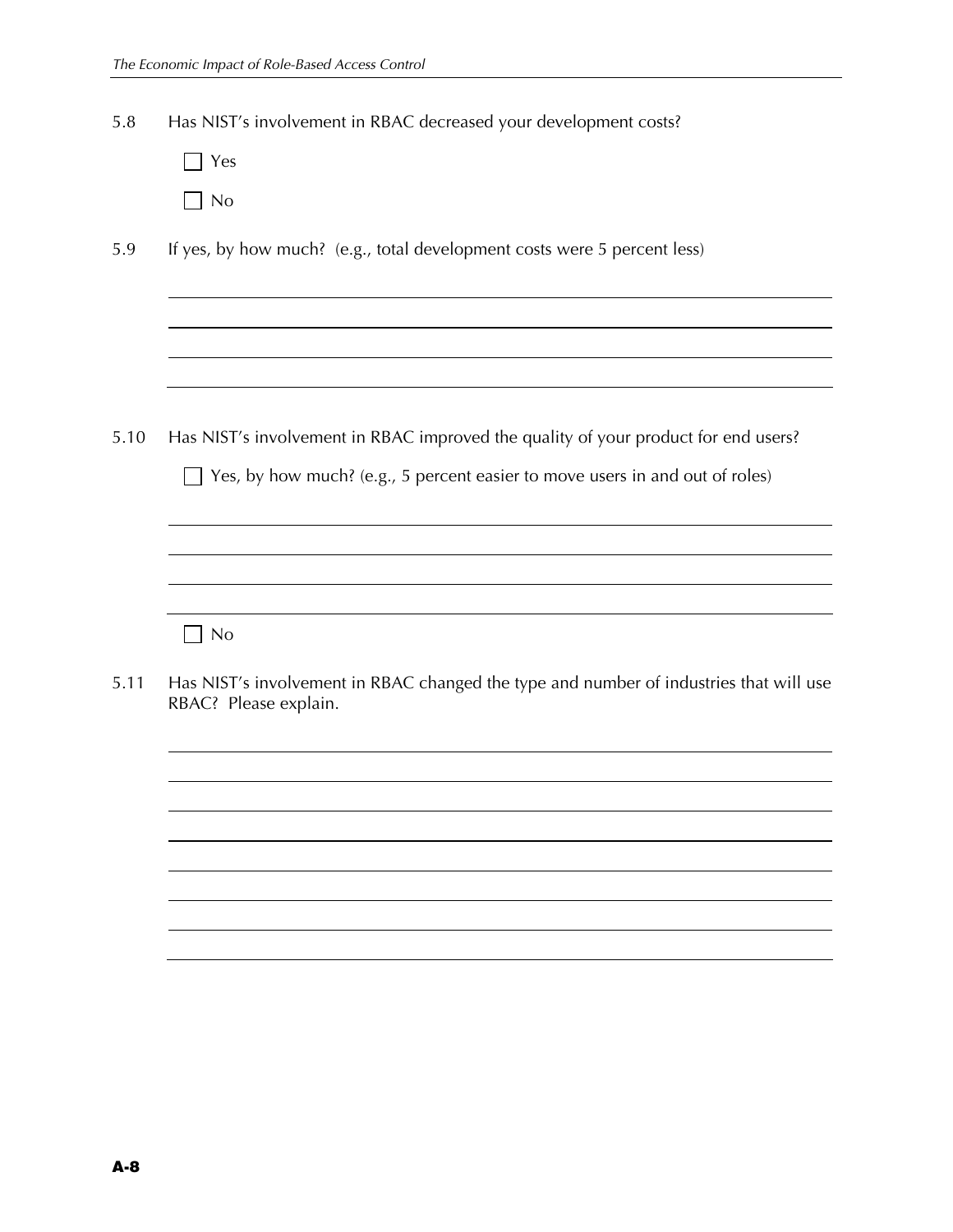#### **6. Other Benefits**

Please describe other issues that you think are important in assessing the benefits or costs of an access control system.



#### *Thank you for your participation!*

Check one or both of the following boxes if you would like to receive a draft and/or final versions on the study:

□ Yes—please send me a draft version of the report to review prior to publication.

 $\Box$  Yes—please send me the final version of the report upon completion of the study.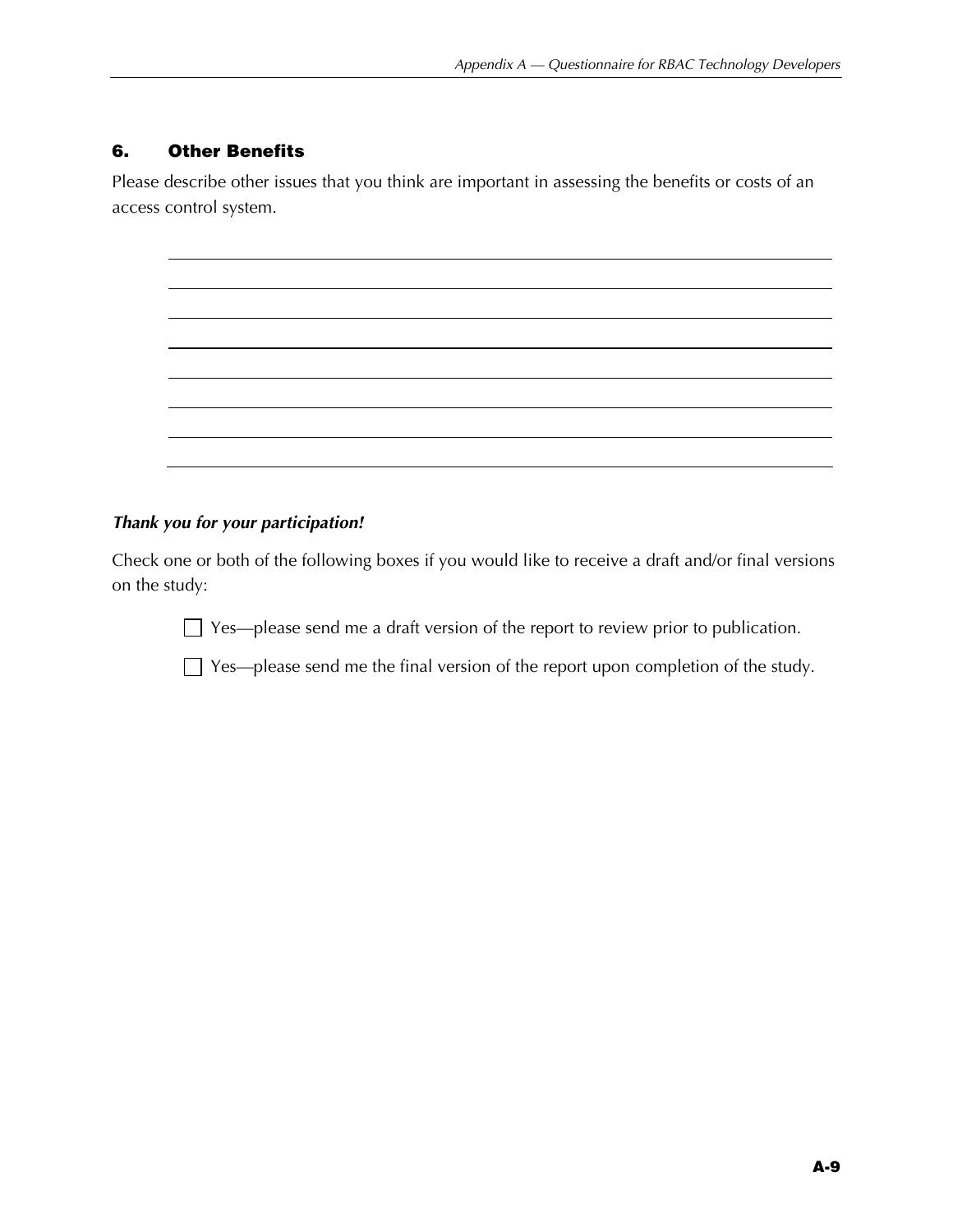**Appendix B: Questionnaire for Information and System Security Administrators**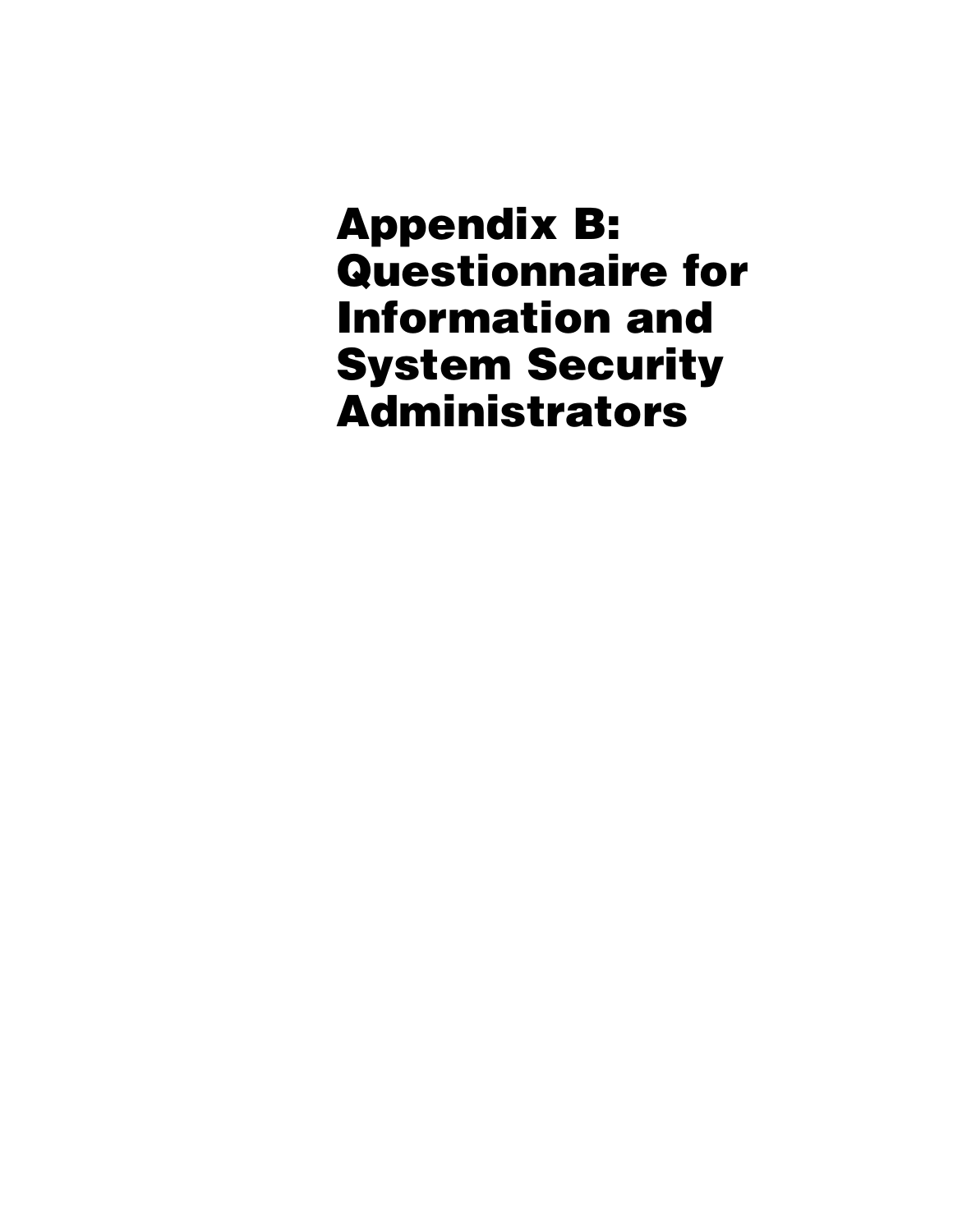#### **Questionnaire for Information and System Security Administrators**

#### **Introduction**

On behalf of the National Institute of Standards and Technology (NIST), Research Triangle Institute (RTI) is investigating the benefits and costs of using role-based access control (RBAC) as an alternative to existing access control techniques. The following specific issues are of interest:

- the administrative costs of establishing and changing user profiles when RBAC or other access control technologies are used;
- the frequency of security violations, both internal and external, when RBAC and other access control technologies are used; and
- the difficulty of altering or changing access control systems.

Our study would benefit a great deal from your input. Please read and consider the enclosed questions as they relate to your company's products. We encourage you to collaborate with your colleagues when answering these questions, because several questions span a variety of aspects of the product design and development process.

*Any information you provide will remain strictly confidential*. In the published results of this study, information that you provide that is specific to your organization will not be presented explicitly and will not be attributed to your organization, without your permission. Your name will not be shown. However, your organization's name will be acknowledged with appreciation in a list of survey participants.

You may complete the questionnaire online at https://public.rti.org/rbac/. All information transferred electronically will be encrypted. Alternatively, you can e-mail or fax your responses to us at bkropp@rti.org or (919) 541-6683. At any time, if you have any questions, please feel free to contact either Brian Kropp at (919) 485-5584 or Mike Gallaher at (919) 541-5935. Thank you for your input to our study.

#### **1. Contact and Company Information**

| <b>Contact Name:</b> |  |  |
|----------------------|--|--|
| Company Name:        |  |  |
| Mailing Address:     |  |  |
| Title:               |  |  |
| Phone Number:        |  |  |
| E-mail:              |  |  |
|                      |  |  |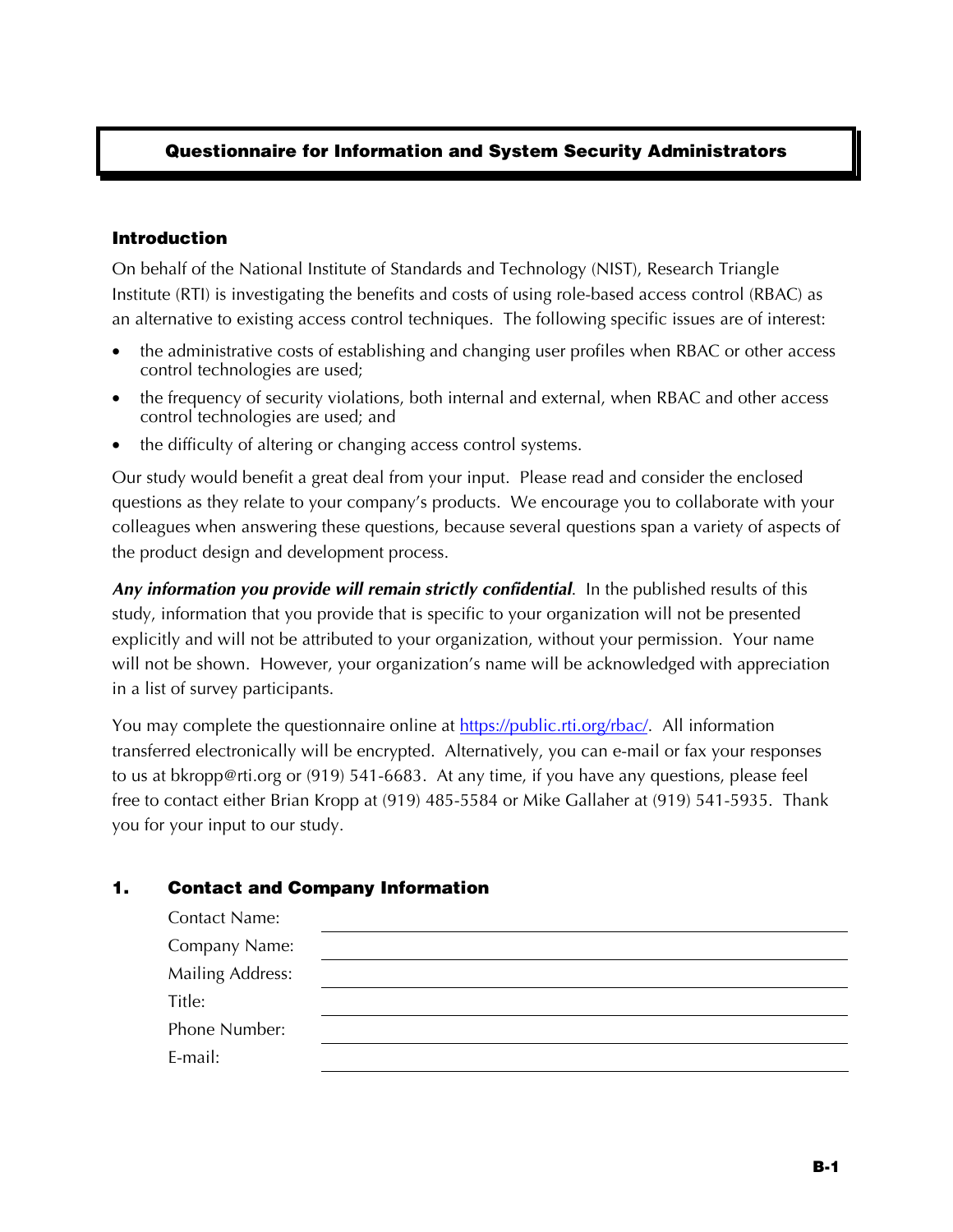#### **2. Access Control Technologies Used by Your Firm**

2.1 In the table below, please identify the access control technologies that your firm or organization uses or has used (or plans to use in the near future), including products that were developed in-house. Please note that if you are currently using an RBAC-based technology we are interested in information on both the RBAC technology and the alternative technology(ies) you are currently using (or have previously used).

| <b>Technology</b>                             | <b>Trade Name</b>                               | <b>When Installed</b> | <b>Currently in Use</b> |
|-----------------------------------------------|-------------------------------------------------|-----------------------|-------------------------|
| <b>Example: RBAC</b>                          | <b>Schumann SAM Tivolie</b><br><b>SecureWay</b> | 1999                  | Yes                     |
| <b>Example: Identity-</b><br><b>Based ACL</b> | Unix-based systems Web<br>server                | 1995                  | No-replaced in 1999     |
|                                               |                                                 |                       |                         |
|                                               |                                                 |                       |                         |
|                                               |                                                 |                       |                         |
|                                               |                                                 |                       |                         |
|                                               |                                                 |                       |                         |

**Table 2-1. Access Control Technologies in Use (or Used)** 

2.2 What factors were important in choosing the access control technology that your firm uses (e.g., political support, administrative costs, others)?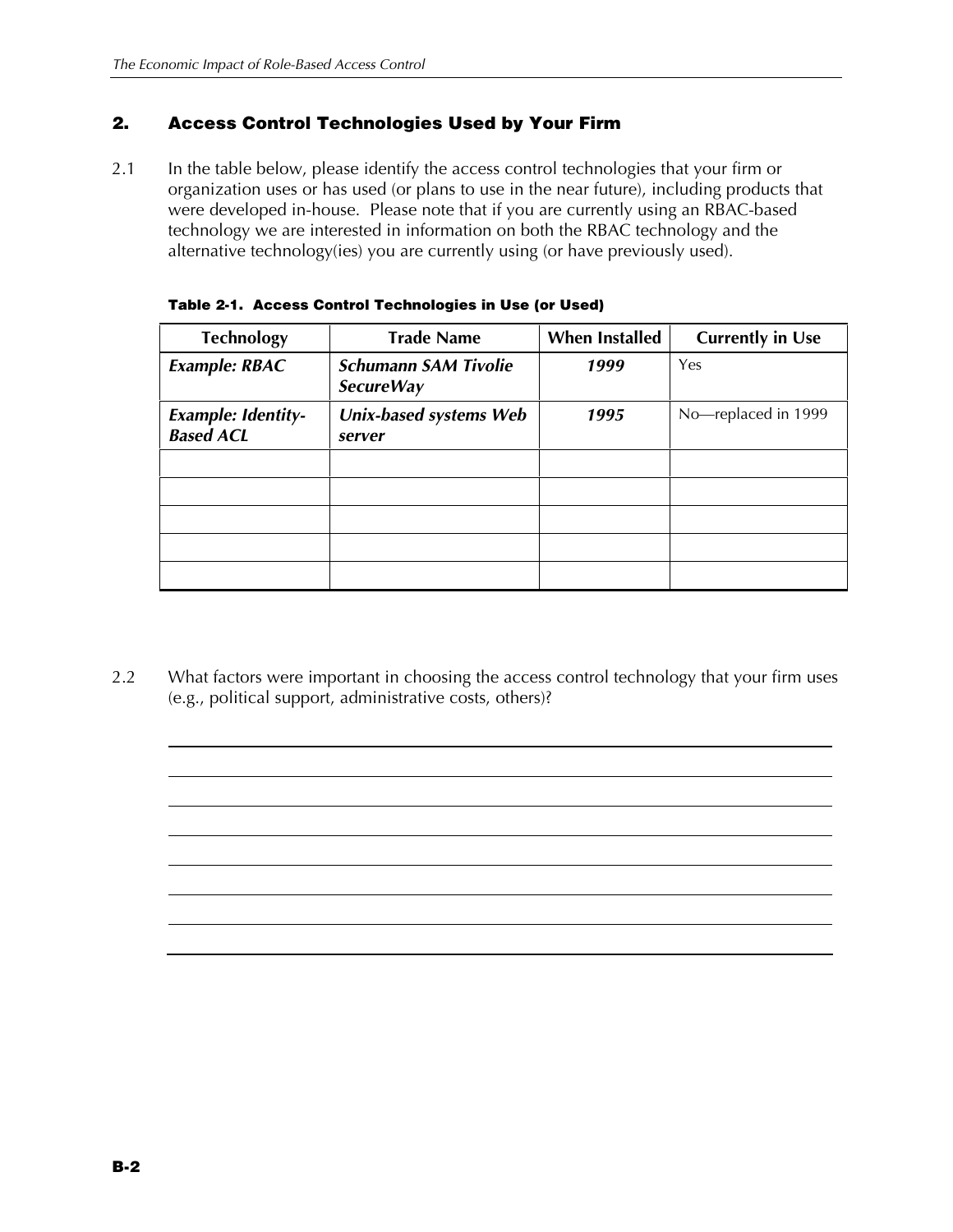2.3 If your firm currently using multiple access control technologies, what problems have you experienced from the interactions between the technologies?

As part of this study we are interested in the activities a company must undertake to adopt RBAC systems. Typically, before a company can implement an access control technology a period of **system design** must occur. This period consists of creating the system and defining all appropriate roles and the privileges for each of those roles. Following this step, **system implementation** occurs where users are migrated from the previous access control technology to the current technology. Once all users have been placed into the correct roles, **system maintenance** occurs where information and system administrators move users in and out of existing roles as they change roles within the company.

2.4 What best describes you company's current status regarding the use of RBAC systems?

 $\Box$  We are considering adopting an RBAC system. (Go to Question 2.5)

We are in the process of designing an RBAC system. (Go to Question 2.5)

 $\Box$  We are currently implementing an RBAC system. (Go to Section 3)

We have an RBAC system in operation. (Go to Section 3)

| $\Box$ We have no plans to adopt an RBAC system. (Go to Question 2.9) |  |
|-----------------------------------------------------------------------|--|
|-----------------------------------------------------------------------|--|

2.5 Does your company plan to develop an in-house RBAC technology or purchase a commercial system, such as an enterprise management package?

 $\Box$  In-house

Commercial system. What package are you considering? \_\_\_\_\_\_\_\_\_\_\_\_\_\_\_\_\_\_\_\_\_\_\_\_\_\_\_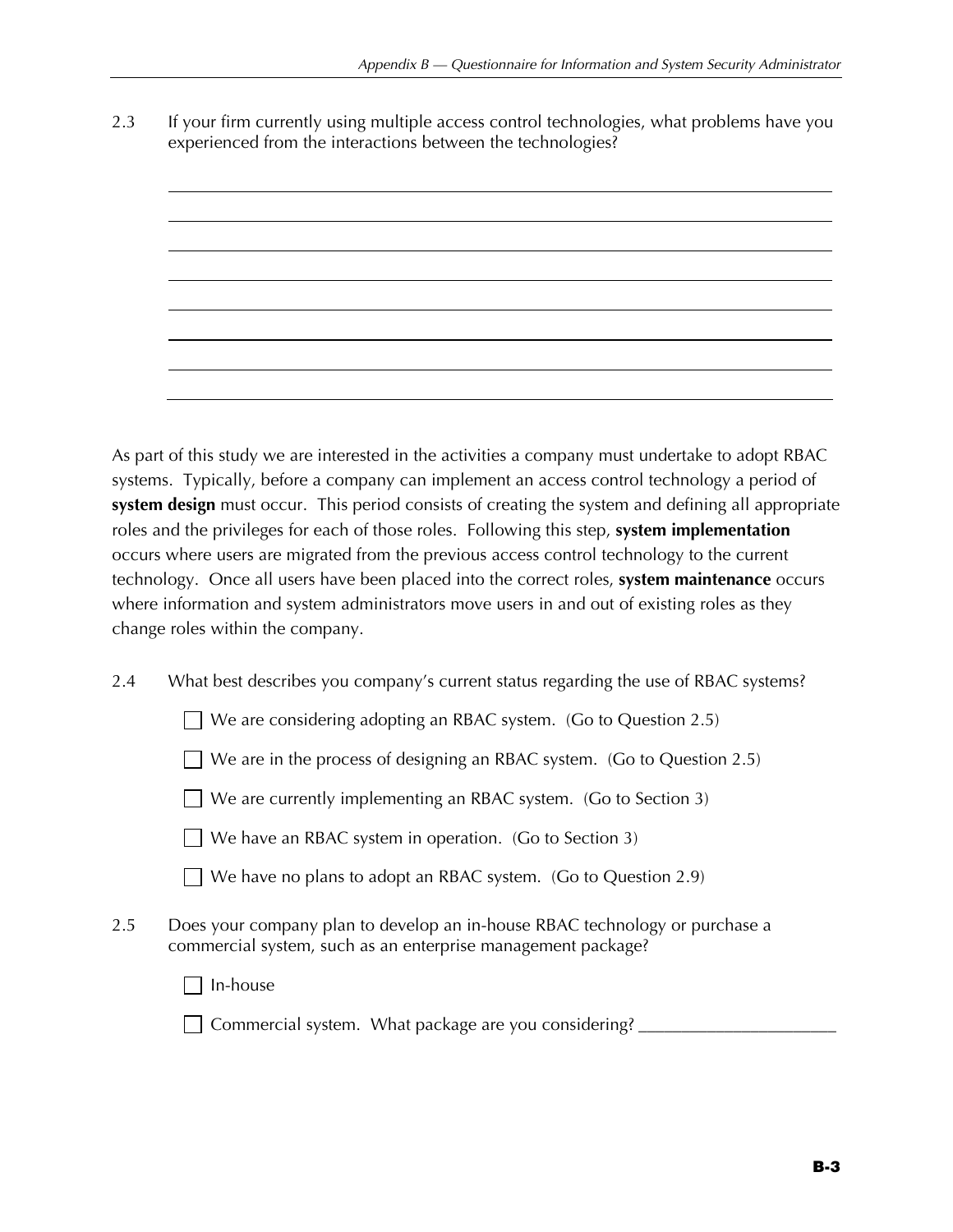| 2.6 | What is your company's projected completion data for implementing the RBAC<br>technology?                                                                                                                                                                                                                                              |  |  |  |
|-----|----------------------------------------------------------------------------------------------------------------------------------------------------------------------------------------------------------------------------------------------------------------------------------------------------------------------------------------|--|--|--|
|     |                                                                                                                                                                                                                                                                                                                                        |  |  |  |
| 2.7 | What is the total number of employees in your firm?                                                                                                                                                                                                                                                                                    |  |  |  |
|     | Total number of employees in 1999                                                                                                                                                                                                                                                                                                      |  |  |  |
| 2.8 | What percentage of those employees are you planning to manage using RBAC<br>technologies?                                                                                                                                                                                                                                              |  |  |  |
|     |                                                                                                                                                                                                                                                                                                                                        |  |  |  |
|     | (Skip to Section 5)                                                                                                                                                                                                                                                                                                                    |  |  |  |
| 2.9 | Have you investigated the potential use of an RBAC system?                                                                                                                                                                                                                                                                             |  |  |  |
|     | $\Box$ Yes: What were the disadvantages of implementing RBAC?                                                                                                                                                                                                                                                                          |  |  |  |
|     |                                                                                                                                                                                                                                                                                                                                        |  |  |  |
|     |                                                                                                                                                                                                                                                                                                                                        |  |  |  |
|     |                                                                                                                                                                                                                                                                                                                                        |  |  |  |
|     | <b>No</b>                                                                                                                                                                                                                                                                                                                              |  |  |  |
|     | (Go to End)                                                                                                                                                                                                                                                                                                                            |  |  |  |
| 3.  | <b>RBAC System Design</b>                                                                                                                                                                                                                                                                                                              |  |  |  |
|     | For the following questions, please think about the system design phase that your<br>company went through to develop your RBAC-based system. Within this section, the<br>term "custom" design refers to system components that were either developed in-house<br>or were developed specifically for your company by an outside vendor. |  |  |  |

3.1 Did your company attempt to develop a custom RBAC system?

Yes (Go to Question 3.2)

No (Go to Question 3.6)

3.2 When did your company first start pursuing the development of a custom RBAC system?

\_\_\_\_\_\_\_\_\_ Year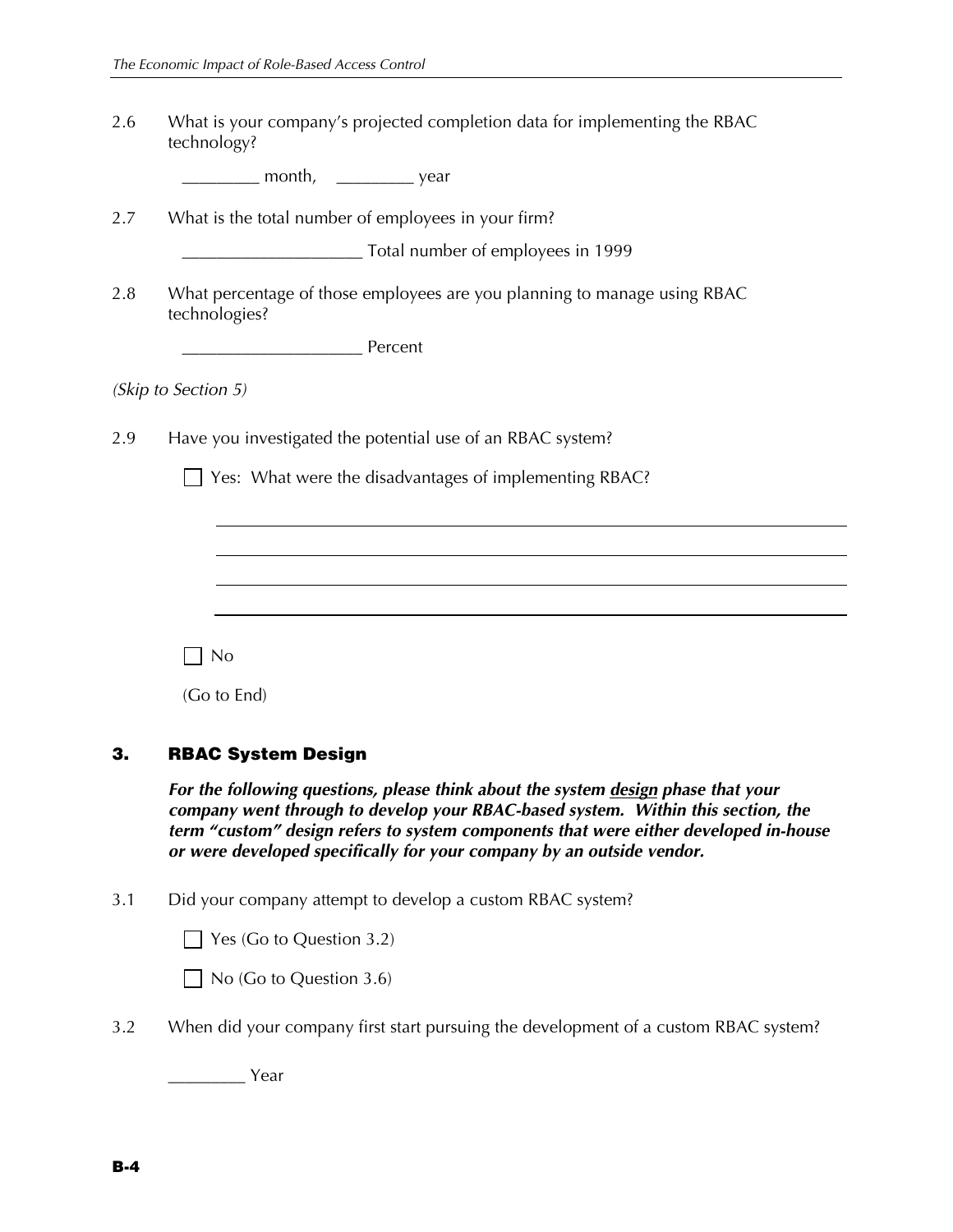3.3 Was your company successful in developing a custom RBAC-based access control system in-house?

|  |  |  |  | $\Box$ Yes (Go to Question 3.4) |  |
|--|--|--|--|---------------------------------|--|
|--|--|--|--|---------------------------------|--|

No (Go to Question 3.6)

3.4 What were the total costs of developing the custom technology?

Dollars

3.5 How long did it take to develop the custom technology?

Years

*(Skip to Section 4)* 

3.6 Did your company purchase a commercial RBAC technology?

 $\Box$  Yes (for those that responded yes to Question 3.6, go to Section 4, for those that responded no to Question 3.6, go to Question 3.7)

| $\Box$ No (Go to Section 4) |  |
|-----------------------------|--|
|-----------------------------|--|

3.7 Was your company aware of RBAC technology before you purchased the commercial product?

Yes

| $\Box$ No (Go to Section 4) |  |
|-----------------------------|--|
|-----------------------------|--|

3.8 Why did your company not pursue a custom-designed RBAC system?

| Too costly |
|------------|
|------------|

 $\Box$  Lacked technical skills and knowledge

□ Other \_\_\_\_\_\_\_\_\_\_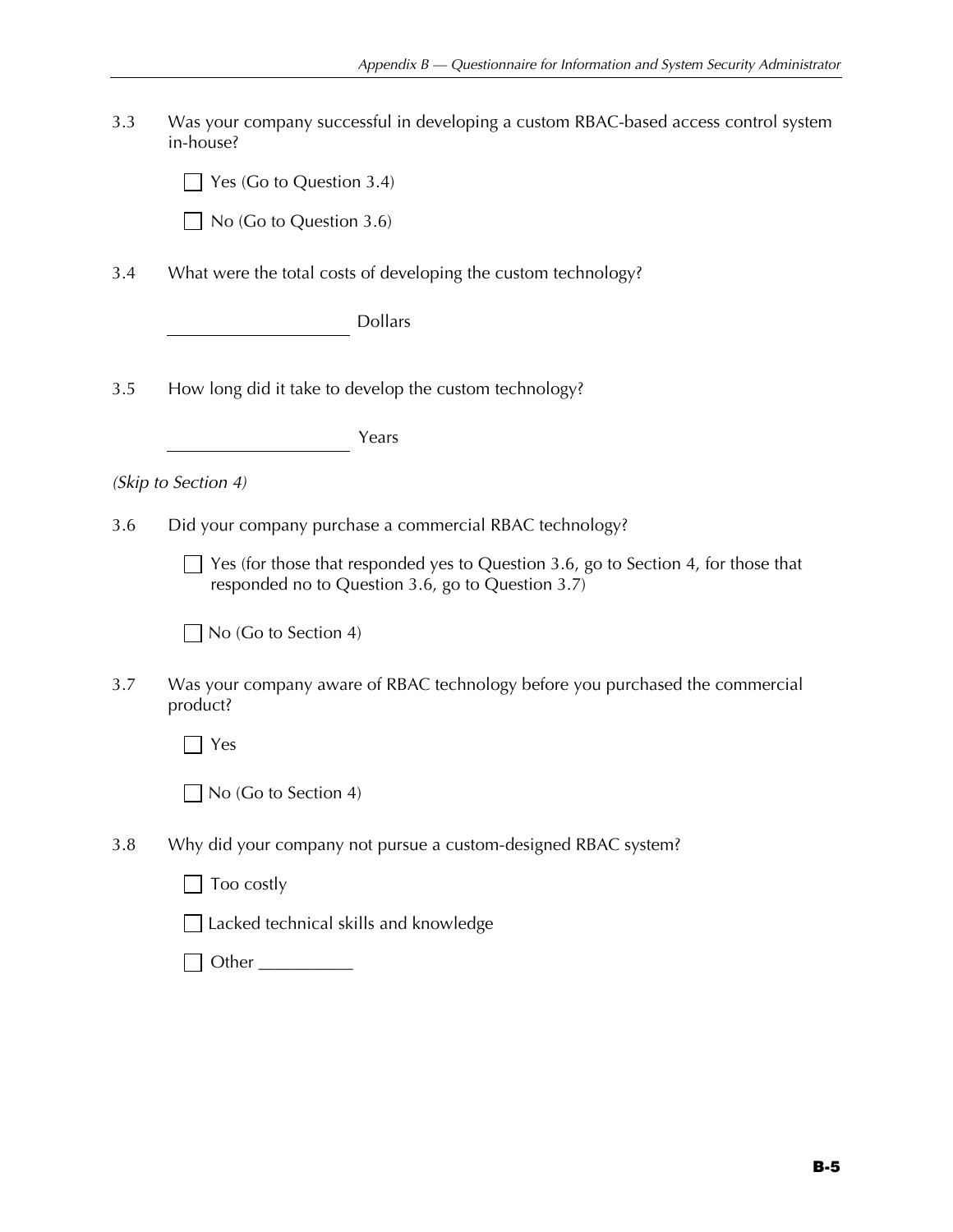#### **4. System Implementation**

*For the following questions, please think about the system implementation phase that your company went through in installing your most recent access control technology.* 

4.1 What is the total number of employees in your firm?

Total number of employees in 1999

4.2 What percentage of those employees are currently managed using RBAC technologies?

**Percent** 

4.3 When you changed from your previous access control technology to RBAC, how long did it take for these employees to be migrated from your old access control technology (e.g., identity-based ACL to RBAC) and what was the level of effort involved?

Months @ person-hours per month

4.4 Did your company purchase any new software or hardware to support the migration to an RBAC technology? What were your expenditures?

4.4a Does the new software you purchased support functions other than RBAC, such as password synchronization or single sign-on functions? If so, please describe these additional functions.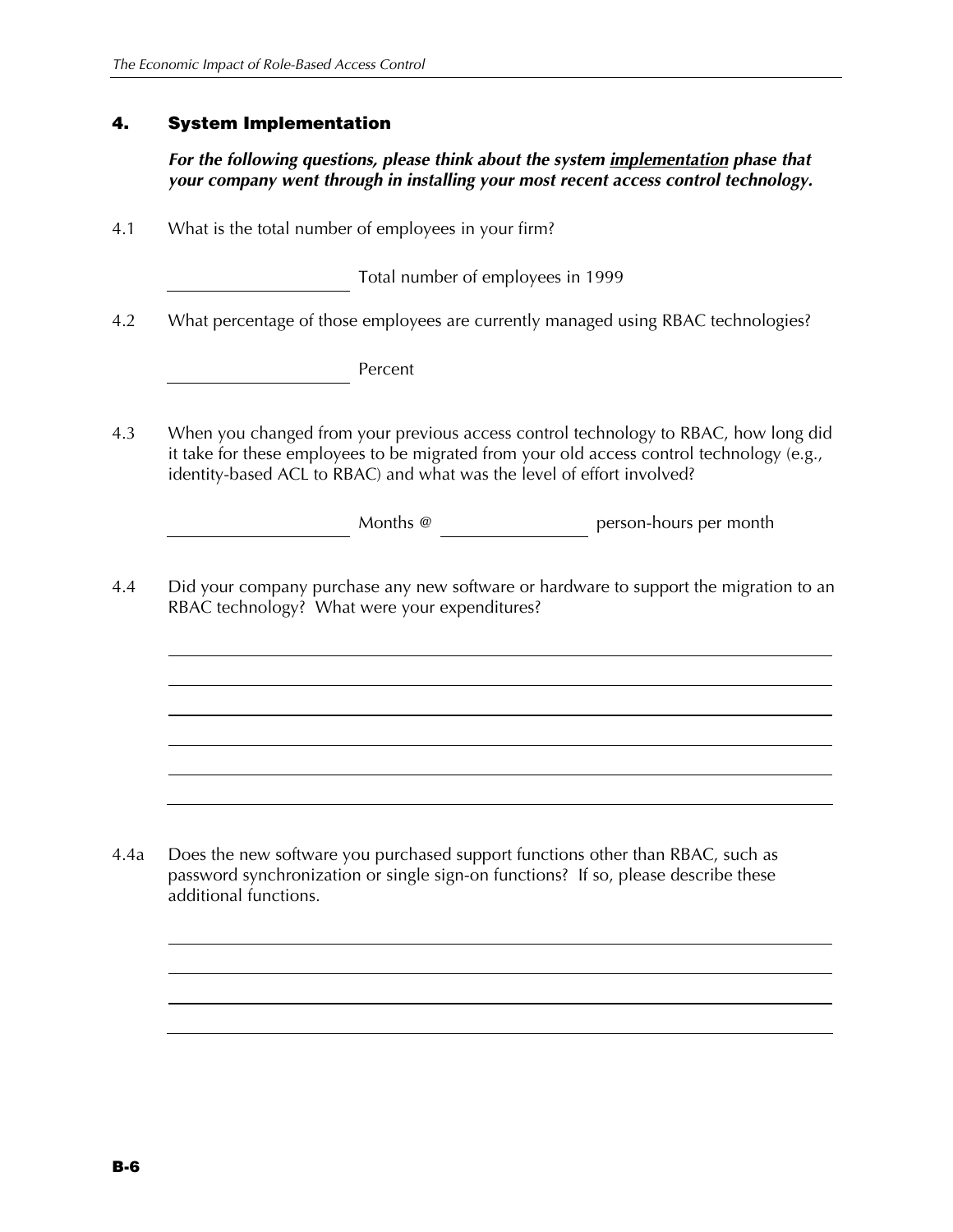4.5 Did you use a systems integration company to help with installing the RBAC feature? If so, what was their role and approximately what were your expenditures?

4.6 In addition to basic software, hardware, and installation costs, for each change that was made, what other costs (external or internal) did your organization incur associated with transferring from one access control technology to another?

4.7 Do you plan to expand the use of RBAC in the near future?

Yes, expand to \_\_\_\_\_\_\_\_\_\_ percent of employees

 $\Box$  No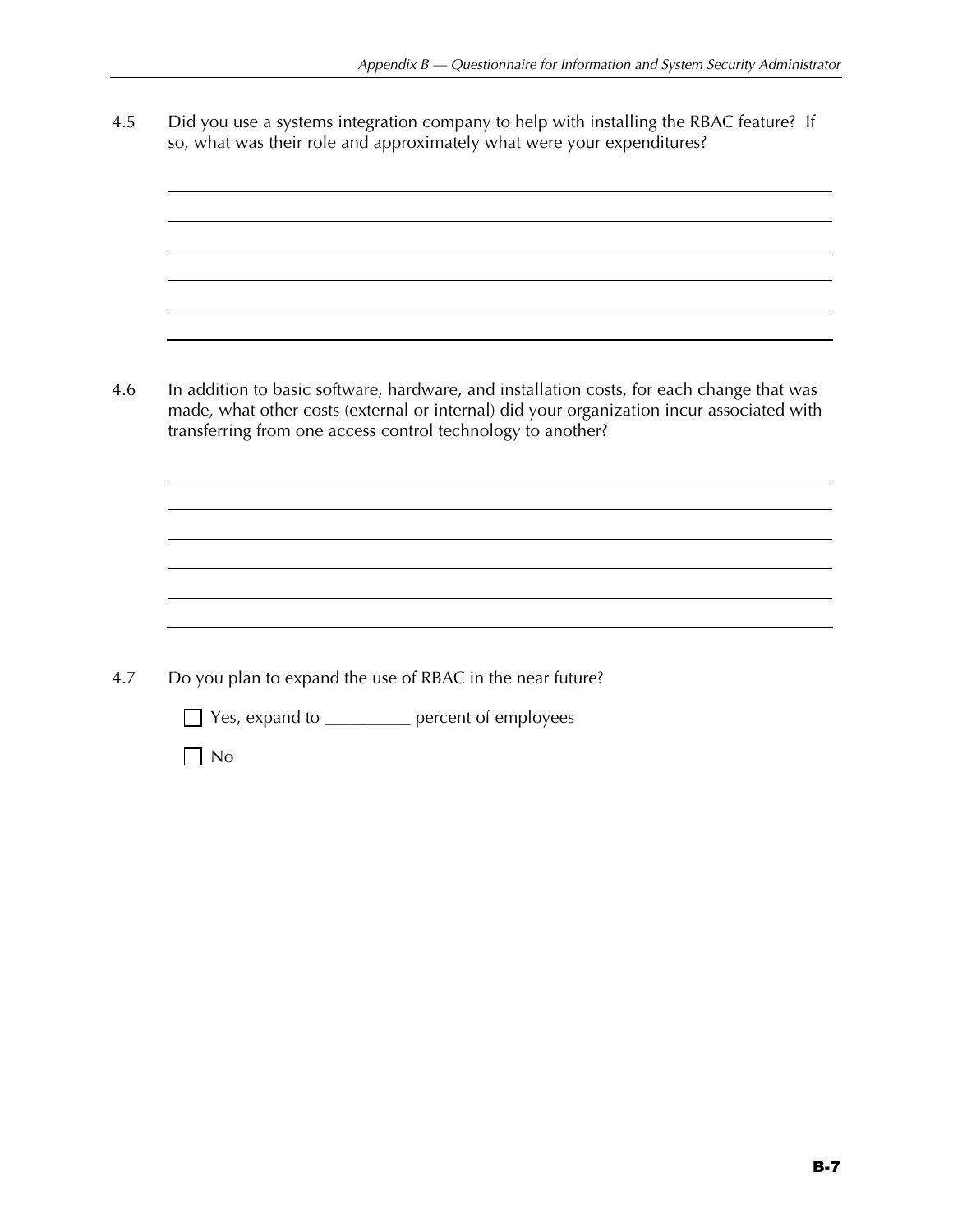#### **5. The Benefits and Costs of Maintaining RBAC Systems**

*For the following questions, please think about the system maintenance phase that your company is currently in.* 

- 5.1 For each technology listed in Table 2-1, indicate in Table 5-1 the average time required to complete the following tasks:
	- a. When a new hire is made, on average, how much time is required to establish his/her user privileges?
	- b. When an employee changes jobs within the organization, on average, how much time is required to change his/her existing privileges?
	- c. When an employee changes jobs within the organization, on average, how much time is required to establish new privileges?
	- d. When an employee leaves the organization, on average, how much time is required to terminate his/her user profile? Please list responses in Table 5-1.

|                           | a.                        | b.                     | $\mathbf{c}$ .          | d.                 |
|---------------------------|---------------------------|------------------------|-------------------------|--------------------|
|                           | <b>Assigning Existing</b> | Changing               | <b>Establishing New</b> |                    |
|                           | <b>Privileges to New</b>  | <b>Existing Users'</b> | <b>Privileges to</b>    | <b>Termination</b> |
| <b>Technology</b>         | <b>Users</b>              | <b>Privileges</b>      | <b>Existing Users</b>   | of Privileges      |
| <b>Example: RBAC</b>      | <b>Minutes</b>            | <b>Minutes</b>         | <b>Minutes</b>          | <b>Minutes</b>     |
| <b>Identity-based ACL</b> | <b>Minutes</b>            | <b>Minutes</b>         | <b>Minutes</b>          | <b>Minutes</b>     |
|                           |                           |                        |                         |                    |
|                           |                           |                        |                         |                    |
|                           |                           |                        |                         |                    |
|                           |                           |                        |                         |                    |
|                           |                           |                        |                         |                    |

#### **Table 5-1. Time to Complete Tasks**

- 5.2 In a typical year, how many times does your company perform the administrative tasks listed in Table 5-1?
	- a. Assigning Existing Privileges to New Users the times/year

- b. Changing Existing Users' Privileges the state of times/year
	-
- c. Establishing New Privileges to Existing Users the state of times/year
	-
- d. Termination of Privileges times/year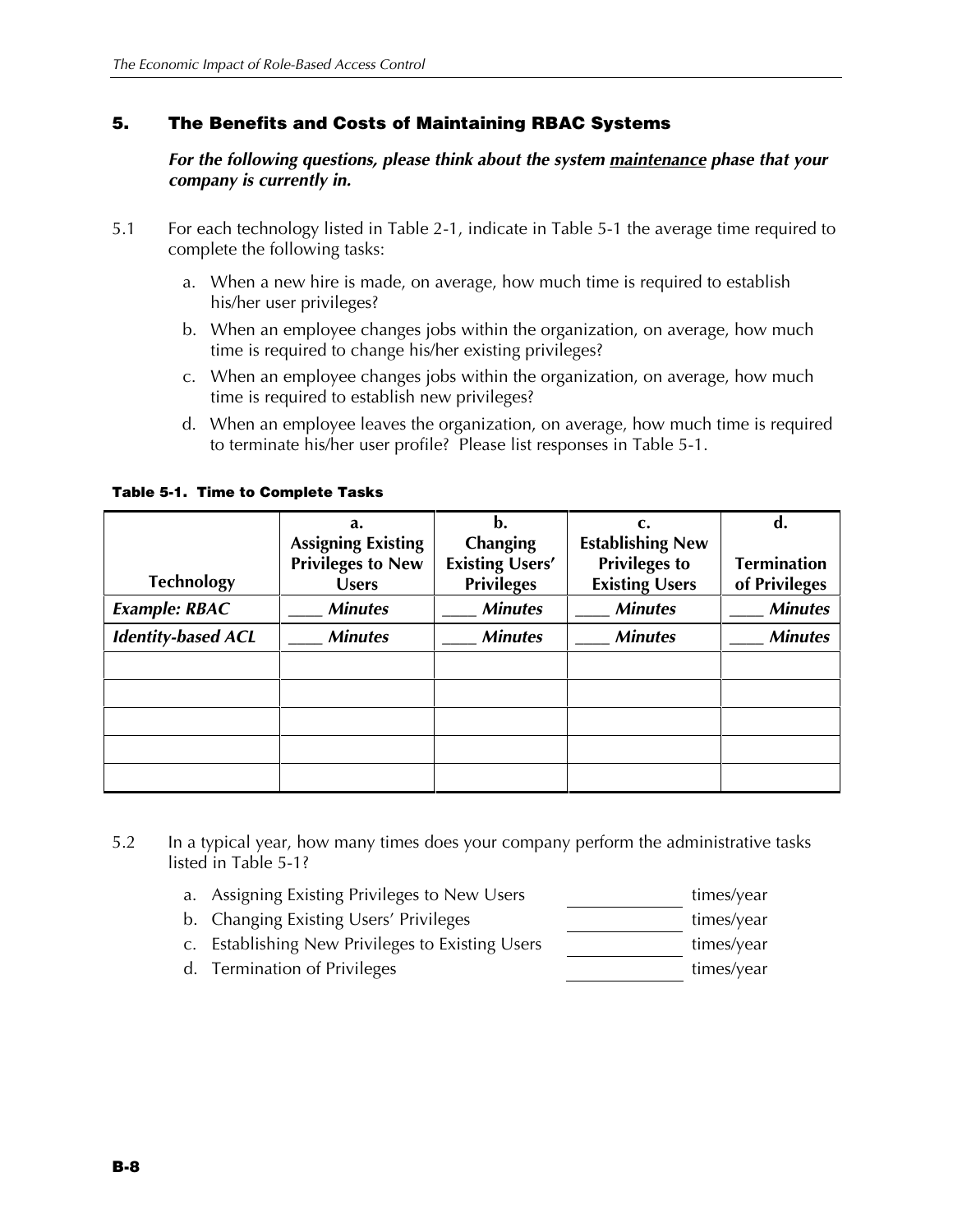5.3 When a new hire is made or a user changes roles, how much downtime does that employee experience while waiting for access to be granted or changed (i.e., how many hours or days is the employee unproductive while waiting for access)? Is the amount of downtime different for RBAC-based systems compared to alternative technology-based systems?

5.4 For each technology listed in Table 2-1, are there any future improvements that you anticipate occurring in the next 5 to 10 years that will affect administrative costs?

5.5 Approximately how many person-hours per year (or full-time staff equivalents) does your company spend on performing access control (authorization) management functions?

hours/year

5.6 What is the average full loaded hourly wage rate of your systems and information security administrative staff?

\$/hour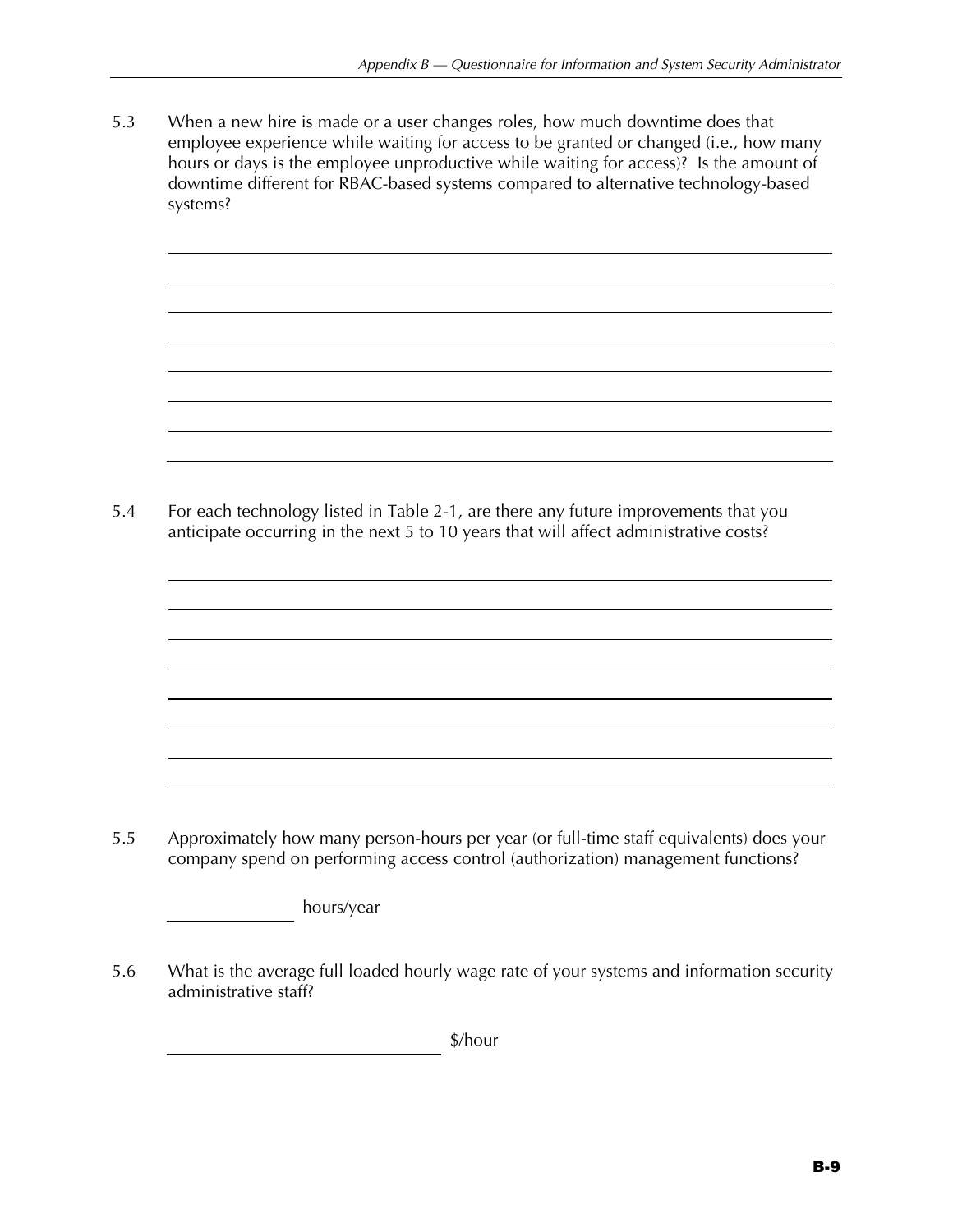#### *Security Administration*

5.7 For each technology listed in Table 2-1, in the first two columns of Table 5-2, please indicate if that technology has ever experienced a security violation and the number of violations per year. In the third column of Table 5-2, please estimate the cost per security violation to the average firm in your industry using each access control technology.

| Table 5-2. Security Effects by Access Control Technology |
|----------------------------------------------------------|
|----------------------------------------------------------|

| <b>Technology</b>                            | <b>Security Violation</b><br>(Yes/No) | <b>Number of Security</b><br><b>Violations per Year</b> | <b>Average Cost per</b><br><b>Security Violation</b> |
|----------------------------------------------|---------------------------------------|---------------------------------------------------------|------------------------------------------------------|
| <b>Example: RBAC</b>                         | Yes                                   | $\boldsymbol{X}$                                        | \$Ү                                                  |
| <b>Example: Identity-based</b><br><b>ACL</b> | Yes                                   | Z                                                       | \$ <sub>U</sub>                                      |
|                                              |                                       |                                                         |                                                      |
|                                              |                                       |                                                         |                                                      |
|                                              |                                       |                                                         |                                                      |
|                                              |                                       |                                                         |                                                      |
|                                              |                                       |                                                         |                                                      |

5.8 For each technology listed in Table 2-1, are there any future improvements that you anticipate occurring in the next 5 to 10 years that will reduce the frequency of security violations or the cost per security violation?